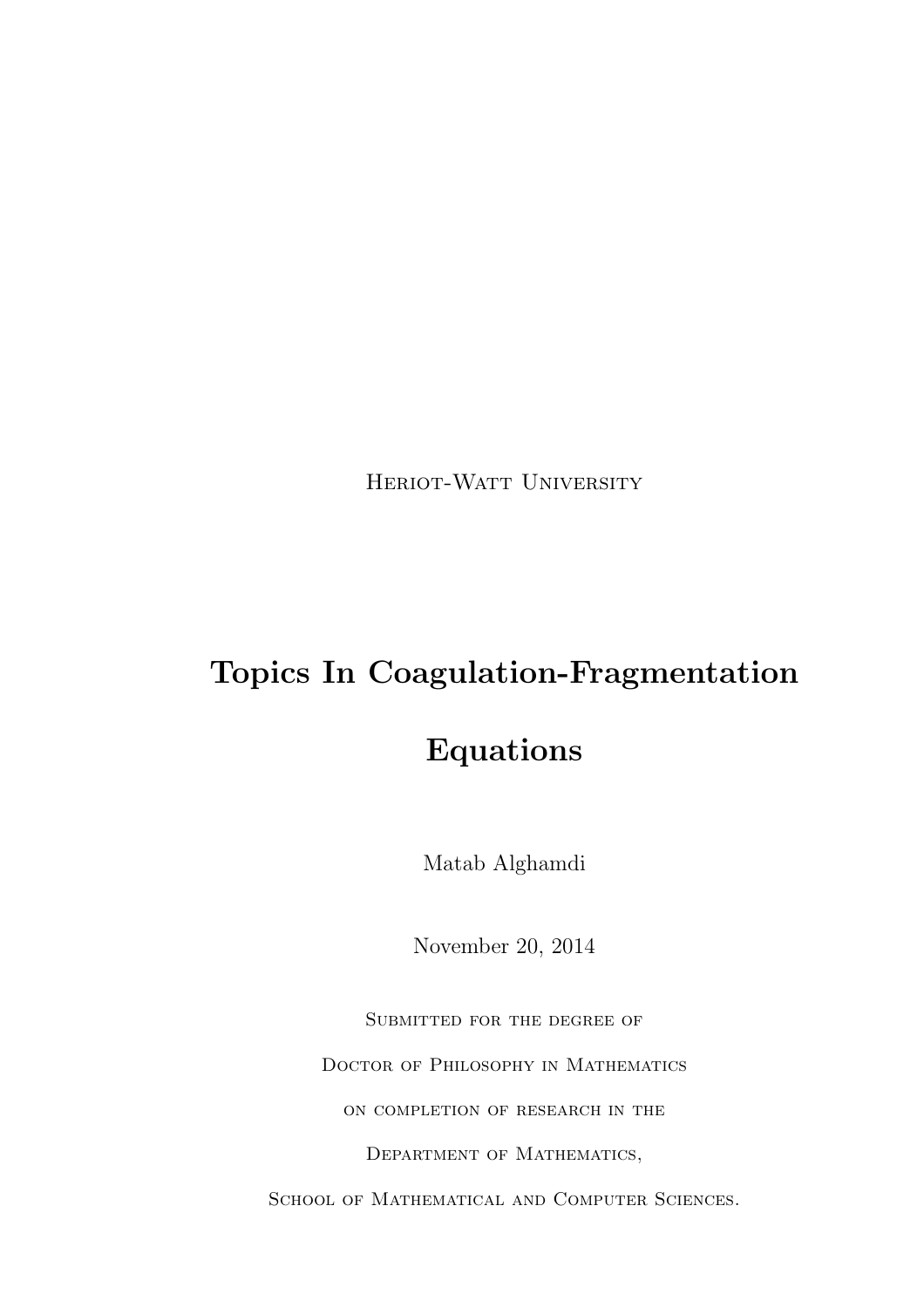This copy of the thesis has been supplied on the condition that anyone who consults it is understood to recognise that the copyright rests with the author and that no quotation from the thesis and no information derived from it may be published without the written consent of the author or the University (as may be appropriate).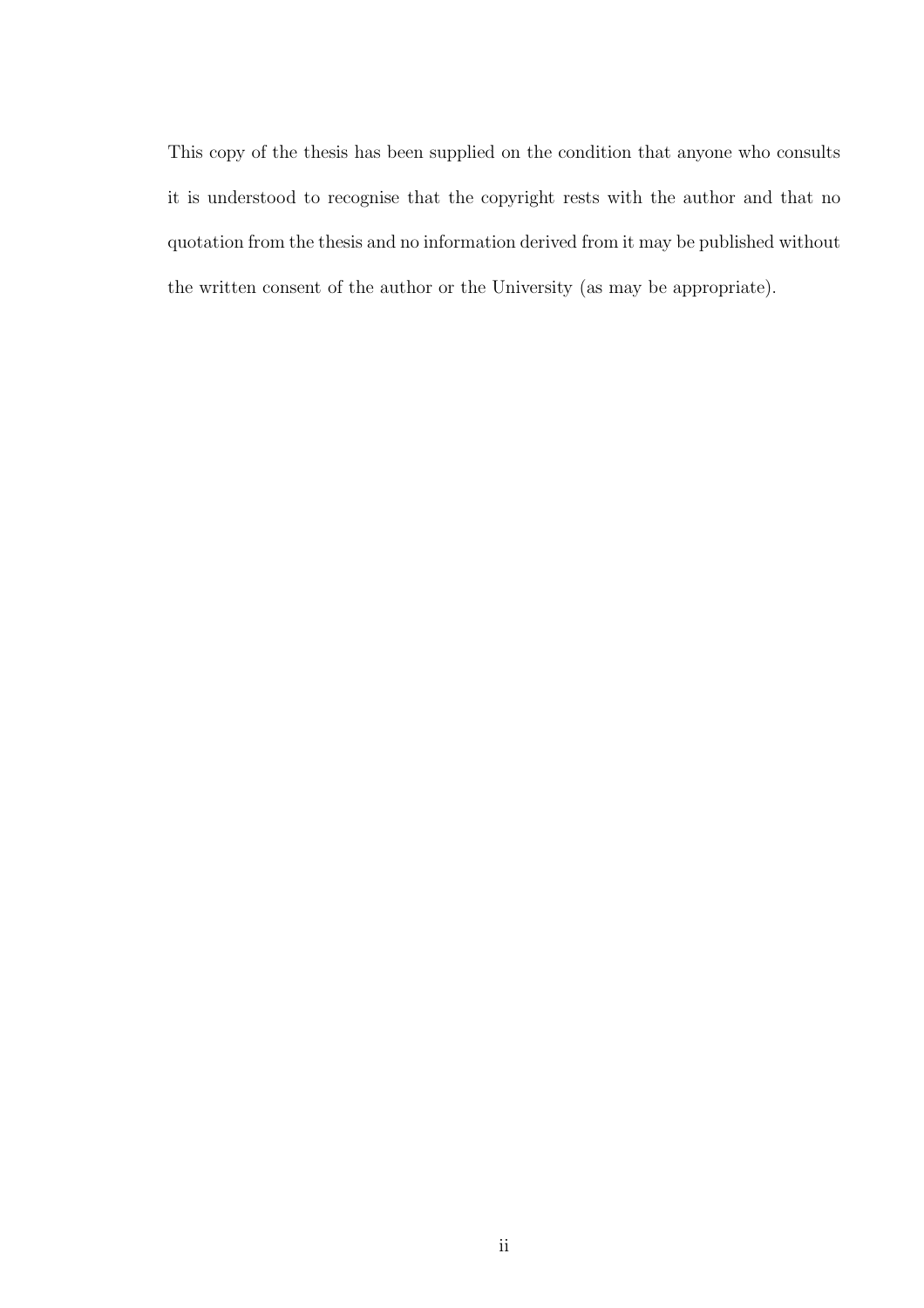#### Abstract

In this thesis we study the mathematics of a model for the dynamics of cluster growth. The sizes of the clusters change in time as the clusters undergo coagulation and fragmentation events. The equations are for  $j = 1, 2, \ldots$ 

$$
c'_{j} = \frac{1}{2} \sum_{k=1}^{j-1} [a_{j-k,k}c_{j-k}c_k - b_{j-k,k}c_j] - \sum_{k=1}^{\infty} [a_{j,k}c_jc_k - b_{j,k}c_{j+k}] \tag{1.1}
$$

where  $c_j(t)$  is the concentration of clusters of size j and  $a_{j,k},b_{j,k}$  are the constant rates of coagulation and fragmentation.

Chapter 1 reviews some results on (1.1) and introduces some mathematical tools used in the thesis. It also introduces the concept of gelation, which is the formation of an infinite cluster leading to the loss of mass conservation.

In Chapter 2 we study gelation in (1.1) and discuss finite dimensional approximations which are used for numerical studies. We explain why a certain finite dimensional system which does not conserve density is suitable for numerical studies of (1.1) including gelation.

All solutions of the finite dimensional system converge to zero and Chapter 3 deals with the asymptotic behaviour. For the case in which the coagulation and fragmentation terms are non zero and satisfy a detailed balance condition, we obtain a general result on the asymptotic decay. However, for the pure coagulation case  $(b_{j,k} = 0)$ , we show that a wide variety of asymptotics is possible.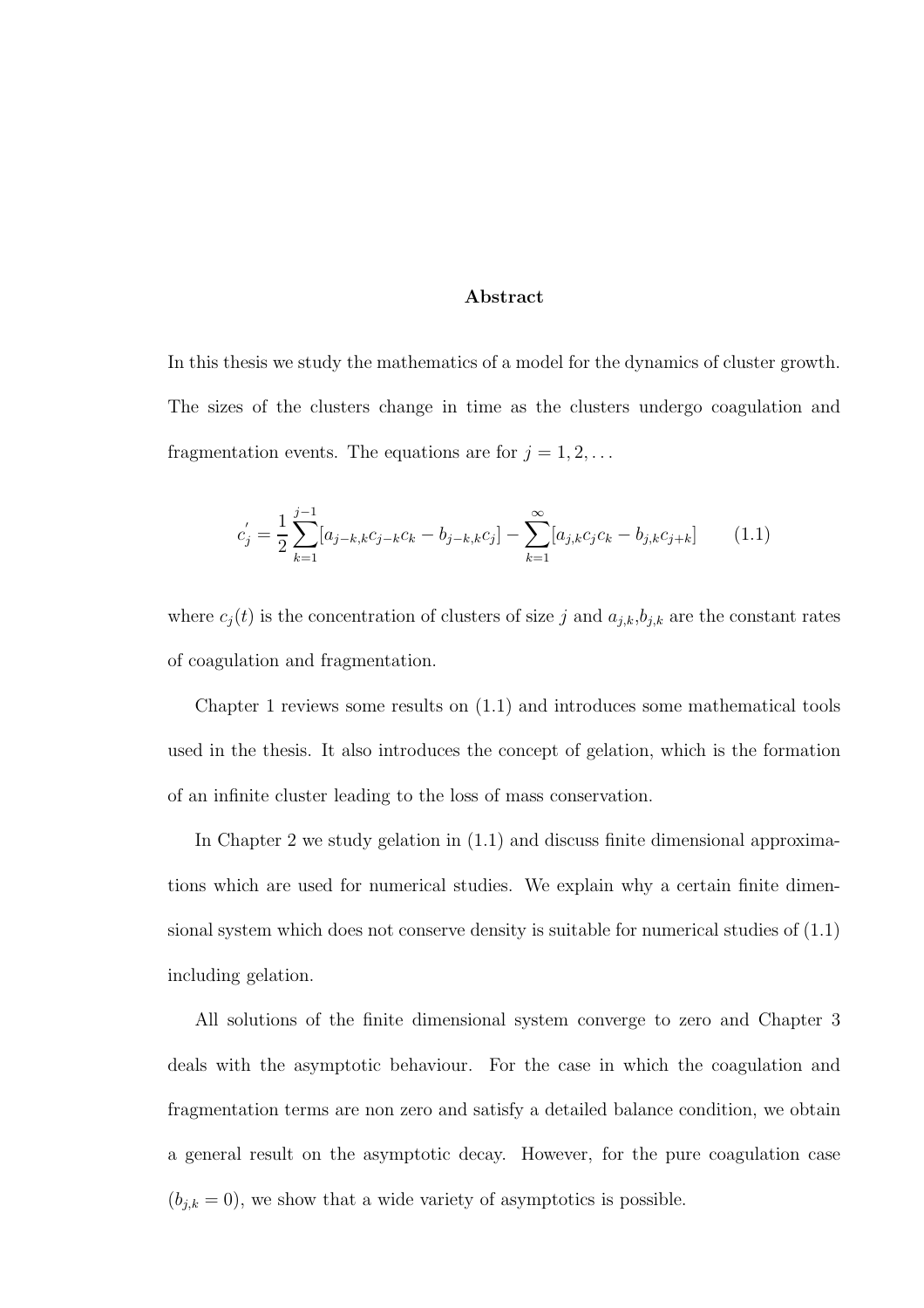Chapter 4 is concerned with a model for the treatment of Alzheimer's disease. The model is a modified form of (1.1). We prove some mathematical results for the system and obtain an approximate formula for the decay rate.

Chapter 5 deals with numerical approximations to the continuous version of (1.1). We consider a piecewise constant in space approximation in both collocation and the Galerkin formulation. Numerical results indicate that the Galerkin finite element method has second order accuracy. These approximations of the continuous problem are themselves discrete systems like (1.1).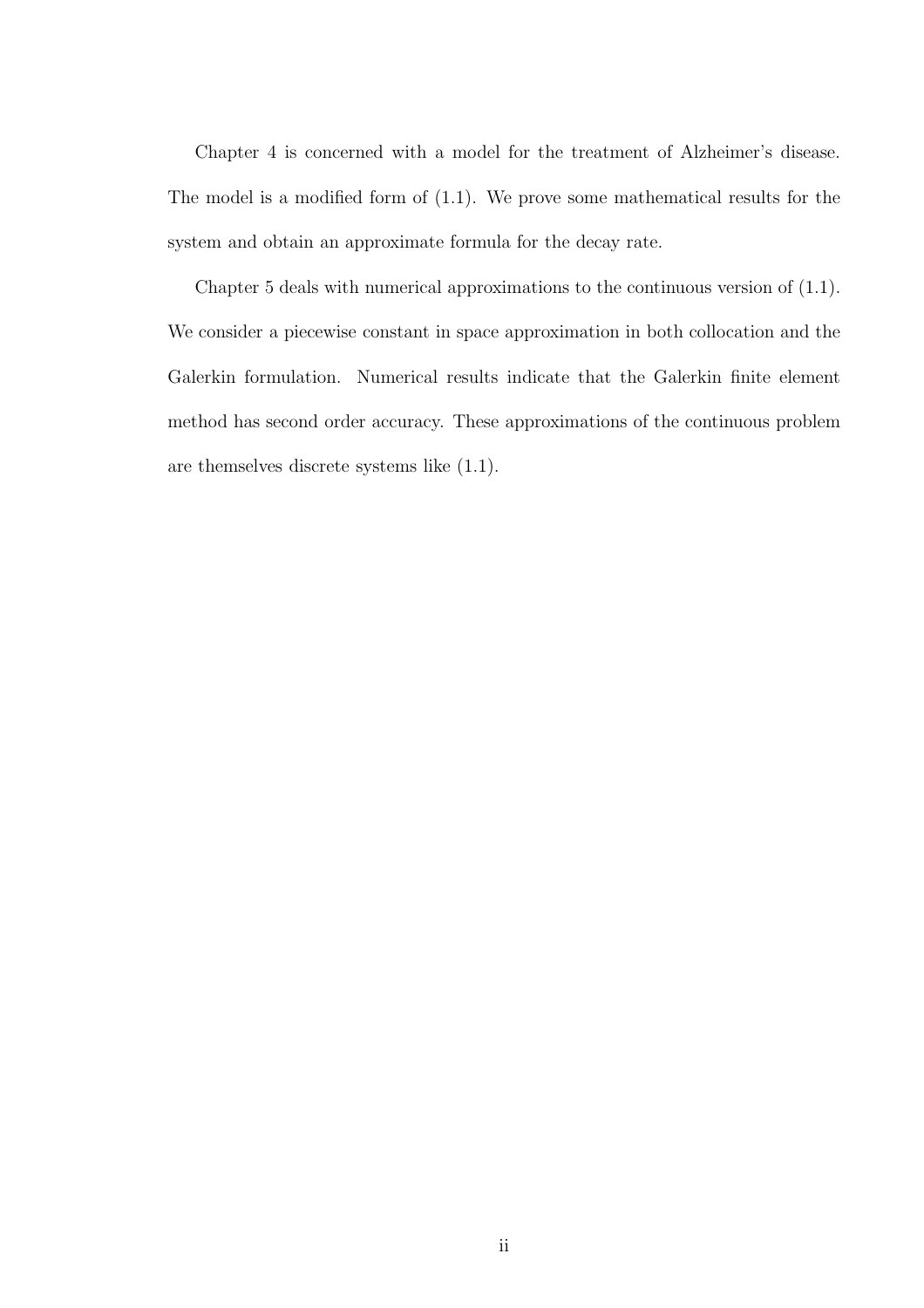#### Acknowledgements

All praise be to Allah, the almighty, and peace be upon his slave and last messenger, Mohammad, (PBUH). It gives me a great pleasure to dedicate this acheivement to my parents, wife (Huda), kids (Bader, Adil, Batail), my brother Yousif , my sisters (Muna, Amenah and Afrah) and friends.

Special thanks to my supervisor Prof Dugald Duncan who helped in this study through his continuous supervision. I should also express my thanks to my second supervisor Prof Jack Carr for always being there when I needed him.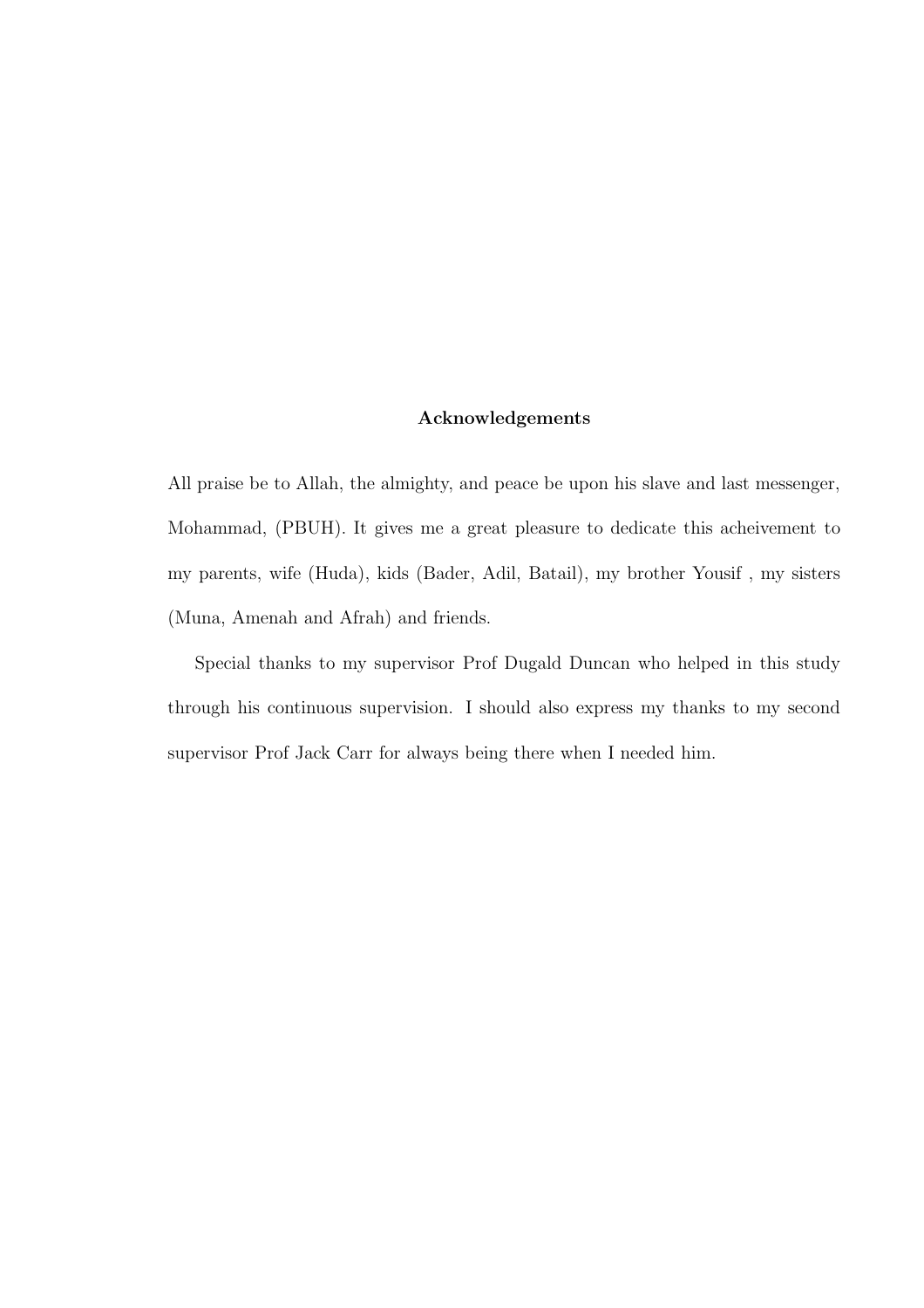# **Contents**

| $\mathbf{1}$   |     | <b>Background</b>                                                                    | $\overline{2}$ |
|----------------|-----|--------------------------------------------------------------------------------------|----------------|
|                | 1.1 |                                                                                      | $\overline{2}$ |
|                | 1.2 |                                                                                      | $\overline{4}$ |
|                | 1.3 |                                                                                      | 6              |
|                | 1.4 |                                                                                      | $\overline{7}$ |
|                | 1.5 |                                                                                      | 10             |
|                |     | 1.5.1                                                                                | 10             |
|                |     | 1.5.2                                                                                | 12             |
|                | 1.6 |                                                                                      | 14             |
| $\overline{2}$ |     | Coagulation-fragmentation dynamics                                                   | 18             |
|                | 2.1 | Gelation in coagulation equations $\ldots \ldots \ldots \ldots \ldots \ldots \ldots$ | 18             |
|                | 2.2 | Gelation in coagulation-fragmentation equations $\ldots \ldots \ldots$               | 22             |
|                | 2.3 |                                                                                      | 31             |
|                | 2.4 |                                                                                      | 34             |
| 3              |     | Asymptotics for the finite dimensional case                                          | 48             |
|                | 3.1 | Introduction                                                                         | 48             |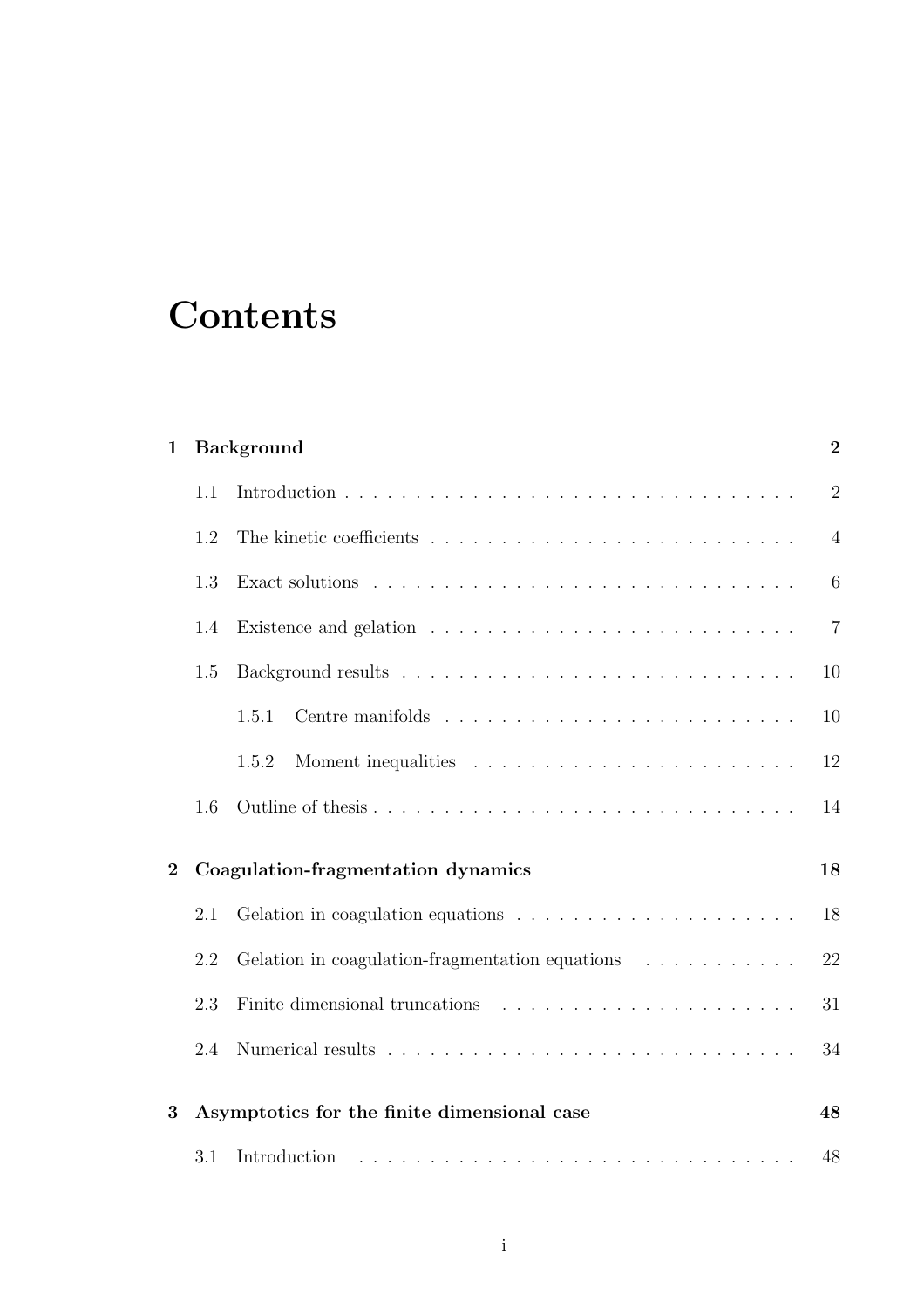|          | 3.2 |                                                                                                                                      | 49  |
|----------|-----|--------------------------------------------------------------------------------------------------------------------------------------|-----|
|          | 3.3 |                                                                                                                                      | 50  |
|          | 3.4 | The general case with detailed balance $\ldots \ldots \ldots \ldots \ldots$                                                          | 65  |
|          | 3.5 |                                                                                                                                      | 76  |
|          | 3.6 |                                                                                                                                      | 78  |
|          | 3.7 |                                                                                                                                      | 85  |
|          | 3.8 |                                                                                                                                      | 87  |
| 4        |     | A model for the treatment of Alzheimer's disease                                                                                     | 108 |
|          | 4.1 | .<br>The contract of the contract of the contract of the contract of the contract of the contract of the contract of<br>Introduction | 108 |
|          | 4.2 |                                                                                                                                      | 110 |
|          | 4.3 | Existence and positivity of solution $\ldots \ldots \ldots \ldots \ldots \ldots$                                                     | 111 |
|          | 4.4 | The equilibrium solution and its stability $\ldots \ldots \ldots \ldots \ldots$                                                      | 114 |
|          | 4.5 |                                                                                                                                      | 119 |
|          | 4.6 |                                                                                                                                      | 124 |
| $\bf{5}$ |     | Numerics of continuous coagulation - fragmentation                                                                                   | 135 |
|          | 5.1 | Continuous coagulation-fragmentation systems and the Smoluchowski                                                                    |     |
|          |     |                                                                                                                                      | 135 |
|          | 5.2 | Piecewise constant collocation approximation                                                                                         | 139 |
|          |     | 5.2.1                                                                                                                                | 140 |
|          | 5.3 |                                                                                                                                      | 143 |
|          |     | 5.3.1                                                                                                                                | 148 |
| 6        |     | <b>Concluding remarks</b>                                                                                                            | 151 |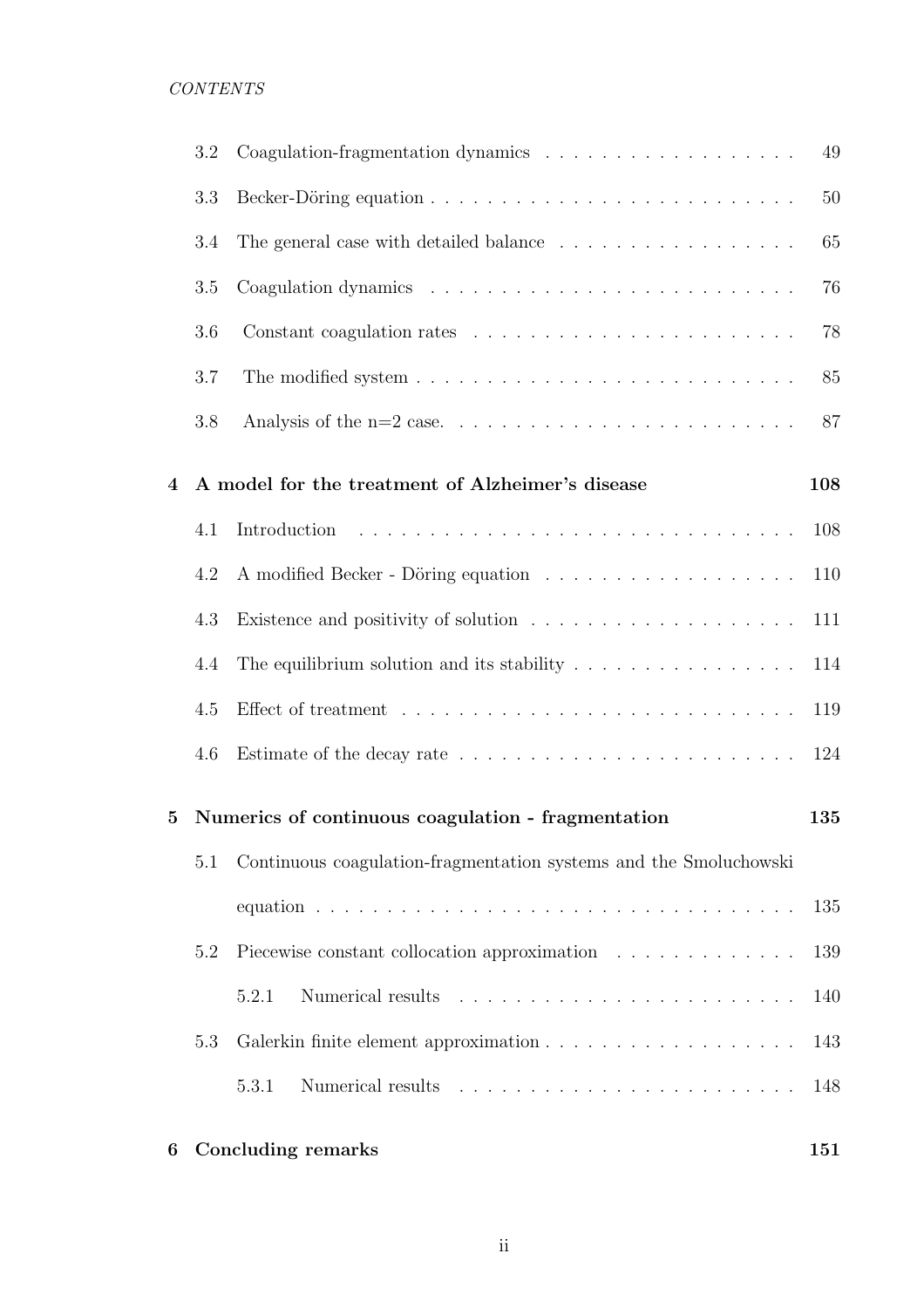# List of Figures

| 2.1     | $M_1(t)$ for (2.3.7) with $a_{jk} = jk$ , $b_{jk} = 0$ and $n = 100$                                               | 35     |
|---------|--------------------------------------------------------------------------------------------------------------------|--------|
| $2.2\,$ | $M_1(t)$ for (2.3.7) with $a_{jk} = jk$ , $b_{jk} = 0$ and $n = 100$ .                                             | $35\,$ |
| 2.3     | $\log - \log$ plot of $M_1(t)$ against t for (2.3.7) with $a_{jk} = jk, b_{jk}$                                    |        |
|         | 0 and $n = 100$ .                                                                                                  | 36     |
| 2.4     | $M_2(t)$ for (2.3.7) with $a_{jk} = jk$ , $b_{jk} = 0$ and $n = 100$                                               | 37     |
| 2.5     | $M_3(t)$ for (2.3.7) with $a_{jk} = jk$ , $b_{jk} = 0$ and $n = 100$                                               | $37\,$ |
| 2.6     | $M_1(t)$ for (2.3.7) with $a_{jk} = (jk)^{3/4}$ , $b_{jk} = 0$ and $n = 100$ .                                     | $38\,$ |
| $2.7\,$ | $M_1(t)$ for (2.3.7) with $a_{jk} = jk$ , $b_{jk} = 2$ and $n = 10$ .                                              | $39\,$ |
| $2.8\,$ | $M_1(t)$ for (2.3.7) with $a_{jk} = jk$ , $b_{jk} = 2$ and $n = 10$ .                                              | 40     |
| $2.9\,$ | $M_1(t)$ for (2.3.7) with $a_{jk} = jk$ , $b_{jk} = 2$ and $n = 100$ .                                             | 41     |
|         | 2.10 $M_1(t)$ for (2.3.7) with $a_{jk} = jk$ , $b_{jk} = 2$ and $n = 100$ .                                        | 41     |
|         | 2.11 $M_1(t)$ for (2.3.7) with $a_{jk} = jk$ , $b_{jk} = 5$ and $n = 10$ .                                         | 42     |
|         | 2.12 $M_1(t)$ for (2.3.7) with $a_{jk} = jk$ , $b_{jk} = 5$ and $n = 10$ .                                         | 43     |
|         | 2.13 $M_1(t)$ for (2.3.7) with $a_{jk} = jk$ , $b_{jk} = 5$ and $n = 100$ .                                        | 43     |
|         | 2.14 $M_1(t)$ for (2.3.7) with $\alpha = 3$ , $b = 1$ in (2.4.2) and $n = 100$ .                                   | 44     |
|         | 2.15 $M_1(t)$ for (2.3.7) with $a_{jk} = jk, b_{jk} = \frac{b(j+k)^{\alpha+1}}{(jk)^{\alpha}}$ when $\alpha = 3$ , |        |
|         | $b = 0.5$ and $n = 100$ .                                                                                          | $45\,$ |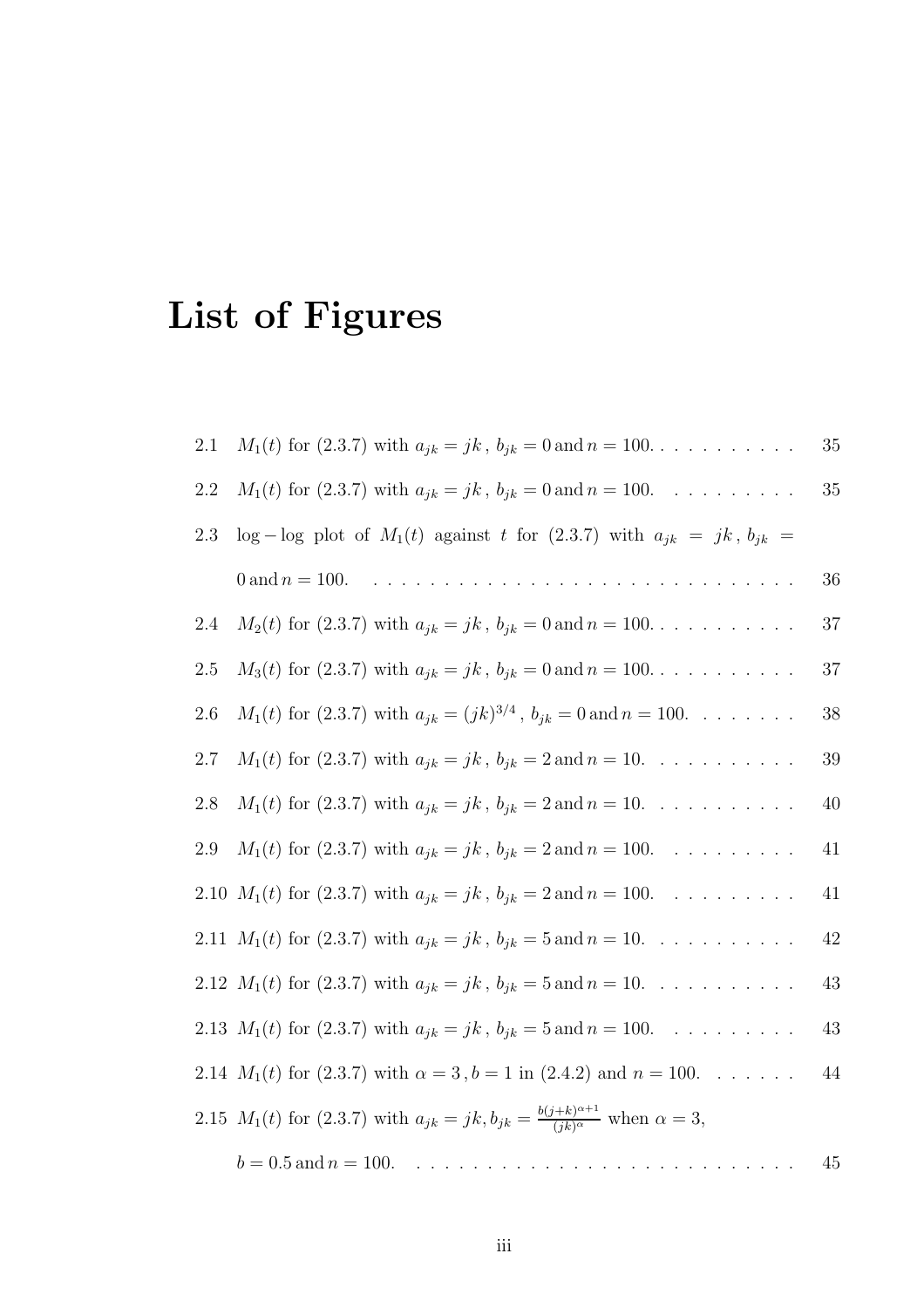| 2.16 $M_1(t)$ for (2.3.7) with $a_{jk} = jk, b_{jk} = \frac{b(j+k)^{\alpha+1}}{(jk)^{\alpha}}$ when $\alpha = 1$ ,           |        |
|------------------------------------------------------------------------------------------------------------------------------|--------|
| $b = 0.6$ and $n = 100$ .                                                                                                    | 46     |
| 2.17 $M_1(t)$ for (2.3.7) with $a_{jk} = jk, b_{jk} = \frac{b(j+k)^{\alpha+1}}{(jk)^{\alpha}}$ when $\alpha = 1$ ,           |        |
| $b = 0.2$ and $n = 100$ .                                                                                                    | 47     |
| 2.18 $M_2(t)$ for $a_{jk} = jk, b_{jk} = \frac{b(j+k)^{\alpha+1}}{(jk)^{\alpha}}$ when $\alpha = 1, b = 0.2$ and $n = 100$ . | 47     |
| 3.1                                                                                                                          | 61     |
| Graph of $t^{1/n} c_1(t) [(n^2 + n)a_n Q_n]^{1/n}$ for $n = 6$ . See Example A<br>3.2                                        | 62     |
| 3.3                                                                                                                          | 62     |
| Graph of $M_1(t)$ for $n = 20$ . See Example A<br>3.4                                                                        | 63     |
| 3.5                                                                                                                          | 64     |
| Graph of $t^{1/n}c_1(t)[(n^2+n)a_nQ_n]^{1/n}$ . See Example B.<br>3.6                                                        | 64     |
| Graph of $M_1(t)$ for $n = 2$ . See Example C.<br>3.7                                                                        | 74     |
| Graph of $(nA)^{\frac{1}{n}}t^{1/n}c_1(t)$ for $n=2$ . See Example C.<br>3.8                                                 | 74     |
| Graph of $(nA)^{\frac{1}{n}}t^{1/n}c_1(t)$ for $n = 6$ . See Example C.<br>3.9                                               | 75     |
| 3.10 Graph of $M_1(t)$ for $n = 6$ . See Example C.                                                                          | 76     |
| 3.11 Theorem (3.6.3) when $n = 4$ with different $j \dots \dots \dots \dots$                                                 | 85     |
| 3.12 Graph of $tc_2(t)$ . The initial condition is $c_1(0) = 0.1$ , $c_2(0) = 0.5$                                           | $89\,$ |
| 3.13 Behaviour of $\tau y_1(\tau)$ when $\alpha = 0.5 = \beta$ . The initial conditions are                                  |        |
|                                                                                                                              | 92     |
| 3.14 Graph of $\tau y_1(\tau)$ when $\alpha = \beta = 1$ , $c_1(0) = 0.1$ , $c_2(0) = 0.5$                                   | 92     |
| 3.15 Graph of $t (\ln t)^{1/2} c_1(t)$ when $\alpha = \beta = 1$ , $c_1(0) = 1$ , $c_2(0) = 0$                               | 93     |
| 3.16 Graph of $tc_2(t)$ when $\alpha = \beta = 1$ , $c_1(0) = 1$ , $c_2(0) = 0$ .                                            | 93     |
|                                                                                                                              | 99     |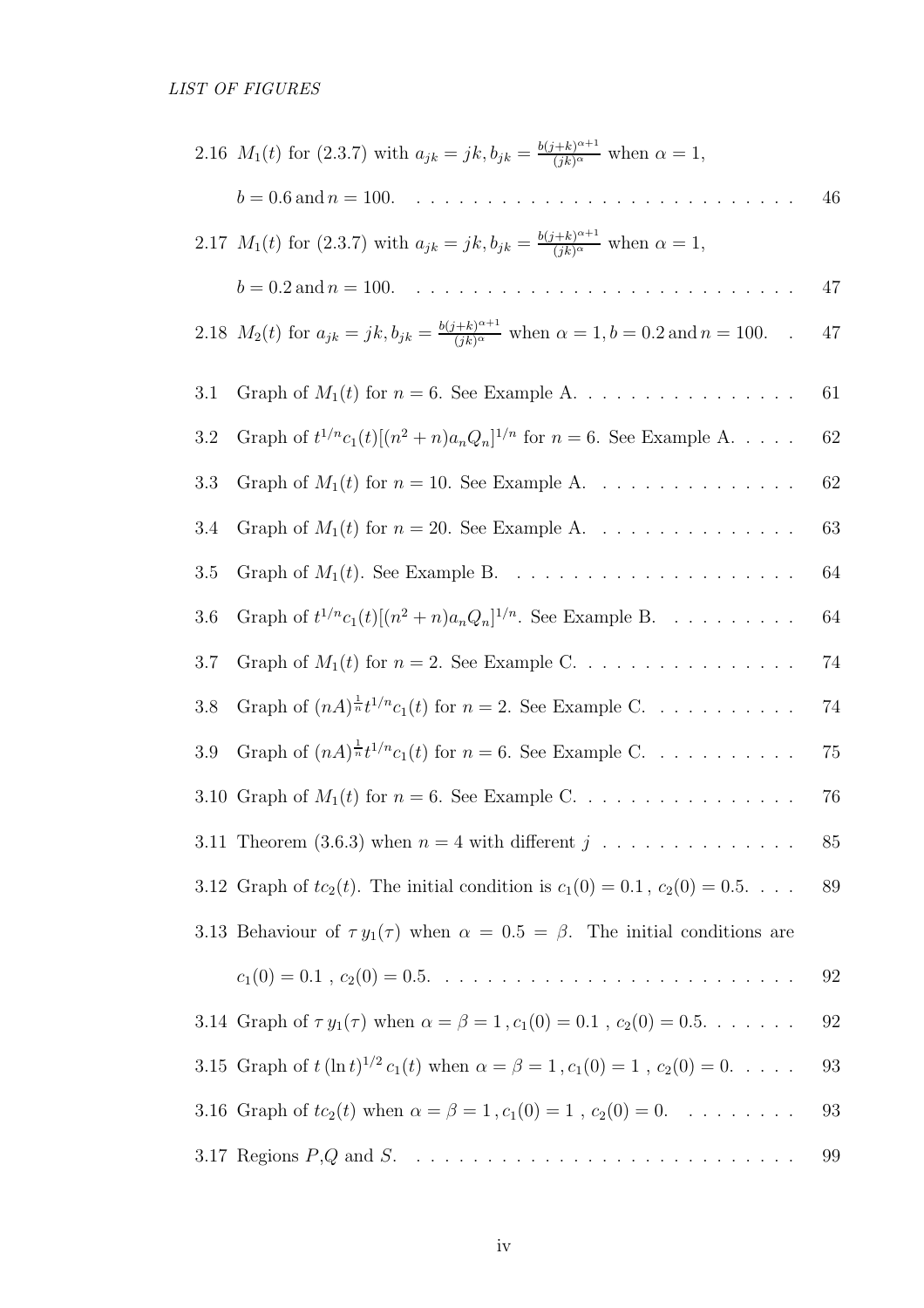| 4.1 | $A\beta$ burden for steps (a), (b) and (c). 121                                                                                    |     |
|-----|------------------------------------------------------------------------------------------------------------------------------------|-----|
| 4.2 |                                                                                                                                    | 123 |
| 4.3 | Step C calculation. $\ldots \ldots \ldots \ldots \ldots \ldots \ldots \ldots \ldots \ldots$                                        | 124 |
| 4.4 |                                                                                                                                    | 125 |
| 4.5 |                                                                                                                                    | 133 |
| 4.6 | $F(t)$ for step $C. \ldots \ldots \ldots \ldots \ldots \ldots \ldots \ldots \ldots \ldots \ldots$                                  | 134 |
| 5.1 | The comparison of the numerical piecewise approximation and analyti-                                                               |     |
|     | cal solution for the constant kernel $k(x, y) = 1$ with initial value (5.2.2)                                                      |     |
|     |                                                                                                                                    | 141 |
| 5.2 | The convergence of the piecewise constant collocation approximation                                                                |     |
|     | using $N = 20, 60, 180, 540$ and $L = 20$ for the constant kernel $k(x, y) =$                                                      |     |
|     |                                                                                                                                    |     |
| 5.3 | The numerical error $\epsilon_h$ defined by (5.2.3) using $N = 20, 60, 180, 540, 1620, 4860, 14580$                                |     |
|     | and $L = 20$ for the constant kernel $k(x, y) = 1, k(x, y) = x + y$ and                                                            |     |
|     | $k(x, y) = xy$ with initial value (5.2.2) at $t = 1$ . We see the error                                                            |     |
|     | estimate appears to converge to 1st order.<br>$\hfill\ldots$ $\hfill\ldots$ $\hfill\ldots$ $\hfill\ldots$ .<br>$\ldots$ $\ldots$ . | 143 |
| 5.4 | The comparison of the numerical Galerkin approximation and analyti-                                                                |     |
|     | cal solution for the constant kernel $k(x, y) = 1$ with initial value (5.2.2)                                                      |     |
|     | at $L = 100, N = 1000$ and $t = 1, \ldots, \ldots, \ldots, \ldots, \ldots, \ldots$                                                 | 149 |
| 5.5 | Computing the numerical error $\epsilon_h$ defined in (5.2.3) using $N = 20, 60, 180, 540, 1620, 486$                              |     |
|     | and $L = 20$ for the constant kernel $k(x, y) = 1, k(x, y) = x + y$ and                                                            |     |
|     | $k(x, y) = xy$ with initial value (5.2.2) at $t = 1$ . We see the error                                                            |     |
|     | estimates apper to be 2nd order. $\ldots \ldots \ldots \ldots \ldots \ldots \ldots$                                                | 150 |
|     |                                                                                                                                    |     |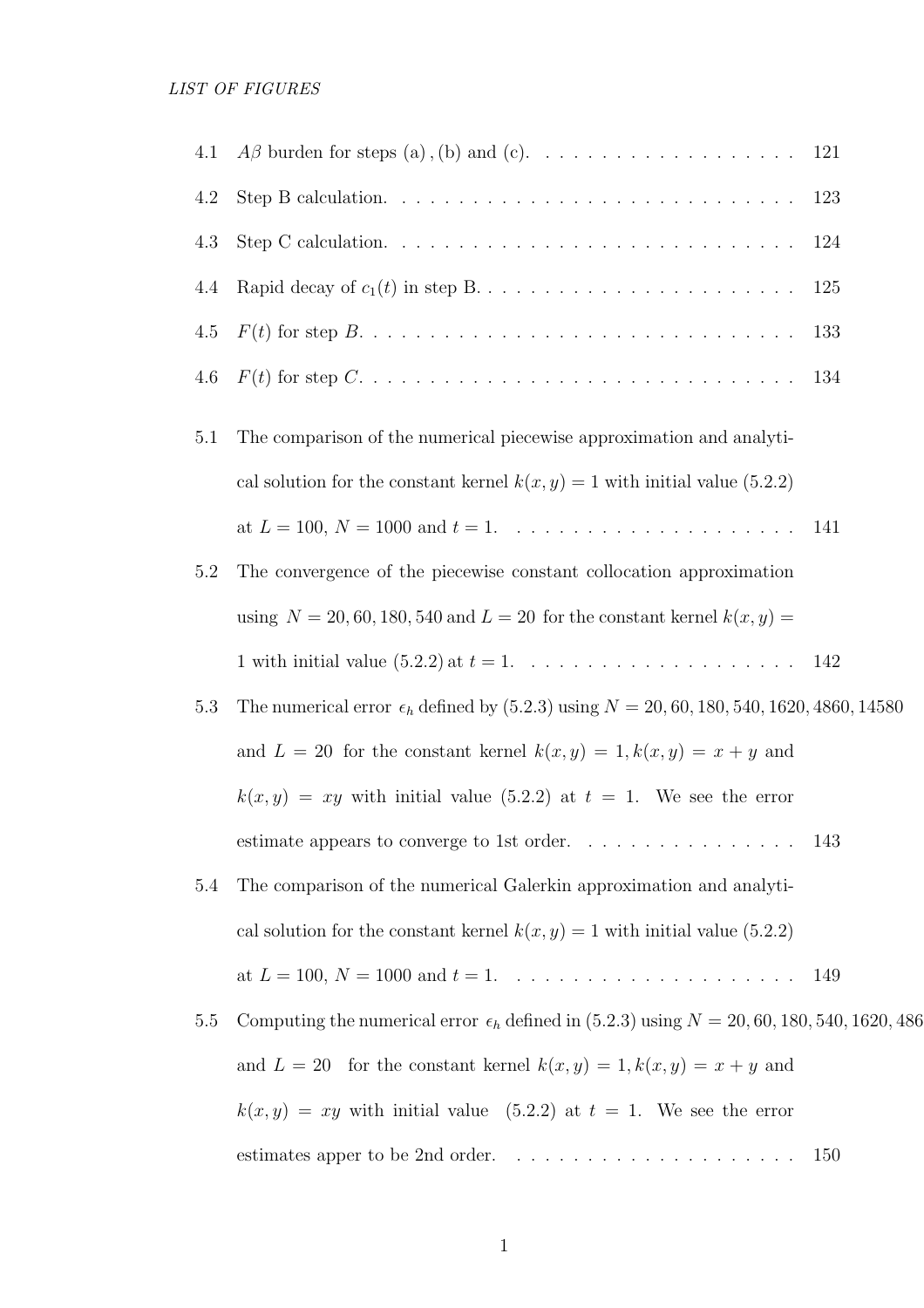## Chapter 1

## Background

#### 1.1 Introduction

Consider a system of a large number of clusters of particles. The particles consist of an integer number of monomers and we can scale the mass so that the mass of the monomer is 1. The mass of a j-cluster consisting of j monomers is then j.

The clusters can coagulate to form larger clusters or fragment to form smaller ones. Let  $c_j(t) \geq 0$  be the concentration of clusters of size j. The coagulation-fragmentation equations are for  $j = 1, 2, \dots [1, 2]$ 

$$
c'_{j} = \frac{1}{2} \sum_{k=1}^{j-1} [a_{j-k,k}c_{j-k}c_{k} - b_{j-k,k}c_{j}] - \sum_{k=1}^{\infty} [a_{j,k}c_{j}c_{k} - b_{j,k}c_{j+k}],
$$
(1.1.1)

where a prime denote  $\frac{d}{dt}$ . We explain the terms in the above equation. The constant  $a_{j,k} \geq 0$  is the coagulation coefficient while the constant  $b_{j,k} \geq 0$  is the fragmentation coefficient. We assume that  $a_{j,k}$  and  $b_{j,k}$  are symmetric.

We first describe the coagulation terms. We assume that the rate at which a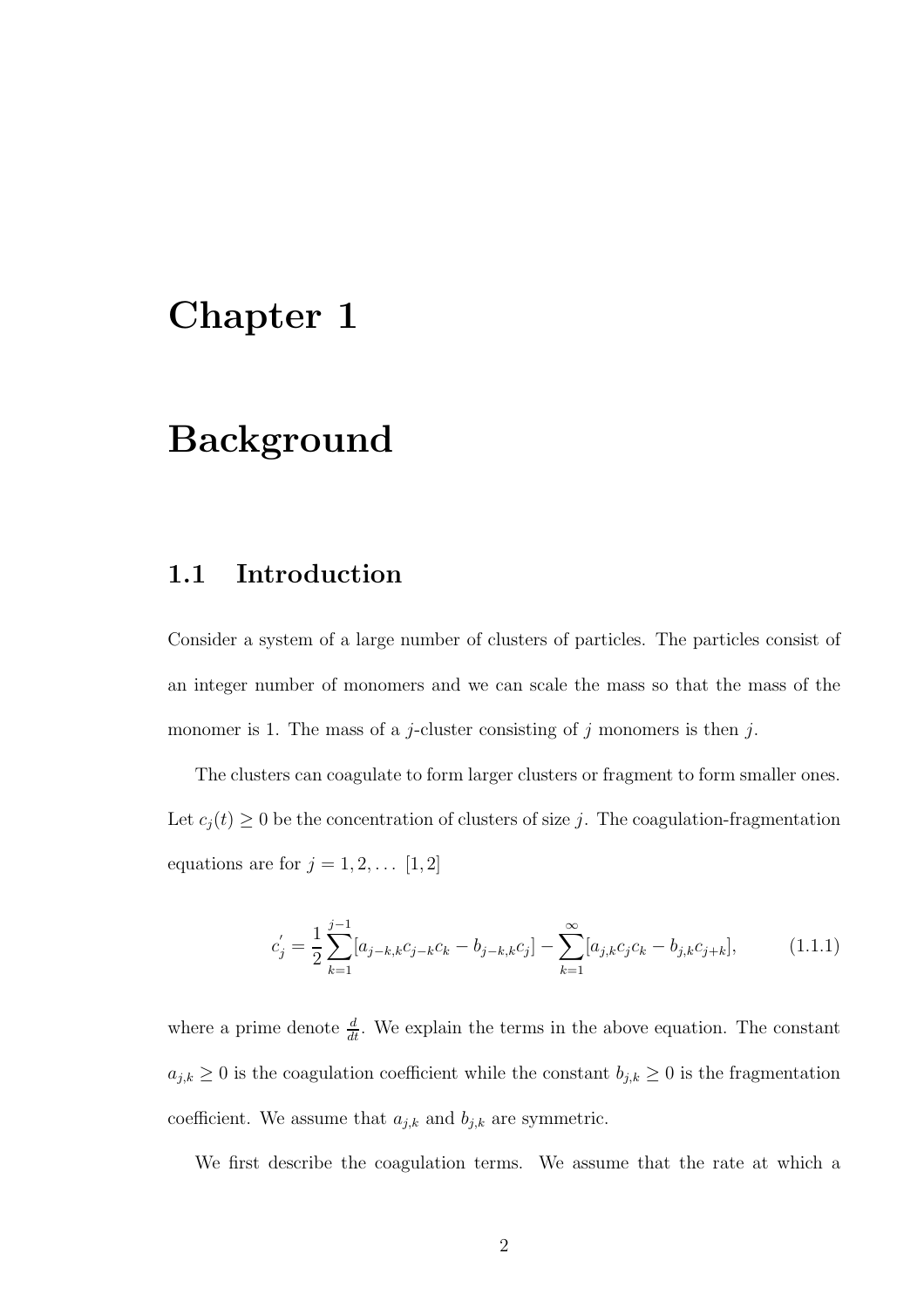$(j - k)$  - cluster merges with a k - cluster is proportional to the concentration  $c_{j-k}(t)$ and  $c_k(t)$  with  $a_{j-k,k}$  the proportionality constant. We assume that the mergers  $j - k$ with k and k with  $j - k$  are equally likely so that the contribution of the  $j - k$  and k merger is

$$
\frac{1}{2}a_{j-k,k}c_{j-k}c_k.
$$

Summing all these contributions gives the first term in (1.1.1). Also, a cluster of size  $j$  can be lost by combining with any other cluster. This is represented by the third term in (1.1.1).

Fragmentation is the process by which a cluster splits into two pieces. The rate at which a  $(j + k)$  - cluster splits into a j - cluster and a k - cluster is  $b_{j,k}$ . The second term in  $(1.1.1)$  is a loss of a j - cluster to smaller ones. The final term in  $(1.1.1)$  is the contribution of  $j$  - clusters from the fragmentation of larger clusters.

Equation (1.1.1) was first derived in [41] for the case in which  $b_{j,k} \equiv 0$  and see [13] for the general case. The cluster size could also be taken to be a continuous variable and we consider this case in Chapter 5.

The above equations have been used in many applications. Examples include astrophysics [39], colloidal science [20] and material science [36]. In Chapter 4 we discuss an application to mathematical biology.

The mass of clusters of size j at time t is  $jc_j(t)$ . The total mass or density of the system is then

$$
\rho(t) = \sum_{j=1}^{\infty} j c_j(t).
$$
\n(1.1.2)

In the derivation of the model (1.1.1), for each coagulation and fragmentation event the total mass is conserved, so we might expect that  $\rho(t)$  is constant. In certain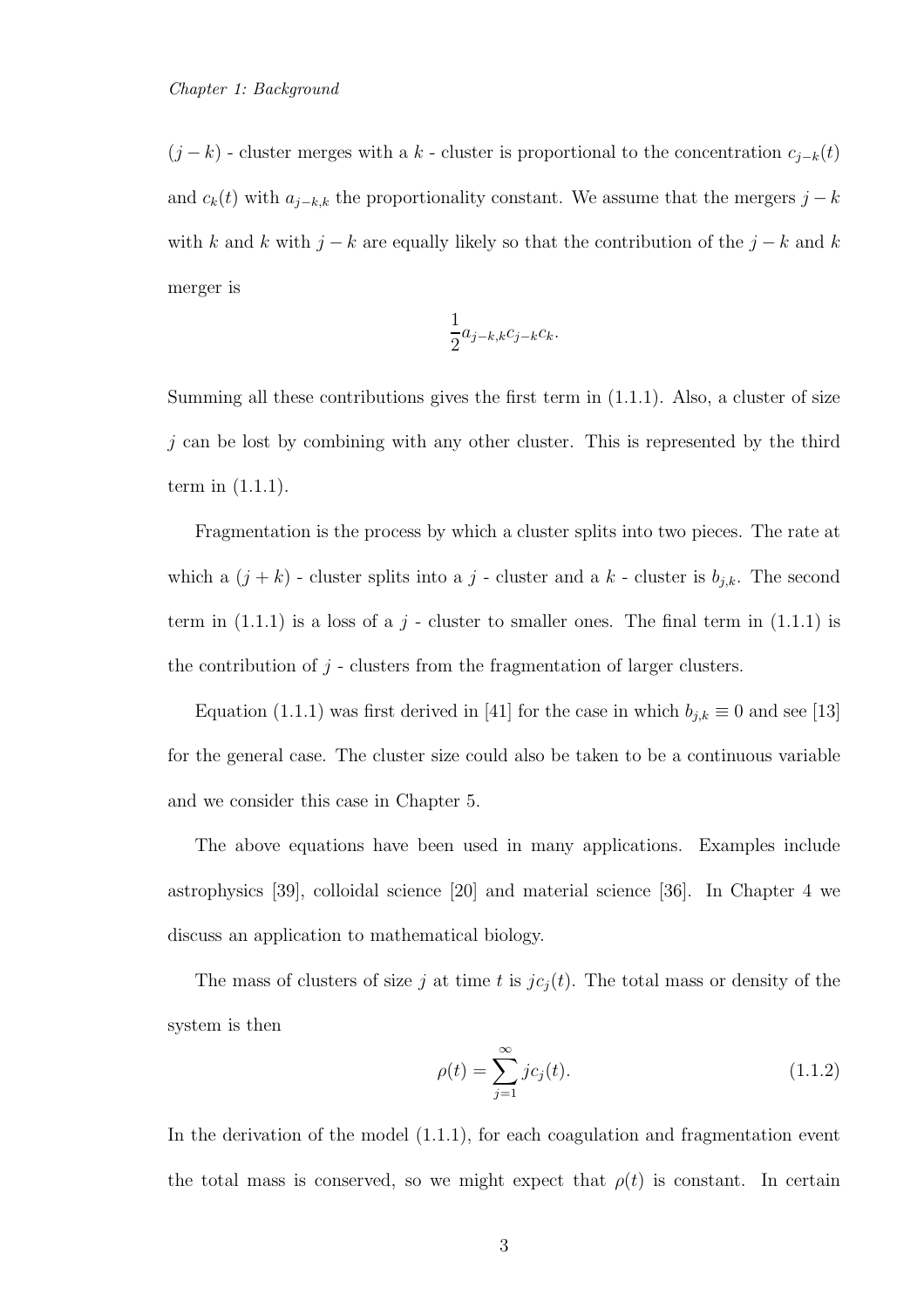circumstances however, the density decreases. The mathematical reason is that larger and larger clusters are forming which escape to infinity. Physically this is interpreted as some of the particles being transfered to a new phase. This loss of mass is known as gelation. The question of when gelation occurs depends on the kinetic coefficients  $a_{j,k}$  and  $b_{j,k}$  as well as the initial data.

#### 1.2 The kinetic coefficients

We first list some special cases of the coagulation-fragmentation equations  $(1.1.1)$ . The first is pure coagulation in which fragmentation events are neglected so that  $b_{j,k} \equiv 0$ . This case has been extensively studied especially in the area of gelation. The other extreme case is pure fragmentation in which  $a_{j,k} \equiv 0$ . Here the equations are linear and are often studied using standard tools from functional analysis. See [28] for some recent work, which also includes coagulation.

The final special case is the Becker-Doring equations. For this system, a  $j$ -cluster can only increase or decrease its mass by one unit at a time. Hence  $a_{j,k} = b_{j,k} = 0$  if both  $j$  and  $k$  are greater than 1. This system is a good model for a number of phase transition problems [35]. We study a modified version of this system in Chapter 4.

In his work on the pure coagulation equation, Smoluchowski assumed that  $a_{i,k}$  was equal to a constant [41]. In general, the work on coagulation coefficients concentrate on two aspects:

- (a) how a large cluster interacts with a small cluster. Hence we need the behaviour of  $a_{j,k}$  for k fixed and  $j \to \infty$ .
- (b) how two large clusters interact, that is, how  $a_{j,k}$  behaves for  $j, k \to \infty$ .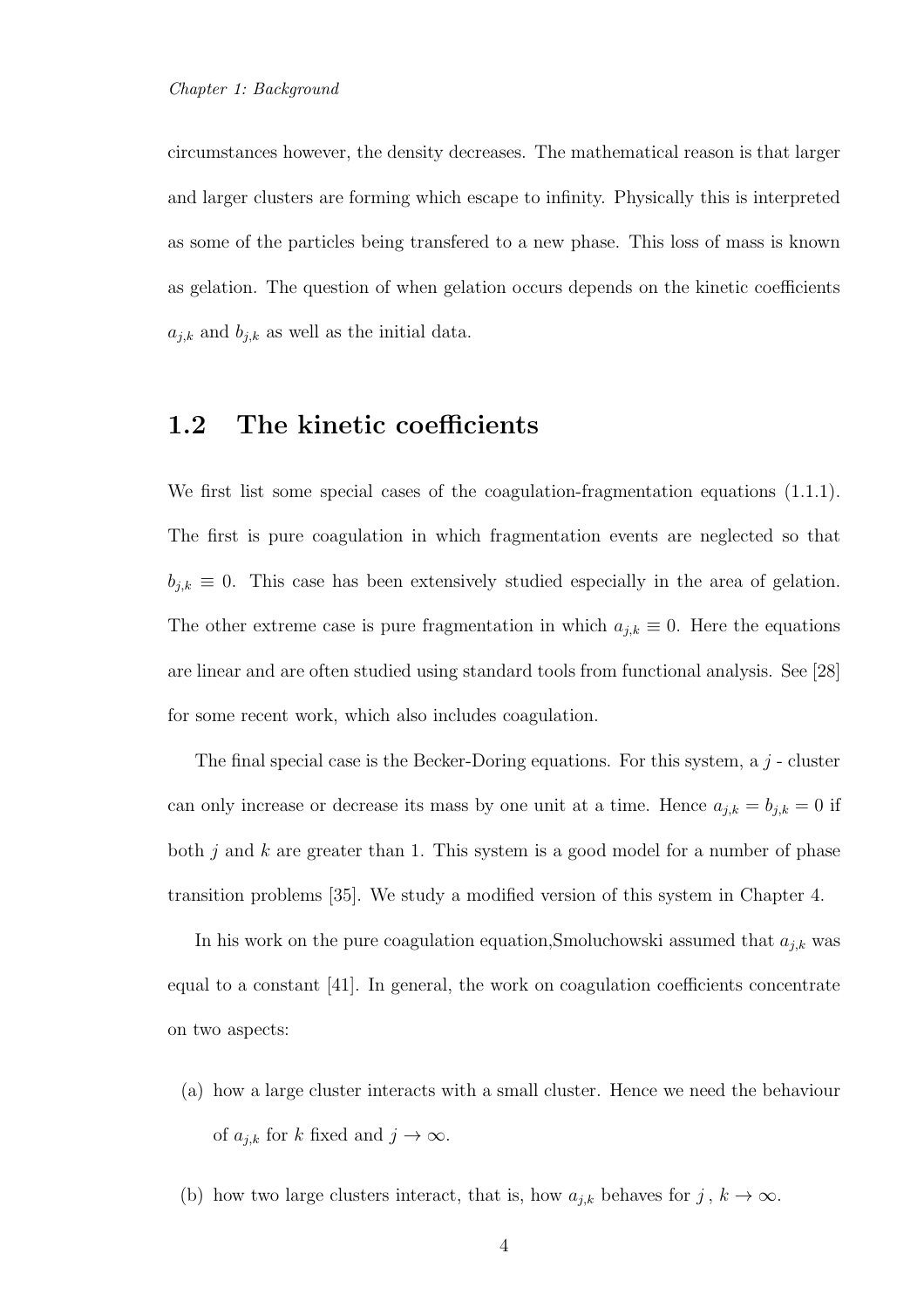Since the mass of a monomer is 1, the mass of a  $j$  - cluster is  $j$  and its volume is proportional to  $j$ . If the clusters are spheres, then the surface area behaves like  $j^{2/3}$  while the diameter behaves like  $j^{1/3}$  for large j. If the rate at which clusters merge depends on surface area then we would have  $a_{j,k} \sim (jk)^{2/3}$  for large  $j$  and  $k$ . Similarly, if the dimensions of the diameter are the driving force then  $a_{j,k} \sim (jk)^{1/3}$ . If the coagulation mechanism depended on the volume then  $a_{j,k} \sim jk$ . This last case is often used in certain models of polymerisation [24], For a list of some commonly used  $a_{j,k}$  see Table 1 in [11].

There is less information available for the fragmentation coefficients. Suppose that surface effects were important and consider a cluster of size  $j + k$  with both j and k large. Then we would expect  $b_{j,k}$  to be small since this would lead to a large increase in surface area. This idea leads to the concept of weak and strong fragmentation [1] which has implications for density conservation.

For the general case of (1.1.1) it is usually assumed that detailed balance holds:

$$
a_{j,k}Q_jQ_k = b_{j,k}Q_{j+k}
$$
 (1.2.1)

for some  $Q_j > 0$  [1]. We note that the detailed balance condition always holds for the Becker-Döring equation.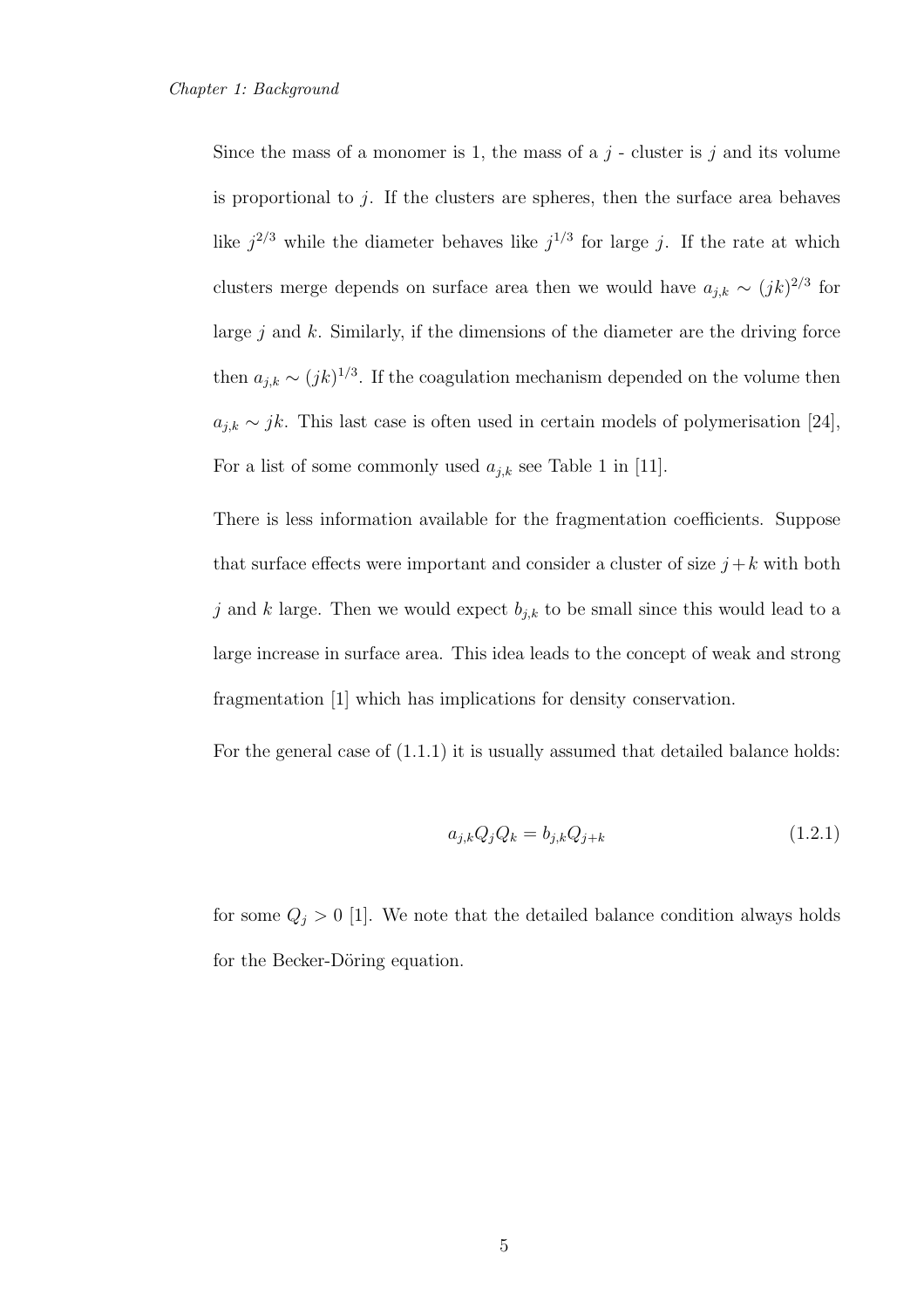## 1.3 Exact solutions

In this section we give the exact solution to two cases of the pure coagulation equation. We use the notation

$$
M_p(t) = \sum_{j=1}^{\infty} j^p c_j(t)
$$
\n(1.3.1)

for the p th moment of solution.

We begin with  $a_{j,k} = jk$ ,  $b_{j,k} = 0$  and initial data  $c_j(0) = \delta_{j,1}$ . The solution for this case was given in [32]. The equation (1.1.1) takes the form

$$
c'_{j} = \frac{1}{2} \sum_{k=1}^{j-1} (j-k) k c_{j-k} c_k - j M_1(t),
$$
\n(1.3.2)

where  $M_1(t)$  is given by (1.3.1) with  $p = 1$ . Equation (1.3.2) can be solved recursively to find  $c_j(t)$  in term of  $M_1(t)$ . An explicit form for  $c_j(t)$  is found by using (1.3.1) with  $p = 1$ . The solution is

$$
c_j(t) = \begin{cases} \frac{j^{j-3}t^{j-1}e^{-jt}}{(j-1)!} & 0 \le t \le 1, \\ \frac{c_j(1)}{t} & t > 1. \end{cases}
$$
(1.3.3)

Also,

$$
M_1(t) = \begin{cases} 1 & t \le 1, \\ \frac{1}{t} & t > 1 \end{cases}
$$
 (1.3.4)

and

$$
M_2(t) = (1 - t)^{-1}.
$$
\n(1.3.5)

This shows that there is gelation with  $M_1(t)$  constant for  $t \leq 1$  and decreasing for  $t > 1$ . The loss of mass at time  $t = 1$  is associated with the formation of an infinite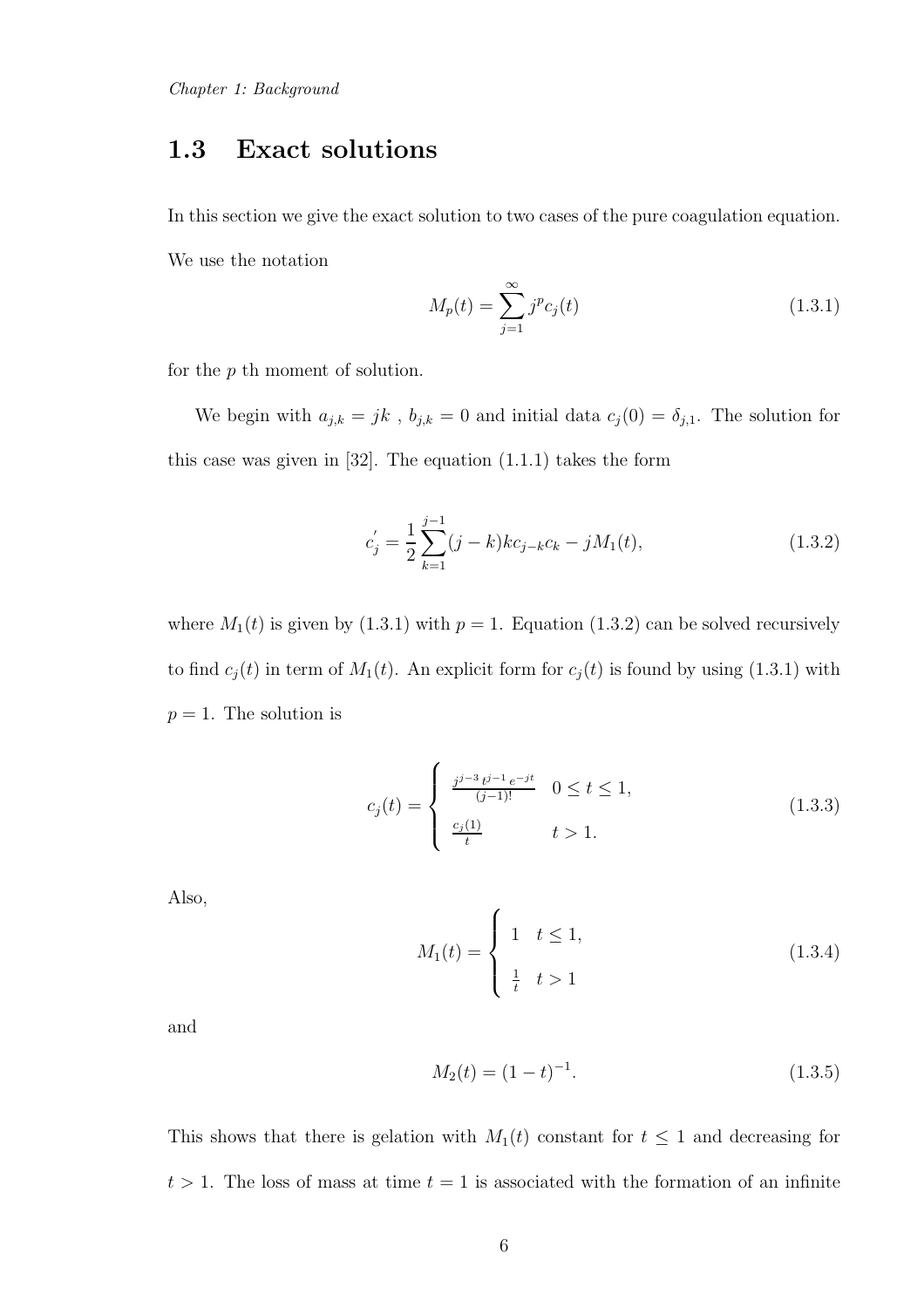cluster. Note also that the second moment becomes infinite at the gelation point  $t=1$ .

We now consider the case  $a_{j,k} = 1$ ,  $b_{j,k} = 0$  with initial data  $c_j(0) = \delta_{j,1}$ . This case was first derived by Smolochowski and its solution has often been rederived ( see for example [17]). The equation is

$$
c'_{j} = \frac{1}{2} \sum_{k=1}^{j-1} c_{j-k} c_k - c_j M_0(t),
$$
\n(1.3.6)

and this can be solved recursively to find  $c_i(t)$  in terms of  $M_0(t)$ . The explicit form for  $c_j(t)$  is found by using (1.3.1) with  $p = 0$ . The solution is

$$
c_j(t) = \frac{4}{(t+2)^2} \left(\frac{t}{t+2}\right)^{j-1}.
$$
 (1.3.7)

For this case,  $M_1(t) = 1$  for all t so that there is no gelation. Since  $c_j(t)$  converges exponentially fast as  $j \to \infty$ , all of the moments  $M_p(t)$  are finite for  $p > 0$ . In Section 3.6 we derive the solution to a finite dimensional version of (1.3.6).

In general, for the pure coagulation equation we have that for each j,  $c_j(t) \to 0$ as  $t \to \infty$ . From (1.3.7) we see that  $c_j(t)$  decays like  $t^{-2}$ . For the larger coagulation coefficients  $a_{j,k} = jk$ , from (1.3.3) we have that  $c_j(t)$  decays like  $t^{-1}$ .

## 1.4 Existence and gelation

In this section we introduce some of the concepts that have been useful in the study of (1.1.1). We also review some results on existence and gelation.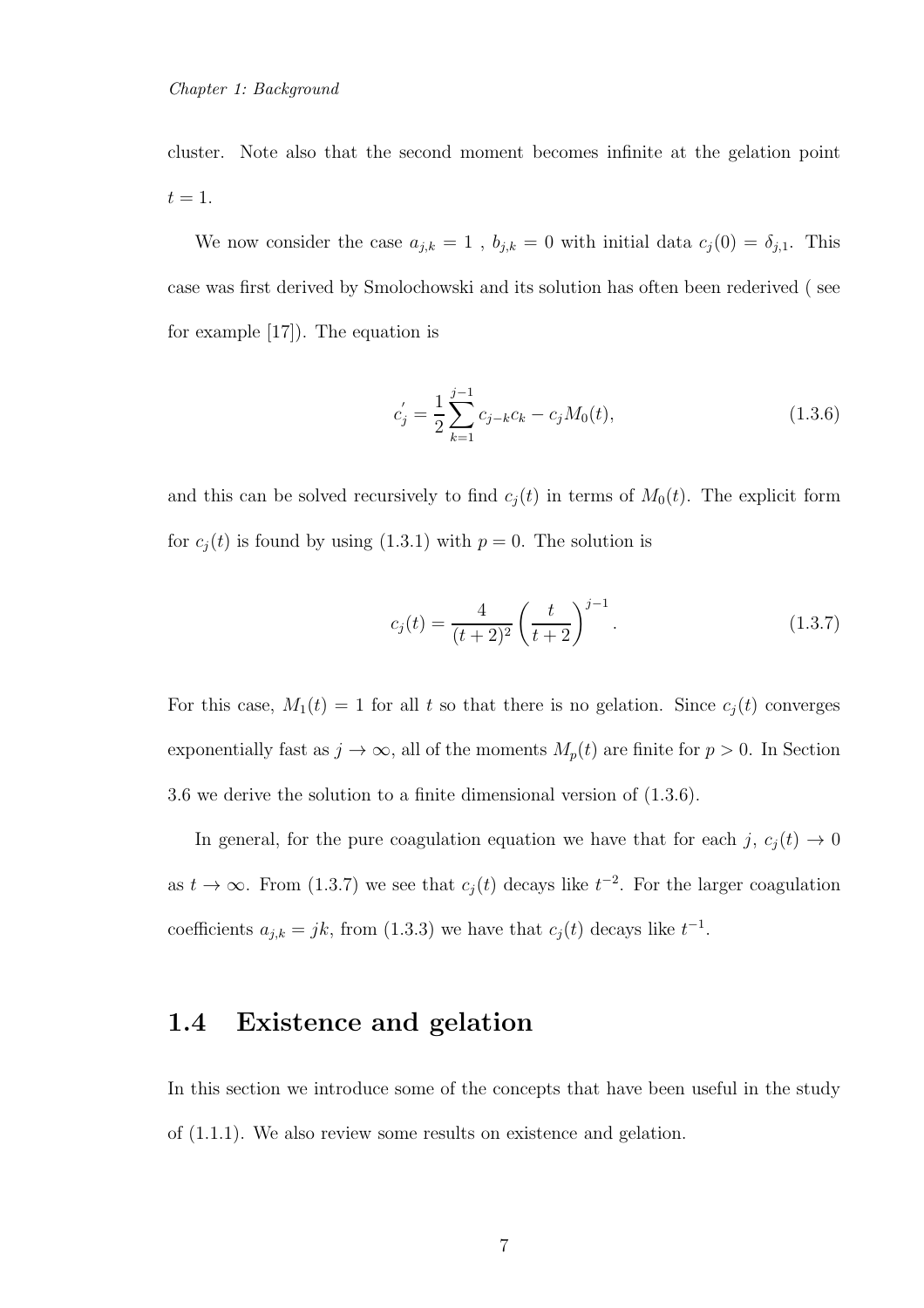Consider the finite dimensional system for  $c = (c_1, c_2, \ldots, c_n)$ ,

$$
c'_{j} = \frac{1}{2} \sum_{k=1}^{j-1} W_{j-k,k}(c) - \sum_{k=1}^{n-j} W_{jk}(c),
$$
\n(1.4.1)

where

$$
W_{j,k} = a_{jk}c_jc_k - b_{j,k}c_{j+k}.
$$
\n(1.4.2)

It is easy to show that for nonnegative initial data, (1.4.1) has a solution for all  $t \geq 0$  which conserves density

$$
\sum_{j=1}^{n} j c_j(t) = \sum_{j=1}^{n} j c_j(0). \qquad (1.4.3)
$$

The usual method for proving existence of solutions to (1.1.1) is to prove that as  $n \to \infty$ , the solution of (1.4.1) has a limit which satisfies (1.1.1). There has been extensive work on this problem [1, 10, 18, 19, 42]. Solutions exist when  $a_{j,k} \leq jk$  for any fragmentation coefficients. If  $b_{j,k} = 0$  and  $a_{j,k} = r_j + r_k$ ,  $r_j \geq j^{\alpha}$  with  $\alpha > 1$ , then there are no solutions to (1.1.1) with nontrivial initial data [6]. We note from [29] that if  $b_{j,k} = 0$  and  $a_{j,k} = (jk)^{\alpha}, \alpha > 1$  then there are solutions to  $(1.1.1)$  of the form

$$
c_j = \frac{\alpha_j}{t+1},\tag{1.4.4}
$$

with finite density.

For the pure fragmentation case, there is a large class of fragmentation coefficients ( for example,  $b_{j,k} = (j+k)^{\beta}$ ,  $\beta > -1$ ), for which (1.1.1) has solutions with increasing density [1]. This result was extended in [18] to include coagulation. These spurious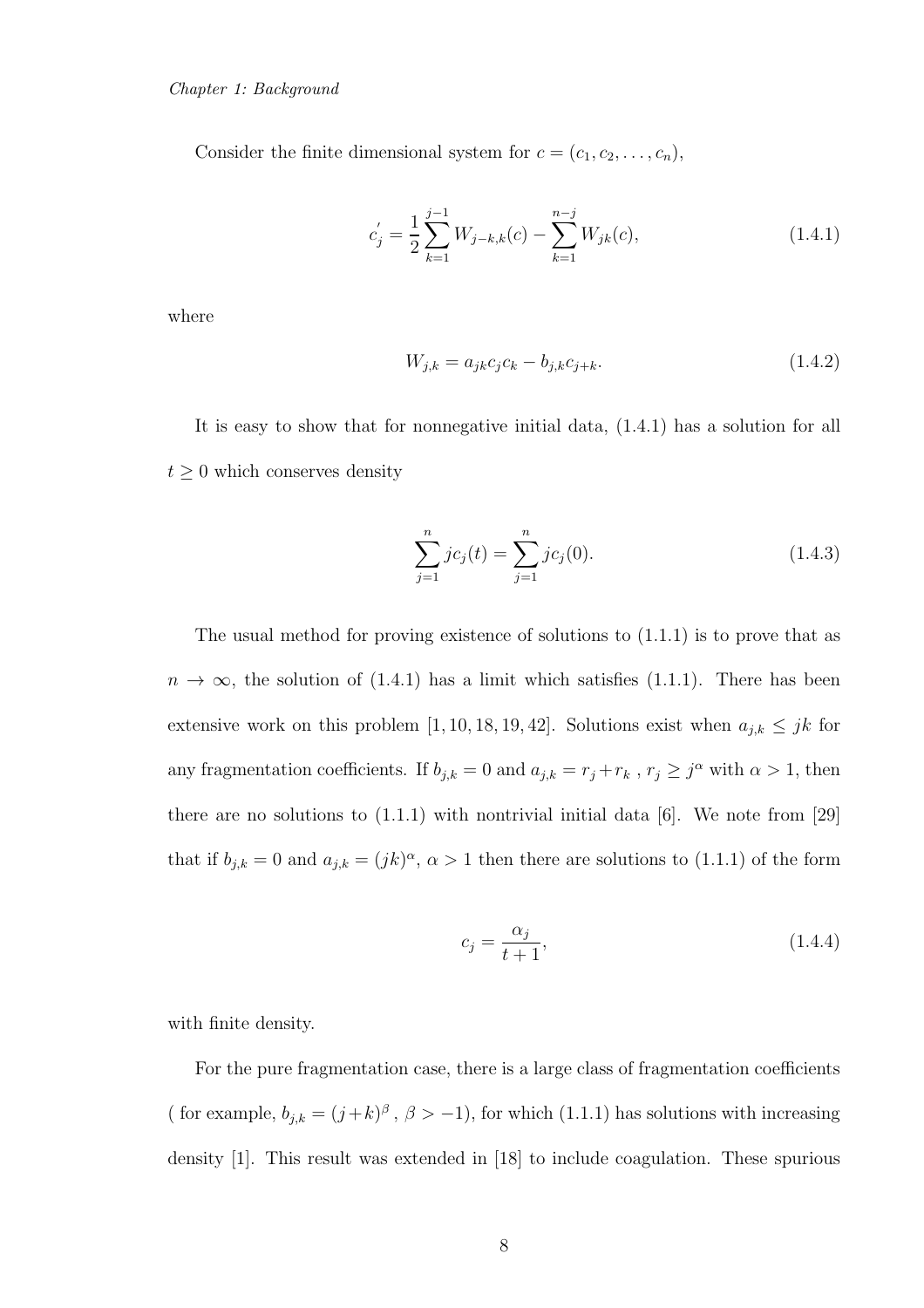solutions are of no physical interest. Solutions of (1.1.1) which are obtained as limits of finite-dimensional systems such as (1.4.1) are called admissible solutions. For any admissible solution, the density is non-increasing and this excludes the spurious solutions described above. We only consider admissible solutions in this thesis.

We now discuss the issue of gelation, that is, do solutions of  $(1.1.1)$  conserve the density ( first moment )  $\rho(t)$  given by (1.1.2)? We first consider the pure coagulation case with

$$
a_{j,k} = (jk)^{\alpha}.
$$

In Section 1.3 we showed that for the initial data  $c_j(0) = \delta_{j,1}$ , the density was conserved if  $\alpha = 0$  and that we had gelation when  $\alpha = 1$ . In general, if  $a_{j,k} \le (j + k)$  it is shown in [1] that  $\rho(t)$  is constant. Hence solutions conserve density for  $\alpha \leq 1/2$ . The case

$$
\frac{1}{2} < \alpha < 1\tag{1.4.5}
$$

is more difficult. It was proved in  $[29]$  that for the case  $(1.4.5)$ , equation  $(1.1.1)$ had a finite density solution of the form (1.4.4). Formal arguments indicated that conservation of density failed for all solutions. Proofs of this were given in [25] using probabilistic arguments and in [19] using differential inequalities. We refer to [19] for the class of coagulation coefficients for which gelation has been proved.

This issue of gelation for the general coagulation-fragmentation equation is complicated. Suppose that for a given  $a_{j,k}$  we have gelation when  $b_{j,k}$  is zero. If we now take  $b_{j,k} \neq 0$  but 'small' compared to  $a_{j,k}$  then we again have gelation. However, if the fragmentation is sufficiently strong then solutions will conserve density. The question of gelation can also depend on the density of the initial data. We refer to [18] and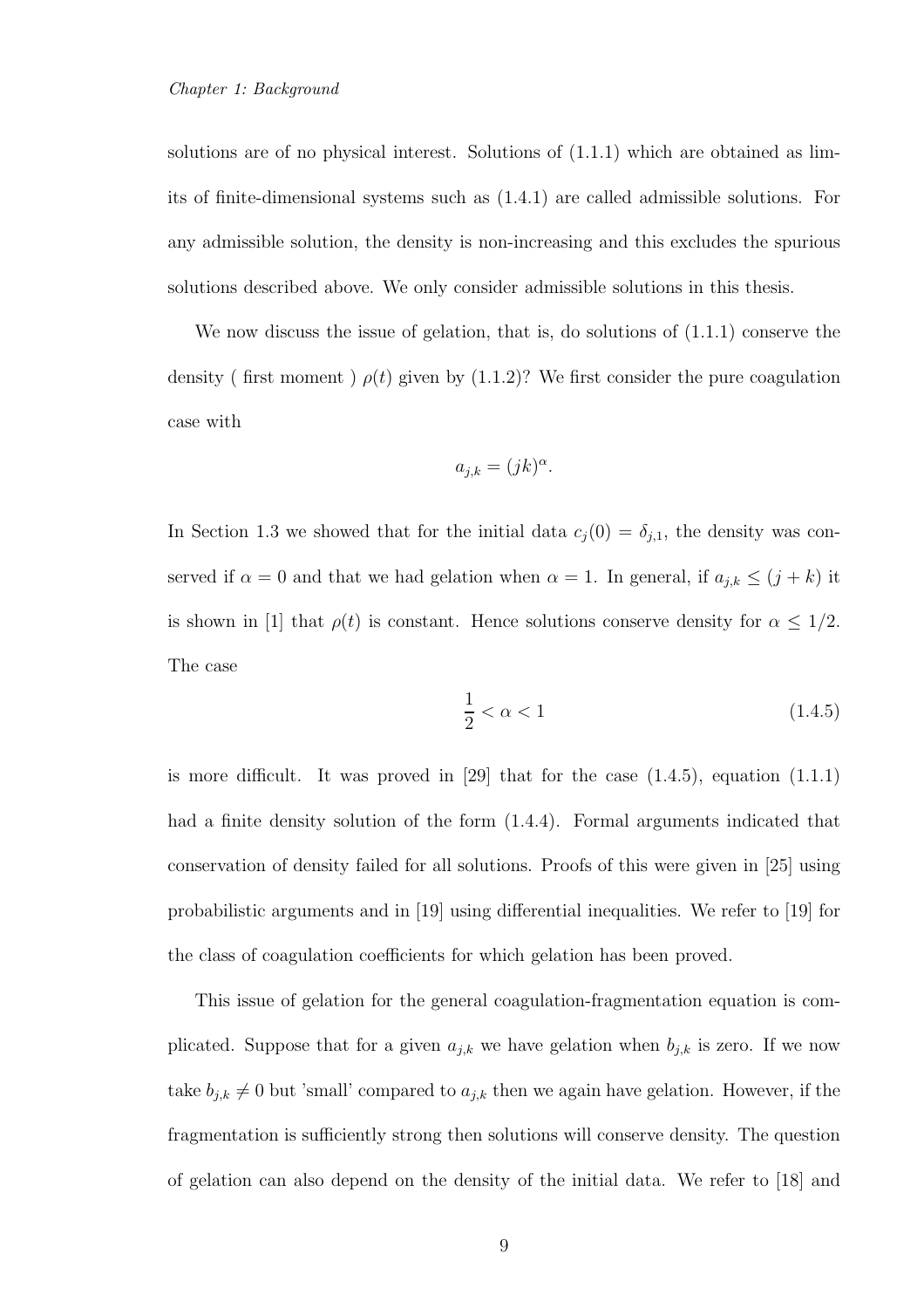the references there for mathematical results. We discuss some of the issues involved in Chapter 2.

## 1.5 Background results

In this section we outline some theory which we use in the thesis. The results on centre manifold theory will be used in Sections 3.3, 3.4 and 3.7 while the moment inequalities are used in Sections 2.1 and 2.2.

#### 1.5.1 Centre manifolds

Consider the differential equation

$$
x' = f(x), \qquad x \in R^m,
$$
\n
$$
(1.5.1)
$$

with  $f(0) = 0$  so that the origin is an equilibrium point. The goal is to study the stability of this equilibrium. The linearised problem is

$$
x' = Ax = Df(0)x
$$

If the eigenvalues of A all have negative real parts then the equilibrium point  $x = 0$ is an asymptotically stable solution of (1.5.1).

Suppose now that that the matrix  $A$  has  $p$  eigenvalues with real part zero and  $m - p$  eigenvalues with negative real parts. We can use centre manifold reduction to reduce the dynamics of  $(1.5.1)$  for small x to a p dimensional equation. In particular, this lower dimensional equation determines the stability the of equilibrium  $x = 0$  for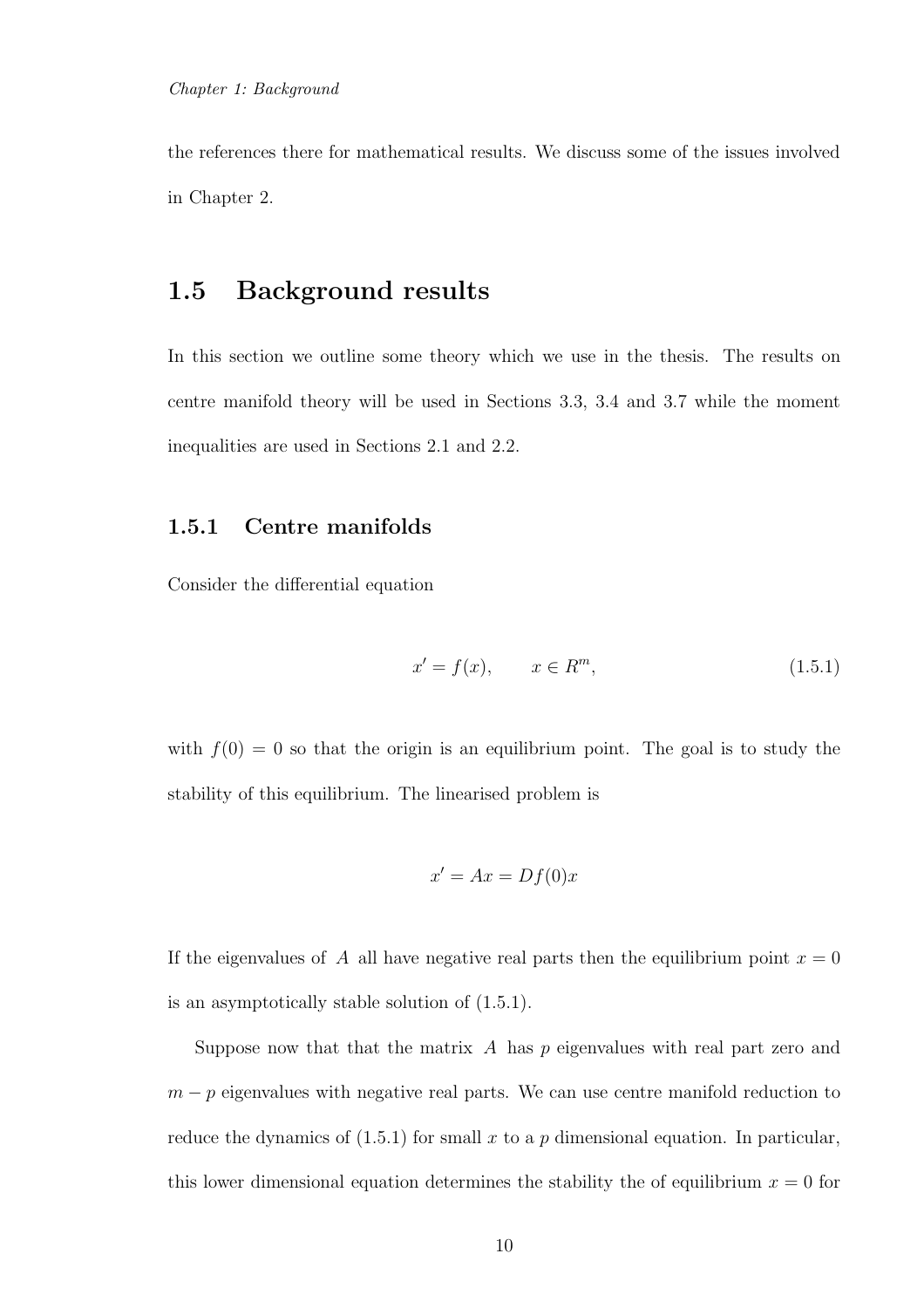$(1.5.1).$ 

We will only need  $p = 1$  in this thesis so we give the theory just for this case. The summary given below is based on [4].

Consider the system

$$
x' = f(x, y), \qquad y' = By + g(x, y), \qquad (x, y) \in R \times R^n \tag{1.5.2}
$$

where all the eigenvalues of the matrix  $B$  have negative real parts, the functions  $f$ and g are sufficiently smooth and

$$
f(0,0) = 0
$$
,  $Df(0,0) = 0$ ,  $g(0,0) = 0$ ,  $Dg(0,0) = 0$ 

where  $Df$  is the Jacobian matrix of  $f$  and similarly for  $Dg$ .

We consider first the linear case where  $f$  and  $g$  are identically zero so that  $(1.5.2)$ has the two invariant manifolds  $x = 0$  and  $y = 0$ . The invariant manifold  $x = 0$ is called the stable manifold, and on the stable manifold all solutions decay to zero exponentially fast. The invariant manifold  $y = 0$  is called the centre manifold. In general, an invariant manifold  $y = h(x)$  for (1.5.2) defined for small |x| with  $h(0) = 0$ and  $Dh(0) = 0$  is called a centre manifold.

The general theory states that there exists a centre manifold  $y = h(x)$  for  $(1.5.2)$ and that the equation on the centre manifold

$$
u' = f(u, h(u)), \qquad u \in R^n
$$
\n(1.5.3)

determines the dynamics of  $(1.5.2)$  near  $(x, y) = (0, 0)$ . If the zero solution of  $(1.5.3)$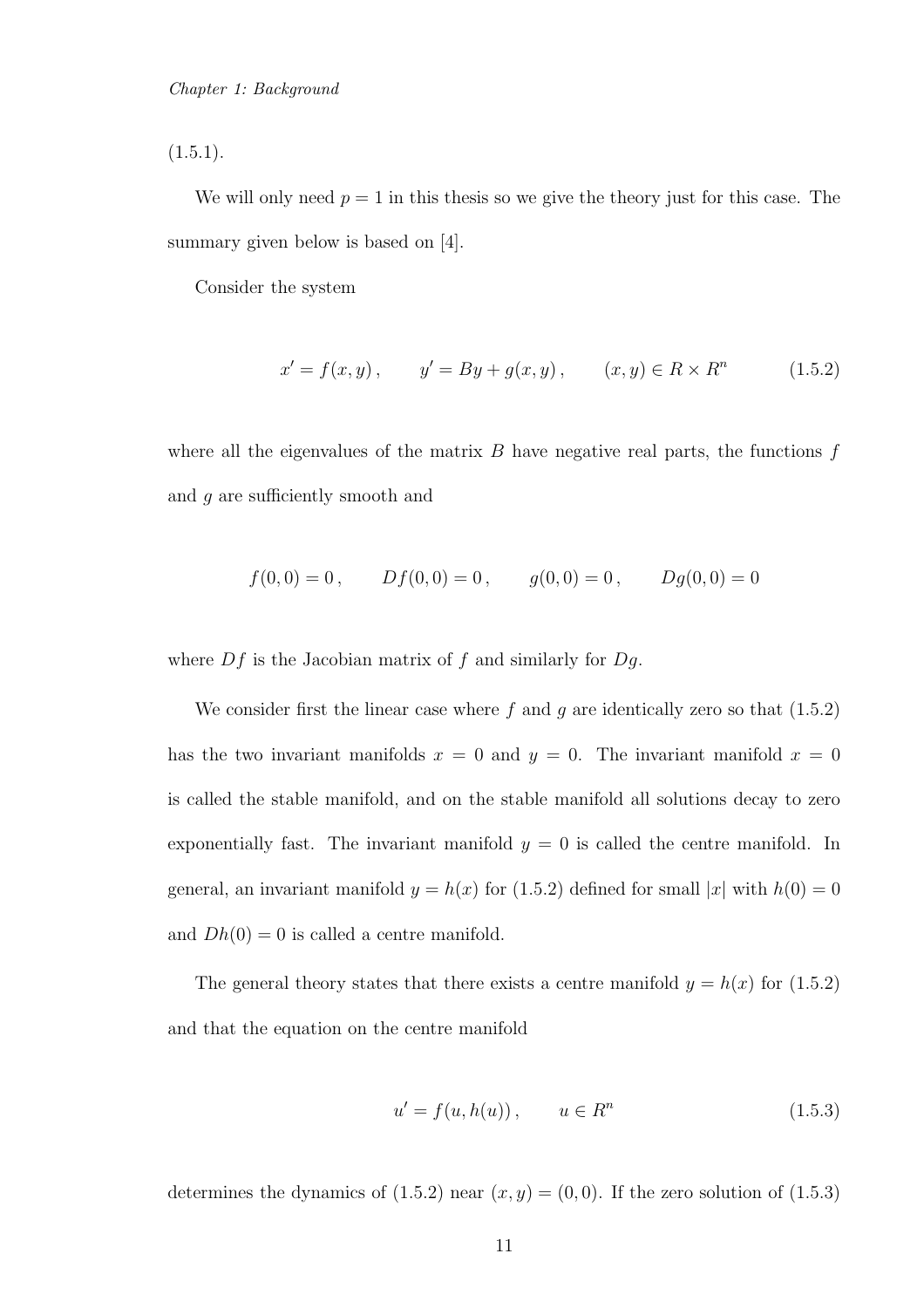is stable, we can represent small solutions of (1.5.2) as  $t \to \infty$  by

$$
x(t) = u(t) + O(e^{-\gamma t}),
$$
  $y(t) = h(u(t)) + O(e^{-\gamma t})$ 

where  $\gamma > 0$  is a constant.

To use this we need to know enough about the centre manifold  $y = h(x)$  in order to determine the local dynamics of (1.5.3). If we substitute  $y(t) = h(x(t))$  into the second equation in (1.5.2) we obtain

$$
N(h(x)) = h'(x) [Ax + f(x, h(x))] - Bh(x) - g(x, h(x)) = 0.
$$
 (1.5.4)

The general theory tells us that the solution  $h$  of  $(1.5.4)$  can be approximated by a polynomial in x, that is, if  $q \ge 2$  with  $N(\phi(x)) = O(|x|^q)$  as  $x \to 0$  then  $h(x) = \phi(x) + O(|x|^q).$ 

For equations  $(1.5.2)$  there is also an *n* dimensional invariant manifold tangential to the y-axis called the stable manifold. On the stable manifold all solutions decay to zero exponentially fast.

#### 1.5.2 Moment inequalities

For a solution  $c$  of the coagulation-fragmentation equations, we formally define the moment  $M_{\alpha}(t)$  by

$$
M_{\alpha}(t) = \sum_{k=1}^{\infty} k^{\alpha} c_k(t). \qquad (1.5.5)
$$

In this section, we derive an inequality that is used in comparing moments. We first recall Hölder's inequality for sums.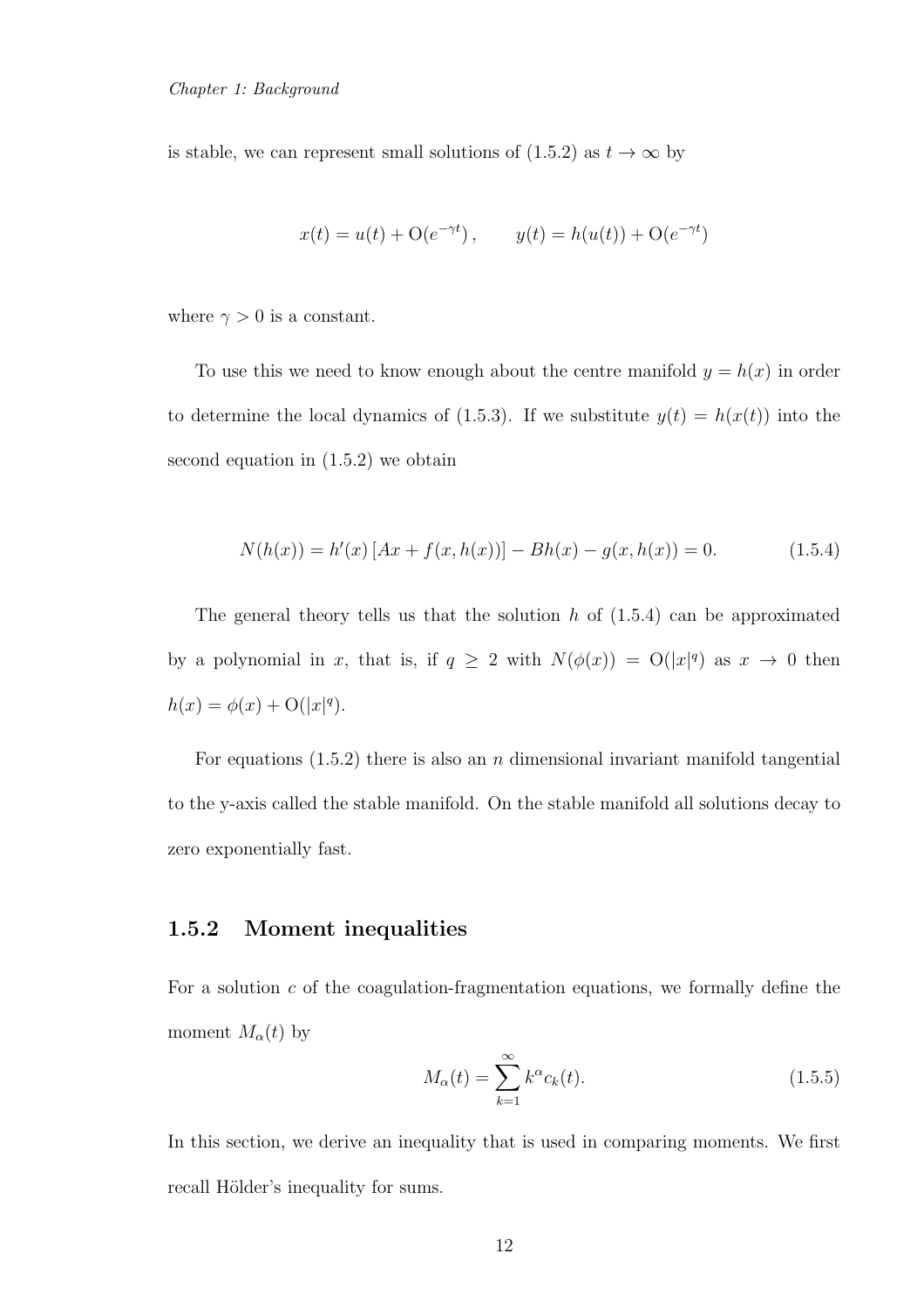**Theorem 1.5.1.** *Let*  $p > 1$  *be a real number and define*  $q > 1$  *by* 

$$
q = \frac{p}{p-1},\tag{1.5.6}
$$

*so that*

$$
\frac{1}{p} + \frac{1}{q} = 1.
$$

Suppose that

$$
\sum_{k=1}^{\infty} |x_k|^p < \infty \qquad \text{and} \qquad \sum_{k=1}^{\infty} |y_k|^q < \infty.
$$

Then

$$
\sum_{k=1}^{\infty} |x_k y_k| \le \left(\sum_{k=1}^{\infty} |x_k|^p\right)^{\frac{1}{p}} \left(\sum_{k=1}^{\infty} |y_k|^q\right)^{\frac{1}{q}}.
$$

The next result is well known, we give a proof for completeness.

**Theorem 1.5.2.** *Let*  $0 \leq \alpha < \beta < \gamma$  *and suppose that* 

$$
M_{\gamma} = \sum_{k=1}^{\infty} k^{\gamma} c_k < \infty,
$$

*where*  $c_k \geq 0$  *for all k. Then* 

$$
(M_{\beta})^{\gamma-\alpha} \le (M_{\alpha})^{\gamma-\beta} (M_{\gamma})^{\beta-\alpha}.
$$

Proof: We have that

$$
\beta = \frac{\alpha(\gamma - \beta)}{\gamma - \alpha} + \frac{\gamma(\beta - \alpha)}{\gamma - \alpha},
$$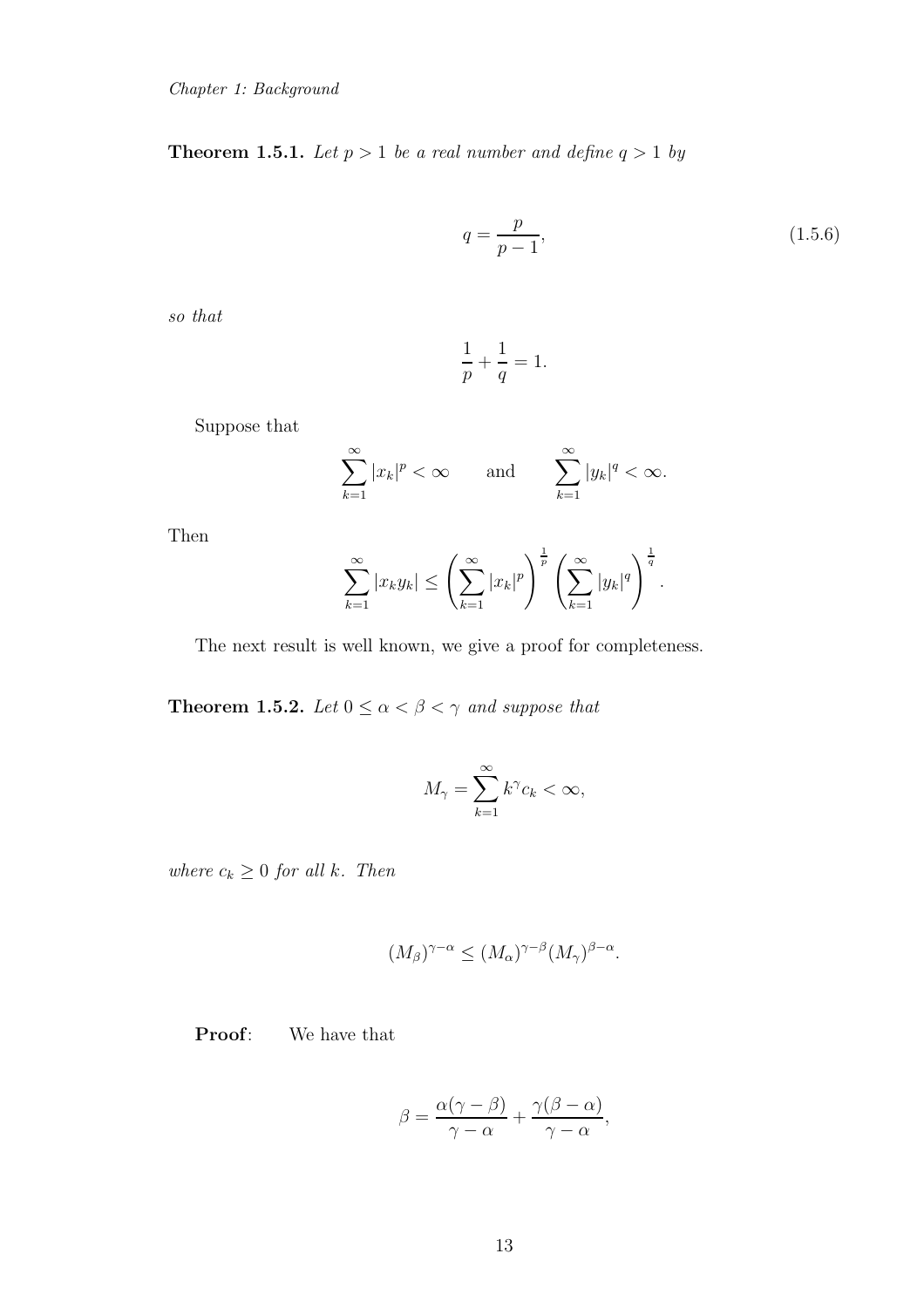Chapter 1: Background

so that

$$
k^{\beta}c_k = (k^{\alpha}c_k)^{\frac{\gamma-\beta}{\gamma-\alpha}} (k^{\gamma}c_k)^{\frac{\beta-\alpha}{\gamma-\alpha}}.
$$

Define  $p$  by

$$
p = \frac{\gamma - \alpha}{\gamma - \beta} = 1 + \frac{\beta - \alpha}{\gamma - \beta} > 1.
$$

From (1.5.6)

$$
q = \frac{p}{p-1} = \left(\frac{\gamma - \alpha}{\gamma - \beta}\right) \left(\frac{\gamma - \beta}{\beta - \alpha}\right) = \frac{\gamma - \alpha}{\beta - \alpha}.
$$

Let

$$
x_k = (k^{\alpha} c_k)^{\frac{\gamma - \beta}{\gamma - \alpha}}, \quad y_k = (k^{\gamma} c_k)^{\frac{\beta - \alpha}{\gamma - \alpha}},
$$

so that

$$
x_k^p = k^\alpha c_k \quad , \quad y_k^q = k^\gamma c_k.
$$

The result now follows by applying Hölder's inequality.

As an example, taking  $\alpha = 0$ ,  $\beta = 1$  and  $\gamma = 2$  in Theorem 1.5.2,

$$
M_1^2 \le M_2 M_0.
$$

## 1.6 Outline of thesis

In Chapter 2 we discuss the occurence of gelation in the coagulation - fragmentation equations. Numerical methods for these equations are usually based on finite dimensional approximations such as (1.4.1). Since density is conserved for solutions of (1.4.1), this approximation is not much use in studying gelation. Instead we study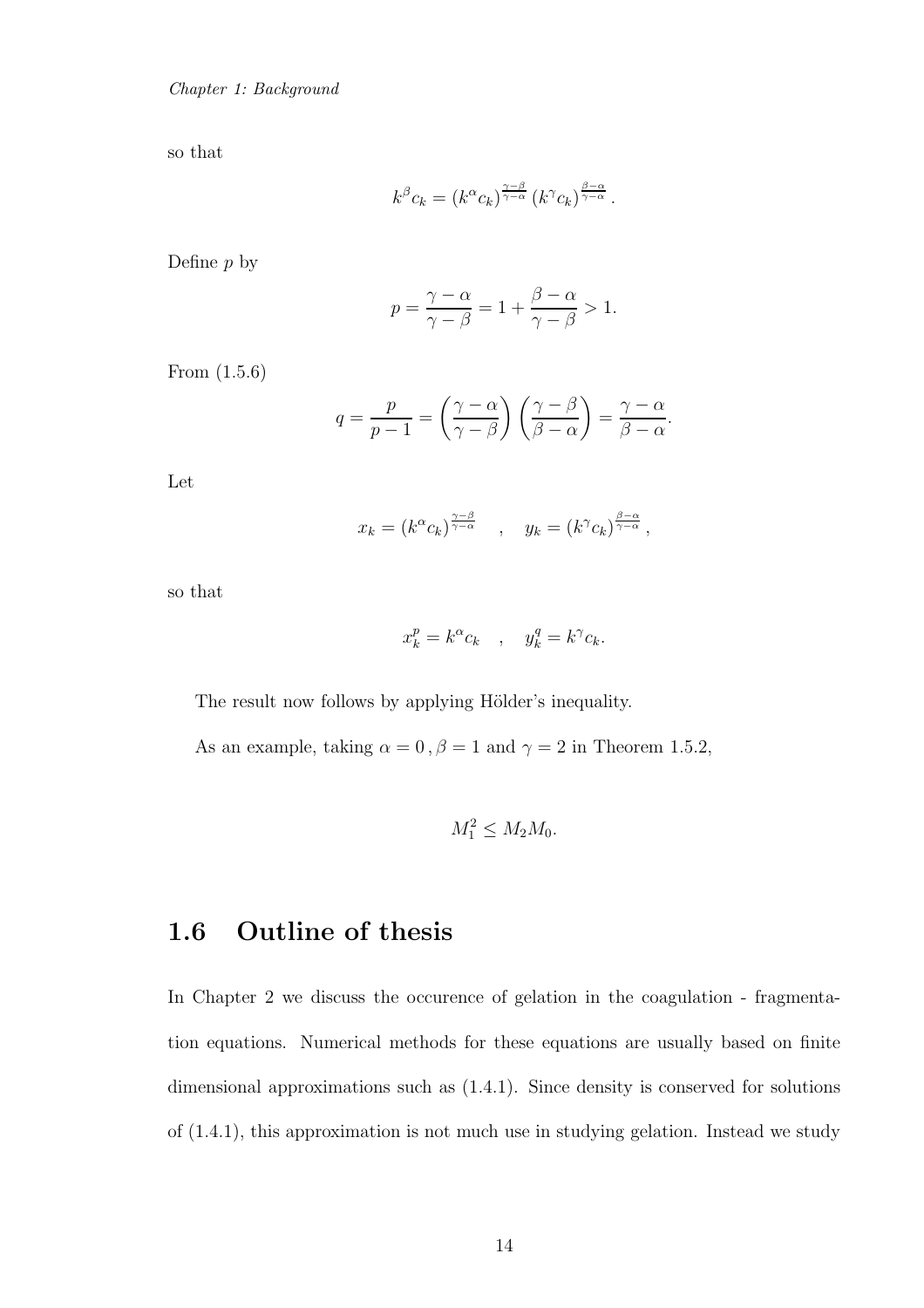#### Chapter 1: Background

the finite dimensional system

$$
c'_{j} = \frac{1}{2} \sum_{k=1}^{n-j} W_{j-k,k} - \sum_{k=1}^{n-j} W_{jk} - \sum_{k=n-j+1}^{n} a_{j,k} c_j c_k
$$
 (1.6.1)

for  $1 \leq j \leq n$ , where  $W_{j,k}$  is given by (1.4.2). This approximation is given by [3] for the continuous case. For solutions of (1.6.1), the density decreases.

In Chapter 2 we use formal calculations to investigate gelation in a number of examples. Most of these examples have been discussed in the literature although Example 2 in Section 2.2 is new. We present some numerical examples based on the approximation (1.6.1). Among other things, the results show that the method is well suited to the detection of the gelation phenomenon.

The only mathematical study of (1.6.1) is for the pure coagulation case  $a_{j,k} = r_j r_k$ [11]. For this case, as well as the general case, all solutions converge to zero. Chapter 3 is a study of the details of this convergence.

When the detailed balance condition  $(1.2.1)$  holds, the infinite system  $(1.1.1)$  has equilibrium solutions of the form

$$
c_j = Q_j z^j \, , \, j = 1, 2, \dots \tag{1.6.2}
$$

with density

$$
\sum_{j=1}^{\infty} jQ_j z^j \tag{1.6.3}
$$

as long as  $(1.6.3)$  is finite  $[2]$ . The only equilibrium solution to the finite dimensional problem (1.6.1) is the zero solution. All solutions of (1.6.1) converge to zero as  $t \to \infty$ .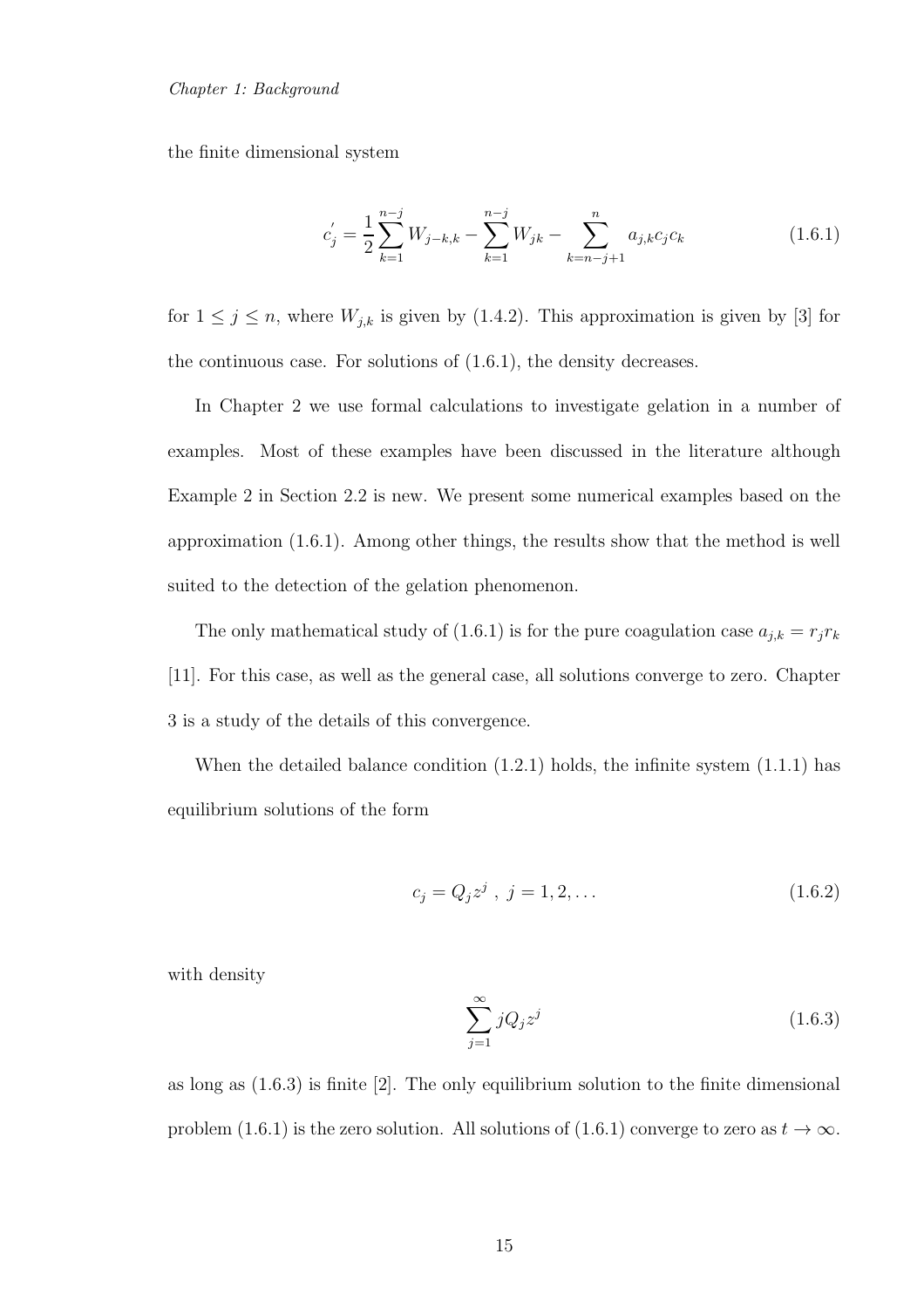However, numerical studies show that for solutions of (1.6.1), the density

$$
\rho(t) = \sum_{j=1}^{n} jc_j(t)
$$

decays very slowly. In fact, solutions seem to look like the equilibrium solutions  $(1.6.2)$ . For small initial densities, we prove that for solutions of  $(1.6.1)$ ,

$$
c_j(t) \approx Q_j(u(t))^j, \qquad 1 \le j \le n \tag{1.6.4}
$$

where

$$
u(t) \approx A t^{-1/n} \tag{1.6.5}
$$

with  $A$  a positive constant. Since the decay of  $(1.6.5)$  is very slow, this explains the slow behaviour. We also present some numerical solutions to support the above asymptotic results. The study of (1.6.1) when the detailed balance condition holds is given in Sections 3.2 - 3.4.

The rest of Chapter 3 studies the pure coagulation case

$$
c'_{j} = \frac{1}{2} \sum_{k=1}^{j-1} a_{j-k,k} c_{j-k} c_k - c_j \sum_{k=1}^{n} a_{j,k} c_j c_k.
$$
 (1.6.6)

Unlike the case of detailed balance, we show that the asymptotics here is much more complicated and there are no general results. An outline of this work is given in Section 3.5.

In Chapter 4 we study a model for the treatment of Alzheimer's disease. The model was introduced in [8], [9] and has the form of a modified Becker - Doring equation.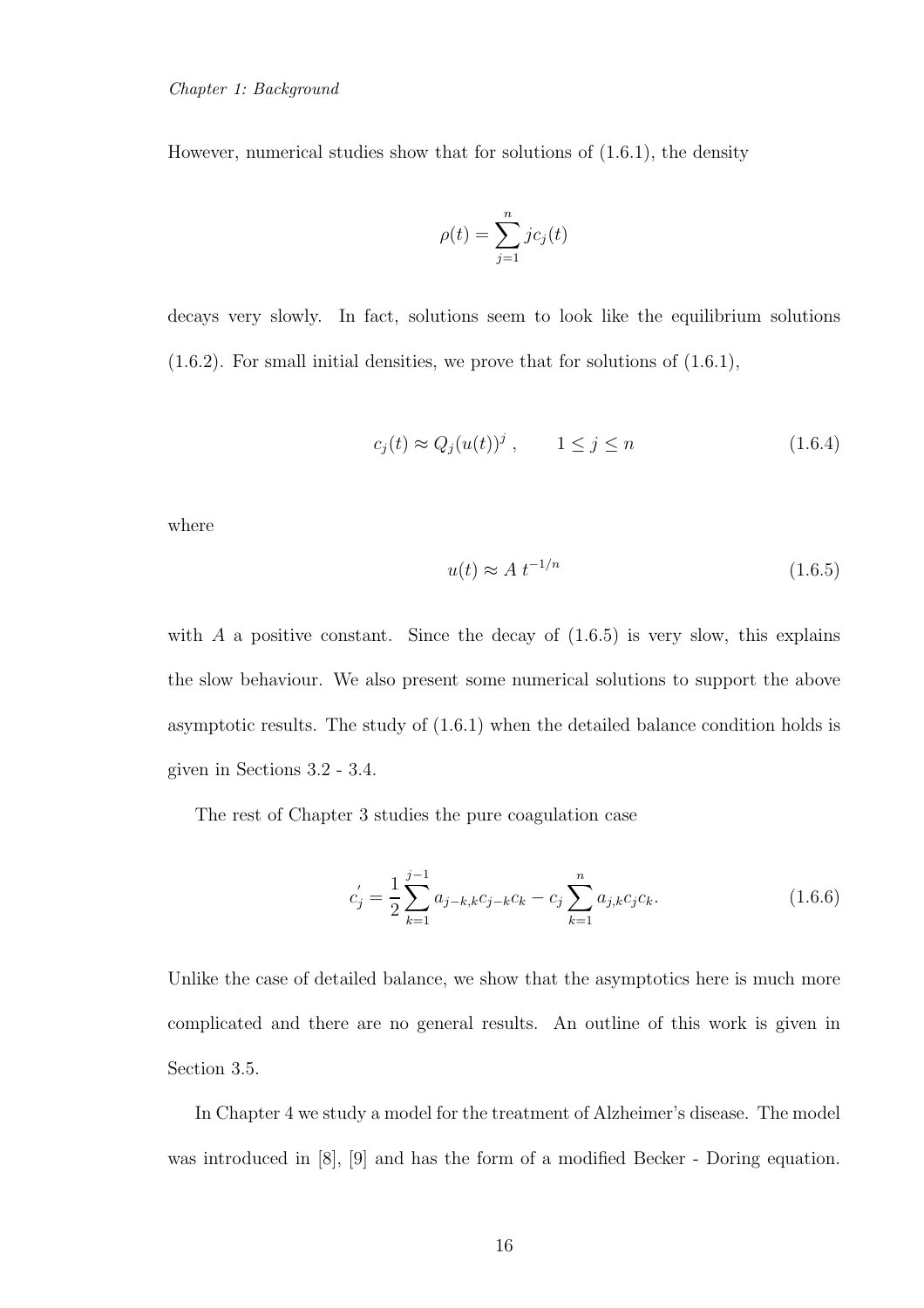The work in [8], [9] only considered numerical results, we prove some mathematical results for the system. The parameters in the model are related to chemical time scales and are measured in fractions of a second so they are small. The time scales involved in the application of the model are very long, and are measured in months and years. We derive an approximation which gives a formula for the decay rate in terms of the parameters.

Finally, in Chapter 5 we consider numerical approximations to the continuous version of the coagulation equations. These approximations are themselves discrete coagulation equations. We first consider a piecewise constant collocation in space approximation. We numerically solve the equation for the three coagulation coefficients,

$$
K(x, y) = 1, x + y \text{ and } xy
$$

for which exact solutions are available. We then use the Galerkin finite element approximation in an attempt to get more accurate results. Our numerical results using this method for the above coagulation kernels show that it has second order accuracy.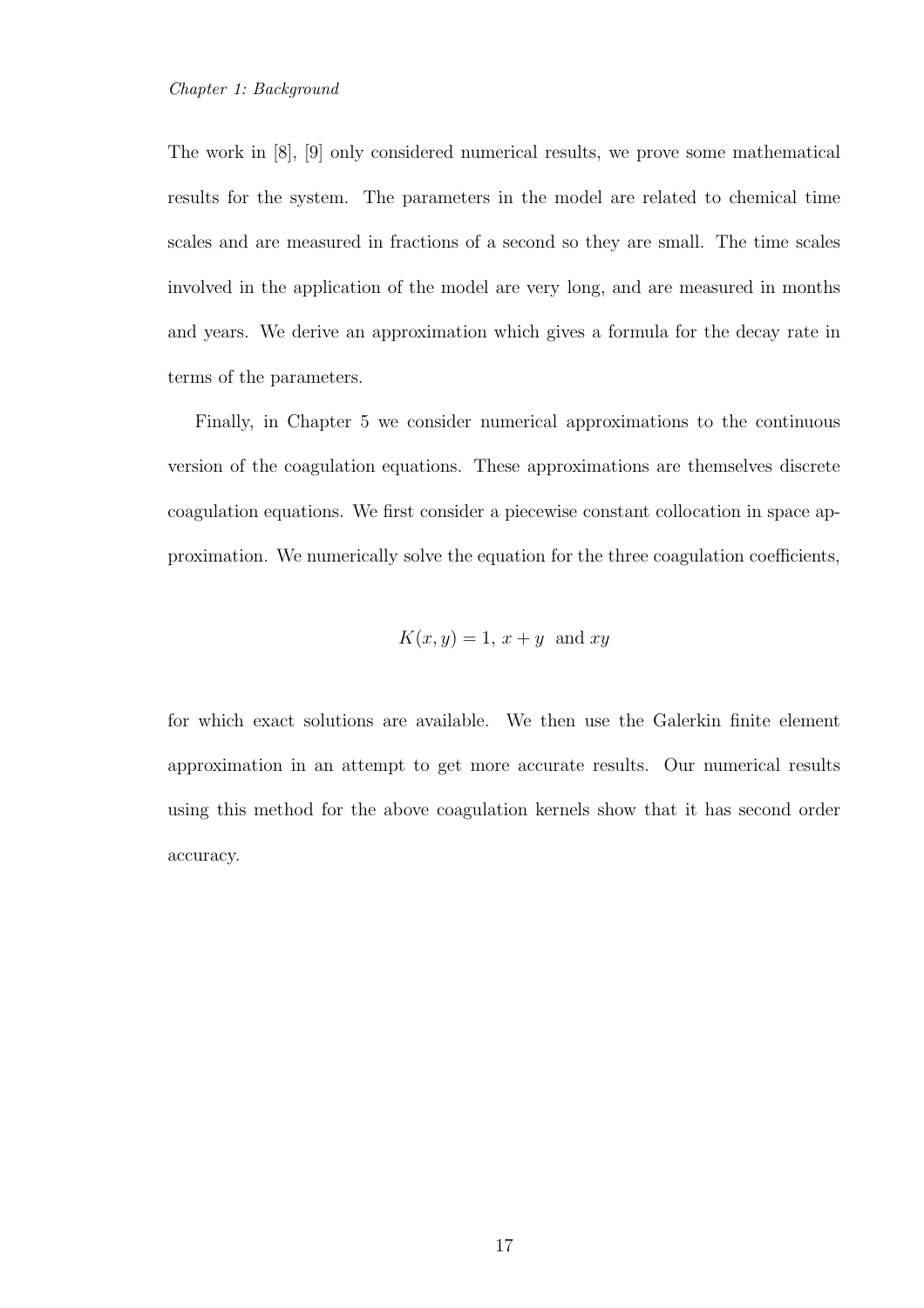# Chapter 2

# Coagulation-fragmentation

# dynamics

## 2.1 Gelation in coagulation equations

In this section we study the coagulation equation when  $b_{j,k} = 0$ , see equation (1.1.1)

$$
c'_{j} = \frac{1}{2} \sum_{k=1}^{j-1} a_{j-k,k} c_{j-k} c_k - c_j \sum_{k=1}^{\infty} a_{j,k} c_k.
$$
 (2.1.1)

The following identity is useful for deriving properties of solutions.

**Lemma 2.1.1.** Let c be a solution of  $(2.1.1)$  and let  $(g_j)$  be a sequence. Then

$$
\sum_{j=1}^{n} g_j c'_j = \frac{1}{2} \sum_{R} (g_{j+k} - g_j - g_k) a_{jk} c_j c_k - \sum_{j=1}^{n} g_j \sum_{k=n-j+1}^{\infty} a_{jk} c_j c_k, \qquad (2.1.2)
$$

*where* R *is the region*

$$
R = \{(j,k) : j + k \le n\}.
$$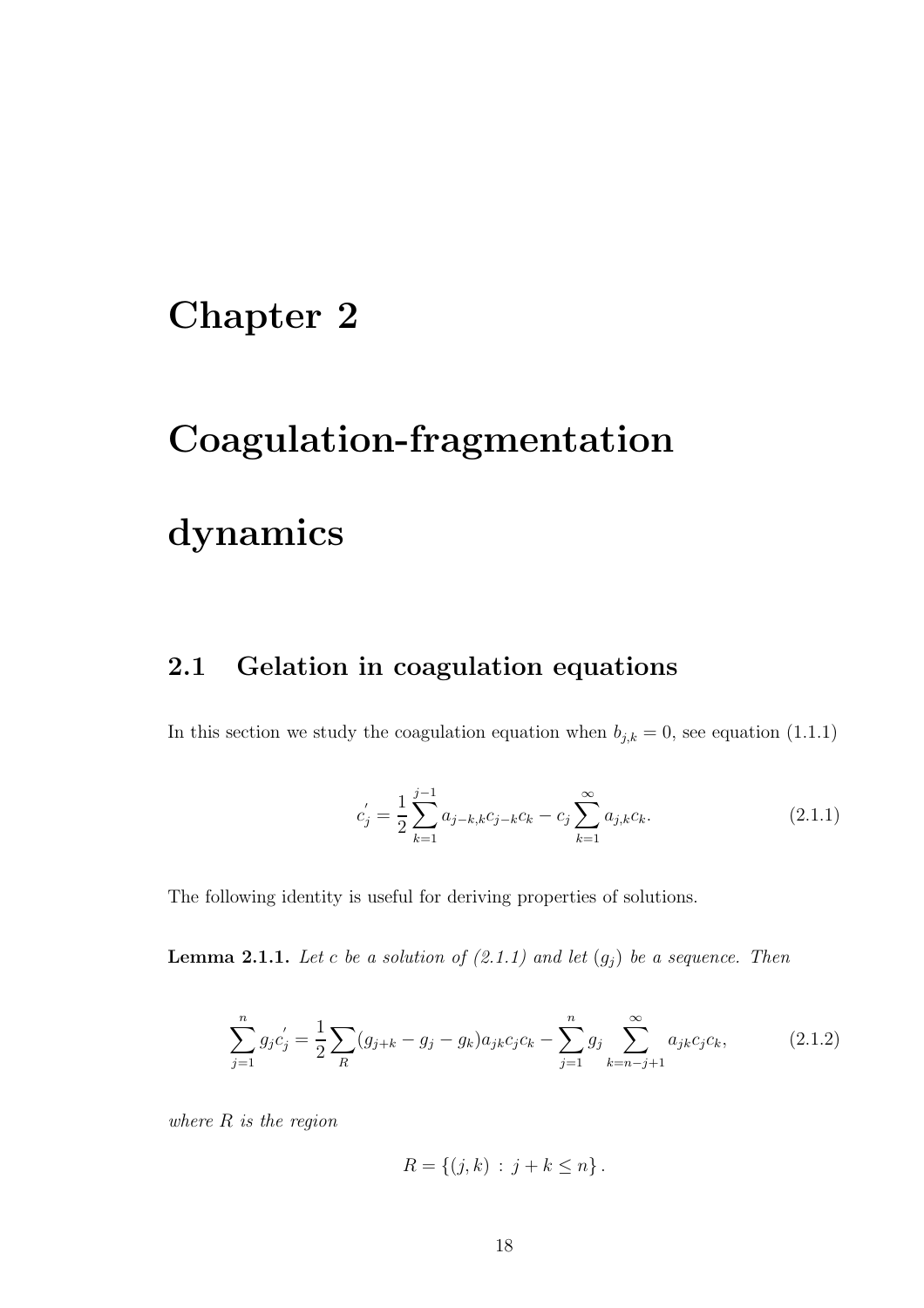**Proof:** We multiply each term in (2.1.1) by  $g_j$  and sum over j. The first sum is

$$
\frac{1}{2} \sum_{j=1}^{n} g_j \sum_{k=1}^{j-1} a_{j-k,k} c_{j-k} c_k.
$$
\n(2.1.3)

The region in  $(j, k)$  space over which we are summing in  $(2.1.3)$  is R so we can write this as

$$
\frac{1}{2} \sum_{R} g_{j+k} a_{jk} c_j c_k.
$$

The second sum is

$$
-\sum_{j=1}^n g_j \sum_{k=1}^\infty a_{jk} c_j c_k,
$$

which may be written as

$$
-\left(\sum_{R}+\sum_{j=1}^{n}\sum_{k=n-j+1}^{\infty}\right)g_j a_{jk} c_j c_k.
$$

Using the symmetry of  $a_{jk}$ , we can write the sum over R as

$$
-\frac{1}{2}\sum_{k}(g_j+g_k)a_{jk}c_jc_k,
$$

and this completes the proof.

For a solution  $c$  of  $(2.1.1)$  we can compute the density by

$$
M_1(t) = \sum_{j=1}^{\infty} j c_j(t).
$$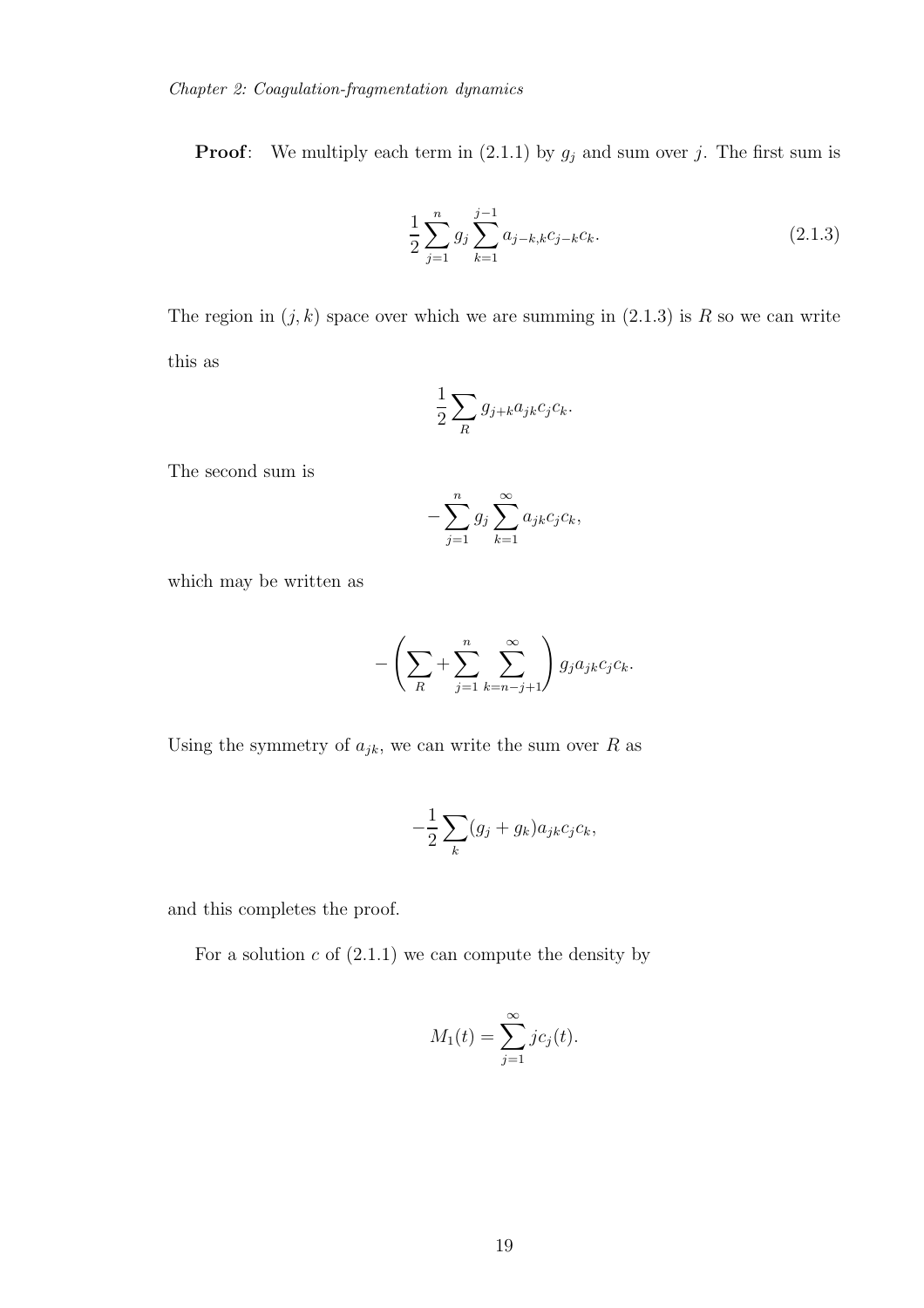Putting  $g_j = j$  in Lemma 2.1.1 we obtain

$$
\sum_{j=1}^{n} j c'_j = -\sum_{j=1}^{n} \sum_{k=n-j+1}^{\infty} j a_{jk} c_j c_k.
$$
 (2.1.4)

Letting  $n \to \infty$  in (2.1.4)

$$
M_1(t) = M_1(0) - \lim_{n \to \infty} \int_0^t \sum_{j=1}^n \sum_{k=n-j+1}^\infty j a_{jk} c_j(s) c_k(s) ds.
$$
 (2.1.5)

It follows that a solution  $c$  conserves density if and only if

$$
\lim_{n \to \infty} \int_0^t \sum_{j=1}^n \sum_{k=n-j+1}^\infty j a_{jk} c_j(s) c_k(s) ds = 0.
$$
 (2.1.6)

When the density decreases this is known as gelation. In Chapter 1 we saw that for  $a_{jk} = jk$  and  $c_j(0) = \delta_{j,1}$ , the solution c had the density

$$
M_1(t) = \begin{cases} 1 & t \le 1, \\ t^{-1} & t > 1. \end{cases}
$$

In general, it is physically important and a mathematically difficult question to determine if  $M_1(t)$  is constant.

To gain insight into this issue we proceed formally. Define the moments  $M_p$  by

$$
M_p(t) = \sum_{j=1}^{\infty} j^p c_j(t).
$$

Letting  $g_j = j^p$  in Lemma 2.1.1, taking  $n \to \infty$  and assuming that all the series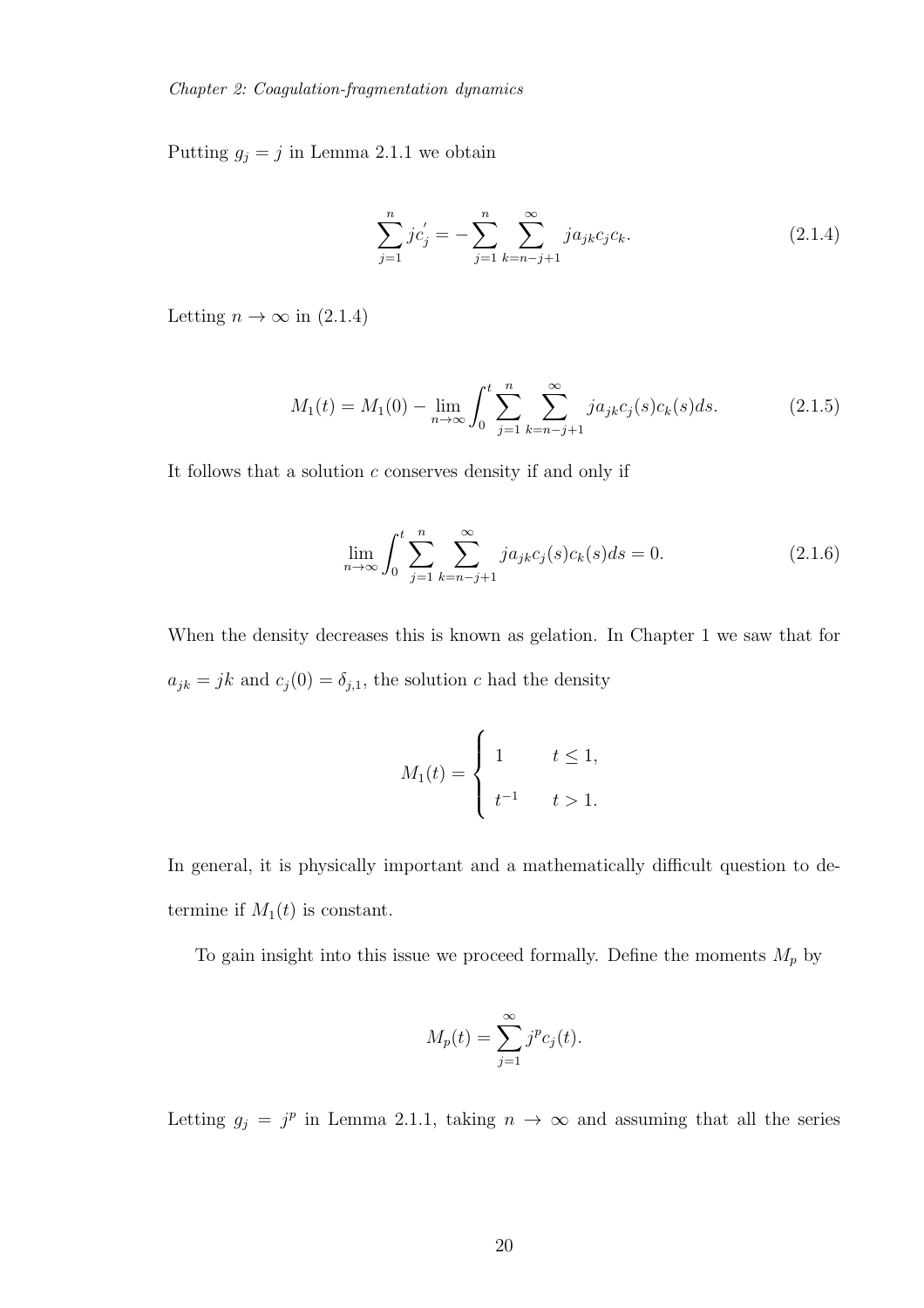converge we obtain

$$
\frac{dM_p}{dt} = \frac{1}{2} \sum_{i=1}^{\infty} \sum_{j=1}^{\infty} \left[ (i+j)^p - i^p - j^p \right] a_{ij} c_i c_j.
$$
 (2.1.7)

Suppose first that  $a_{jk} = jk$  and that  $M_1(0) = 1$ . Assuming density is conserved,

$$
\frac{dM_0}{dt} = -\frac{1}{2}.\tag{2.1.8}
$$

and

$$
\frac{dM_2}{dt} = M_2^2.
$$
\n(2.1.9)

From (2.1.8),

$$
M_0(t) = M_0(0) - \frac{t}{2},
$$

which is negative for  $t > 2M_0(0)$ . This is impossible so the assumption that density was conserved for all t must be false. This gives a formal proof of gelation for  $a_{jk} = jk$ . From (2.1.9),

$$
M_2(t) = (M_2^{-1}(0) - t)^{-1},
$$

which becomes infinite for finite  $t$  giving another formal proof of gelation.

We can use a similar idea to study the gelation problem for the case

$$
a_{jk} = \frac{j^{\alpha}k^{\beta} + j^{\beta}k^{\alpha}}{2},\tag{2.1.10}
$$

with  $0 \leq \alpha \leq \beta \leq 1$  . From (2.1.7)

$$
M_2' = M_{1+\alpha}(t)M_{1+\beta}(t). \tag{2.1.11}
$$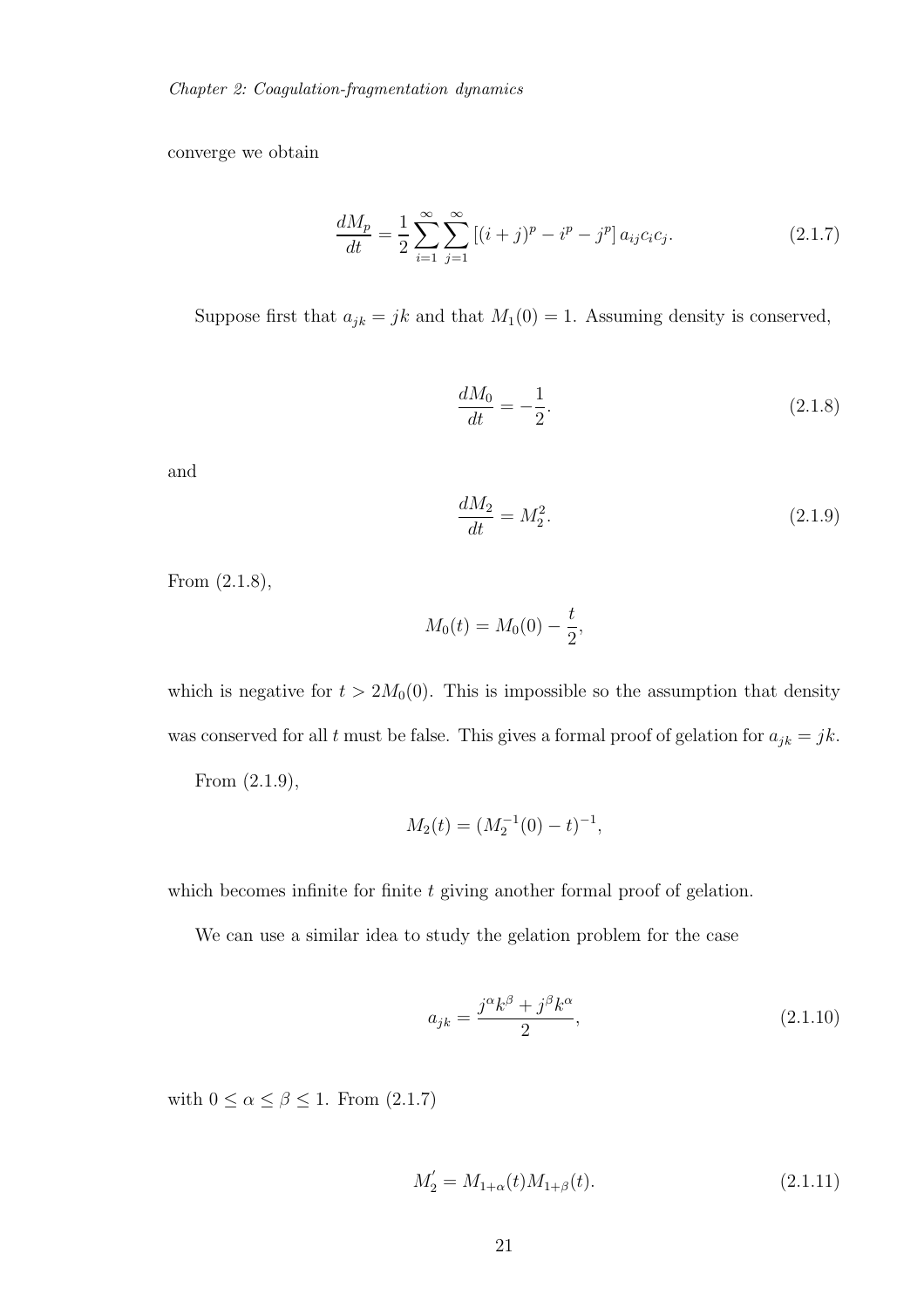Suppose that  $M_2(0)$  is finite. Then  $M'_2 \leq M_2^2$  so that  $M_2(t)$  will be finite for small t. From Theorem 1.5.2 in Chapter 1,

$$
M_{1+\alpha} \leq M_1^{1-\alpha} M_2^{\alpha}, M_{1+\beta} \leq M_1^{1-\beta} M_2^{\beta}.
$$

Hence if in addition to  $M_2(0) < \infty$  we have that  $\alpha + \beta \leq 1$ , from (2.1.11)

$$
M'_2(t) \le M_1^{1-\alpha}(t)M_2^{\alpha}(t)M_1^{1-\beta}(t)M_2^{\beta}(t) \le M_1(0)M_2(t),
$$

which shows that  $M_2(t) < \infty$  for all t.

However, if  $\alpha + \beta > 1$  then it was conjectured that except for the zero solution, density conservation did not hold for all t. This conjecture was based on the existence of explicit gelling solutions of the form  $c_j(t) = m_j(t+c)^{-1}$  [29]. The rigorous proofs of gelation which covered cases such as (2.1.10) with  $\alpha + \beta > 1$  were given in [25] using probability arguments and [19] which used differential equations methods.

#### 2.2 Gelation in coagulation-fragmentation equations

We study

$$
c'_{j} = \frac{1}{2} \sum_{k=1}^{j-1} W_{j-k,k} - \sum_{k=1}^{\infty} W_{jk},
$$
\n(2.2.1)

with  $W_{jk} = a_{jk}c_jc_k-b_{jk}c_{j+k}$ . Fragmentation acts in the opposite way from coagulation by spliting a cluster of size  $i + j$  into two smaller pieces of size i and j. We would expect fragmentation to inhibit the formation of large clusters and perhaps to even prevent the occurence of gelation for solutions of (2.2.1).

Unfortunately (2.2.1) can have solutions which are not physical. For the case of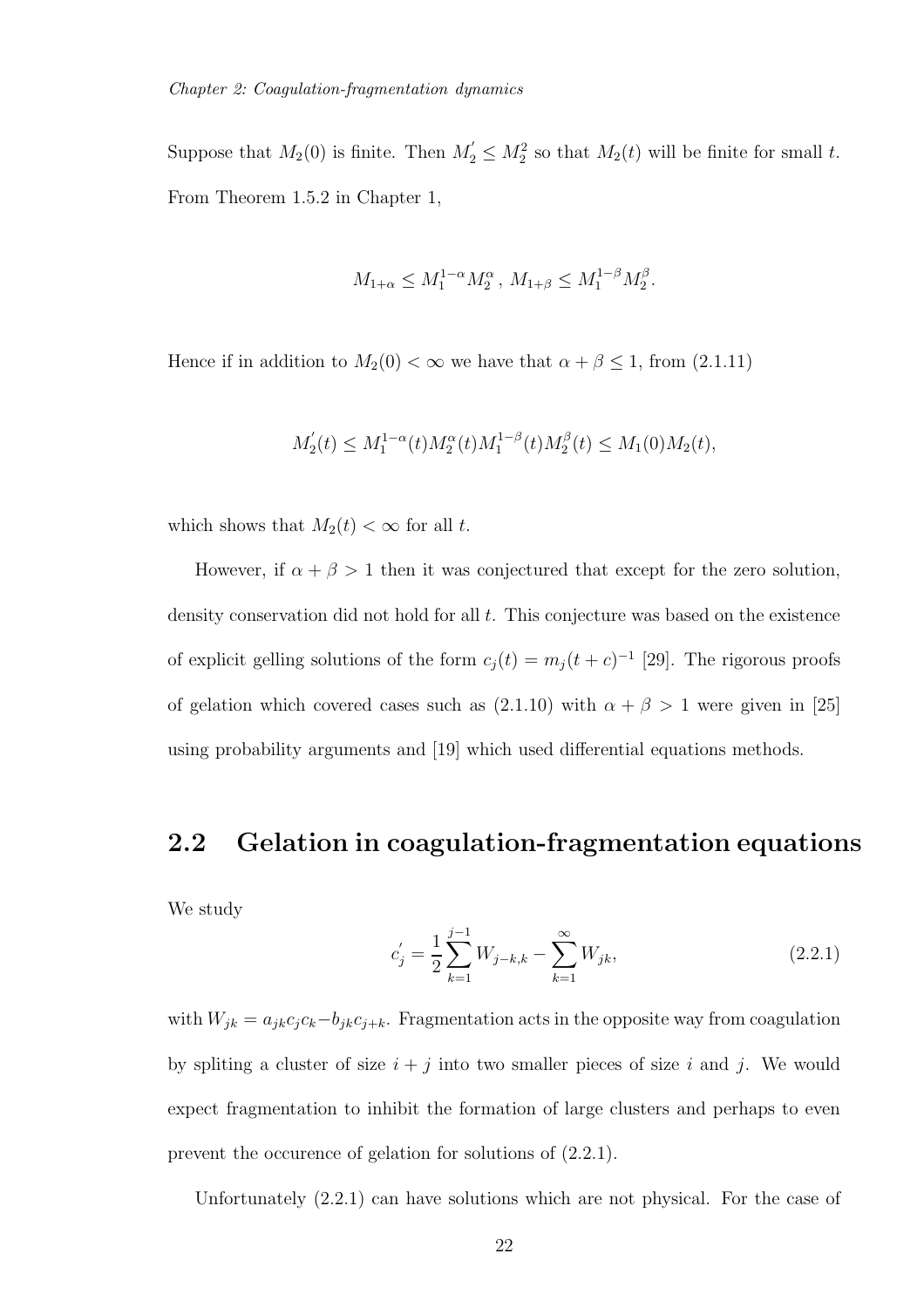pure fragmentation

$$
a_{jk} = 0,
$$
  $b_{jk} = (j + k)^{\beta},$   $\beta > -1,$ 

it was shown in [1] that for any  $\lambda > 0$ , (2.2.1) had solutions with density  $e^{\lambda t}$ . Results of this kind were proved for  $(2.2.1)$  in general, that is, under certain conditions on  $a_{jk}$ and  $b_{jk}$ , there were solutions with  $M_1(t) > M_1(0)$  for all  $t > 0$ .

In order to exclude solutions of this type we need to be more careful about the meaning of a solution. Existence of solutions to (2.2.1) is usually proved by taking a finite dimensional approximation to the equations (see the next section). Solutions are then proved to exist for the infinite system by letting the size of the finite system tend to infinity. The solutions obtained in this way are called admissible and exclude the nonphysical solutions described above. In this section we will proceed formally but we will always be considering admissible solutions.

We will make use of the following identity which is proved in the same way as Lemma 2.1.1 in the previous section:

$$
\sum_{j=1}^{n} g_j c'_j = \frac{1}{2} \sum_{R} (g_{j+k} - g_j - g_k) W_{jk} - \sum_{j=1}^{n} g_j \sum_{k=n-j+1}^{\infty} W_{jk}.
$$
\n
$$
R = \{(j,k) : j+k \le n\}.
$$
\n(2.2.2)

Letting  $n \to \infty$  in (2.2.2) gives

$$
\sum_{j=1}^{\infty} g_j c'_j = \frac{1}{2} \sum_{j,k=1}^{\infty} (g_{j+k} - g_j - g_k) W_{jk}.
$$
 (2.2.3)

At the end of this section we give two examples which show that if fragmentation is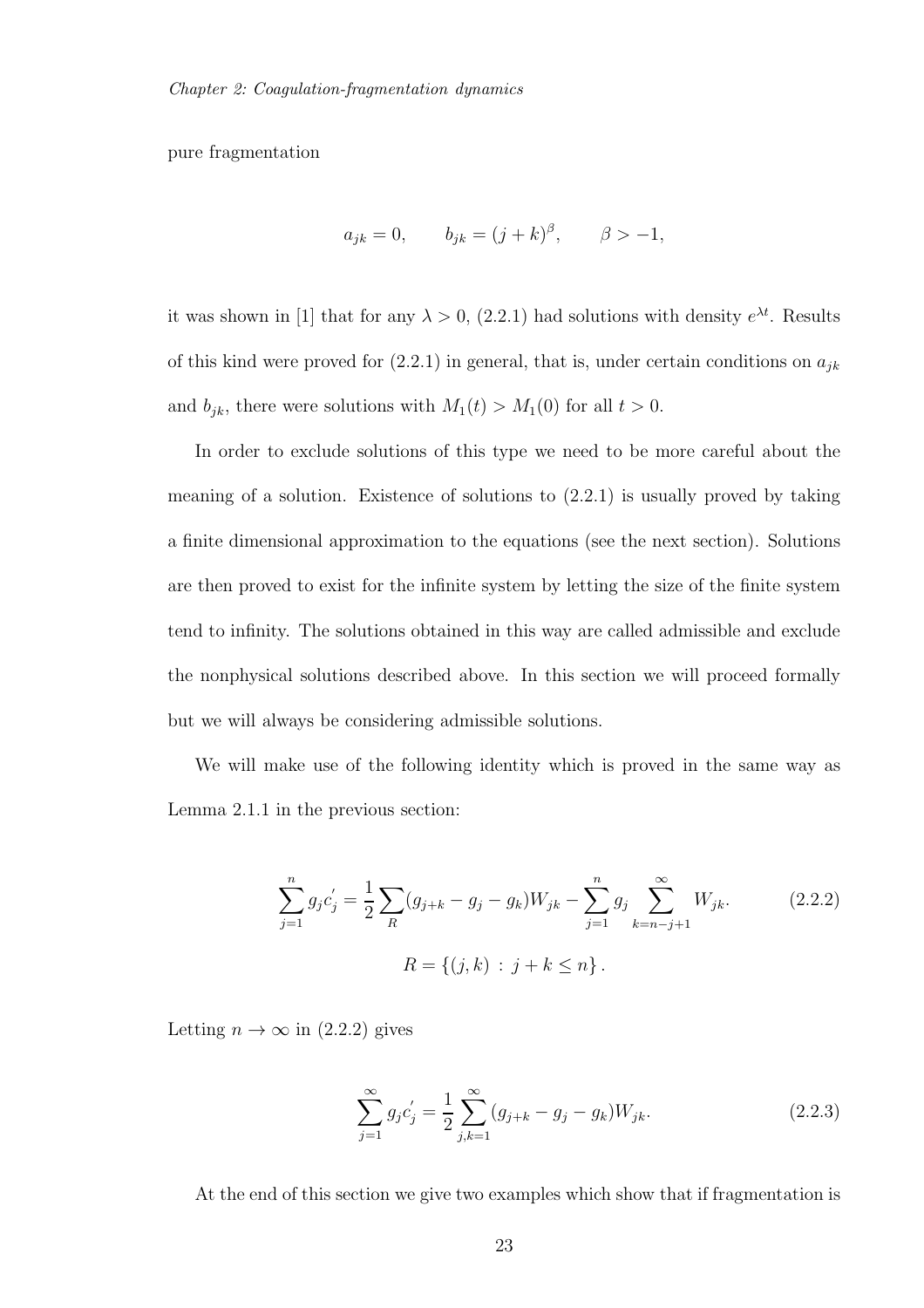strong enough with respect to the coagulation then gelation cannot occur. There is an interplay between the fragmentation size and the total density  $M_1(0)$ . To demonstrate this we scale the solution of (2.2.1). In order to compare the strength of fragmentation we write

$$
b_{jk} = bB_{jk},
$$

where  $b > 0$  is a constant. Let

$$
\bar{c}_j(\tau) = \lambda c_j(t), \quad t = \lambda \tau.
$$

Then

$$
\frac{d\bar{c}_j(\tau)}{d\tau} = \lambda^2 \frac{dc_j(t)}{dt}.
$$

From (2.2.1),

$$
\frac{d}{d\tau}\bar{c}_j(\tau) = \frac{1}{2}\sum_{k=1}^{j-1} \lambda^2 W_{j-k,k}(c(t)) - \sum_{k=1}^{\infty} \lambda^2 W_{j,k}(c(t))
$$

$$
= \frac{1}{2}\sum_{k=1}^{j-1} \bar{W}_{j-k,k}(\bar{c}(\tau)) - \sum_{k=1}^{\infty} \bar{W}_{j,k}(\bar{c}(\tau)),
$$

where

$$
\bar{W}_{j,k}(\bar{c}(\tau)) = a_{jk}\bar{c}_j\bar{c}_k - \lambda b B_{jk}\bar{c}_{j+k}.
$$

Writing  $\bar{M}_1(0)$  for the first moment of the scaled system, we have that  $\bar{M}_1(0)$  =  $\lambda M_1(0)$ .

Suppose we have a result about the absence of gelation which required  $M_1(0) = 1$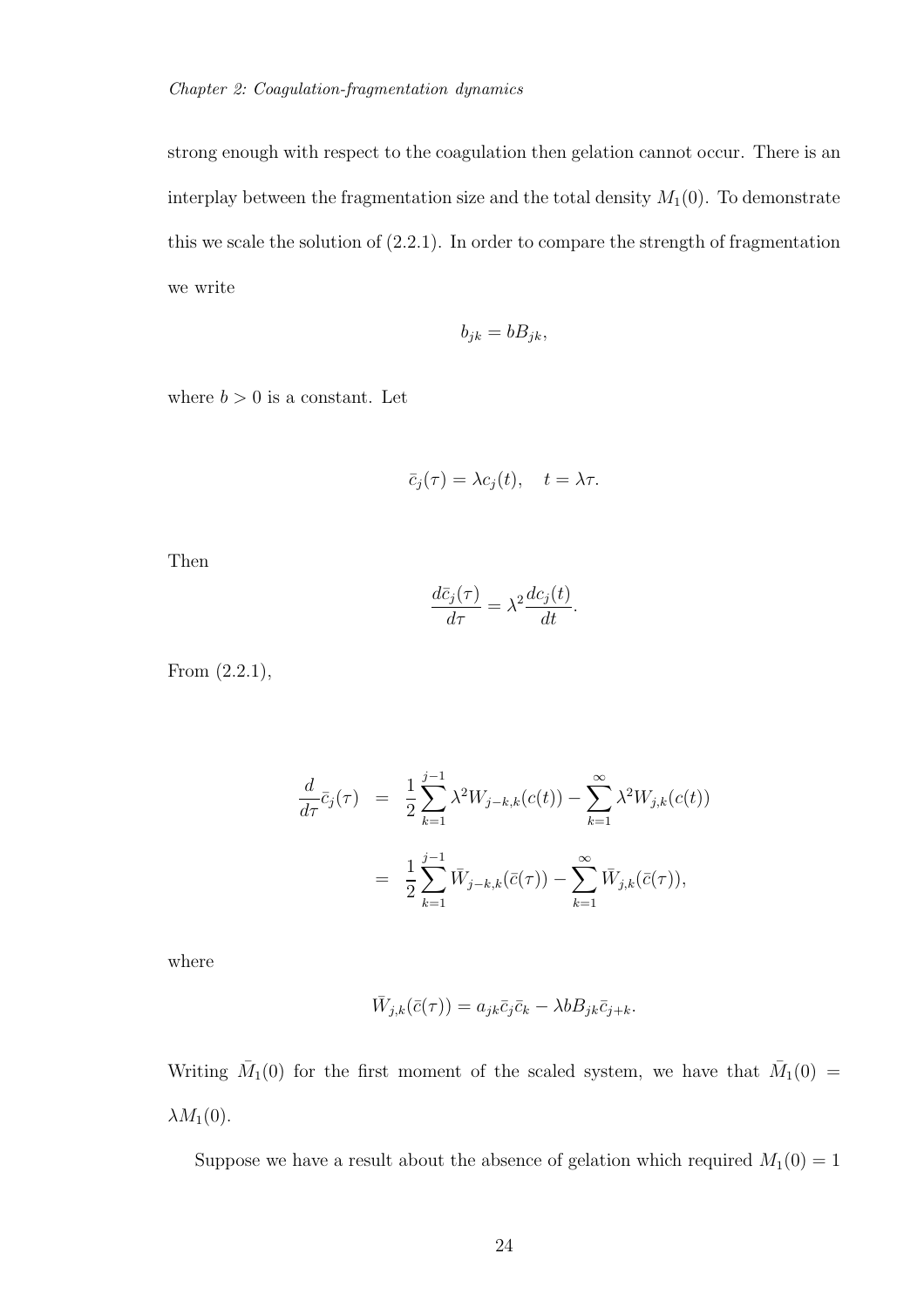and b large. Taking  $\lambda = b^{-1}$ , the scaled system shows that we obtain the same result for fixed fragmentation and small first moment. Similarly, suppose we have a result that says that gelation occurs for fixed fragmentation and large first moment. Taking  $\lambda = b^{-1}$ , we have a corresponding result for fixed first moment and very small fragmentation.

Example 1. We study the role of fragmentation in the special case

$$
a_{jk} = jk, \t b_{jk} = b \ge 0. \t (2.2.4)
$$

If  $b = 0$ , we showed in the previous section that any nonzero solution will not conserve density for all t. We want to see if fragmentation with  $b > 0$  can prevent gelation.

Lemma 2.2.1.

$$
M_0' = -\frac{M_1^2}{2} + \frac{b}{2}(M_1 - M_0). \tag{2.2.5}
$$

**Proof:** From  $(2.2.3)$ 

$$
M'_0 = -\frac{1}{2} \sum_{j,k} W_{jk} = -\frac{1}{2} \sum_{j,k} (jkc_jc_k - bc_{j+k}).
$$

Summing over the diagonal,

$$
\sum_{j,k=1}^{\infty} c_{j+k} = \sum_{r=2}^{\infty} \sum_{k=1}^{r-1} c_r = \sum_{r=2}^{\infty} (r-1)c_r = M_1 - M_0.
$$

Also,

$$
\sum_{j,k} jkc_jc_k = \left(\sum_{j=1}^{\infty} jc_j\right)^2 = M_1^2.
$$

Using the above calculations, the result follows.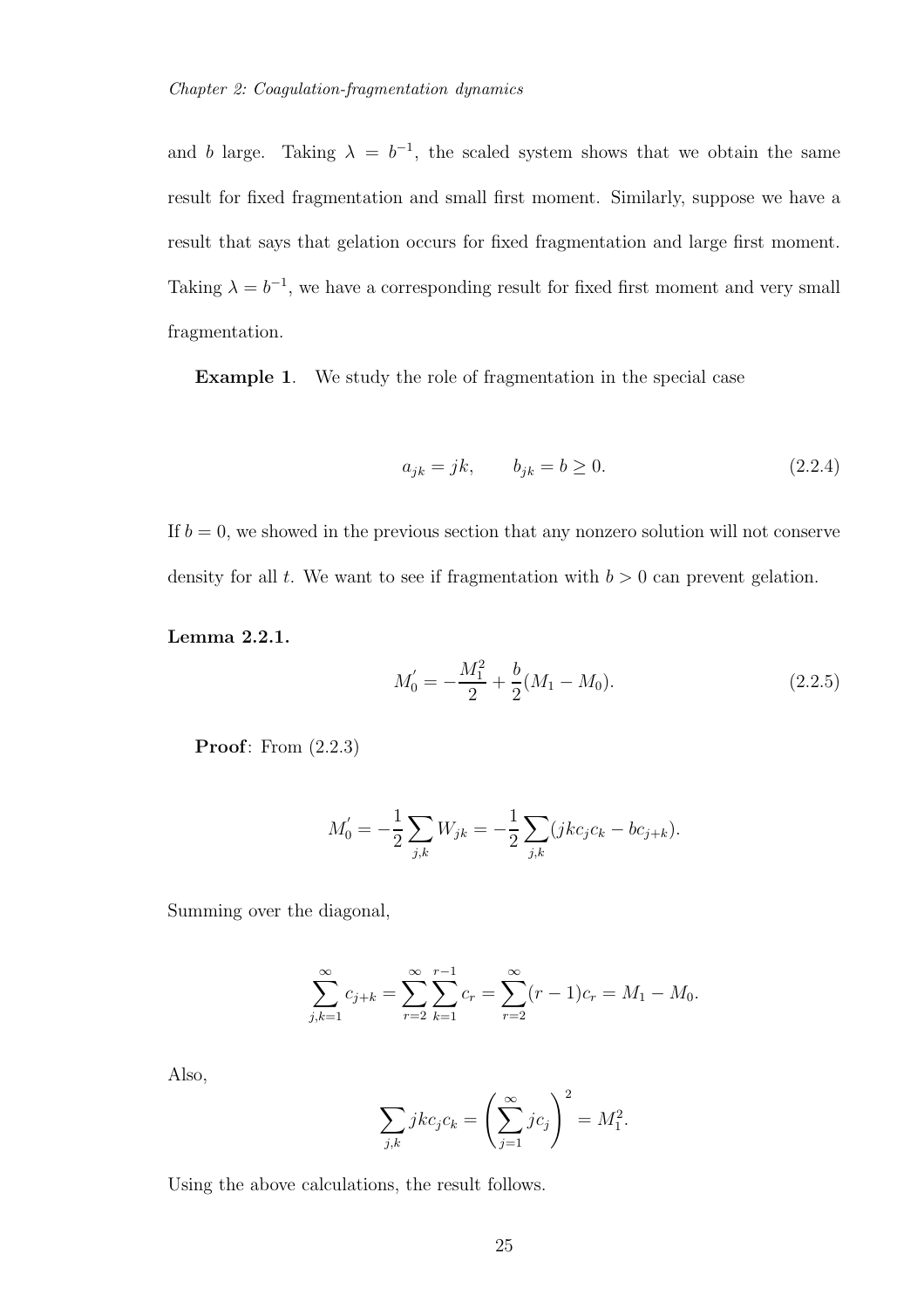The next result shows that if the initial data are large compared with the strength of the fragmentation then we still have gelation.

**Theorem 2.2.2.** *Suppose that*  $M_1(0) > b$ *. Then we cannot have*  $M_1(t) = M_1(0)$  *for*  $all t > 0$ *. If*  $[0, t_g]$  *is the largest interval I for which* 

$$
M_1(t) = M_1(0), \quad t \in I,
$$

*then*

$$
t_g < 2b^{-1}\ln(1 - M_0(0)\alpha^{-1}),\tag{2.2.6}
$$

*where*

$$
\alpha = b^{-1} M_1(0) (b - M_1(0)).
$$

**Proof:** Suppose  $M_1(t) = M_1(0)$  for  $t \leq T$ . From (2.2.5), for  $t \leq T$ 

$$
\frac{d}{dt}(M_0(t)e^{\frac{b}{2}t}) = \left(\frac{M_1(0)}{2}(b - M_1(0))\right)e^{\frac{b}{2}t} = Ke^{\frac{b}{2}t} < 0.
$$
\n(2.2.7)

From (2.2.7),  $M_0(\bar{t}) = 0$  for some  $\bar{t} > 0$ . This shows that we must have  $T < \infty$ so that we always have gelation.

The solution of  $(2.2.7)$  for  $t < T$  is

$$
M_0(t)e^{\frac{b}{2}t} = 2b^{-1}Ke^{\frac{b}{2}t} + M_0(0) - 2b^{-1}K
$$

so that  $M_0(\bar{t}) = 0$  if

$$
e^{\frac{b}{2}\bar{t}} = 1 - \frac{M_0(0)}{2b^{-1}K} = 1 - M_0(0)\alpha^{-1},
$$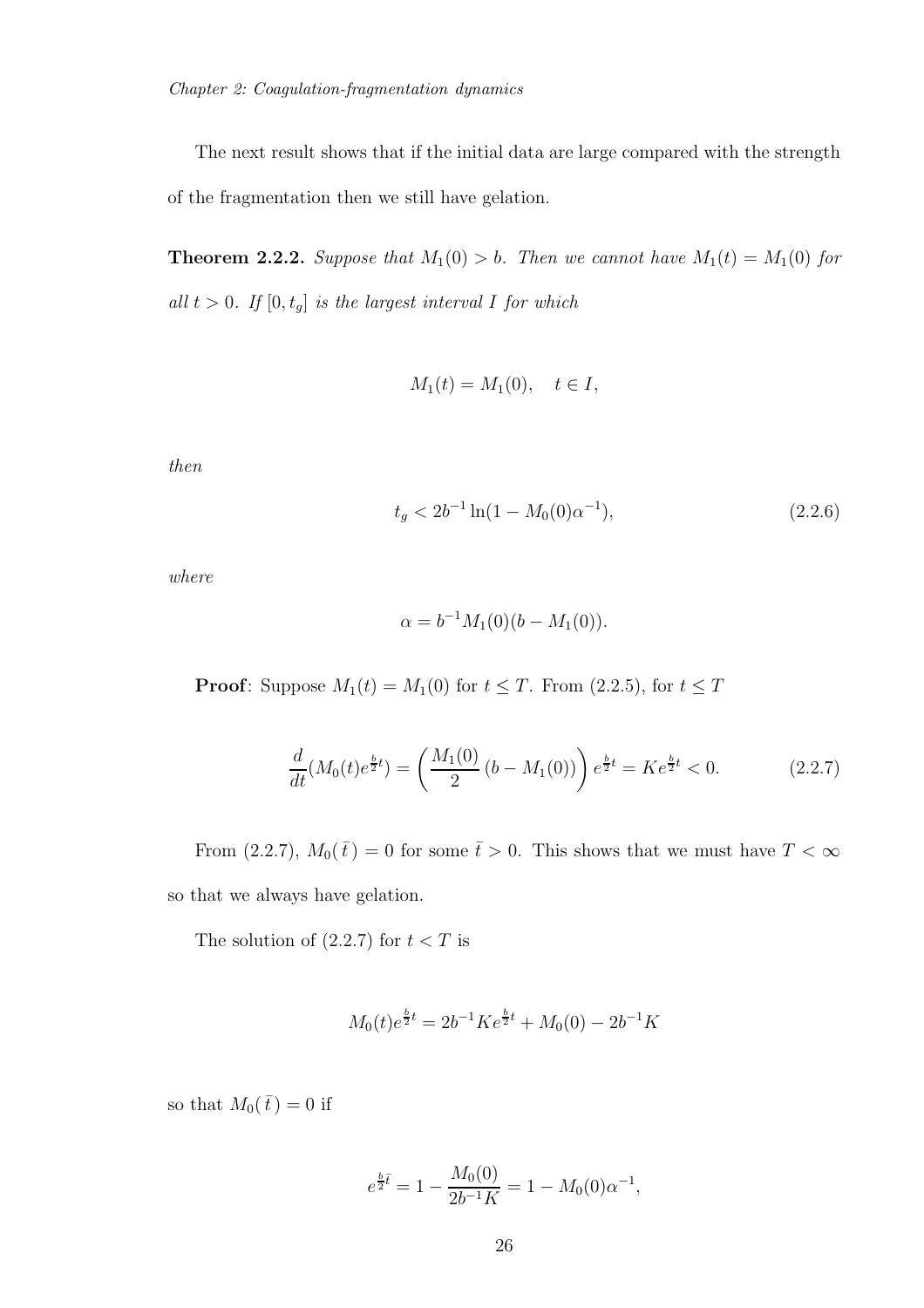and the result follows.

We now do a formal calculation which indicate how large  $b$  should be relative to  $M_1(0)$  in order to prevent gelation.

**Lemma 2.2.3.** *Suppose that*  $M_3(t) < \infty$ *. Then* 

$$
M_2'(t) = M_2^2(t) - \frac{b}{6}M_3(t) + \frac{b}{6}M_1(t).
$$
\n(2.2.8)

**Proof**: From  $(2.2.3)$ ,

$$
M_2' = \sum_{j,k} jkW_{jk} = M_2^2 - b \sum_{j,k} jkc_{j+k}.
$$
 (2.2.9)

Summing along the diagonal  $j + k = r$ , we have that

$$
\sum_{j,k} jkc_{j+k} = \sum_{r=2}^{\infty} u_r c_r
$$
\n(2.2.10)\n
$$
u_r = \sum_{j=1}^{r-1} j(r-j).
$$

By standard results

$$
\sum_{j=1}^{r-1} j = \frac{r(r-1)}{2}, \qquad \sum_{j=1}^{r-1} j^2 = \frac{r(r-1)(2r-1)}{6},
$$

so that

$$
u_r = \frac{r^3 - r}{6}.
$$

Using this in (2.2.10) gives the result.

Suppose that  $M_1(t) = M_1(0)$  for  $0 \le t \le T$ . From Theorem 1.5.2 in Chapter 1,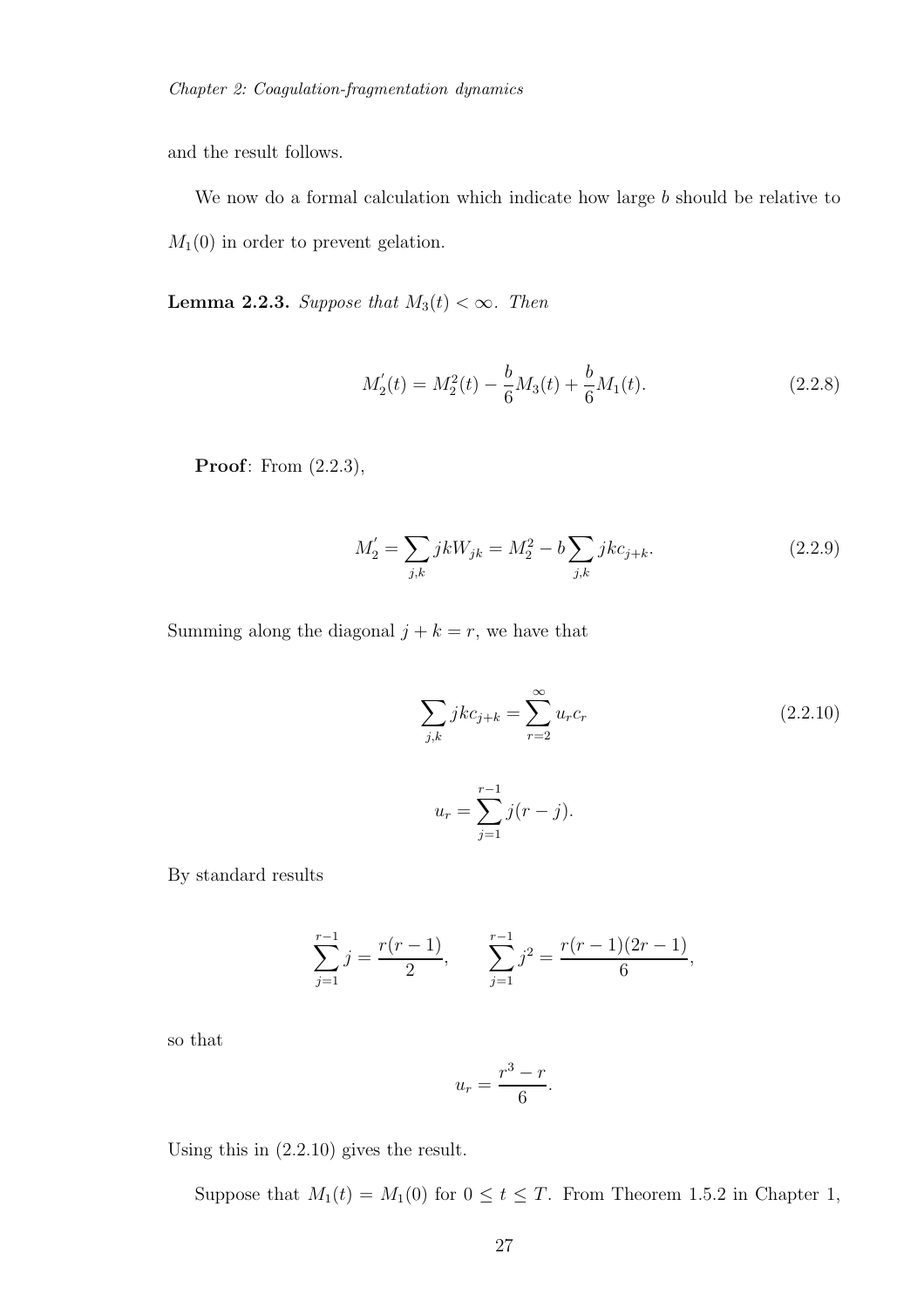$M_2^2(t) \le M_1(t)M_3(t) \le M_1(0)M_3(t)$  for  $T \ge t$ . Then for  $T \ge t$ ,

$$
M_2' \le \frac{M_2^2(t)}{6M_1(0)}(6M_1(0) - b) + \frac{b}{6}M_1(0). \tag{2.2.11}
$$

If  $b \geq 6M_1(0)$  then  $M_2(t)$  is bounded on the interval  $[0, T]$ . This bound on the second moment may be used to estimate the right hand side of  $(2.2.2)$  and to show that it converges to zero as  $n \to \infty$ . Although this is formal, a rigorous version can be proved for this and similar examples.

In summary, suppose  $M_1(0) = 1$ . Then for this example we expect gelation if b is small while density should be conserved if  $b$  is large.

Example 2. For this example we study a case in which rate coefficients satisfy the detailed balance condition

$$
a_{jk}Q_jQ_k = b_{jk}Q_{j+k}, \t j, k \ge 1,
$$
\t(2.2.12)

with  $Q_1 = 1$ . We consider the family of examples

$$
a_{jk} = jk, \t b_{jk} = \frac{b(j+k)^{\alpha+1}}{(jk)^{\alpha}}.
$$
\t(2.2.13)

This satisfies the detailed balance condition with

$$
Q_j = b^{1-j} j^{-(\alpha+1)}.
$$

As in the previous example we have gelation if  $b = 0$ .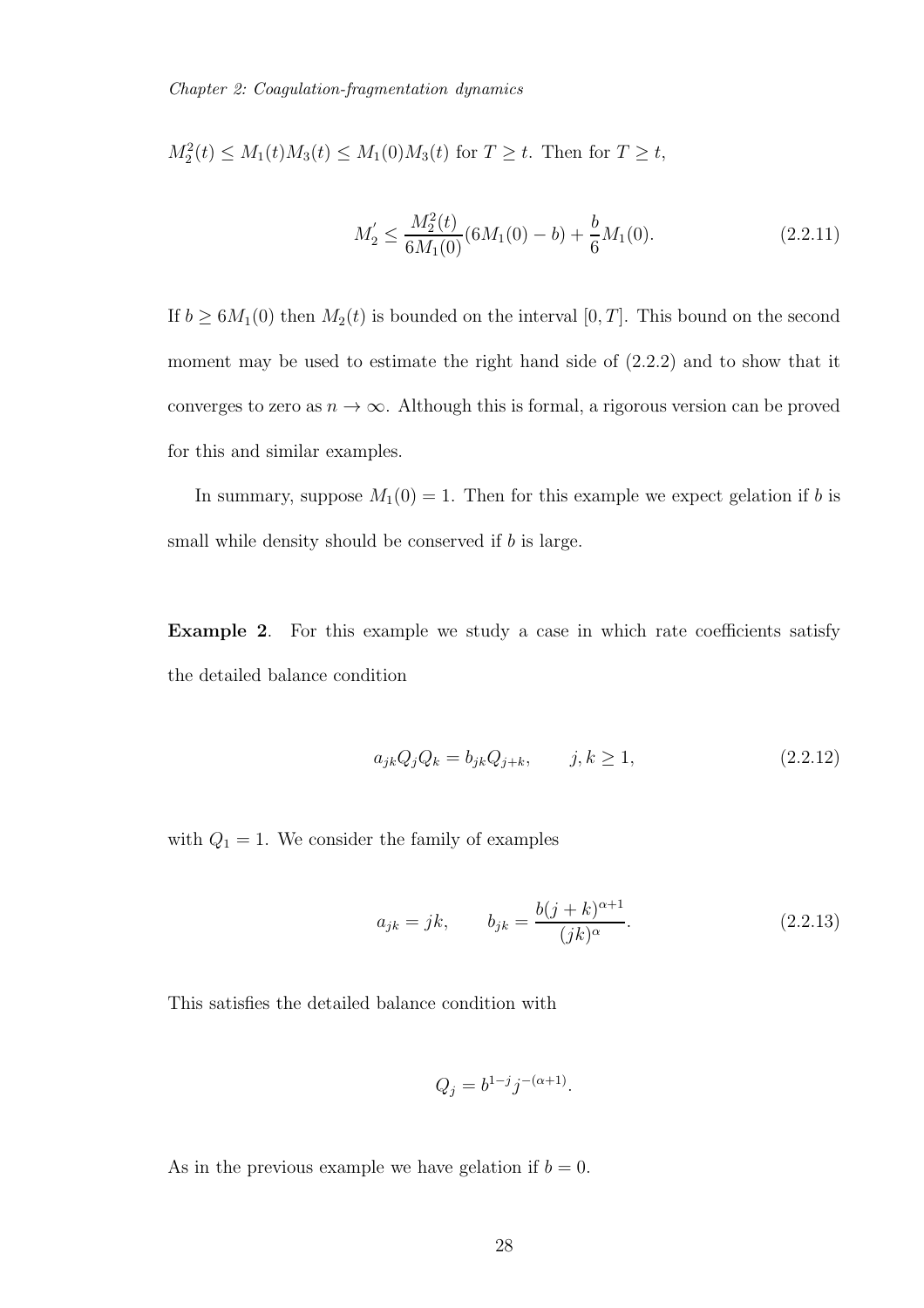Fix  $b > 0$  and  $\alpha > 1$ . We use the same idea as in Theorem (2.2.2) to show that we have gelation for  $M_1(0)$  large enough. Suppose  $M_1(t) = M_1(0)$  for  $t \leq T$ . From  $(2.2.3)$  for  $t \leq T$ 

$$
M_0'(t) = -\frac{M_1^2(0)}{2} + \frac{1}{2} \sum_{j,k} b_{jk} c_{j+k}.
$$
 (2.2.14)

Since  $\alpha>1$  the series

$$
\sum_{j,k} b_{jk} c_{j+k} = \sum_{r=2}^{\infty} u_r c_r
$$

where

$$
u_r = br^{\alpha+1} \sum_{j=1}^{r-1} (j(r-j))^{-\alpha}.
$$
 (2.2.15)

Suppose that we can show that  $u_r$  is less than a constant multiple of r. From (2.2.14)

$$
M_0'(t) \le -\frac{M_1^2(0)}{2} + pM_1(0),\tag{2.2.16}
$$

for some constant  $p > 0$ . For large enough  $M_1(0)$  the right hand side of  $(2.2.16)$  is negative so that  $M_0(\bar{t}) = 0$  for some  $\bar{t} > 0$ . This would show that we have gelation.

We now prove the bound on  $u_r$ . By symmetry

$$
\sum_{j=1}^{r-1} (j(r-j))^{-\alpha} = 2 \sum_{j=1}^{[r/2]} j^{-\alpha} (r-j)^{-\alpha}, \qquad (2.2.17)
$$

where  $[r/2]$  is the smallest integer greater than (or equal) to  $r/2$ . Also, for  $1 \leq j \leq$  $[r/2],$ 

$$
(r-j)^{-\alpha} \leq (\text{constant})r^{-\alpha}.
$$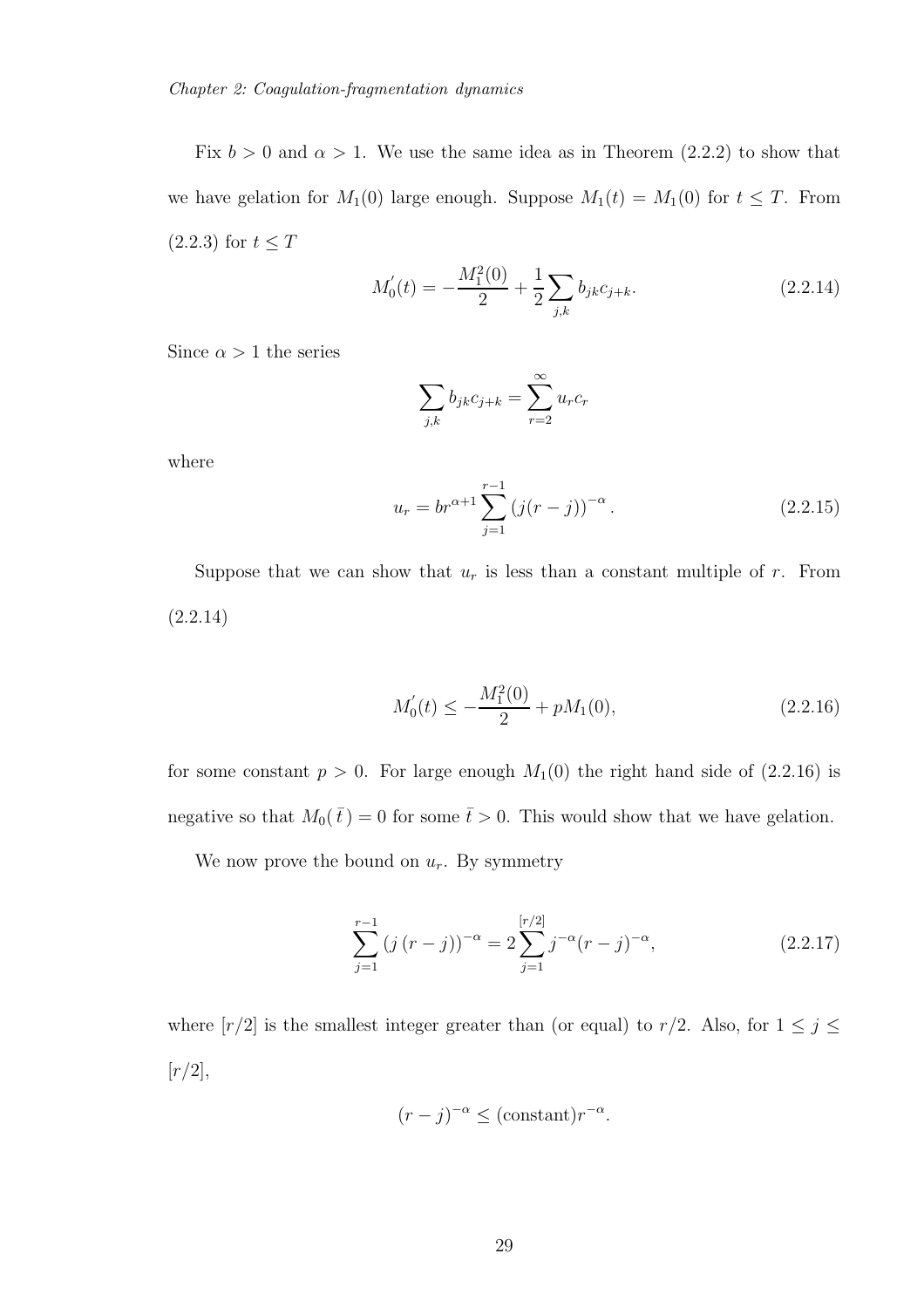Since  $\alpha > 1$  the series

$$
\sum_{j=1}^{\infty} j^{-\alpha},
$$

is convergent. It follows that the series in (2.2.17) is bounded by a constant multiple of  $r^{-\alpha}$  so from  $(2.2.15)$  we have

$$
u_r \leq (\text{constant})r
$$

as required. This shows that we have gelation if  $\alpha > 1$ .

Suppose now that  $\alpha \leq 1$  and that  $M_1(0)$  is fixed. We give a formal proof that if b is large enough, gelation cannot occur. As in Example 1, the idea is to show that  $M_2(t)$  is bounded.

From (2.2.9),

$$
M_2' = M_2^2 - b \sum_{j,k} (jk)^{1-\alpha} (j+k)^{\alpha+1} c_{j+k}.
$$
 (2.2.18)

Summing along the diagonal  $j + k = r$ , the sum of the fragmentation terms is

$$
\sum_{r=2}^{\infty} u_r c_r
$$
  

$$
u_r = r^{\alpha+1} \sum_{j=1}^{r-1} j^{1-\alpha} (r-j)^{1-\alpha}.
$$
 (2.2.19)

We show that  $u_r$  is larger than a constant multiple of  $r^3$ . By symmetry

$$
\sum_{j=1}^{r-1} j^{1-\alpha}(r-j)^{1-\alpha} \ge \sum_{j=1}^{[r/2]} j^{1-\alpha}(r-j)^{1-\alpha},
$$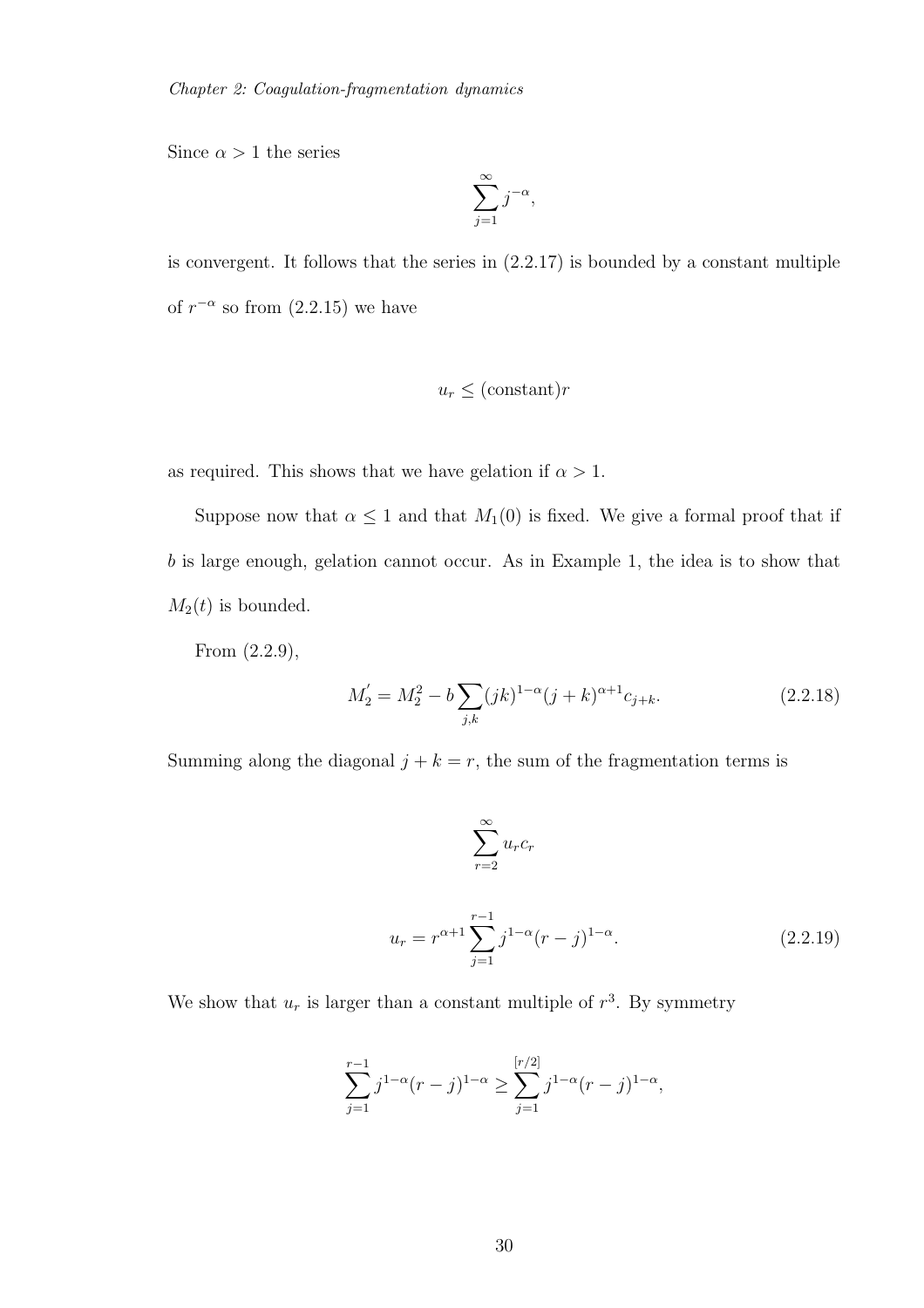where  $[r/2]$  is now the biggest integer less than or equal to  $r/2$ . It follows that

$$
\sum_{j=1}^{r-1} j^{1-\alpha}(r-j)^{1-\alpha} \ge k_1, r^{1-\alpha} \sum_{j=1}^{[r/2]} j^{1-\alpha} \ge k_2 r^{3-2\alpha},
$$

where  $K_1, K_2$  are positive constants. Using this information in  $(2.2.19)$  shows that  $u_r \geq kr^{4-\alpha}$  for some  $k > 0$ . Since  $4 - \alpha \geq 3$  it follows that

$$
M_2' \le M_2^2 - bkM_3 + bkM_1. \tag{2.2.20}
$$

Suppose now that  $M_1(t) = M_1(0)$  for  $t \leq T$ . Using the inequality  $M_2^2 \leq M_1 M_3$ , for  $t\leq T$ 

$$
M_2'(t) \le M_2^2(t) - bkM_1^{-1}(0)M_2^2(t) + bkM_1(0)
$$

so that  $M_2(t)$  is bounded on the interval [0.*T*], if  $b \geq k^{-1}M_1(0)$ .

### 2.3 Finite dimensional truncations

In order to develop a numerical scheme for solving coagulation-fragmentation equations of the form  $(2.2.1)$  we need to have a maximum size n for clusters. A natural way to do this is to solve the truncated system

$$
c'_{j} = \frac{1}{2} \sum_{k=1}^{j-1} W_{j-k,k} - \sum_{k=1}^{n-j} W_{jk} \qquad j = 1, 2, \dots, n.
$$
 (2.3.1)

The above system is often used for mathematical studies of (2.2.1). For example, existence of solutions to (2.2.1) are proved by solving (2.3.1) and letting  $n \to \infty$ .

The finite system (2.3.1) is called the maximal n-truncation [11] since  $a_{jk} = 0$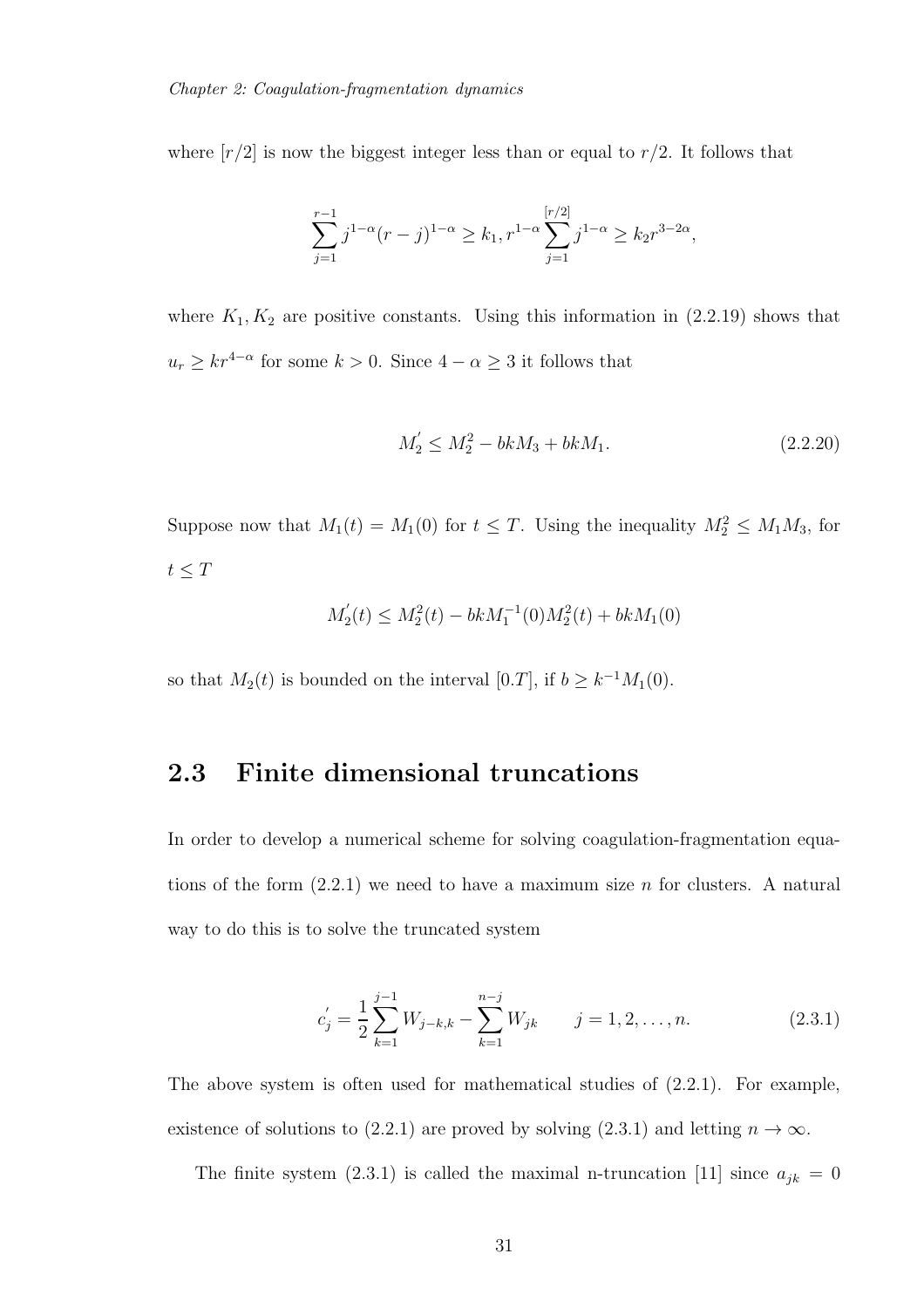for the maximum number of terms. Solving (2.3.1) is a reasonable method for approximating solutions to the infinite system in certain cases. However, for (2.3.1) the density

$$
\rho(t) = \sum_{r=1}^{n} rc_r(t),
$$
\n(2.3.2)

is a constant. This is not a useful property if we are studying gelation.

To motivate the truncation used for numerical studies (2.2.1) we first consider the pure coagulation case. The minimal n-truncation is

$$
c'_{j} = \frac{1}{2} \sum_{k=1}^{j-1} a_{j-k,k} c_{j-k} c_k - c_j \sum_{k=1}^{n} a_{jk} c_k,
$$
\n(2.3.3)

for  $j = 1, 2, ..., n$ .

It is called minimal since  $a_{jk} = 0$  for the least number of terms. This truncation allows for example the interaction

$$
(1 \text{ cluster}) + (n \text{ cluster}) \rightarrow n + 1 \text{ cluster}.
$$

As the truncated density  $(2.3.2)$  does not include clusters of size  $n+1$ , it is clear that the density should decrease in time. A calculation shows that

$$
\rho'(t) = -\sum_{j=1}^{n} \sum_{k=n-j+1}^{n} ja_{jk}c_jc_k \le 0,
$$
\n(2.3.4)

confirming this. This is the property we require to mimic gelling solutions in the infinite system.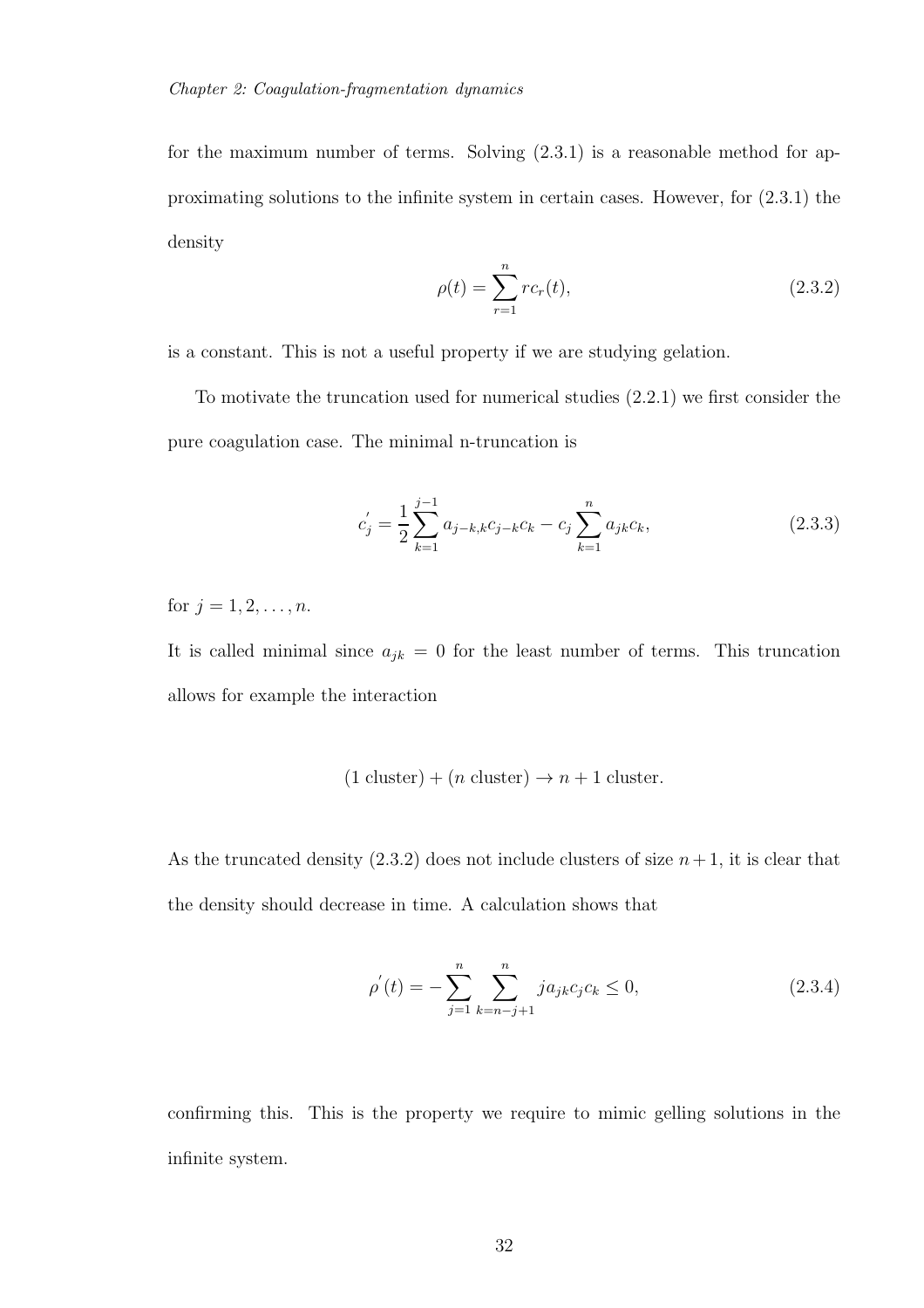We now consider the truncation of the fragmentation term. Suppose we use the same idea as in the minimal-n truncation for the coagulation equation. The system would then be

$$
c'_{j} = \frac{1}{2} \sum_{k=1}^{j-1} W_{j-k,k} - \sum_{k=1}^{n} W_{jk} \qquad j = 1, 2, \dots, n.
$$
 (2.3.5)

For this set of equations

$$
\rho^{'}(t) = -\sum_{j=1}^{n} \sum_{k=n-j+1}^{n} j(b_{jk}c_{j+k} - a_{jk}c_jc_k).
$$
\n(2.3.6)

In (2.3.6) the contribution of the fragmentation terms is positive and linear while the coagulation terms are negative and quadratic. It would be very difficult to detect from (2.3.6), either via theory or numerically, if there was an indication of gelation for the infinite system.

The scheme used in [3] is to take the minimal truncation for coagulation and the maximal truncation for fragmentation. The resulting finite dimensional system is

$$
c'_{j} = \frac{1}{2} \sum_{k=1}^{j-1} W_{j-k,k} - \sum_{k=1}^{n-j} W_{jk} - \sum_{k=n-j+1}^{n} a_{jk} c_j c_k, \qquad (2.3.7)
$$

for  $j = 1, 2, \ldots, n$ . For  $(2.3.7)$  we have that  $(2.3.4)$  again holds, i.e.

$$
\rho'(t) = -\sum_{j=1}^{n} \sum_{k=n-j+1}^{n} ja_{jk}c_jc_k,
$$
\n(2.3.8)

which allows for the detection of gelation.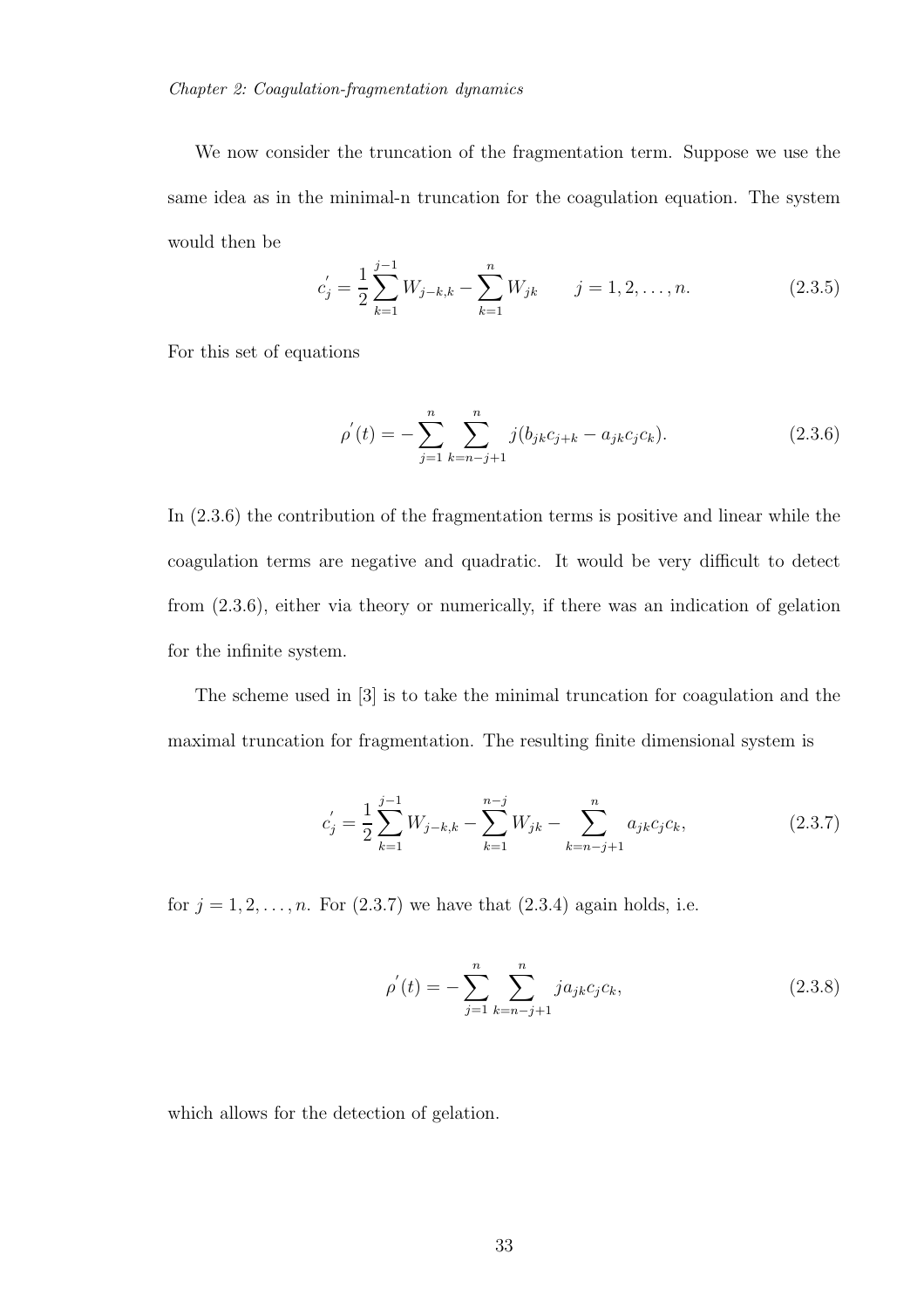## 2.4 Numerical results

In this section we present some numerical results for various examples. In all cases we use the finite dimensional approximation given by (2.3.7). Also, for initial data we always take  $c_1(0) = 1$ ,  $c_j(0) = 0$  for  $j \geq 2$  so that  $M_1(0) = 1$ . We begin by studying pure coagulation models.

### Examples A

We begin with  $a_{jk} = (jk)^{\alpha}$ ,  $b_{jk} = 0$ . From Section 2.1 the infinite set of equations exhibit gelation if  $\alpha > 1/2$ , while the density  $M_1(t)$  is conserved if  $\alpha \leq 1/2$ . For all of our numerical results we take  $n = 100$  in  $(2.3.7)$  and use the matlab variable step ODE solver ode45 with relative tolerance =  $10^{-6}$  and absolute tolerance =  $10^{-20}$  for the smaller problems. For the larger problems ode15s was used with the same setting and it was allowed to estimate the Jacobian matrix by its own internal process.

**Example A1** Let  $\alpha = 1$  so that  $a_{jk} = jk$ . From Section 2.1, the solution to the infinite set of equations satisfies

$$
M_1(t) = \begin{cases} 1 & t \le 1, \\ t^{-1} & t > 1. \end{cases}
$$
 (2.4.1)

Also, the second moment  $M_2(t)$  satisfies  $M_2(t) = (1 - t)^{-1}$ .

Figure 2.1 shows a sharp decrease in  $M_1(t)$  at approximately  $t = 1$ . Also,  $M_1(t)$ shows appoximately the same rate of decay as that in (2.4.1). Figure 2.2 shows that this decay of  $M_1(t)$  continues for larger times. Figure 2.4 shows  $M_2(t)$  while Figure 2.5 shows  $M_3(t)$ .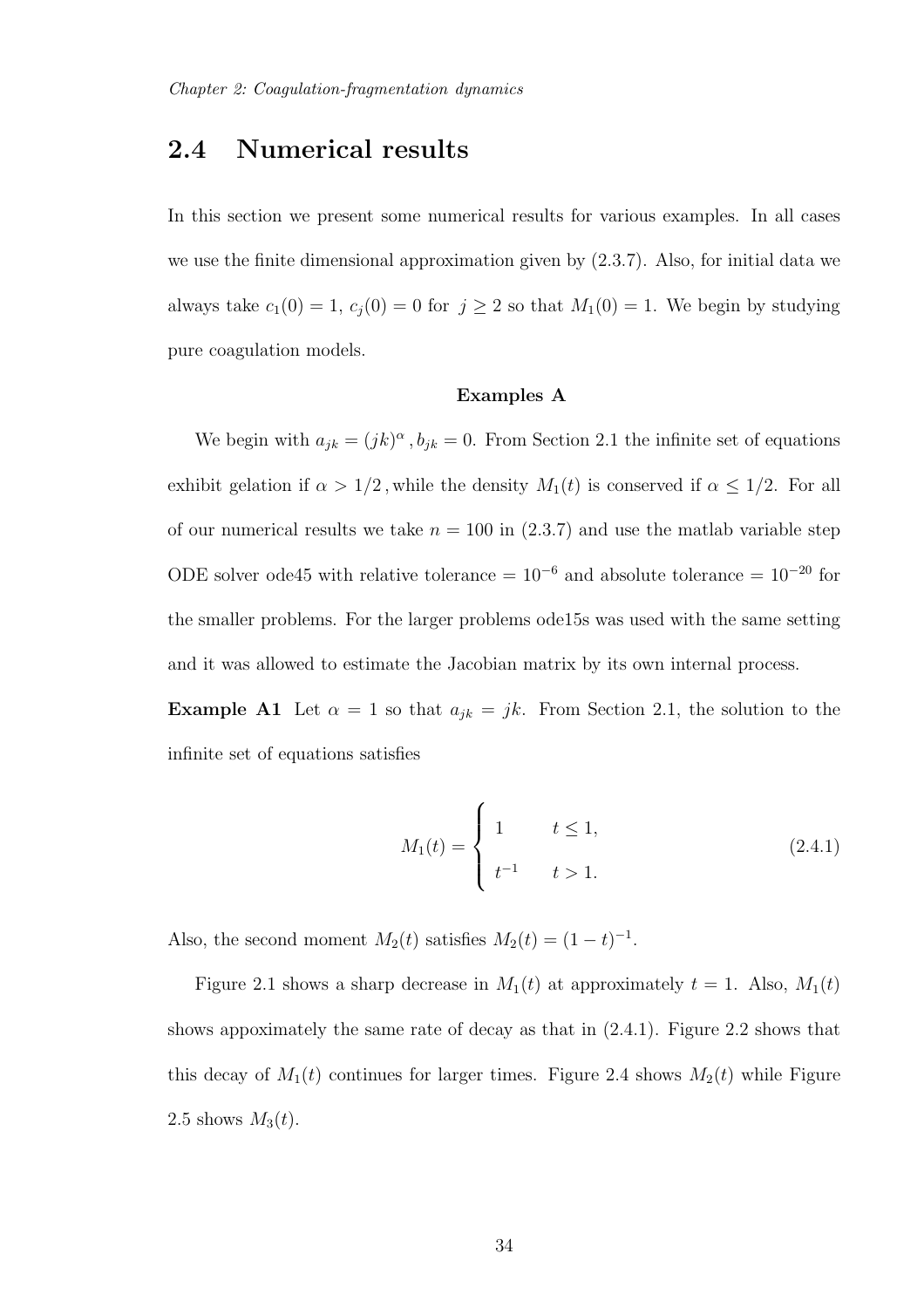

Figure 2.1:  $M_1(t)$  for (2.3.7) with  $a_{jk} = jk$ ,  $b_{jk} = 0$  and  $n = 100$ .



Figure 2.2:  $M_1(t)$  for (2.3.7) with  $a_{jk} = jk$  ,  $b_{jk} = 0\, \mathrm{and}\, n = 100.$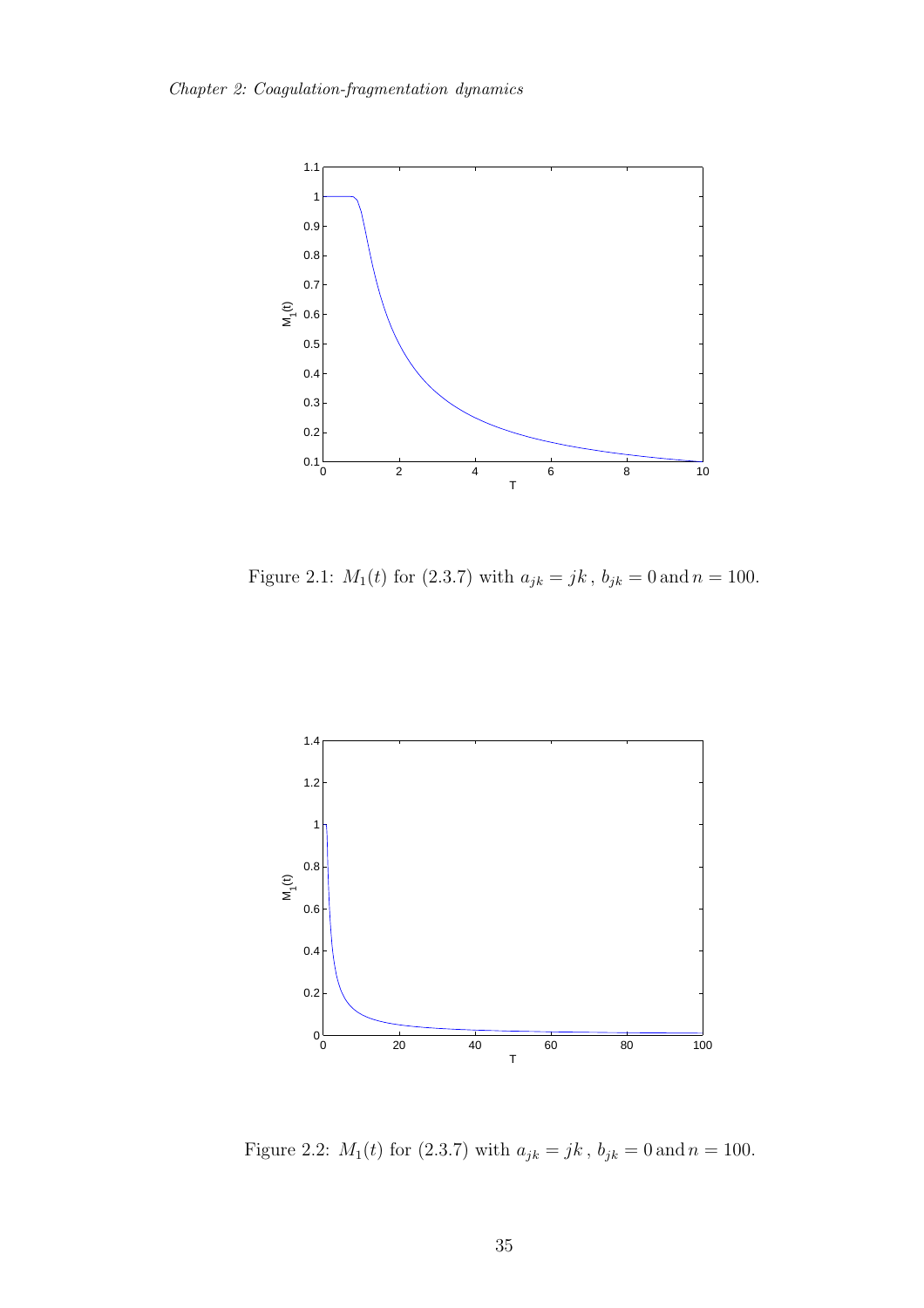

Figure 2.3: log – log plot of  $M_1(t)$  against t for (2.3.7) with  $a_{jk} = jk$ ,  $b_{jk} = 0$  and  $n =$ 100.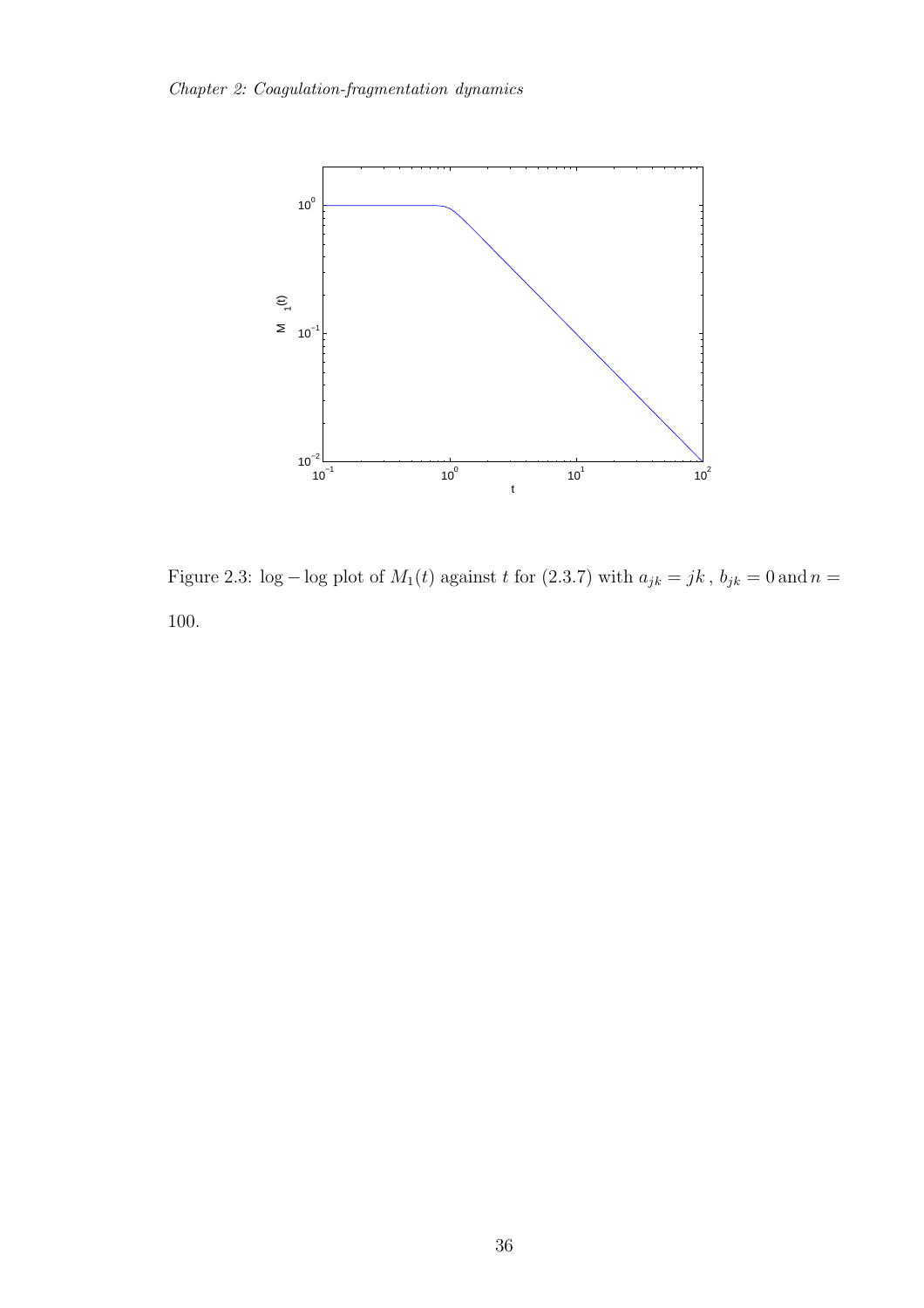

Figure 2.4:  $M_2(t)$  for (2.3.7) with  $a_{jk} = jk$ ,  $b_{jk} = 0$  and  $n = 100$ .



Figure 2.5:  $M_3(t)$  for (2.3.7) with  $a_{jk} = jk$  ,  $b_{jk} = 0$  and  $n = 100$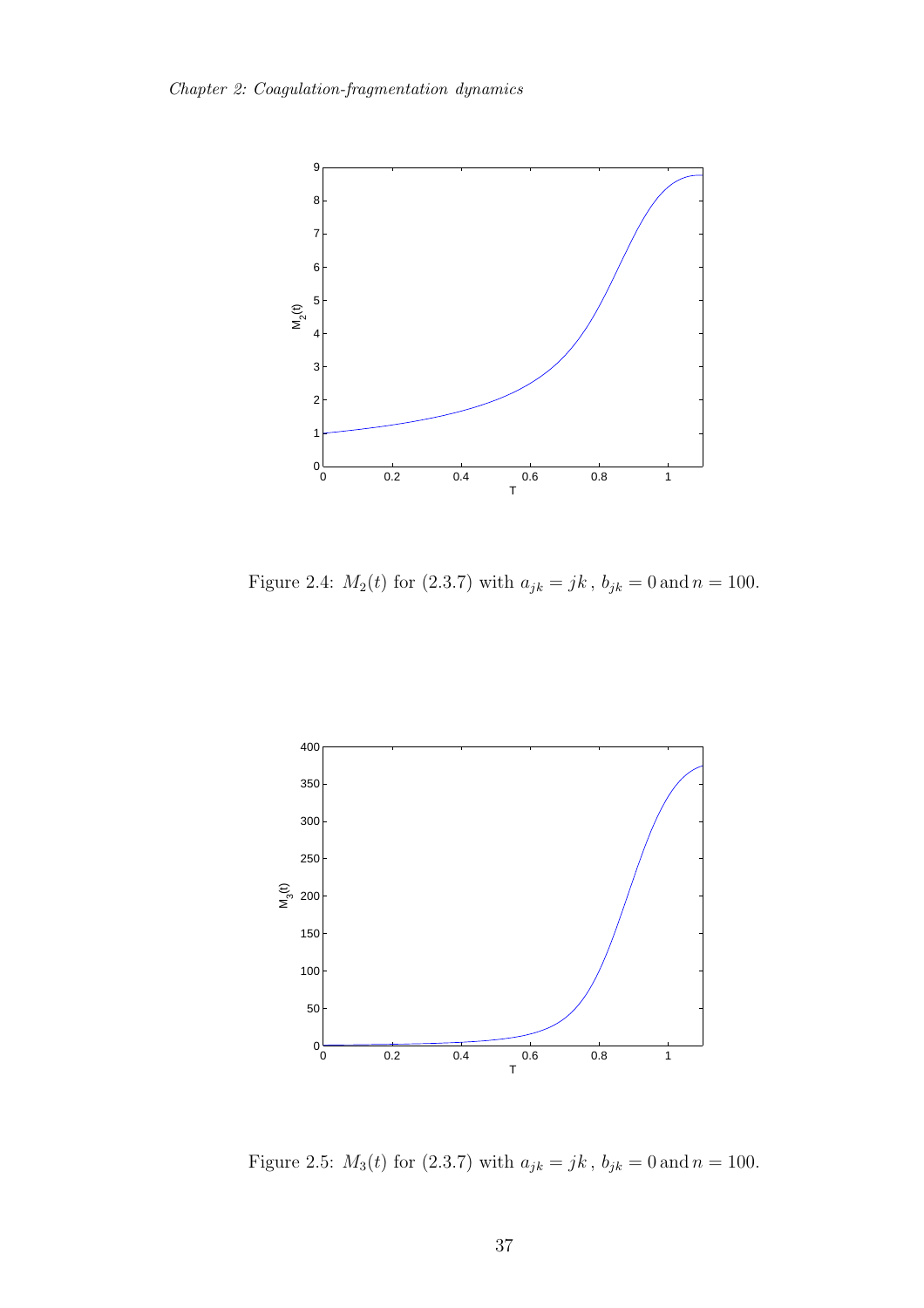

Figure 2.6:  $M_1(t)$  for (2.3.7) with  $a_{jk} = (jk)^{3/4}$ ,  $b_{jk} = 0$  and  $n = 100$ .

**Example A2** Let  $\alpha = 3/4$  so that  $a_{jk} = (jk)^{3/4}$ . Figure 2.6 shows a sharp decay in  $M_1(t)$  at approximately  $t = 2$ . Numerical results show that this decay continues for larger times. This indicates that there is gelation.

#### Examples B

Let  $a_{jk} = jk, b_{jk} = b$ . The case  $b = 0$  was considered in the previous example. Recall that  $M_1(0) = 1$ . The calculation in Section 2.2 show that we have gelation if  $b < 1$ , while if  $b > 6$  there is no gelation. These are estimates and we study numerically the examples  $b = 2$  and  $b = 5$ .

For the number of equations n in (2.3.7) we consider both  $n = 10$  and  $n = 100$ . The reason for this is that gelation in the infinite model is the result of large clusters. As we increase  $n$ , the fragmentation may delay the formation of these large clusters. Our numerical results will demonstrate this.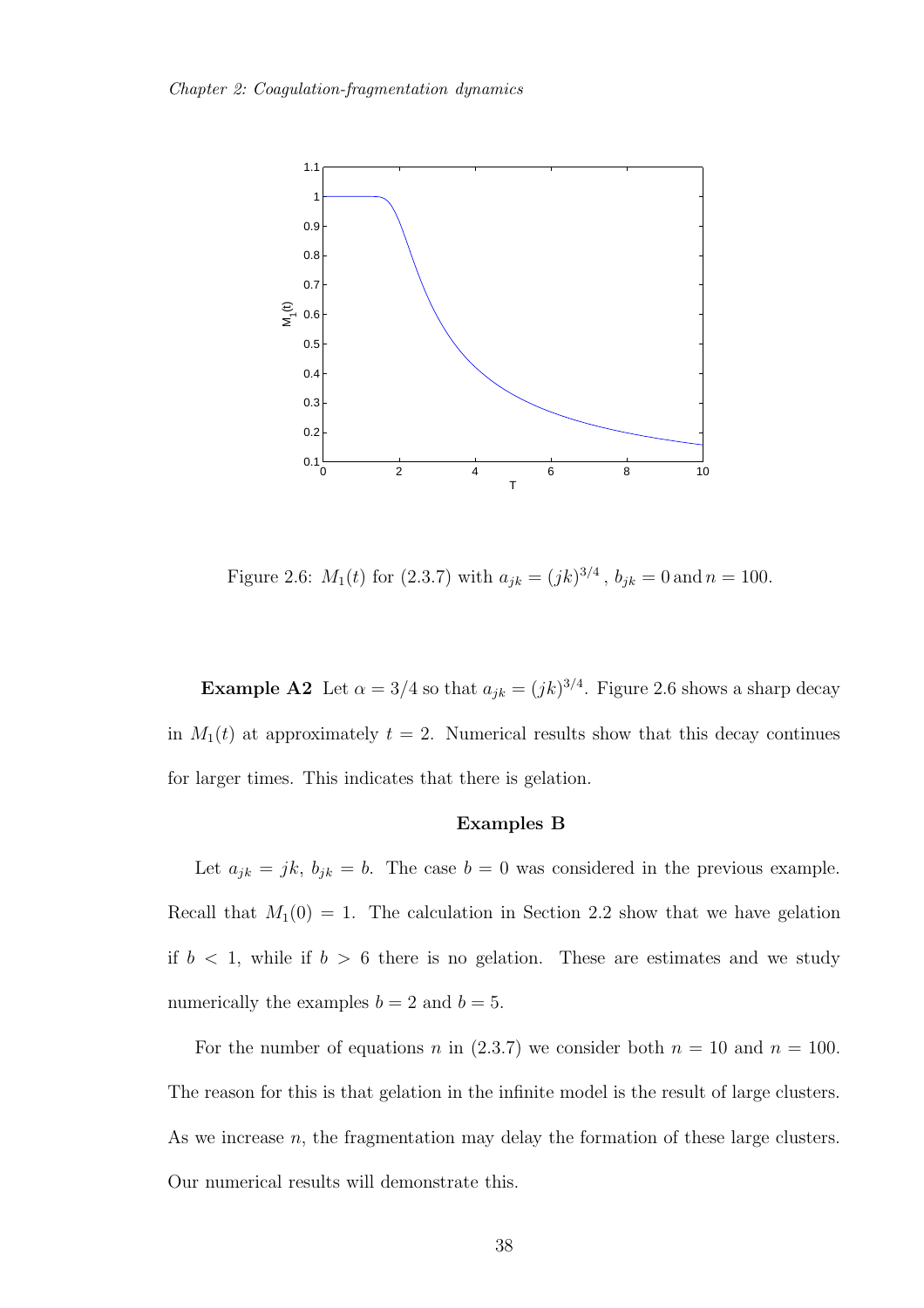**Example B1** For this example  $a_{jk} = jk$  and  $b_{jk} = 2$ . Figure 2.7 shows the numerics for  $n = 10$  and  $t \le 10$ . Note that the decrease in  $M_1(t)$  appears to happen before  $t = 1$  in Example A1. This is because  $n = 100$  for Example A1. Figure 2.8 shows the numerics for  $n = 10$  and  $t \leq 10^4$ . The density  $M_1(t)$  continues to decay but at a rate slower than in Example A1.



Figure 2.7:  $M_1(t)$  for (2.3.7) with  $a_{jk} = jk$ ,  $b_{jk} = 2$  and  $n = 10$ .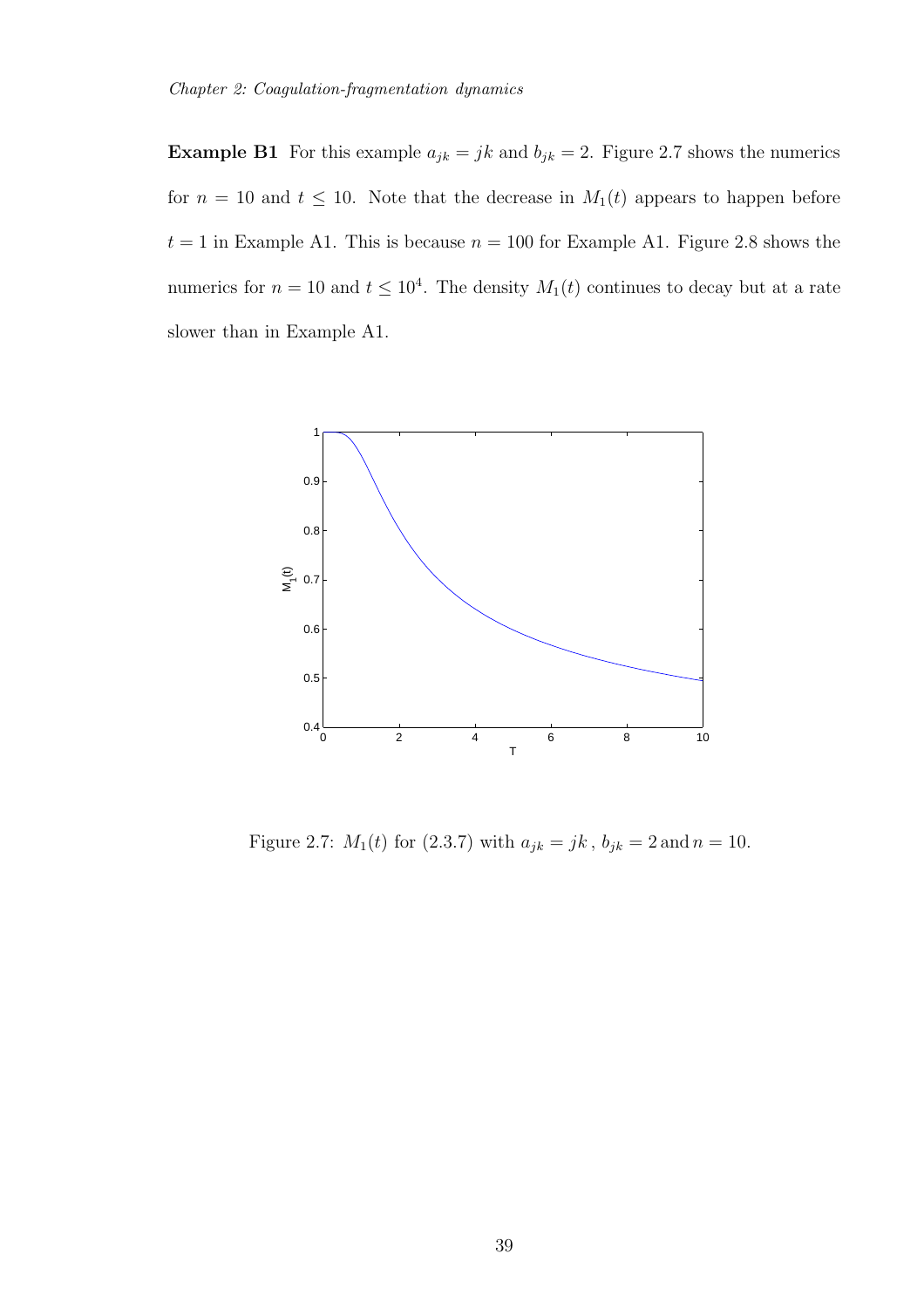

Figure 2.8:  $M_1(t)$  for (2.3.7) with  $a_{jk} = jk$ ,  $b_{jk} = 2$  and  $n = 10$ .

Figure 2.9 shows  $M_1(t)$  for  $n = 100$  and  $t \le 10$ . The sharp decrease in  $M_1(t)$  now appears to begin near  $t = 3$ . Also,  $M_1(t)$  decays much slower for  $n = 100$  compared with the  $n = 10$  case. Figure 2.10 shows that again for  $n = 100$ ,  $M_1(t)$  decays slower than the  $n = 10$  case.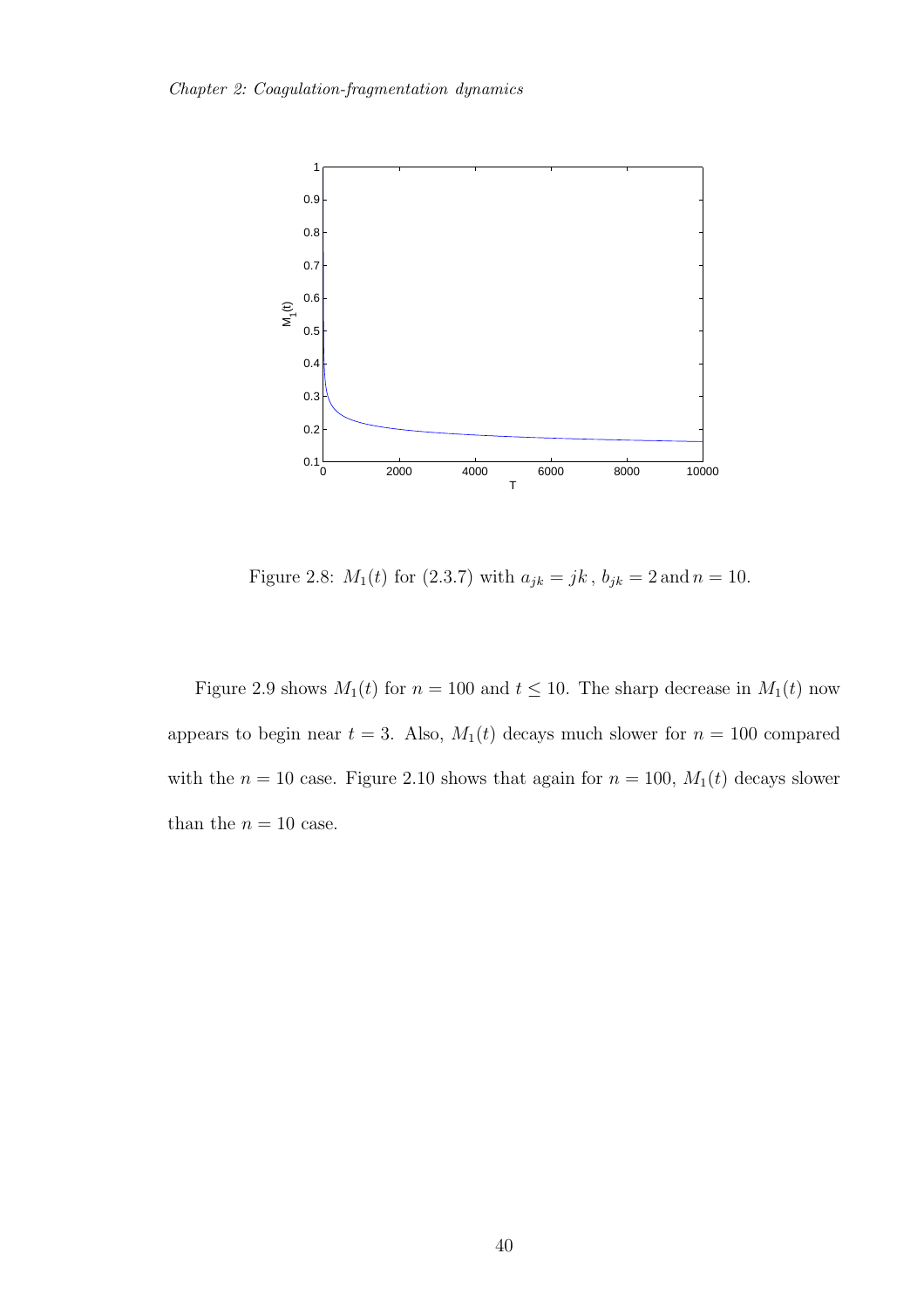

Figure 2.9:  $M_1(t)$  for (2.3.7) with  $a_{jk} = jk$ ,  $b_{jk} = 2$  and  $n = 100$ .



Figure 2.10:  $M_1(t)$  for (2.3.7) with  $a_{jk}=jk\,,\,b_{jk}=2\,\mathrm{and}\,n=100.$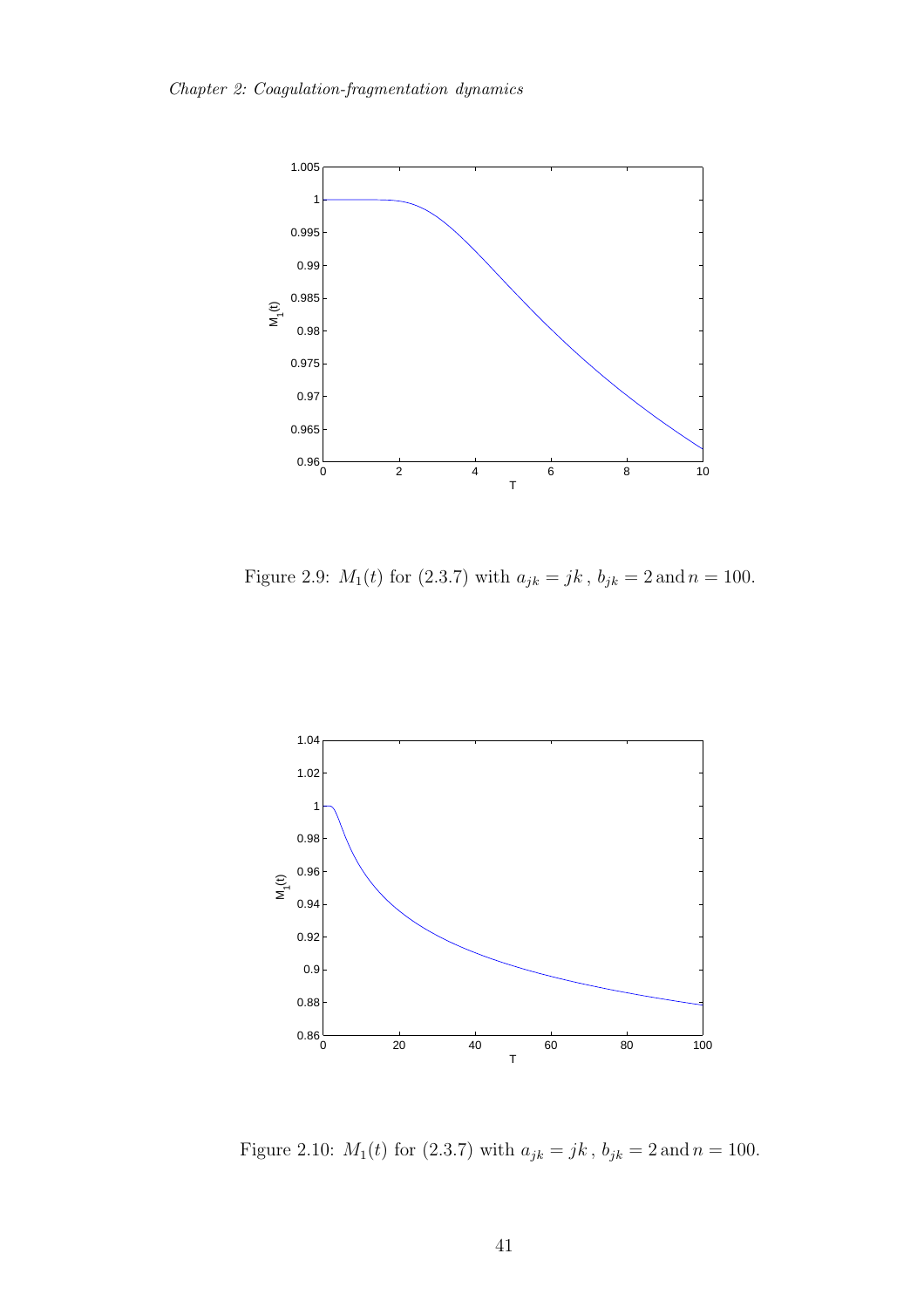**Example B2** Let  $a_{jk} = jk$ ,  $b_{jk} = 5$ . Figure 2.11 and 2.12 show the numerics for  $n = 10$ . In Figure 2.11, the decrease in  $M_1(t)$  appears to begin before  $t = 1$ and Figure 2.12 shows that this decay continues for  $t \leq 10^4$ . This indicates gelation. However Figure 2.13 shows that when  $n = 100$   $M_1(t)$  is approximatelly constant for  $t \leq 10^2$ . This shows that more tests are needed to verify gelation.



Figure 2.11:  $M_1(t)$  for (2.3.7) with  $a_{jk} = jk$ ,  $b_{jk} = 5$  and  $n = 10$ .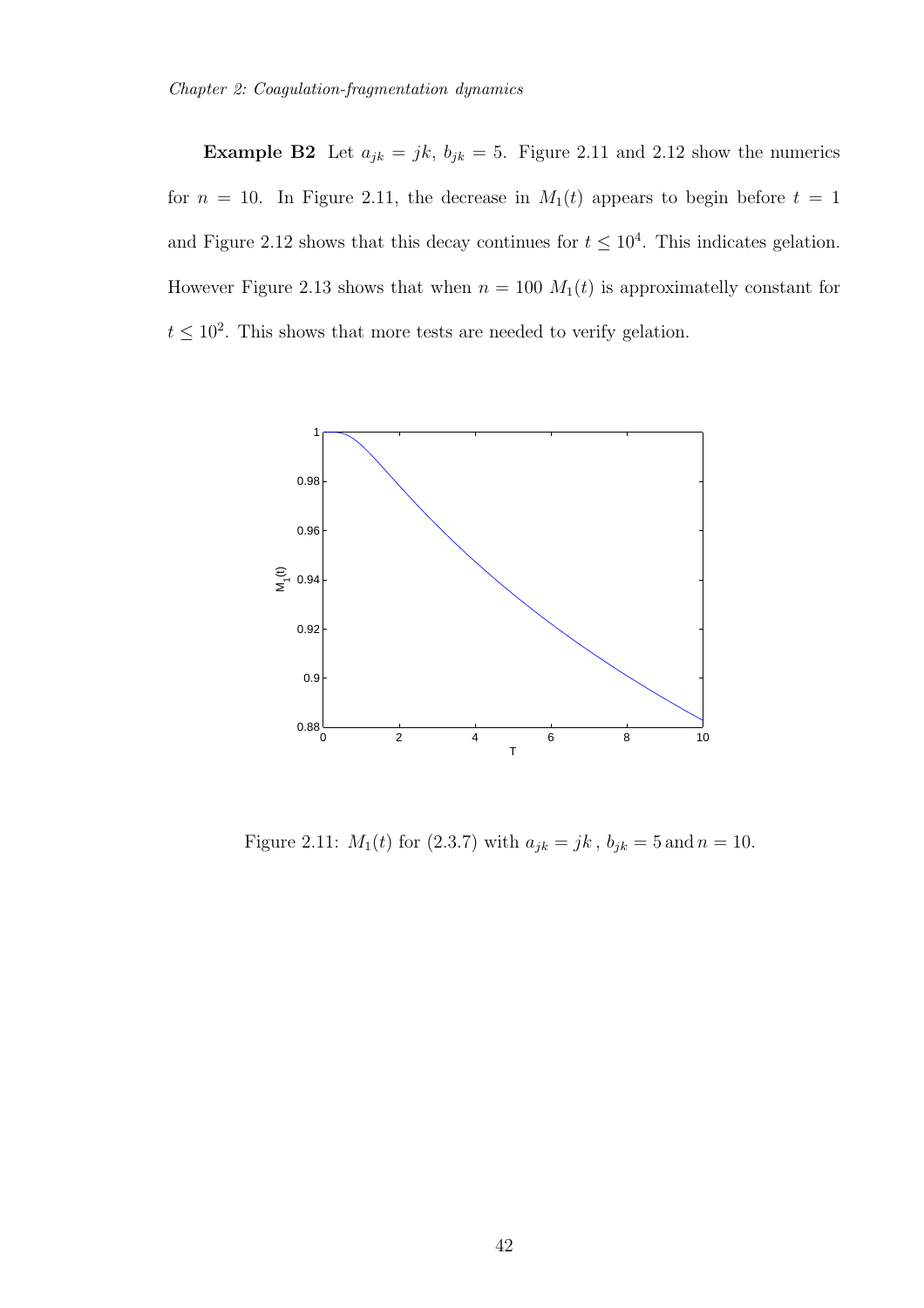

Figure 2.12:  $M_1(t)$  for (2.3.7) with  $a_{jk} = jk$ ,  $b_{jk} = 5$  and  $n = 10$ .



Figure 2.13:  $M_1(t)$  for (2.3.7) with  $a_{jk}=jk\,,\,b_{jk}=5\,\mathrm{and}\,n=100.$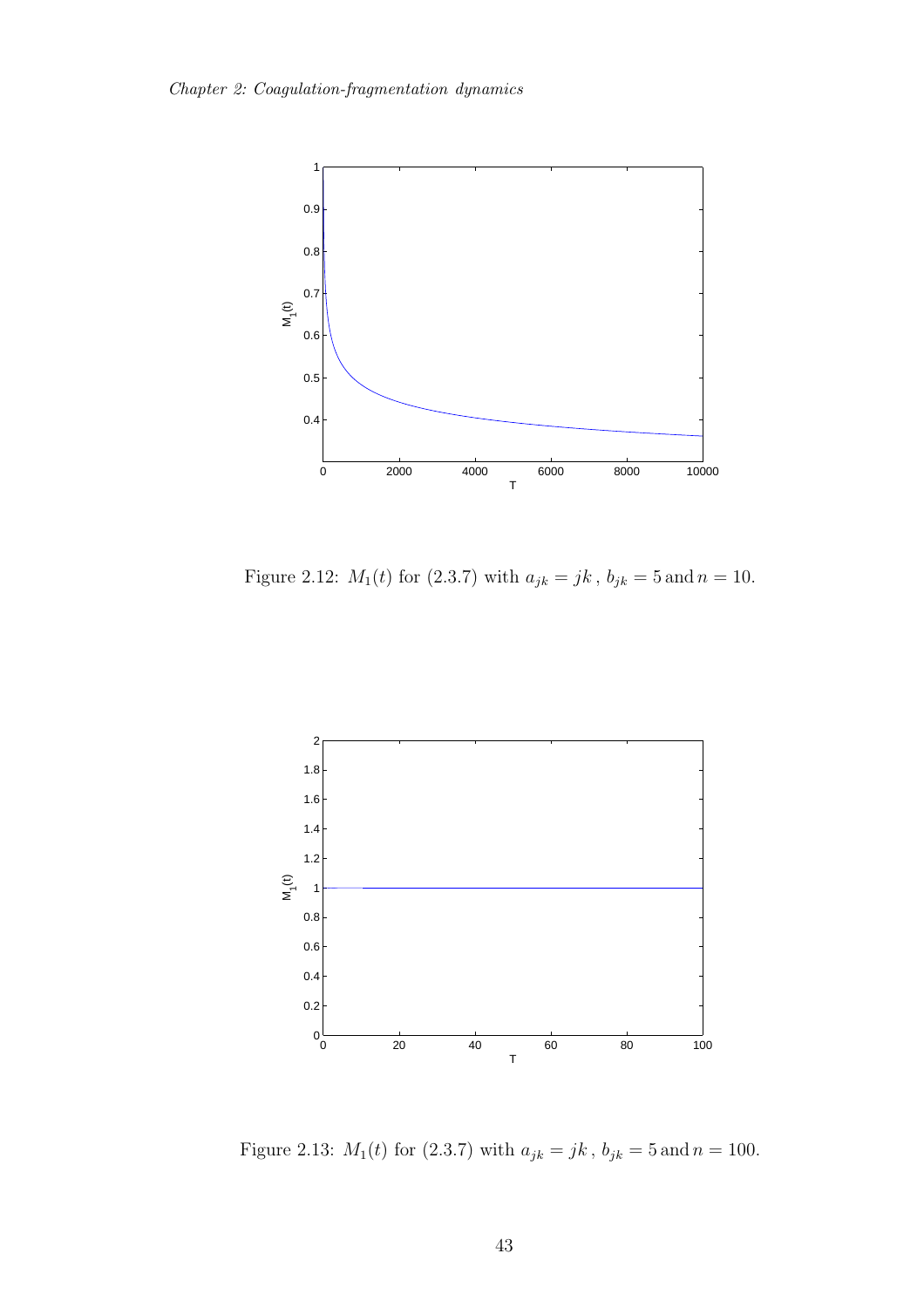### Examples C

For this set of examples, we consider the coefficients studied in Example 2 of Section 2.2:

$$
a_{jk} = jk, \t b_{jk} = \frac{b(j+k)^{\alpha+1}}{(jk)^{\alpha}}.
$$
\t(2.4.2)

If  $\alpha > 1$  and  $b \ge 0$  is small then we expect gelation. If  $\alpha \le 1$  and b is large enough then  $M_1(t)$  will be conserved.

**Example C1** Let  $\alpha = 3$ ,  $b = 1$ ,  $n = 100$  and  $t \leq 10^4$ . Figure 2.14 indicates that there is no gelation for this case. Increasing the time to  $10^5$  shows again that  $M_1(t)$ is conserved.



Figure 2.14:  $M_1(t)$  for (2.3.7) with  $\alpha = 3$ ,  $b = 1$  in (2.4.2) and  $n = 100$ .

**Example C2** For this case we take  $\alpha = 3$  and  $n = 100$  as in the previous example but we decrease b to  $b = 0.5$ . Figure 2.15 shows that  $M_1(t)$  decreases rapidly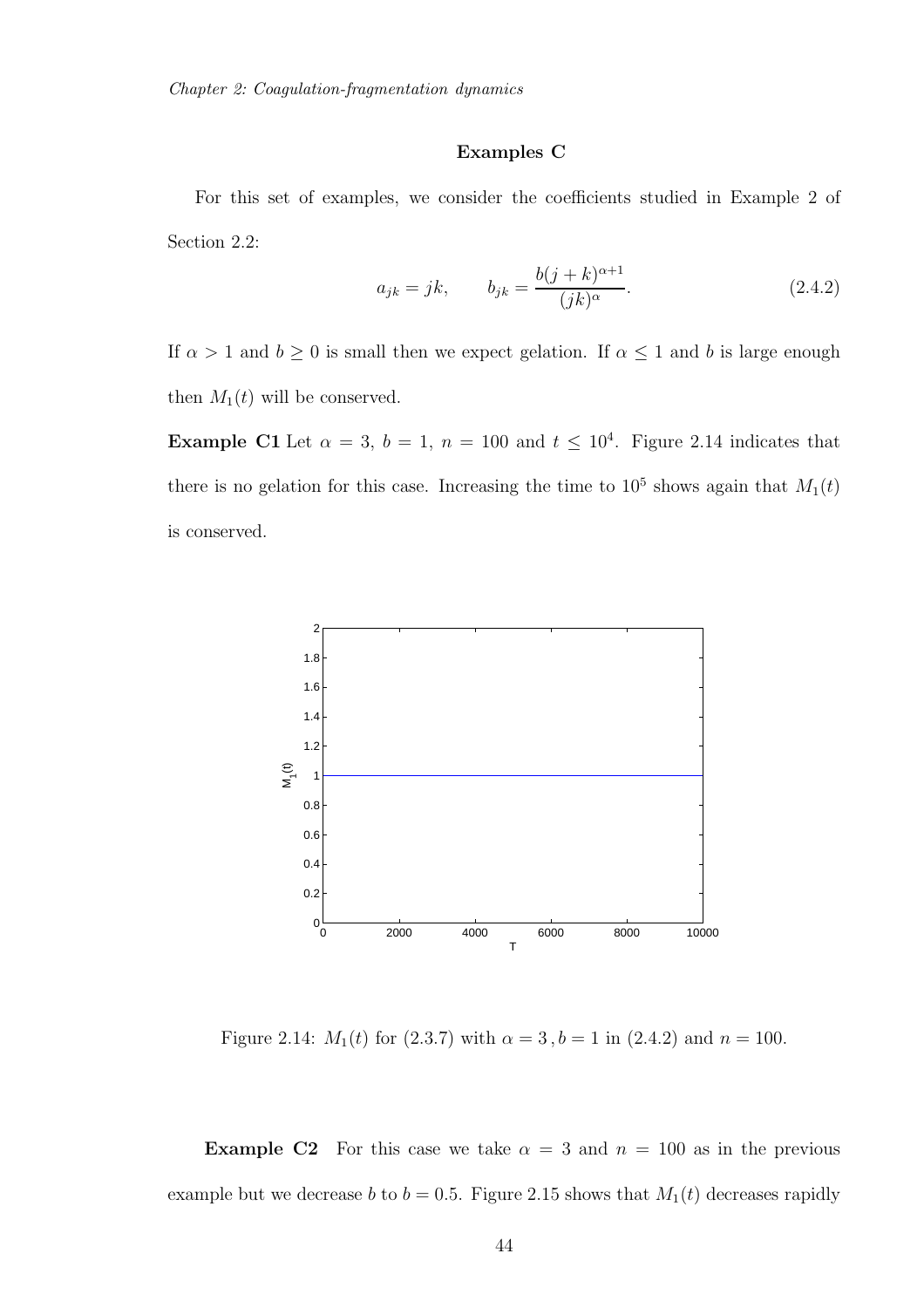near  $t = 1$ .



Figure 2.15:  $M_1(t)$  for (2.3.7) with  $a_{jk} = jk, b_{jk} = \frac{b(j+k)^{\alpha+1}}{(jk)^{\alpha}}$  when  $\alpha = 3$ ,  $b = 0.5$  and  $n = 100$ .

**Example C3** Let  $\alpha = 1$ ,  $b = 0.6$  and  $n = 100$ . Figure 2.16 shows that  $M_1(t)$ remains constant for  $t \leq 10^2$ .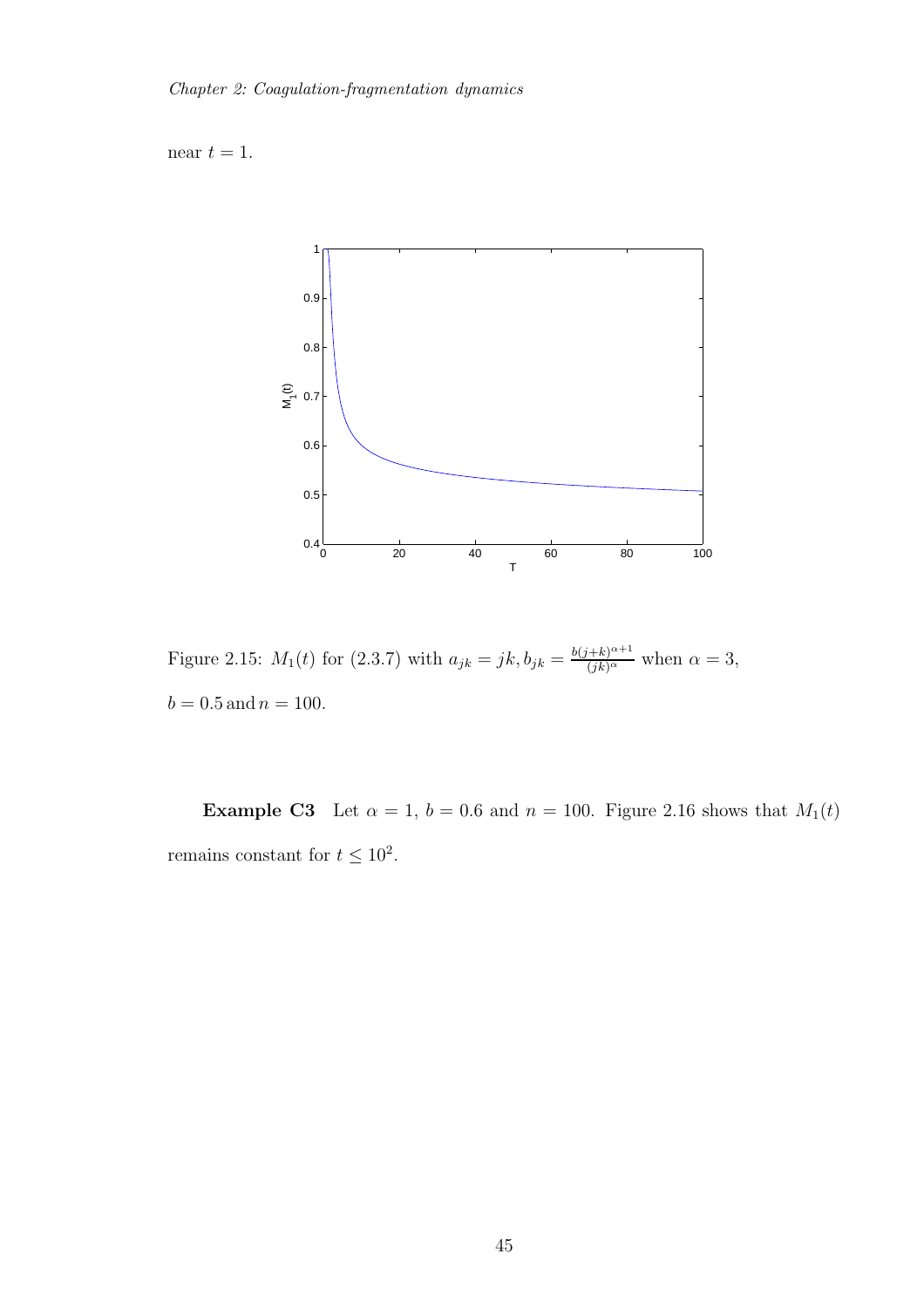

Figure 2.16:  $M_1(t)$  for (2.3.7) with  $a_{jk} = jk, b_{jk} = \frac{b(j+k)^{\alpha+1}}{(jk)^{\alpha}}$  when  $\alpha = 1$ ,  $b = 0.6$  and  $n = 100$ .

**Example C4** We let  $\alpha = 1$  and  $n = 100$  as in Example C3 but decrease b to  $b = 0.2$ . Figure 2.17 shows a rapid decrease in  $M_1(t)$  near  $t = 1$ . Figure 2.18 shows that  $M_2(t)$  increases rapidly near the same value of t.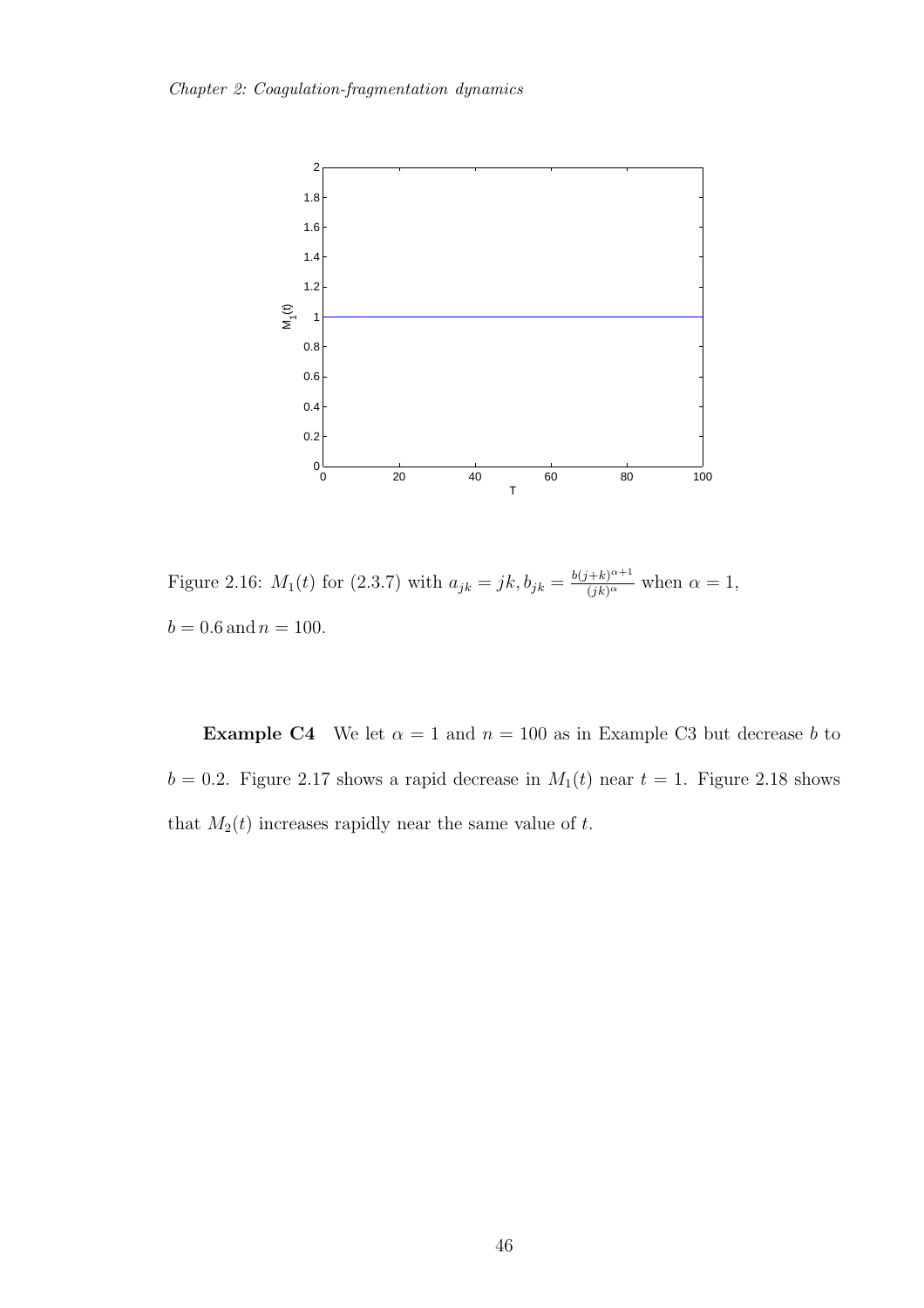

Figure 2.17:  $M_1(t)$  for (2.3.7) with  $a_{jk} = jk, b_{jk} = \frac{b(j+k)^{\alpha+1}}{(jk)^{\alpha}}$  when  $\alpha = 1$ ,  $b = 0.2$  and  $n = 100$ .



Figure 2.18:  $M_2(t)$  for  $a_{jk} = jk, b_{jk} = \frac{b(j+k)^{\alpha+1}}{(jk)^{\alpha}}$  when  $\alpha = 1, b = 0.2$  and  $n = 100$ .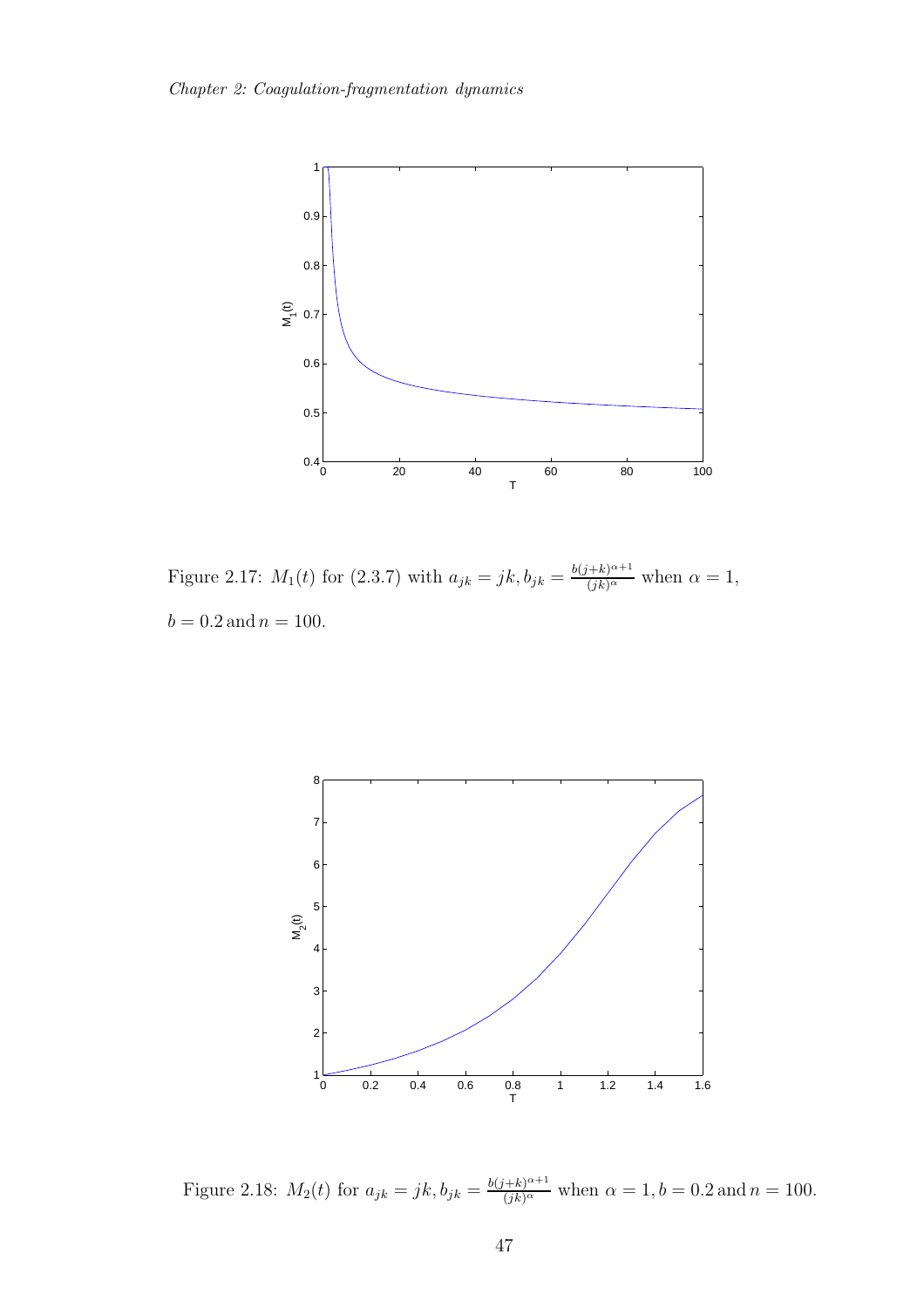## Chapter 3

# Asymptotics for the finite

# dimensional case

## 3.1 Introduction

In this chapter we study the large time behaviour of

$$
c'_{j} = \frac{1}{2} \sum_{k=1}^{j-1} W_{j-k,k} - \sum_{k=1}^{n-j} W_{jk} - \sum_{k=n-j+1}^{n} a_{j,k} c_j c_k,
$$
 (3.1.1)

where

$$
W_{j,k} = a_{j,k}c_jc_k - b_{j,k}c_{j+k}.
$$

In general solutions of (3.1.1) converge to zero. We study the rate of this convergence.

In Sections 3.2 - 3.4 we study (3.1.1) when both coagulation and fragmentation are included. Numerical studies indicate that the convergence is very slow for this case. We prove this for the detailed balance case giving a general result.

In Section 3.5 - 3.8 we only consider the coagulation case. It turns out that this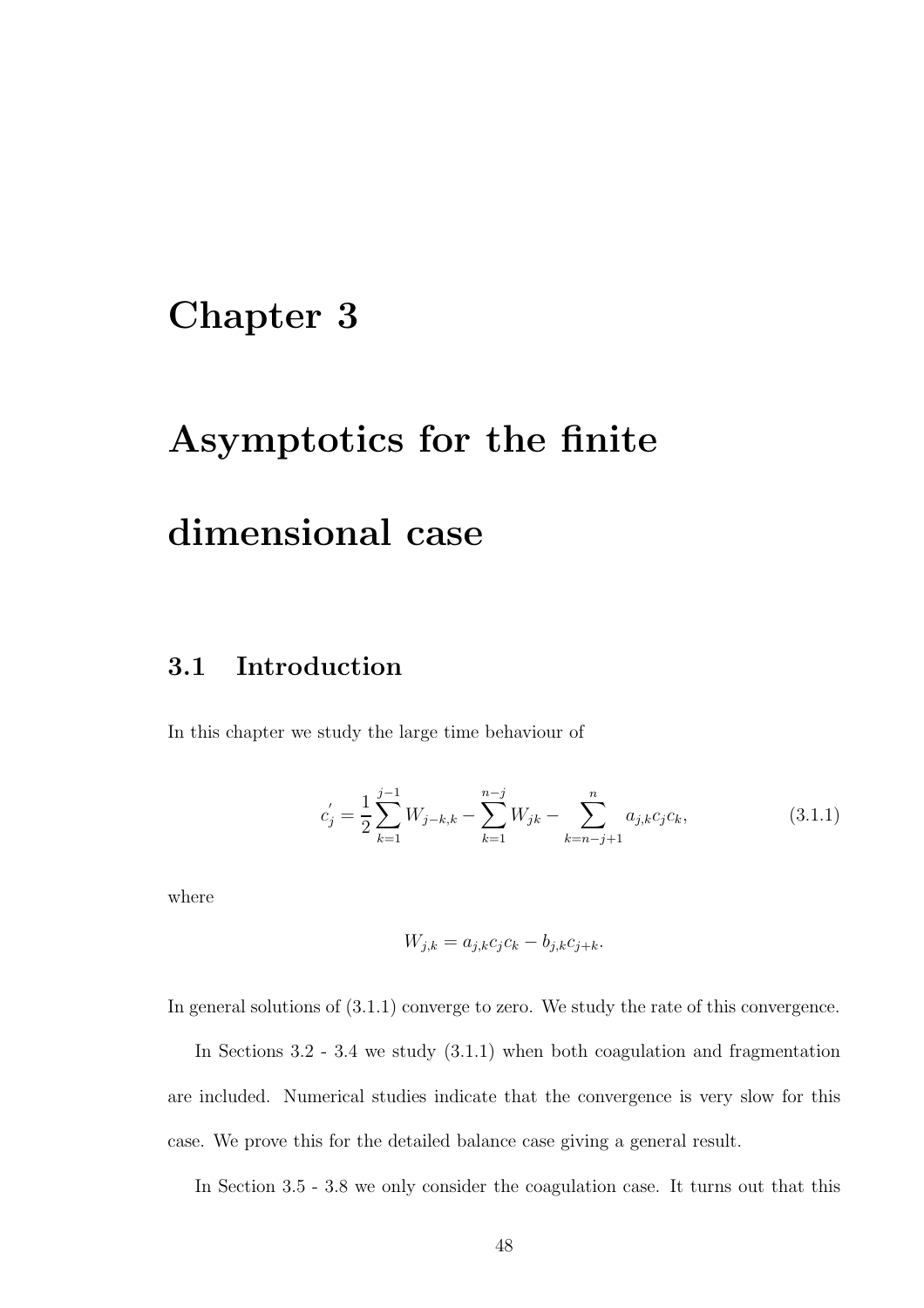is more complicated than the detailed balance case.

## 3.2 Coagulation-fragmentation dynamics

We consider the coagulation - fragmentation equation under the assumption that we have detailed balance, that is there exists sequence  $(Q_j)$  with  $Q_1 = 1$  and

$$
a_{j,k}Q_jQ_k = b_{j,k}Q_{j+k},
$$

for all j and k where  $Q_j > 0$  for all j. For either the infinite set of equations or the maximal n-truncation  $(2.3.1)$ , the equilibrium solutions are given by

$$
c_r = Q_r z^r,
$$

where  $z \geq 0$  is a parameter. For the finite dimensional system  $(3.1.1)$  and

$$
\rho(t) = \sum_{r=1}^{n} rc_r(t)
$$
\n(3.2.1)

we have that

$$
\rho'(t) = -\sum_{j=1}^{n} j \sum_{k=n-j+1}^{n} a_{j,k} c_j c_k.
$$
\n(3.2.2)

Using (3.2.2) and assuming that  $a_{1,n} > 0$  and  $b_{1,n} > 0$  for all n we can show that  $\rho(t)$ converges to zero at  $t \to \infty$ . We will study the rate of this decay.

The aim of the next two sections is to show that for small  $c_r(t)$  we have that

$$
c_r(t) = Q_r(u(t))^r.
$$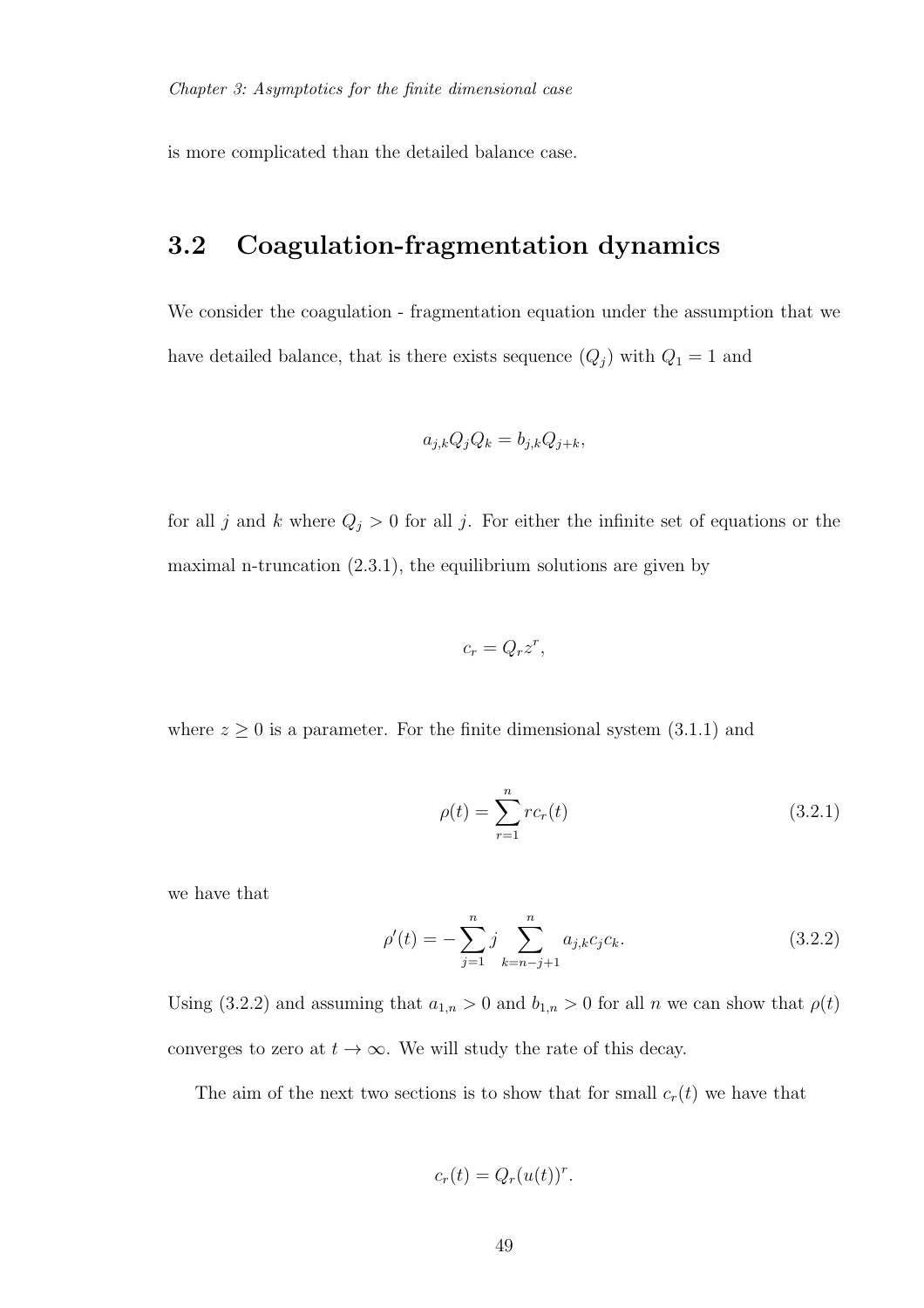where  $u(t)$  decays very slowly to zero. This provides some explanation as to why in numerical calculations we see that solutions behave like equilibria at least for moderately large times.

In fact we show that  $u(t)$  satisfies an equation of the form

$$
\frac{du}{dt} = -ku^{n+1}(1 + O(u)).
$$
\n(3.2.3)

for  $u$  small. Here  $k$  is a constant which depends on the coefficients. The solution of the above equation is

$$
u(t) \approx At^{-\frac{1}{n}}.
$$

with  $A > 0$  a function of k and n, which shows the very slow decay of  $u(t)$ . We first study the Becker-Doring equations. The results for the general case include this special case. However, the methods introduced for the Becker-Doring case indicate the techniques needed for the general case and for this reason we study it first.

## 3.3 Becker-Döring equation

In Section 1.2 we introduce the Becker-Döring equations with  $a_{j,k} = b_{j,k} = 0$  if both  $j$  and  $k$  are greater than 1. For the Becker-Döring equations we take that  $a_{n,1} = a_n$  ,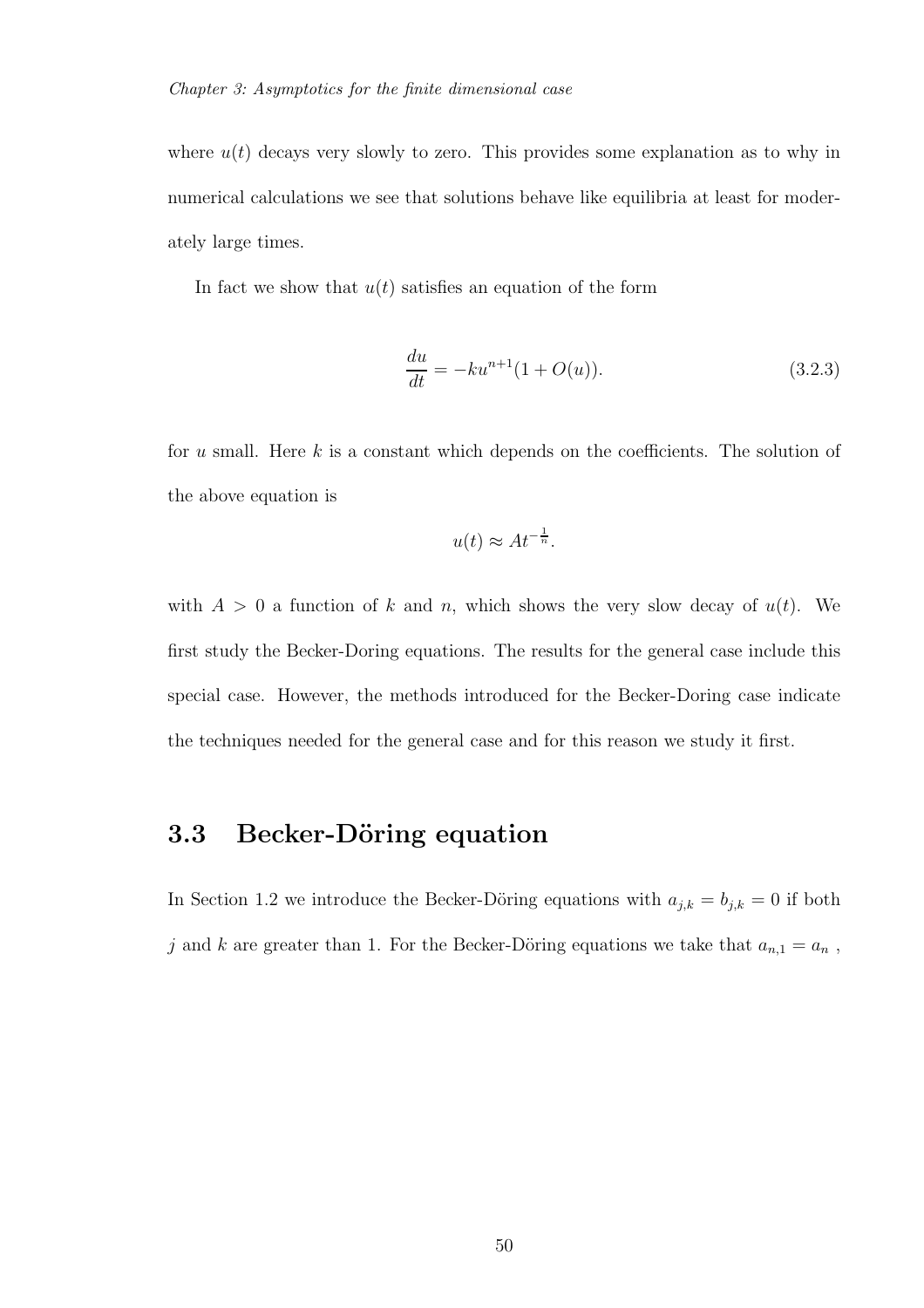$b_{n,1} = b_n$  and the finite dimensional system (3.1.1) reduces to

$$
c'_{1} = -J_{1} - \sum_{j=1}^{n-1} J_{r} - a_{n}c_{1}c_{n}
$$
  
\n
$$
c'_{r} = J_{r-1} - J_{r}
$$
  
\n
$$
c'_{n} = J_{n-1} - a_{n}c_{1}c_{n}
$$
\n(3.3.1)

where

$$
J_r = a_r c_r c_1 - b_{r+1} c_{r+1}.
$$

We will assume that all of the constants  $a_r$  and  $b_r$  are positive.

For the density  $\rho(t)$  given by (3.2.1) we have that

$$
\rho'(t) = -a_n(n+1)c_1c_n,\tag{3.3.2}
$$

so that  $\rho(t)$  is decreasing. We show that the only equilibrium solution of (3.3.1) is the zero solution so that  $\rho(t)$  converges to zero.

**Lemma 3.3.1.** *The only equilibrium solution to*  $(3.3.1)$  *is*  $c = 0$ *.* 

**Proof:** Let c be an equilibrium solution. From  $(3.3.2)$  we have that

$$
c_1 c_n = 0. \t\t(3.3.3)
$$

We first assume that

$$
c_n = 0 \quad , \quad c_1 > 0. \tag{3.3.4}
$$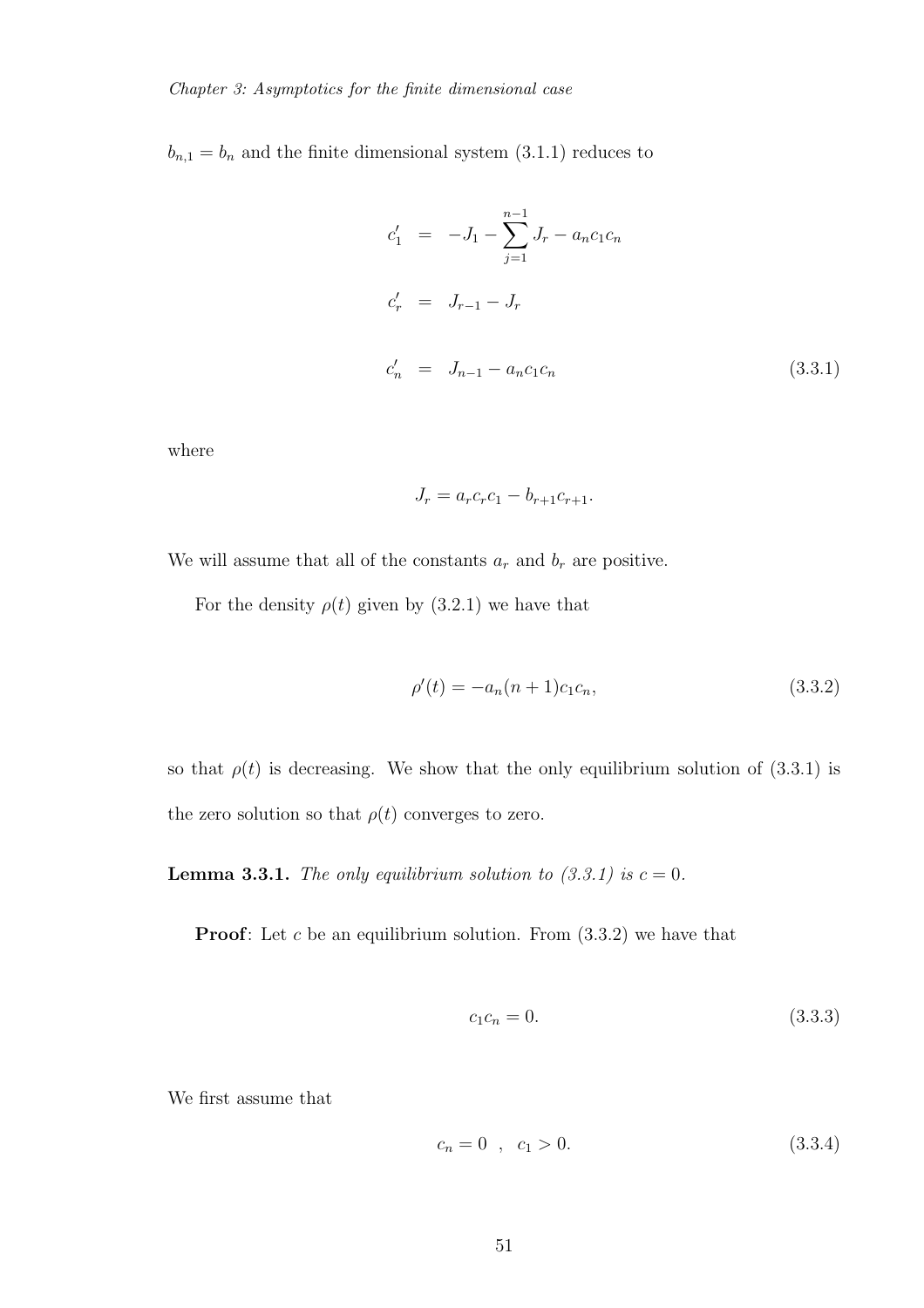Since  $c'_n = 0$  we have that  $J_{n-1} = 0$  so that

$$
a_{n-1}c_1c_{n-1} - b_nc_n = 0.
$$

From (3.3.4) it follows that

$$
c_{n-1} = 0.\t\t(3.3.5)
$$

From  $c'_{n-1} = 0$  we have that  $J_{n-2} = J_{n-1} = 0$  so that

$$
a_{n-2}c_1c_{n-2} - b_{n-1}c_{n-1} = 0.
$$

From  $(3.3.4)$  and  $(3.3.5)$ , this shows that

$$
c_{n-2}=0.
$$

Proceeding in this way we obtain  $c_r = 0$  for  $2 \leq r \leq n$ . From  $c'_2 = 0$  we have  $J_1 = 0$ so that  $c_1 = 0$  which shows  $(3.3.4)$  does not hold.

It follows from (3.3.3) that  $c_1 = 0$ . Again, since  $c'_n = 0$  we have  $c_1 = c_n = 0$ .

From the fact that  $c'_{n-1} = 0$  we obtain  $c_{n-1} = 0$ . Following this procedure we obtain

$$
c_r = 0 \quad , \quad 2 \leqslant r \leqslant n
$$

and this together with  $c_1 = 0$  proves the result.

We use centre manifold theory to study small solutions of  $(3.3.1)$ . We first need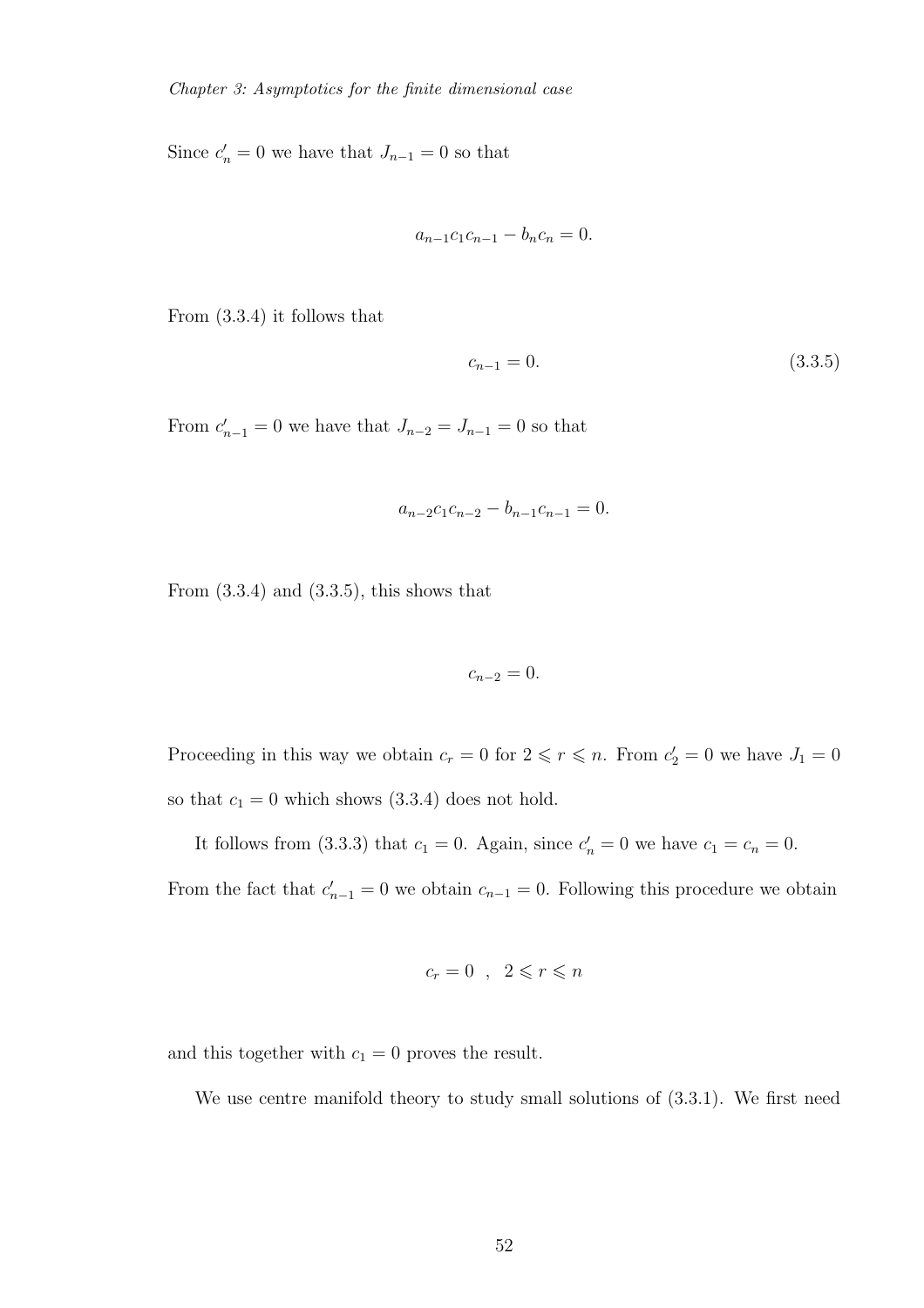to change variables so that the linear part is in the correct form, that is,

$$
x'=0 \;\;,\;\; y'=By
$$

with  $x \in \mathbb{R}, y \in \mathbb{R}^{n-1}$  and the eigenvalues of B all have negative real parts. To do this we change from  $(c_1, c_2, \ldots, c_n)$  to  $x, y$  where

$$
y_r = c_r , 2 \leq r \leq n
$$
  

$$
x = \sum_{r=1}^n r c_r.
$$
 (3.3.6)

Since

$$
x' = -(n+1)a_n c_1 c_n
$$

we have that

$$
x' = -(n+1)a_n c_n (x - \sum_{r=2}^{n} ry_r) = f(x, y)
$$
\n(3.3.7)

which is of the correct form.

To write down the other  $n-1$  equations we first note that for  $3\leqslant r\leqslant n-1$ 

$$
y'_{r} = -b_{r}y_{r} + b_{r+1}y_{r+1} + c_{1}(a_{r-1}y_{r-1} - a_{r}y_{r})
$$

while

$$
y_2' = -b_2y_2 + b_3y_3 + c_1(a_1c_1 - a_2y_2)
$$

and

$$
y'_n = -b_n y_n + a_{n-1} c_1 y_{n-1} - a_n c_1 y_n
$$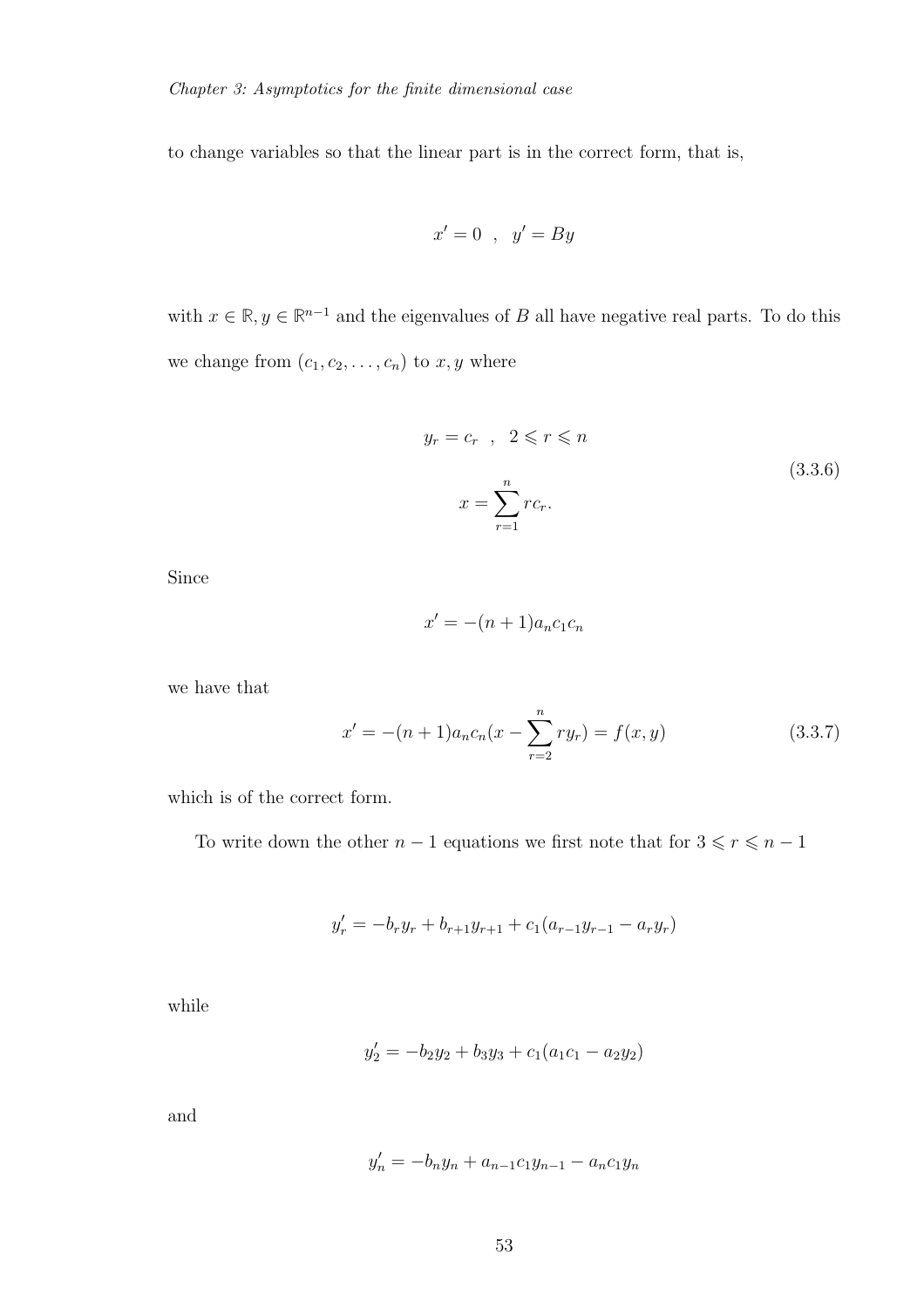with

$$
c_1 = x - \sum_{r=2}^{n} ry_r.
$$

The linear part of the y equation is given by  $y' = By$  where we label the elements of B as  $(B)_{j,k}$  for  $2 \leq j, k \leq n$ . From the above calculations

$$
(B)_{r,r} = -b_r \quad , \quad 2 \leq r \leq n
$$

$$
(B)_{r,r+1} = b_{r+1} \quad , \quad 2 \leq r \leq n-1
$$

and all other entries of B are zero. It follows that the eigenvalues of B are  $-b_2, -b_3, \ldots, -b_n$ and that they are all negative.

To write the nonlinear part of the y equations we define  $g : \mathbb{R}^n \to \mathbb{R}^{n-1}$  with components  $g_2, g_3, \ldots, g_n$  where for  $3 \leq r \leq n$ ,

$$
g_r(x, y) = (a_{r-1}y_{r-1} - a_ry_r)(x - \sum_{r=2}^n ry_r),
$$
  

$$
g_2(x, y) = (a_1x - a_1\sum_{r=2}^n ry_r - a_2y_2)(x - \sum_{r=2}^n ry_r).
$$

Hence the equations are

$$
x' = f(x, y)
$$
  

$$
y' = By + g(x, y)
$$
 (3.3.8)

where  $f(x, y)$  is defined in (3.3.7).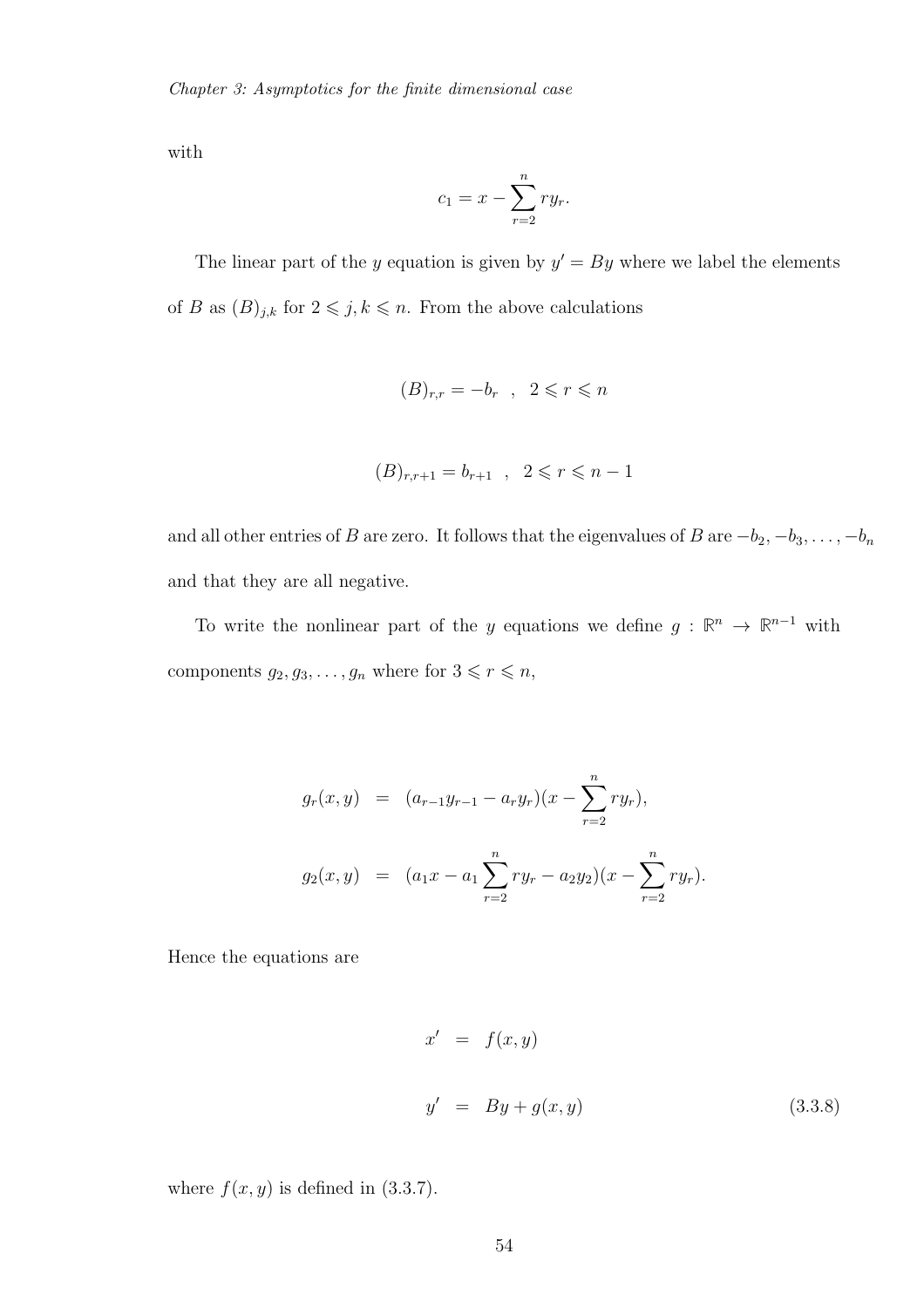It follows from the general theory described in Section 1.5 that there is a centre manifold for (3.3.8) given by  $y = h(x)$  with  $h : \mathbb{R} \to \mathbb{R}^{n-1}$  and  $h(x) = O(x^2)$  as  $x \to 0$ . The dynamics on the centre manifold is given by the scalar equation

$$
u' = f(u, h(u)).
$$
\n(3.3.9)

This equation captures the local dynamics of the full system except for an exponentially small term of order  $e^{-pt}$  with  $p > 0$ .

In order to study solutions to (3.3.9) we need to find an approximation to the centre manifold  $h(u)$ . We use the general theory described in Section 1.5 to do this.

Let  $\phi : \mathbb{R} \to \mathbb{R}^{n-1}$  with  $\phi(0) = 0$ ,  $\phi'(0) = 0$ , so that  $\phi(u) = O(u^2)$ . Let

$$
(M\phi)(u) = \phi'(u)f(u, \phi(u)) - B\phi(u) - g(u, \phi(u)).
$$
\n(3.3.10)

The centre manifold satisfies  $(Mh)(u) \equiv 0$ . The theory tells us that if we can find  $\phi(u)$  such that

$$
(M\phi)(u)=O(|u|^q)
$$

for some  $q\geq 2$  then

$$
h(u) = \phi(u) + O(|u|^q).
$$

We expect that the  $\phi'(u) f(u, \phi(u))$  term in (3.3.10) to be of higher order than the other terms. Hence to get a good approximation to  $M\phi$  we need to choose  $\phi$  so that

$$
B\phi(u) + g(u, \phi(u))
$$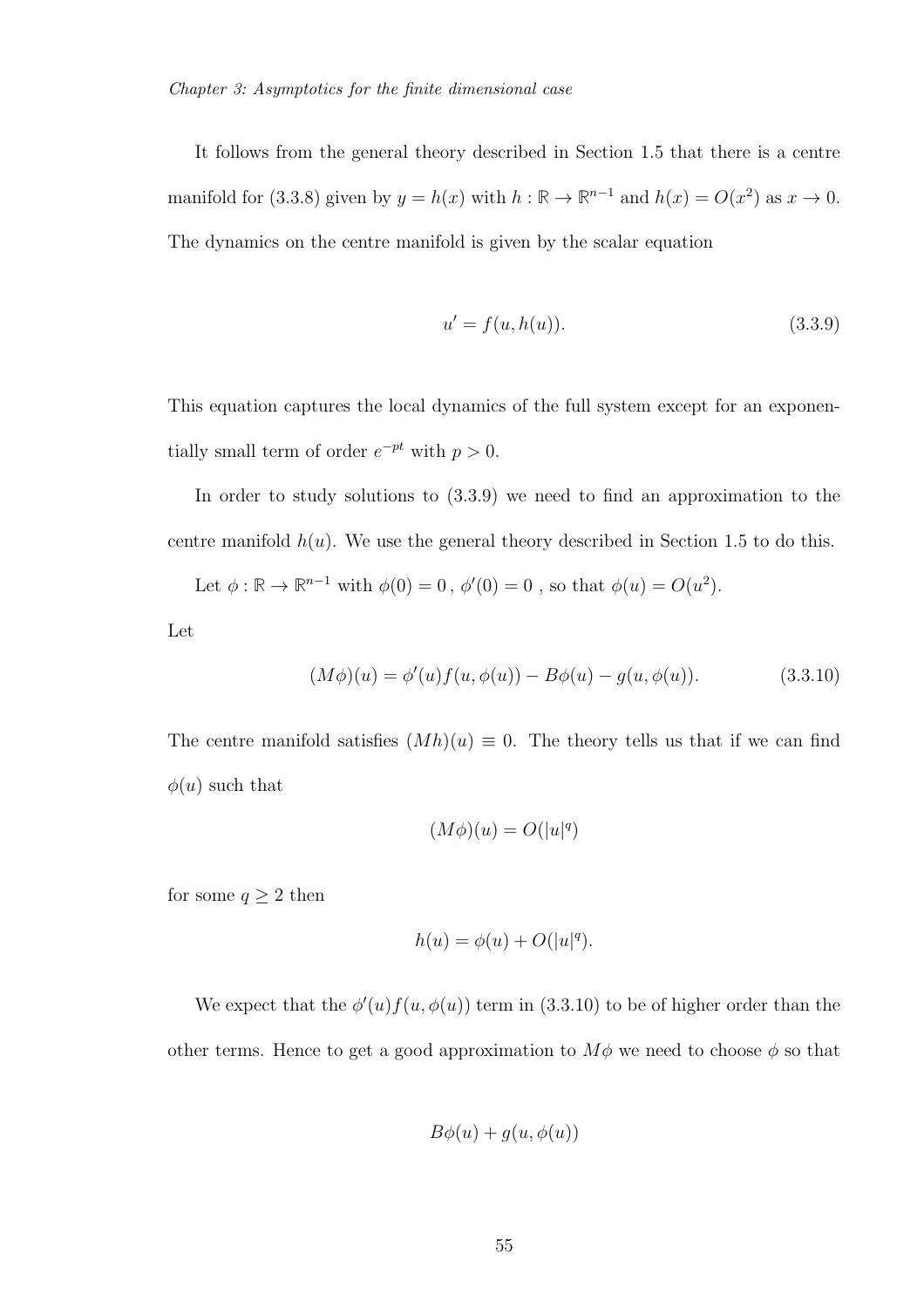is small. The above expression is the right hand side of the Becker-Döring equations  $(3.3.1)$  . For  $3\leqslant r\leqslant n-1$  the  $r$  component of this is

$$
J_{r-1}-J_r.
$$

So the idea is to make  $J_r \equiv 0$ , that is,  $\phi_r$  should be an equilibrium with  $J_r = 0$  so that

$$
\phi_r = Q_r z^r \tag{3.3.11}
$$

with z to be determined. For the Becker-Döring equations the sequence  $Q_r$  is given by  $Q_1 = 1$  and for  $r \ge 1$ ,

$$
a_r Q_r = b_{r+1} Q_{r+1}.
$$
\n(3.3.12)

For  $r\geq 2$  we have that

$$
J_r = a_r \phi_r (u - \sum_{r=2}^n r \phi_r) - b_{r+1} \phi_{r+1}
$$

with  $\phi_r$  given by (3.3.11). We can write this as

$$
J_r = a_r Q_r z^r (u - \sum_{r=2}^n r Q_r z^r) - b_{r+1} Q_{r+1} z^{r+1}.
$$

For  $r \ge 2$ , using  $(3.3.12)$ 

$$
J_r = a_r Q_r z^r (u - \sum_{r=1}^n r Q_r z^r).
$$
 (3.3.13)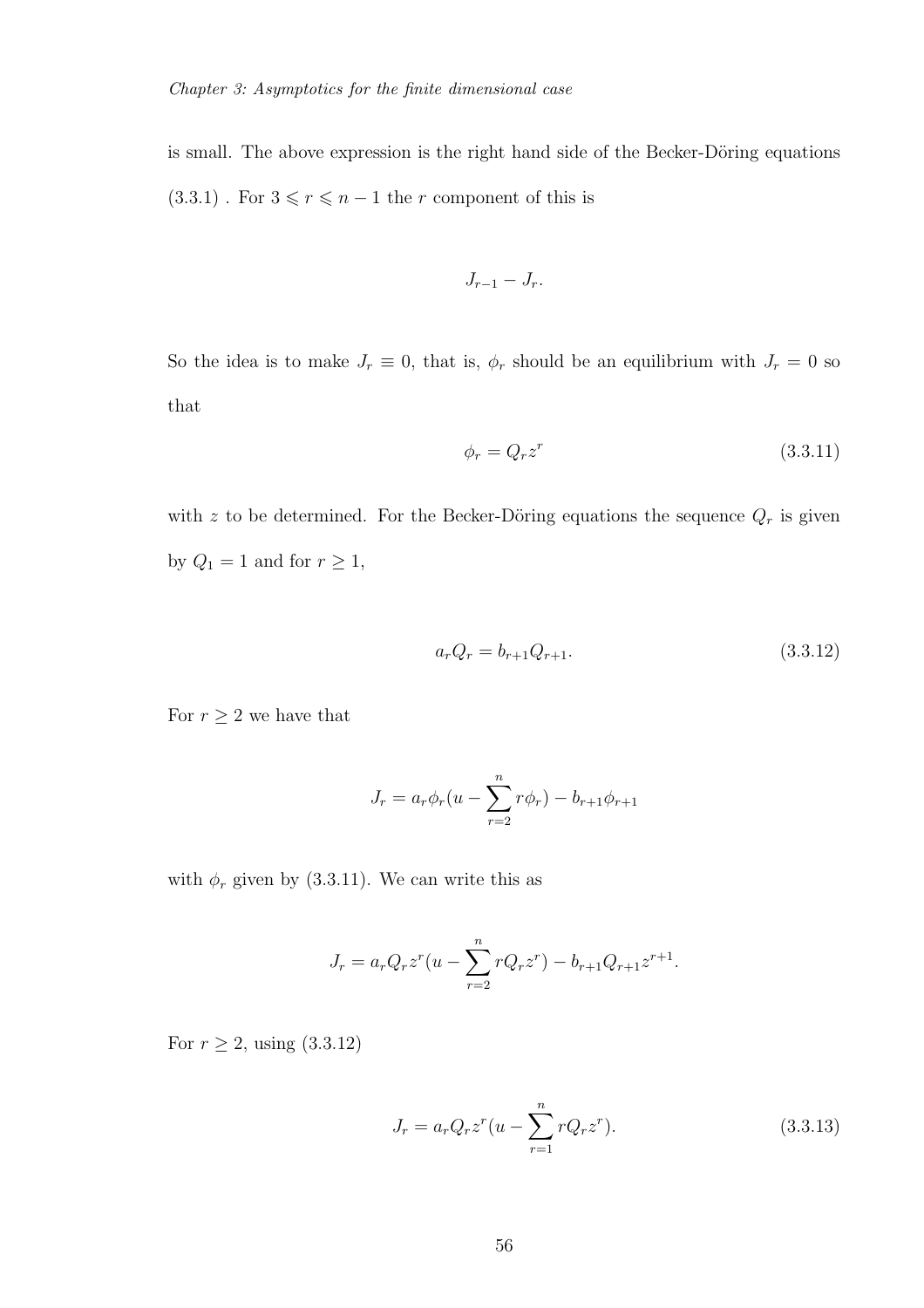To make  $J_r = 0$  we need

$$
u - \sum_{r=1}^{n} rQ_r z^r = 0.
$$

This informs us how to define z.

Since the function

$$
\sum_{r=1}^{n} rQ_r z^r
$$

is a strictly increasing function of z, for each  $u > 0$  there is a unique  $z = z(u)$  such that

$$
u = \sum_{r=1}^{n} r Q_r (z(u))^r.
$$
 (3.3.14)

With this definition of z we see from (3.3.13) that  $J_r = 0$  for  $r \ge 2$ . Also

$$
J_1 = a_1(u - \sum_{r=2}^{n} rQ_r z^r)^2 - b_2 Q_2 z^2
$$
  
=  $a_1 z^2 - b_2 Q_2 z^2$   
= 0

since  $a_1Q_1 = b_2Q_2$  and  $Q_1 = 1$ . Hence we have that  $J_r = 0$  for all r.

We also note from the definition of  $z$  that

$$
z(u) = u + O(u^2). \tag{3.3.15}
$$

We now show that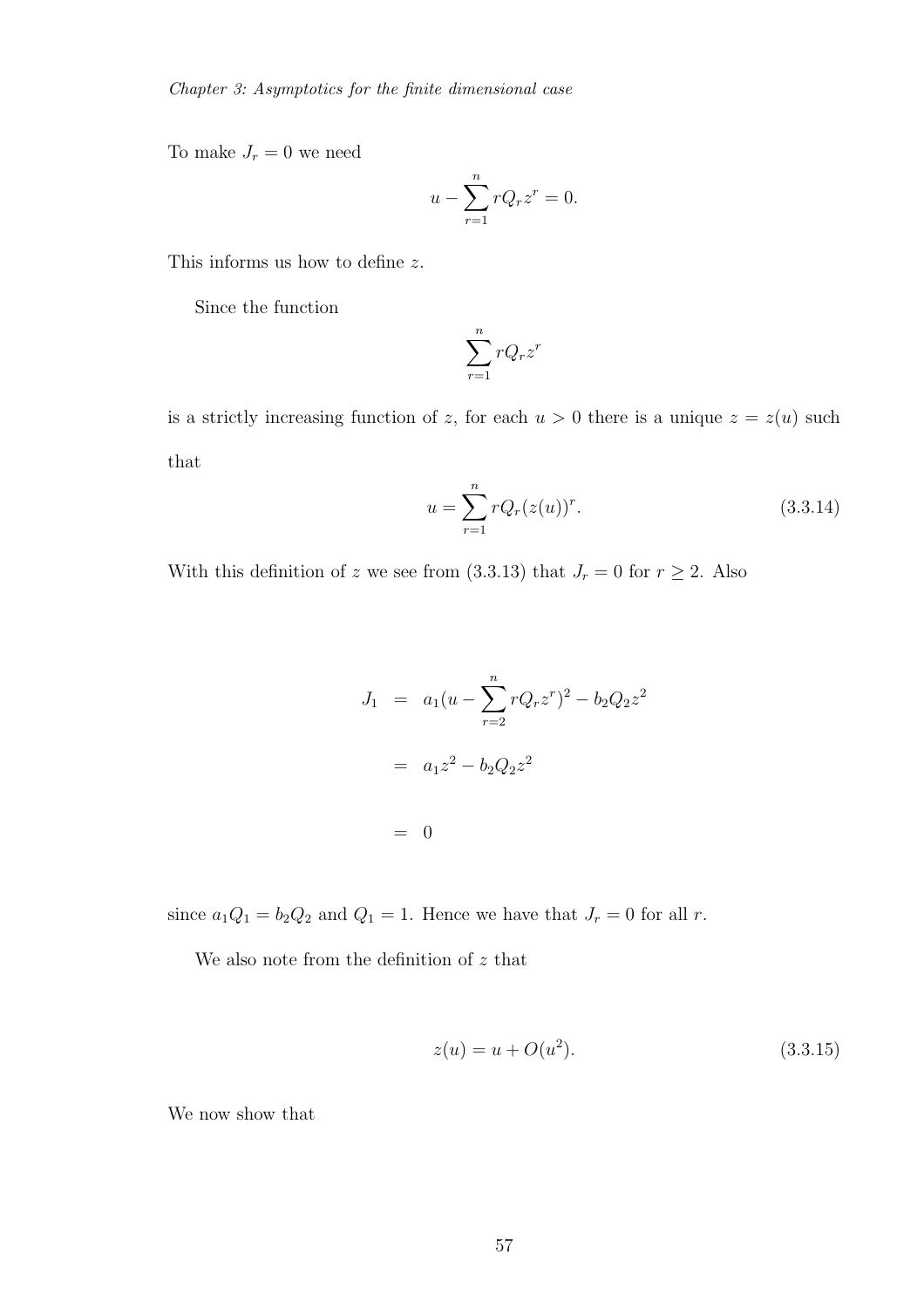$$
(M\phi)(u) = O(|u|^{n+1}).
$$
\n(3.3.16)

We begin the proof of this by estimating the r component of  $\phi'(u) f(u, \phi(u))$  which is given by

$$
-rQ_r z^{r-1}(n+1)a_n Q_n z^n (u - \sum_{r=2}^n rQ_r z^r).
$$

From the definition of  $z(u)$  this is equal to

$$
-rQ_rQ_n(n+1)z^{n+r}.
$$

Since  $r \leqslant 2 \leqslant n$  this term is  $O(z^{n+2})$  and using  $(3.3.15)$  it is  $O(u^{n+2})$ .

Next we estimate the r component of  $B\phi + g(u, \phi(u))$ . For  $2 \le r \le n - 1$  this is equal to  $J_{r-1} - J_r$  and this is zero since  $J_r = 0$ . The *n* component is given by

$$
J_{n-1} - (u - \sum_{r=2}^{n} rQ_r z^r) a_n Q_n z^n.
$$

We have  $J_{n-1} = 0$  and from the definition of  $z(u)$  the other term is  $O(z^{n+1}) = O(u^{n+1})$ . This completes the proof of (3.3.16).

It follows that

$$
h(u) = \phi(u) + O(u^{n+1}),
$$

so that for  $r\leqslant 2\leqslant n$ 

$$
h_r(u) = Q_r(z(u))^r + O(u^{n+1}).
$$
\n(3.3.17)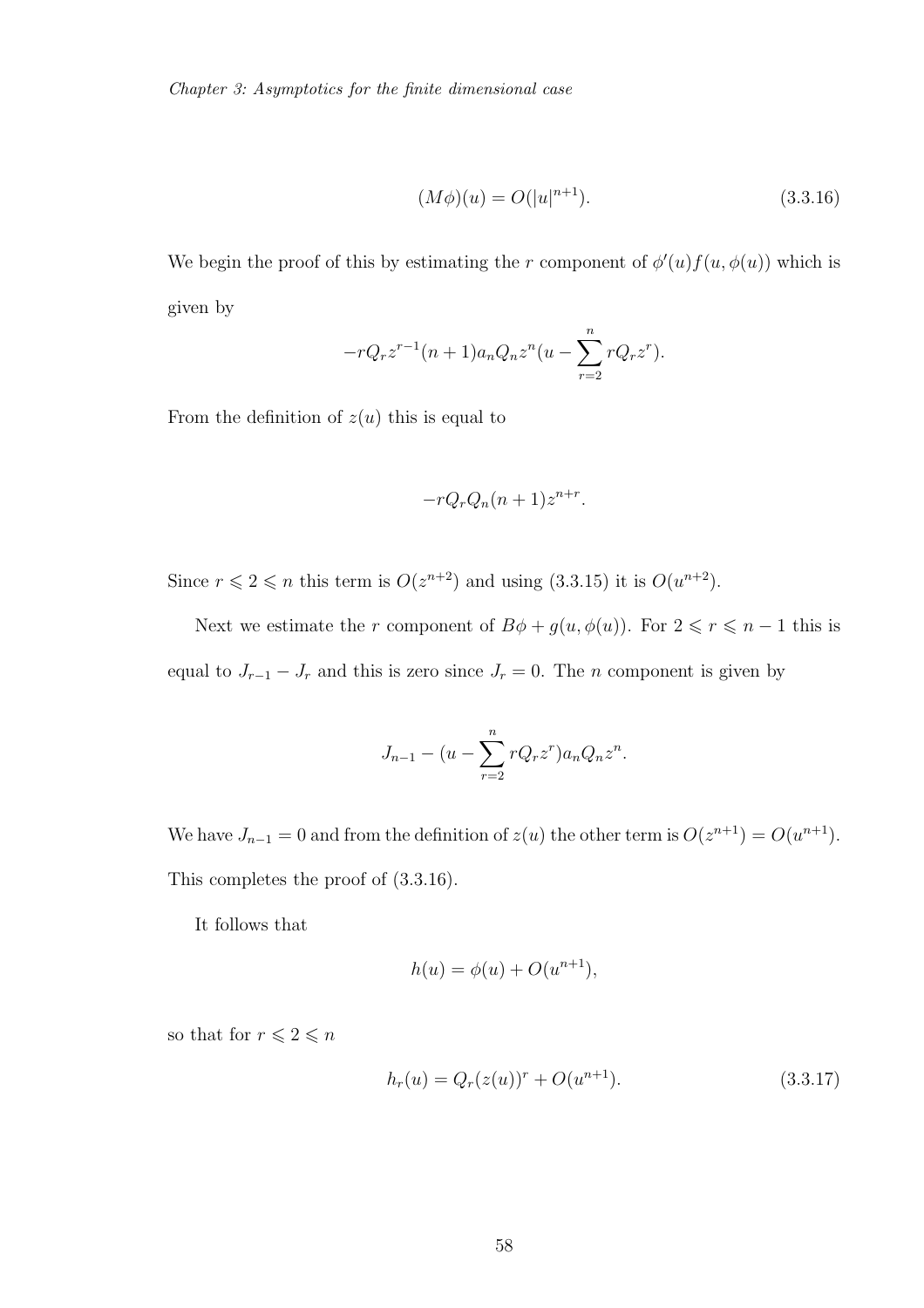The equation on the centre manifold is

$$
u' = f(u, h(u))
$$

and

$$
f(u, h(u)) = -(n+1)a_n h_n(u)(u - \sum_{r=2}^n rh_r(u)).
$$

From (3.3.17)

$$
h_n(u) = Q_n z^n + O(u^{n+1}) = Q_n u^n + O(u^{n+1}).
$$

Also,

$$
u - \sum_{r=2}^{n} rh_r(u) = u - \sum_{r=2}^{n} rQ_r z^r + O(u^{n+1})
$$
  
=  $z + O(u^{n+1})$   
=  $u + O(u^{n+1}).$ 

It follows that the equation on the centre manifold is

$$
u' = -(n+1)a_n Q_n u^{n+1} + O(u^{n+2}).
$$
\n(3.3.18)

**Lemma 3.3.2.** *Consider the scalar differential equation*  $w' = F(w)$ 

*where*

$$
F(w) = -kw^{\alpha}(1 + O(w)) \text{ as } w \to 0
$$

*with*  $k > 0$  *and*  $\alpha > 1$ *. Let*  $w(0) > 0$  *and*  $p = (\alpha - 1)$ *.*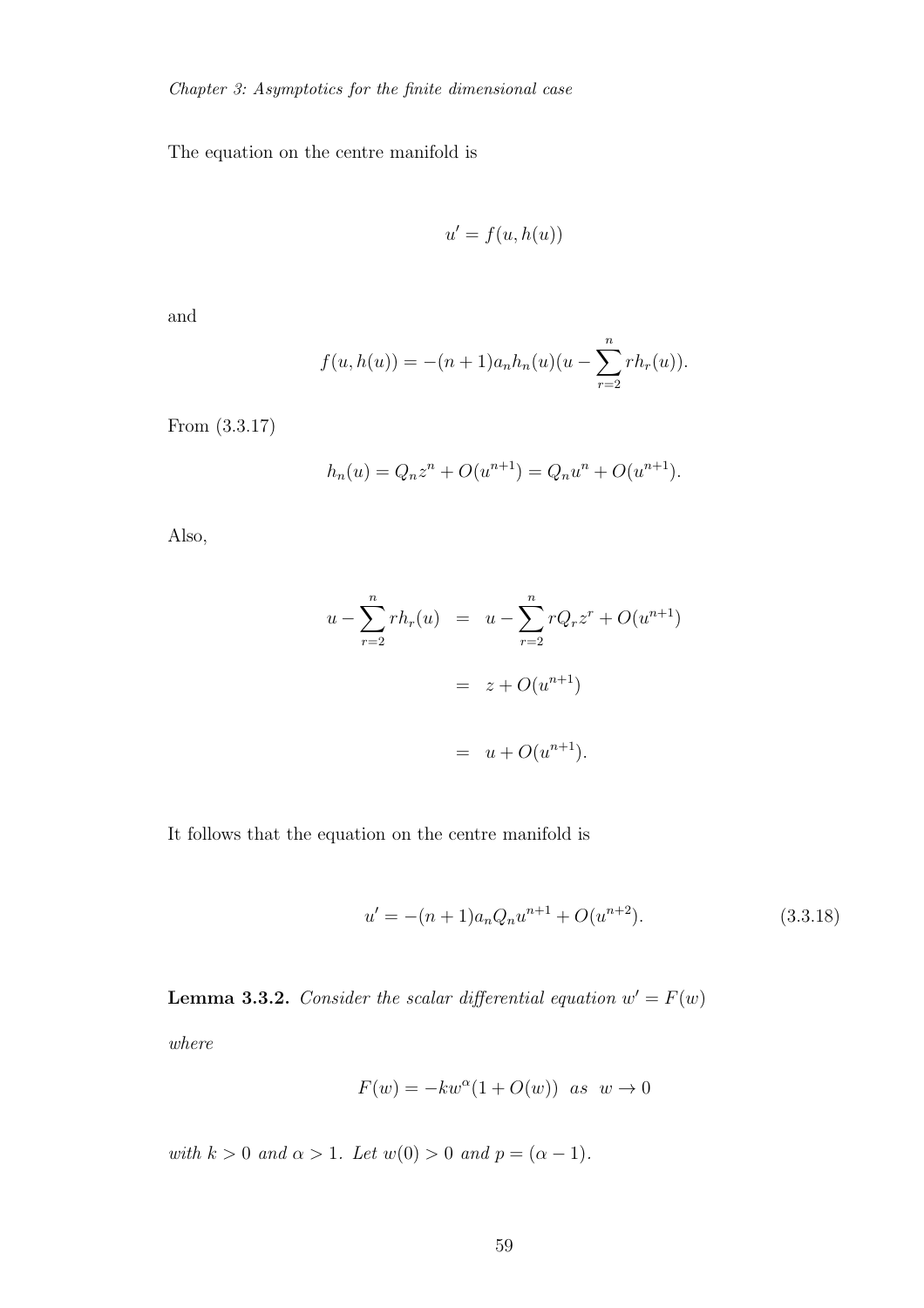*Then*

$$
\lim_{t \to \infty} t^{1/p} w(t) = \frac{1}{(k(\alpha - 1))^{1/p}}.
$$

**Proof:** Clearly  $w(t) \to 0$  as  $t \to \infty$  so we can write the  $O(w)$  term as  $o(1)$  as  $t \to \infty$ . Integrating the differential equation gives

$$
w^{-p} = kt(1 + o(1)) + c
$$

where  $c$  is a positive constant so that

$$
w(t) = \frac{1}{(k(\alpha-1))^{1/p}(t + o(t) + c_1)^{1/p}}
$$

where  $c_1$  is another positive constant. The result follows.

As well as the one dimensional centre manifold, the zero solution of equation  $(3.3.1)$  has an  $(n-1)$  dimensional stable manifold. On the stable manifold, solutions converges exponentially fast to zero. Taking initial data on the stable manifold means that  $u(0) = 0$  for the centre manifold equation. Most initial data for  $(3.3.1)$  will not be on the stable manifold so in general we will have  $u(0) > 0$ .

Applying (3.3.2) to the centre manifold equation (3.3.18) we arrive at our result on asymptotic behaviour.

Theorem 3.3.3. *If the initial data for (3.3.1) is not on the stable manifold then*

$$
\lim_{t \to \infty} t^{1/n} c_1(t) = \frac{1}{((n^2 + n)a_n Q_n)^{1/n}}.
$$

We present some numerical results which illustrate Theorem 3.3.3. In all cases we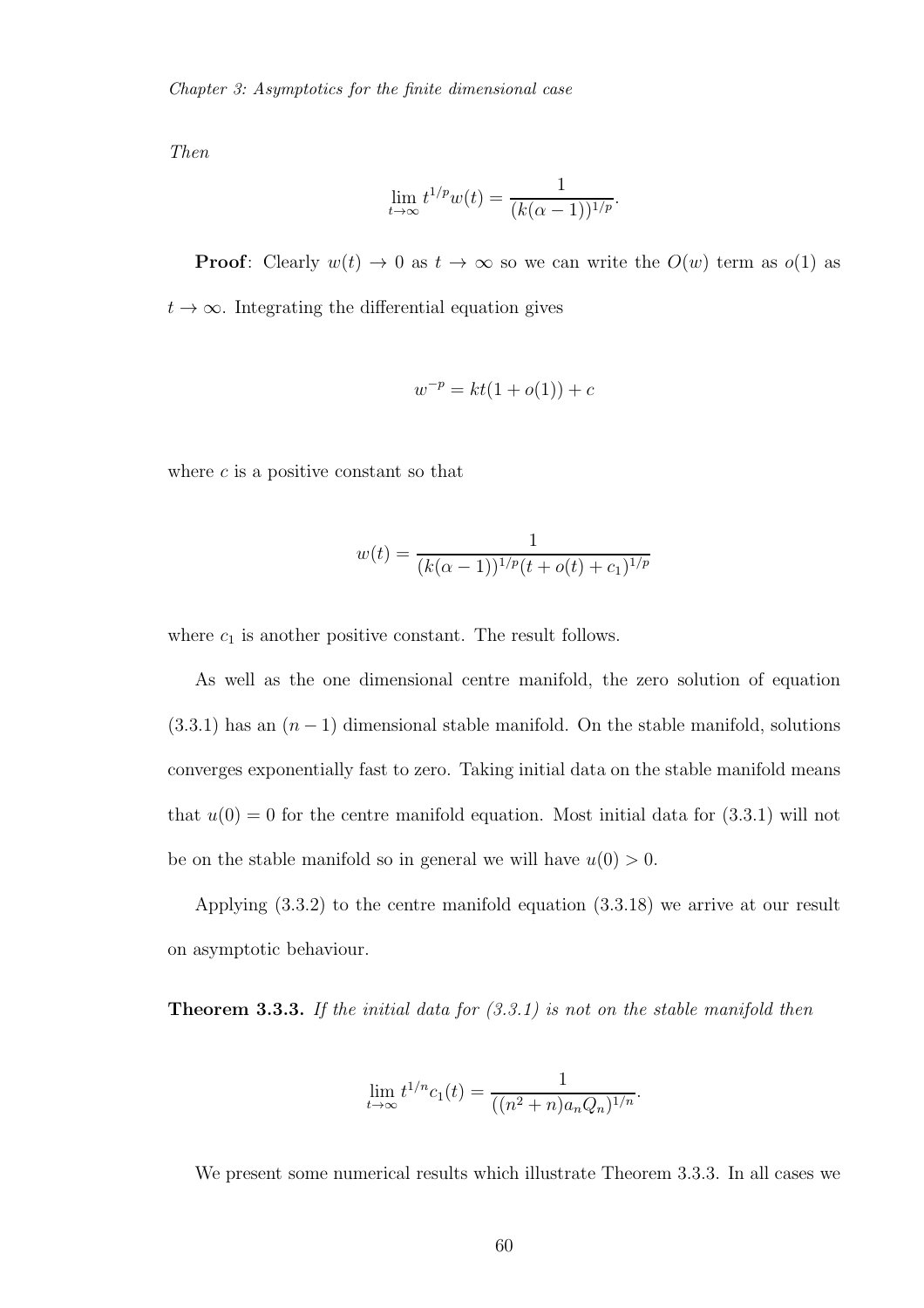have that  $c_1(0) = 1$  while  $c_j(0) = 0$  for  $j \ge 2$  so that  $M_1(0) = 1$ .

**Example A** Let  $a_n = b_{n+1} = 1$  for all n. For this case  $Q_n = 1$  for all n.

Figure 3.1 shows  $M_1(t)$  for the case  $n = 6$ . The density  $M_1(t)$  is decreasing slowly. Figure 3.2 shows the graph of

$$
t^{1/n}c_1(t)[(n^2+n)a_nQ_n]^{1/n} \tag{3.3.19}
$$

for  $n = 6$ . The prediction from Theorem 3.3.3 is that this quantity converges to 1. The numerics support this.

Figure 3.3 shows  $M_1(t)$  for the case  $n = 10$ . Here the density converges slower than the case shown in Figure 3.1. The quantity  $M_1(t)$  is shown in Figure 3.4 for the  $n = 20$  case. After time 10<sup>6</sup>, the density has decreased by about 2%.



Figure 3.1: Graph of  $M_1(t)$  for  $n = 6$ . See Example A.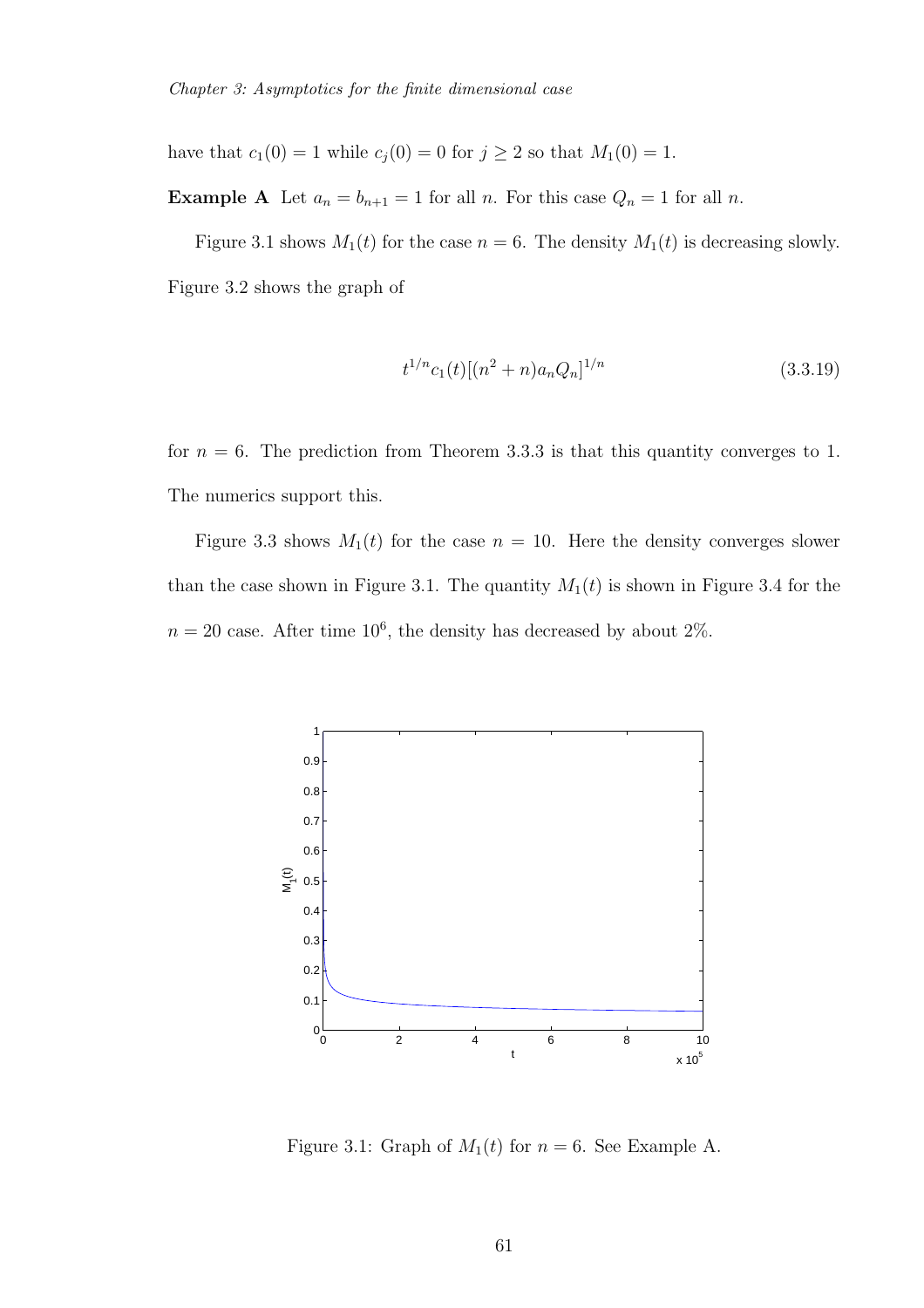

Figure 3.2: Graph of  $t^{1/n}c_1(t)[(n^2+n)a_nQ_n]^{1/n}$  for  $n=6$ . See Example A.



Figure 3.3: Graph of  $M_1(t)$  for  $n = 10$ . See Example A.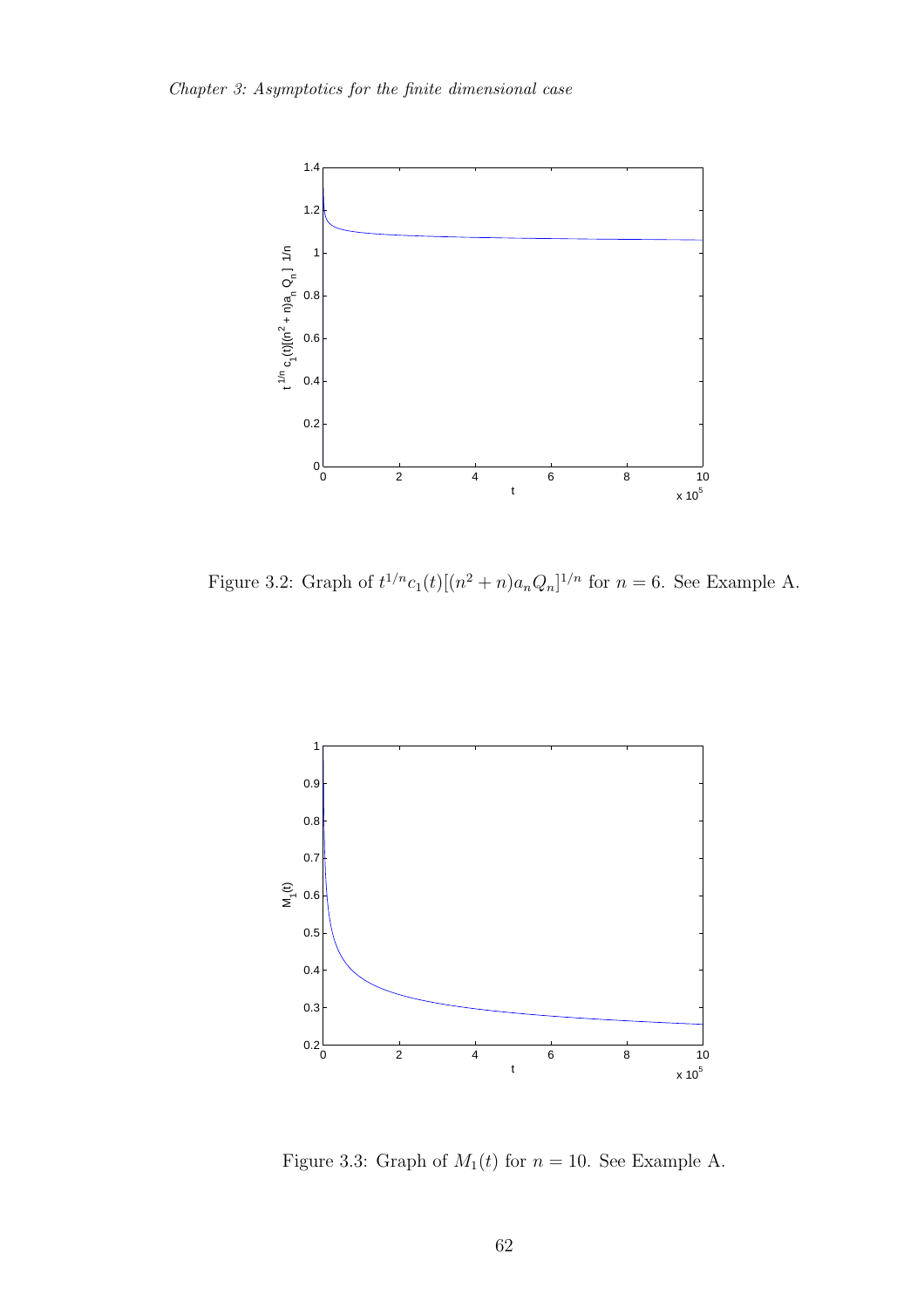

Figure 3.4: Graph of  $M_1(t)$  for  $n = 20$ . See Example A.

**Example B** Let  $a_n = b_{n+1} = \sqrt{n}$  so that  $Q_n = 1$  for all n. For these results we take  $n = 6$ . Figure 3.5 shows  $M_1(t)$  while Figure 3.6 shows the quantity (3.3.19). The coefficents  $a_n$  and  $b_{n+1}$  are bigger than those of Example A and for this reason the solutions appear to converge quicker.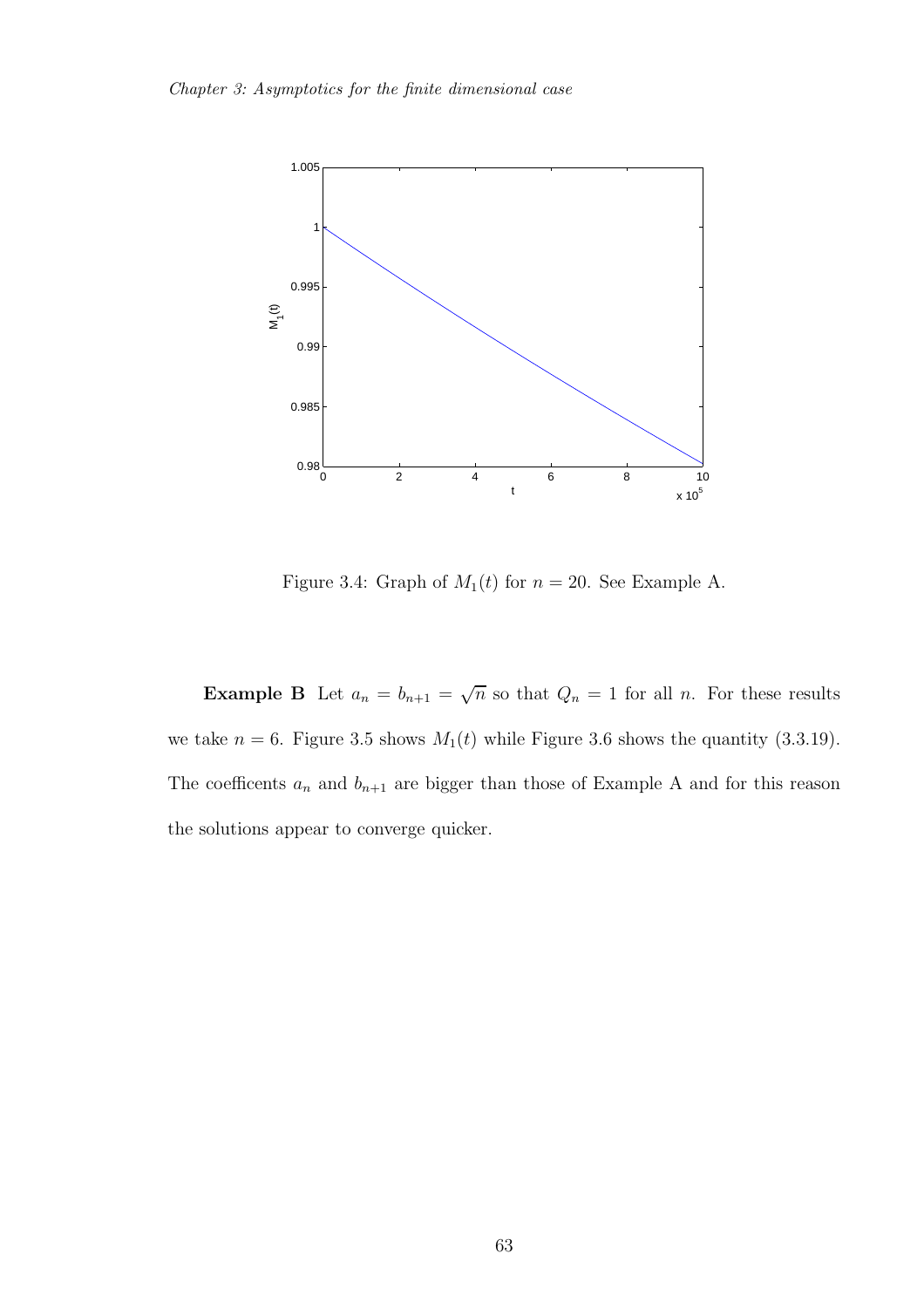

Figure 3.5: Graph of  $M_1(t)$ . See Example B.



Figure 3.6: Graph of  $t^{1/n}c_1(t)[(n^2+n)a_nQ_n]^{1/n}$ . See Example B.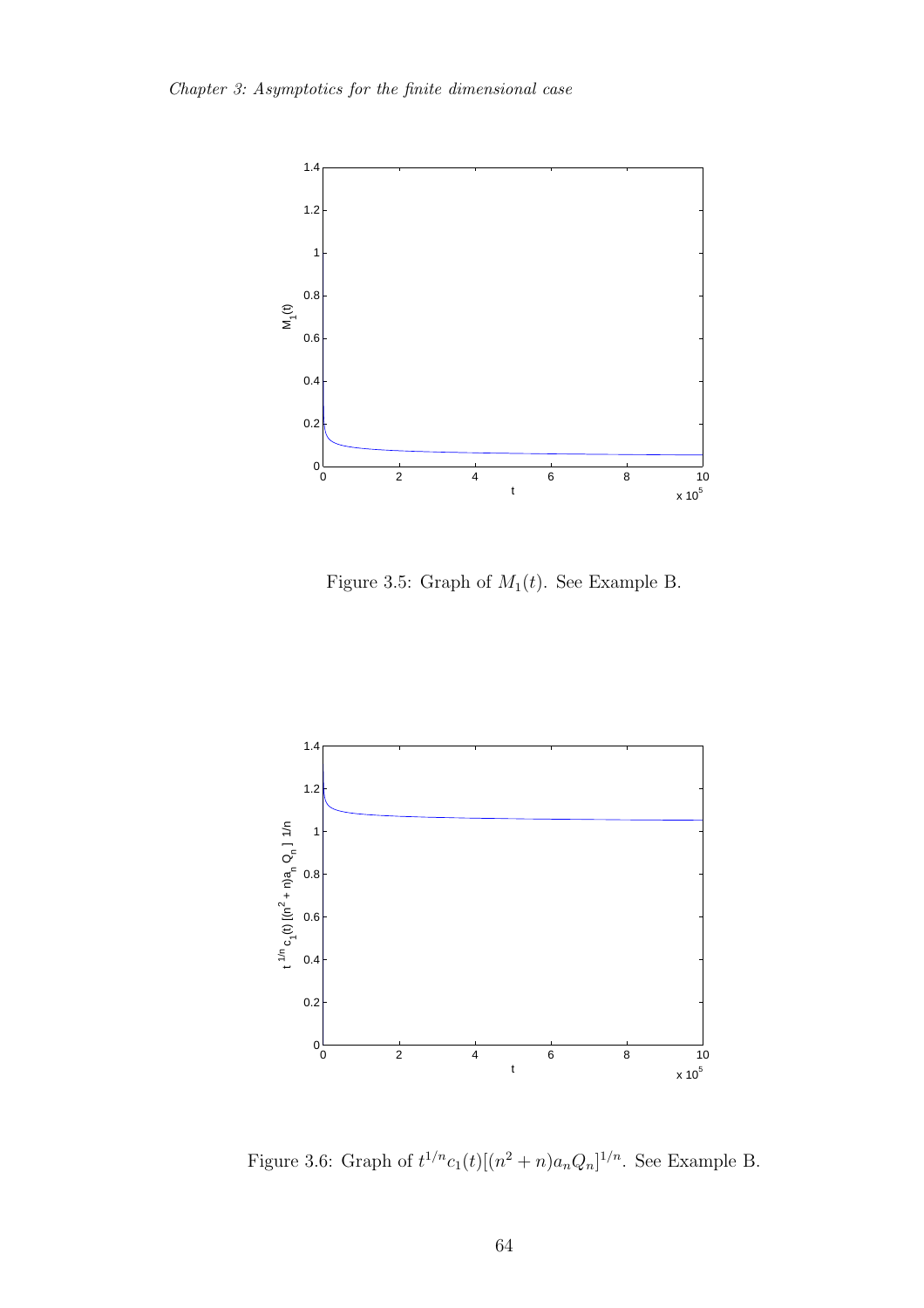### 3.4 The general case with detailed balance

For the general case, the finite dimensional system is

$$
c'_{j} = \frac{1}{2} \sum_{k=1}^{j-1} W_{j-k,k} - \sum_{k=1}^{n-j} W_{j,k} - \sum_{k=n-j+1}^{n} a_{j,k} c_j c_k,
$$
 (3.4.1)

for  $j = 1, 2, \ldots, n$  where

$$
W_{j,k} = a_{j,k}c_jc_k - b_{j,k}c_{j+k}.
$$

As well as the assumption made about detailed balance in Section (3.2), we assume that for all  $k$ 

$$
a_{1,k} > 0 \t, b_{1,k} > 0. \t\t(3.4.2)
$$

From Section (3.2), the density  $\rho(t)$  is decreasing. We show that zero is the only equilibrium solution to (3.4.1) so that  $\rho(t)$  converges to zero.

**Lemma 3.4.1.** *The only equilibrium solution of*  $(3.4.1)$  *is*  $c = 0$ *.* 

Proof: This will be very similar to the corresponding result Lemma 3.3.1 for the Becker-Doring equations. We only give a brief outline of the proof.

Let c be an equilibrium solution. From  $(3.2.2)$  for all j,

$$
\sum_{k=n-j+1}^{n} a_{j,k} c_j c_k = 0.
$$

Taking  $j = 1$  and using  $a_{1,n} > 0$  we obtain

$$
c_1c_n=0.
$$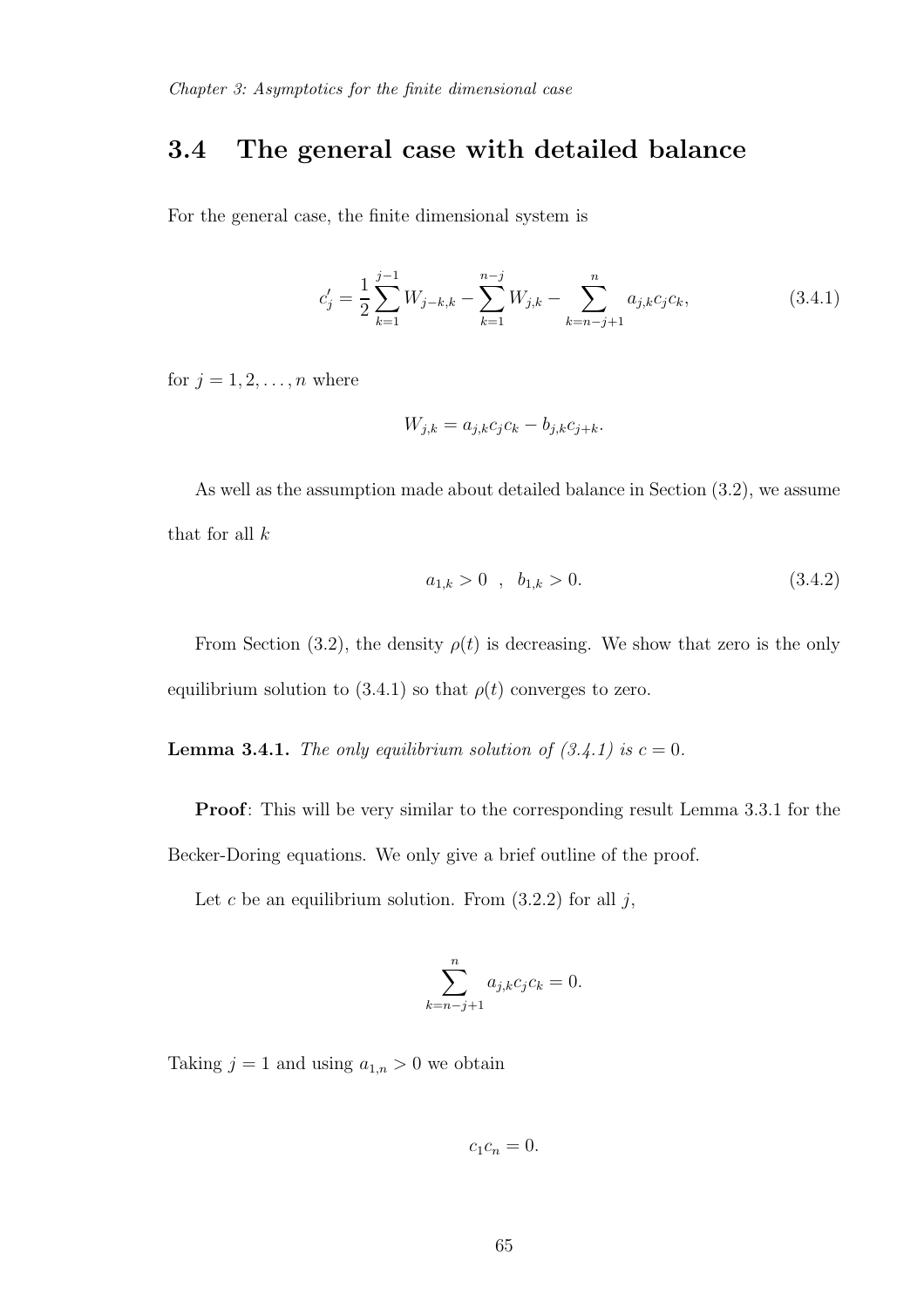We first assume that

$$
c_n = 0 \quad , \quad c_1 > 0. \tag{3.4.3}
$$

Since  $c'_n = 0$ 

$$
\frac{1}{2} \sum_{k=1}^{n-1} a_{n-k,k} c_{n-k} c_k - c_n \sum_{k=1}^{n-1} b_{n-k,k} = 0.
$$

Using (3.4.3) and  $a_{n-1,1} > 0$  gives  $c_{n-1} = 0$ . From  $c'_n = 0$  and  $c_{n-1} = c_n = 0$  we obtain

$$
\sum_{k=1}^{n-2} a_{n-1-k,k} c_{n-1-k} c_k = 0.
$$

Since  $a_{n-2} > 0$  and  $c_1 \neq 0$  we obtain  $c_{n-2} = 0$ .

Continuing in this way we obtain  $c_1 = 0$  so that  $(3.4.3)$  can not hold. Hence  $c_1 = 0$ . Using  $c'_k = 0$  starting with  $k = n$  as in the proof of Lemma 3.3.1, we obtain  $c_k = 0$  for all k as required.

We again apply centre manifold theory to study small solutions of (3.4.1). We begin by making the change of variables

$$
y_r = c_r, \quad 2 \le r \le n
$$
  

$$
x = \sum_{r=1}^n r c_r.
$$
  
(3.4.4)

We write  $y = [y_2, y_3, \dots, y_n]^T$  so  $y \in \mathbb{R}^{n-1}$ .

For ease of notation in writing down the equations we make use of  $y_1$  defined by

$$
y_1 = x - \sum_{r=2}^{n} ry_r.
$$
 (3.4.5)

The scalar  $y_1$  is not part of the vector  $y$ .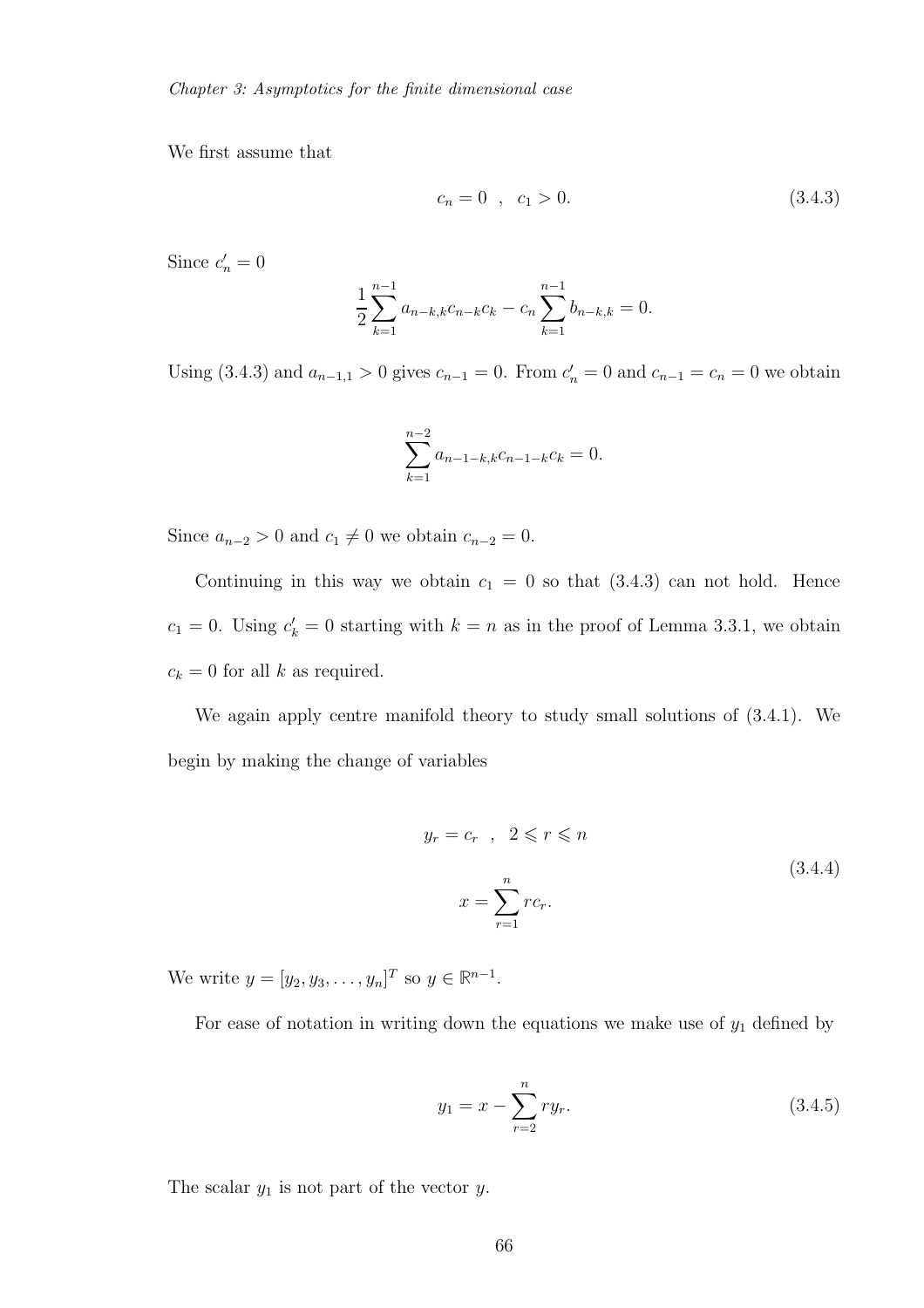The system of equation (3.4.1) can be written as

$$
x' = f(x, y)
$$
  
\n
$$
y' = By + g(x, y).
$$
\n(3.4.6)

From (3.2.2)

$$
f(x,y) = -\sum_{j=1}^{n} j \sum_{k=n-j+1}^{n} a_{j,k} y_j y_k,
$$
 (3.4.7)

with  $y_1$  given by  $(3.4.5)$ .

The matrix B is of size  $(n - 1) \times (n - 1)$  and we label its elements as  $(B)_{j,k}$ for  $2 \leq j, k \leq n$ . From (3.4.1) the linear part comes from the contribution of the fragmentation term and is given by

$$
(B)_{r,r} = -\gamma_r = -\frac{1}{2} \sum_{k=1}^{r-1} b_{r-k,k} \qquad 2 \leq r \leq n,
$$
  

$$
(B)_{r,r+k} = b_{r,k} \quad , \quad 2 \leq r \leq n-1 \quad , \quad k = 1, 2, \dots, n-r.
$$

Since B is upper diagonal, it has eigenvalues  $-\gamma_r$ . Also,

$$
\gamma_r \ge \frac{1}{2}b_{r-1,1} > 0,
$$

so that all the eigenvalues are negative.

For the nonlinear part of the second equation in (3.3.8). we have that  $g: \mathbb{R}^n \to \mathbb{R}^{n-1}$  with components  $g_r$ ,  $r = 2, 3, ..., n$ . The components are given by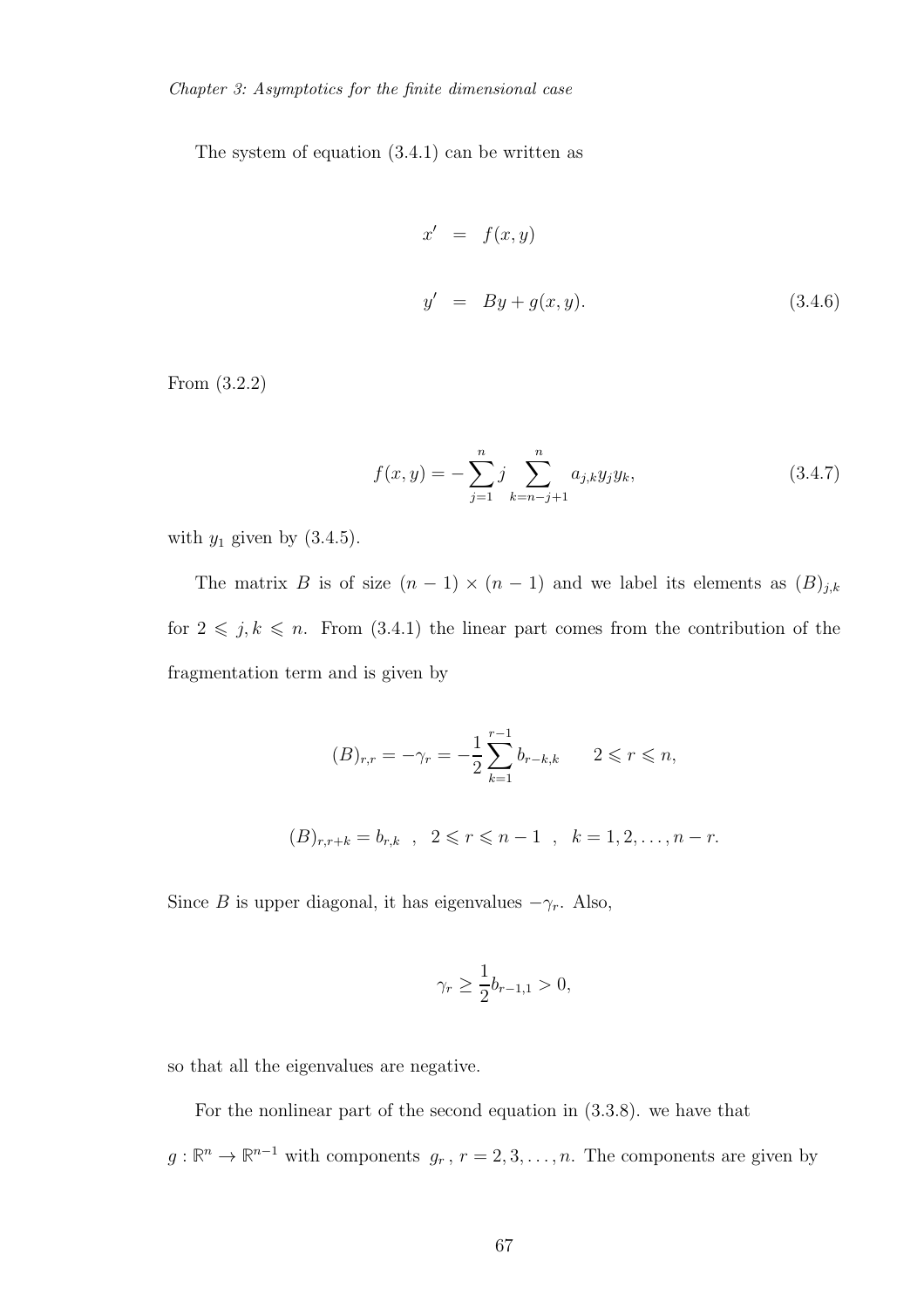$$
g_r(x,y) = \frac{1}{2} \sum_{k=1}^{r-1} a_{r-k,k} y_{r-k} y_k - \sum_{k=n-r+1}^n a_{r,k} y_r y_k,
$$
 (3.4.8)

with  $y_1 = y_1(x, y)$  given by (3.4.5).

It follows that there is a centre manifold  $y = h(x)$  with  $h : \mathbb{R} \to \mathbb{R}^{n-1}$ . The equation on the centre manifold is

$$
u' = f(u, h(u)).
$$
\n(3.4.9)

From the formula for f given by  $(3.4.7)$  we see that  $u' < 0$  so that u will decay to zero. We need a better approximation  $h(x) = O(x^2)$  in order to find the decay rate.

Let  $\phi : \mathbb{R} \to \mathbb{R}^{n-1}$  with  $\phi(u) = O(u^2)$  as  $u \to 0$  and set

$$
(M\phi)(u) = \phi'(u)f(u, h(u)) - B\phi(u) - g(u, \phi(u)).
$$
\n(3.4.10)

Our aim is to choose  $\phi$  so that  $(M\phi)(u) = O(u^q)$  for some  $q > 2$  so that  $h(u) =$  $\phi(u) + O(u^q)$ . We will write the components of  $\phi$  and h as  $\phi_r$  and  $h_r$  for  $2 \leq r \leq n$ .

For each  $u > 0$  let  $z(u)$  be the solution of

$$
u = \sum_{r=1}^{n} rQ_r(z(u))^r.
$$
 (3.4.11)

We define  $\phi(u)$  by

$$
\phi_r(u) = Q_r(z(u))^r \qquad r \ge 2
$$

so that

$$
z(u) = u + O(u^2).
$$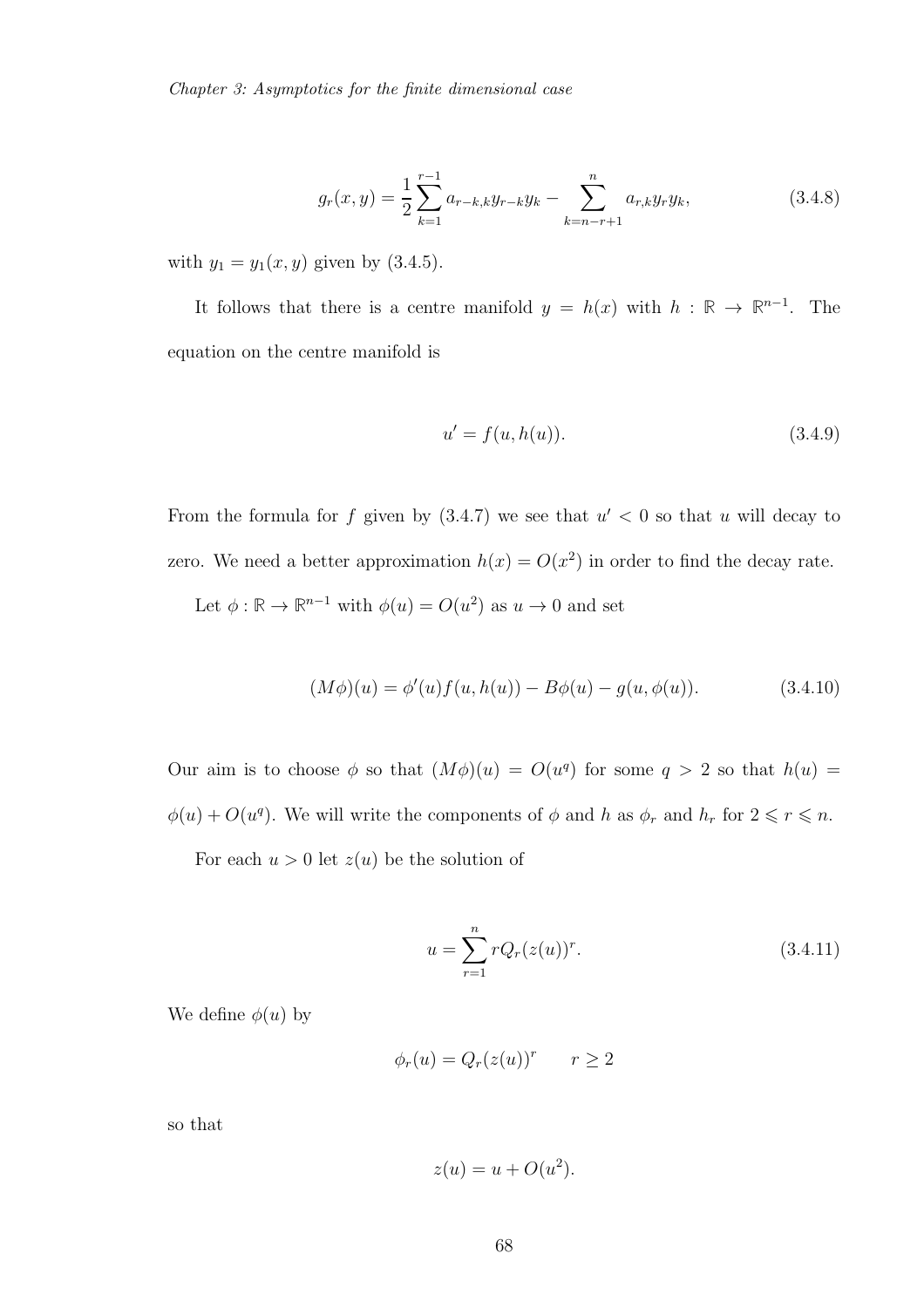We show that with this choice of  $\phi,$ 

$$
(M\phi)(u) = O(u^{n+1}).
$$
\n(3.4.12)

We first estimate  $\phi'(u) f(u, \phi(u))$ . Now

$$
f(u, \phi) = -\sum_{j=1}^{n} j \sum_{k=n-j+1}^{n} a_{j,k} \phi_j \phi_k,
$$

where we use the notation

$$
\phi_1 = u - \sum_{r=2}^n r \phi_r
$$

$$
= u - \sum_{r=2}^n r Q_r (z(u))^r.
$$

Hence

$$
\phi_1(u) = z(u) = u + O(u^2).
$$

It follows that  $f(u, \phi)$  is of order

$$
\sum_{j=1}^{n} \sum_{k=n-j+1}^{n} z^{j+k} = O(u^{n+1}).
$$

Since

$$
\phi'(u) = rQ_r z^{r-1},
$$

it follows that

$$
\phi'(u)f(u, \phi(u)) = O(u^{n+2}).
$$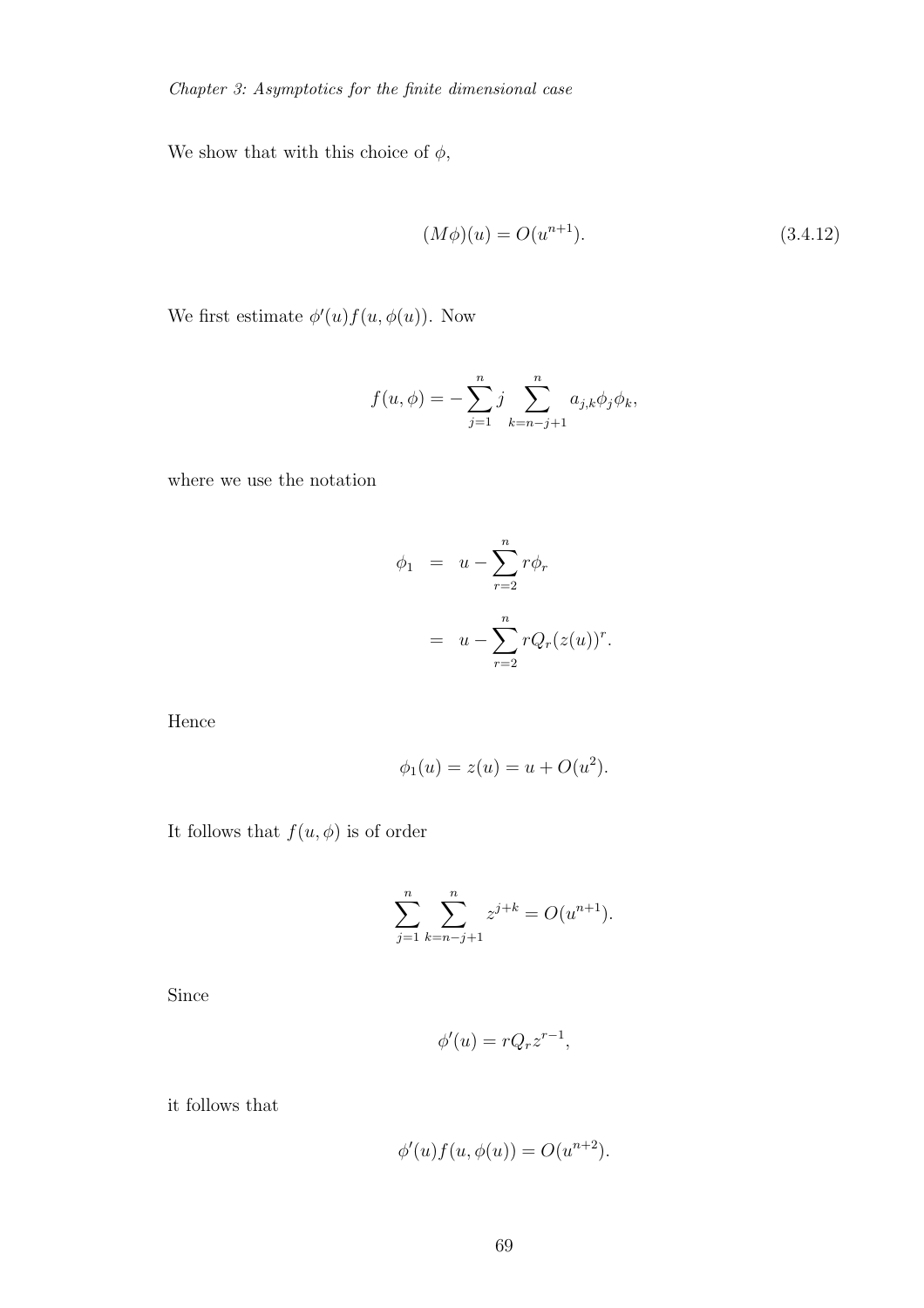Next we estimate the  $r$  component of the second term of  $g$  in equation  $(3.4.8)$ which is

$$
\sum_{k=n-j+1}^{n} a_{j,k} \phi_r \phi_k.
$$

Using  $\phi_1(u) = O(u)$  this term is of order

$$
\sum_{k=n-r+1}^{n} z^{r+k} = O(z^{n+1}).
$$

The remaining terms in  $B\phi + g(u, \phi(u))$  involve sums of terms  $W_{j,k}$  with

$$
W_{jk} = a_{jk}Q_jQ_k - b_{jk}Q_{j+k}.
$$

We show that all of these terms are zero.

For  $j, k \geq 2$ 

$$
W_{jk} = a_{jk}Q_jQ_k z^{j+k} - b_{jk}Q_{j+k} z^{j+k}
$$

$$
= (a_{jk}Q_jQ_k - b_{jk}Q_{j+k})z^{j+k}
$$

$$
= 0,
$$

by detailed balance. For  $k\geq 2$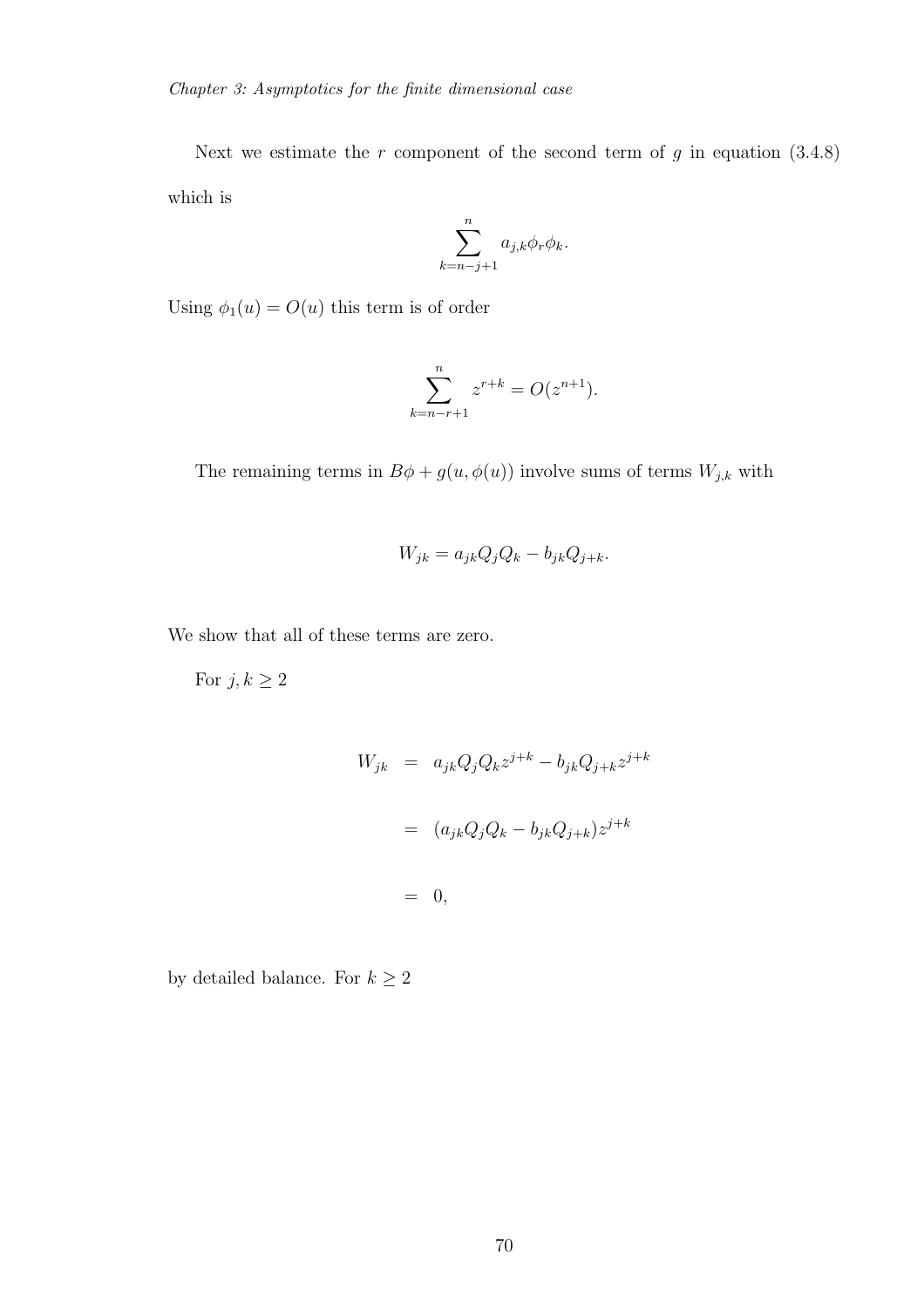$$
W_{1k} = a_{1k}\phi_1 Q_k z^k - b_{1k}Q_{1+k}z^{1+k}
$$
  
=  $a_{1k}Q_k z^k (u - \sum_{r=2}^n rQ_r z^r) - b_{1k}Q_{k+1}z^{k+1}$   
=  $(a_{1k}Q_k - b_{1k}Q_{k+1})z^{k+1}$   
= 0

using  $Q_1 = 1$  and detailed balance. Finally,

$$
W_{11} = a_{11}z^2 - b_{11}Q_2z^2 = 0,
$$

so all terms involving  $W_{j,k}$  are zero. This completes the proof of (3.4.12).

It follows that the components of the centre manifold  $h$  are given by

$$
h_r(u) = Q_r(z(u))^r + O(u^{n+1}),
$$
\n(3.4.13)

for  $r \geq 2$ . We will use the notation

$$
h_1 = h_1(u) = u - \sum_{r=2}^{n} rh_r(u).
$$

From (3.4.13)

$$
h_1(u) = u - \sum_{r=2}^{n} rQ_r z^r + O(u^{n+1}),
$$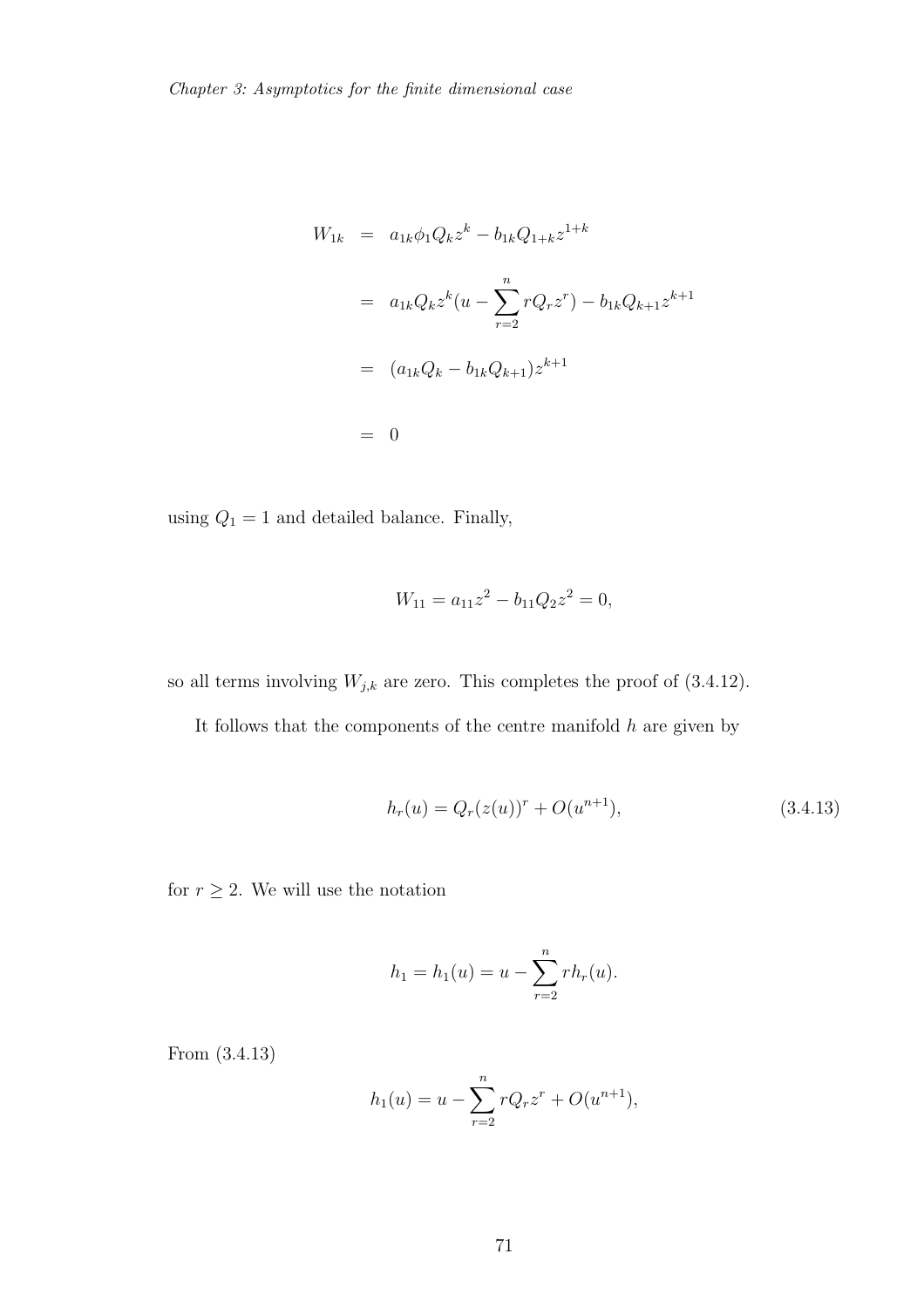so that

$$
h_1(u) = z + O(u^{n+1}).
$$
\n(3.4.14)

The equation on the centre manifold is

$$
u' = f(u, h(u)).
$$

We have that

$$
f(u, h(u)) = -\sum_{j=1}^{n} j \sum_{k=n-j+1}^{n} a_{jk} h_j h_k.
$$

Using (3.4.13) and (3.4.14)

$$
f(u, h(u)) = -\sum_{j=1}^{n} j \sum_{k=n-j+1}^{n} a_{jk} Q_j Q_k z^{j+k} + O(u^{n+2}).
$$

In the above sum, we only need to keep the terms with  $j + k = n + 1$  since the others are  $O(u^{n+2})$ .

$$
f(u, h(u)) = -z^{n+1} \sum_{j=1}^{n} j a_{j,n-j+1} Q_j Q_{n-j+1} + O(u^{n+2}).
$$
 (3.4.15)

We check that this reduces to  $(3.3.18)$  for the Becker-Doring equations. For those equations.  $a_{j1} = a_j$  for  $j \ge 2$  and  $a_{jk} = 0$  for  $j, k \ge 2$ . Using  $Q_1 = 1$ ,

$$
\sum_{j=1}^{n} ja(j, n-j+1)Q_jQ_{n-j+1} = a(1, n)Q_n + na(n, 1)Q_n
$$

$$
= (n+1)a_nQ_n
$$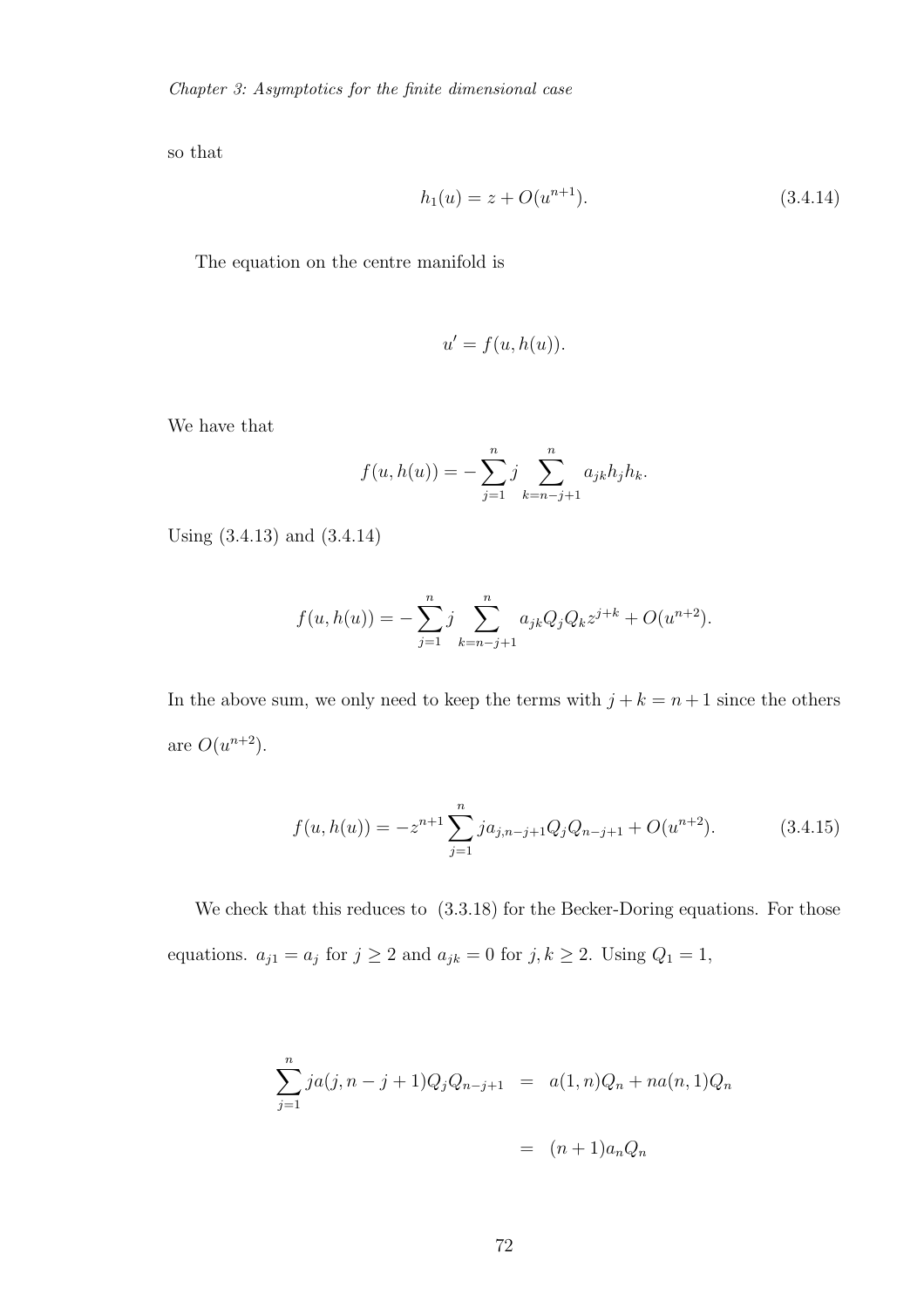as required.

Applying Lemma 3.3.2 to (3.4.15) gives the decay rate for solutions to (3.4.1).

Theorem 3.4.2. *If the initial data for (3.4.1) is not on the stable manifold then*

$$
\lim_{t \to \infty} t^{1/n} c_1(t) = \left( n \sum_{j=1}^n j a(j, n-j+1) Q_j Q_{n-j+1} \right)^{-\frac{1}{n}}
$$

We now give some numerical results which support the above results.

Example C We let

$$
a_{jk} = b_{jk} = 1 \quad \text{for all} \quad j, k,
$$

so that  $Q_j = 1$  for all j. The initial data is  $c_1(0) = 1$  and  $c_j(0) = 0$  for  $j \ge 2$  so that  $M_1(0) = 1.$ 

For the case  $n = 2$ , Figure 3.7 shows  $M_1(t)$  while Figure 3.8 shows

$$
(nA)^{\frac{1}{n}}t^{1/n}c_1(t) = (2A)^{\frac{1}{2}}t^{\frac{1}{2}}c_1(t), \qquad (3.4.16)
$$

.

where

$$
A = \sum_{j=1}^{n} ja(j, n-j+1)Q_jQ_{n-j+1} = \frac{n(n+1)}{2}.
$$
 (3.4.17)

The numerics show that  $M_1(t)$  converges quickly to 0 while the expression in  $(3.4.17)$ converges quickly to 1.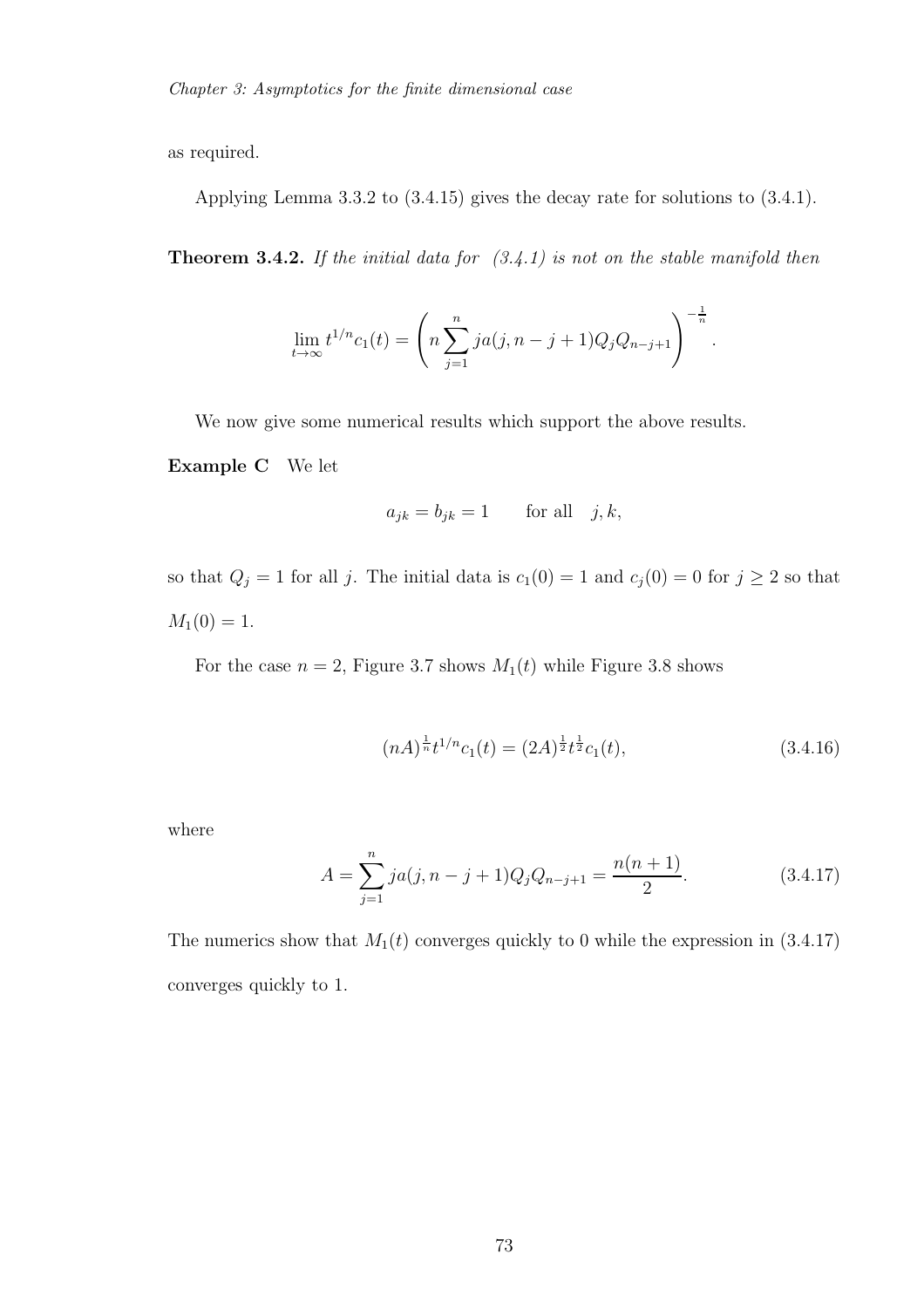

Figure 3.7: Graph of  $M_1(t)$  for  $n = 2$ . See Example C.



Figure 3.8: Graph of  $(nA)^{\frac{1}{n}}t^{1/n}c_1(t)$  for  $n=2$ . See Example C.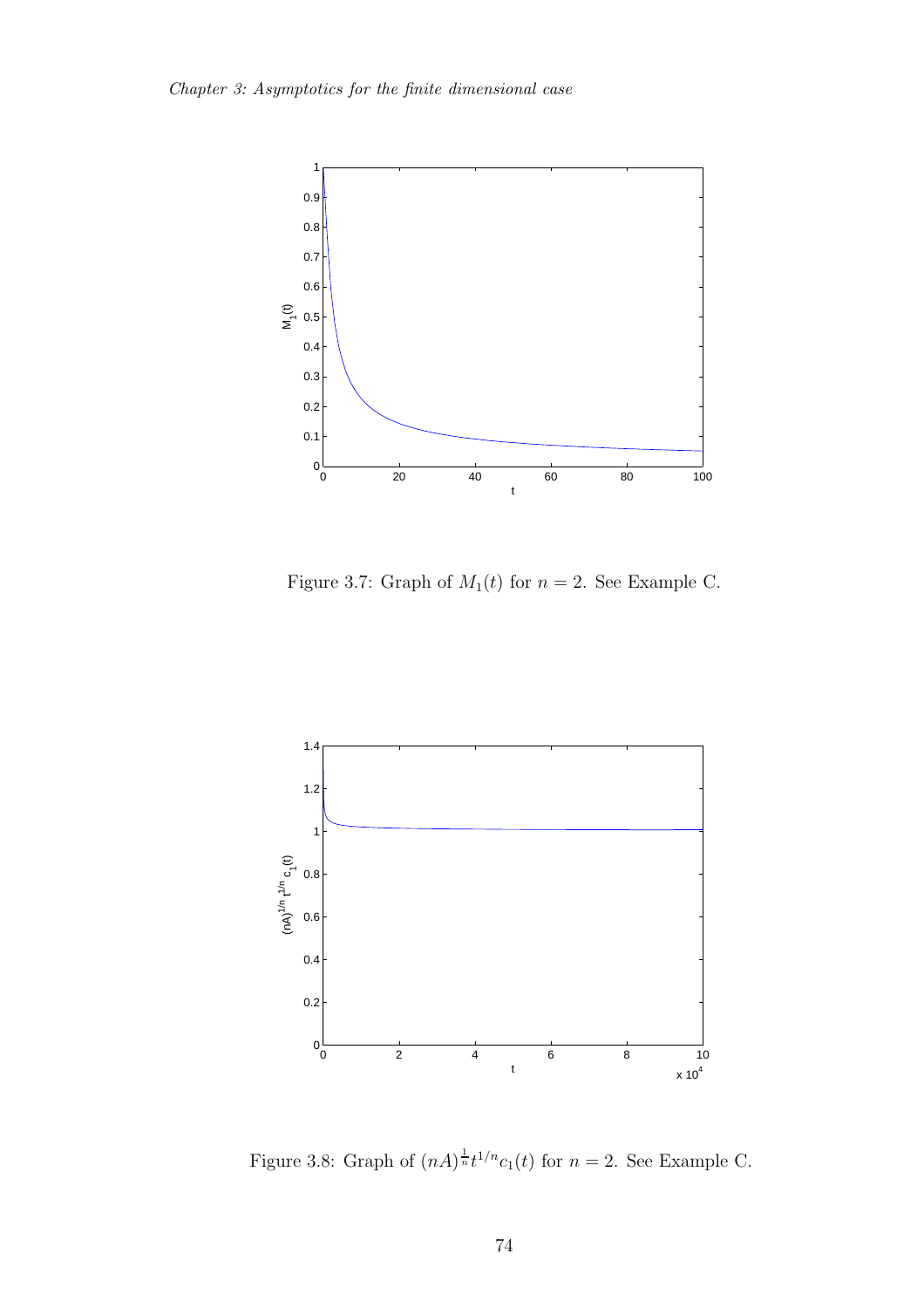Figure 3.9 and 3.10 show the same expressions for the case  $n = 6$ . Even with this modest increase in  $n$ , the convergence is much slower.



Figure 3.9: Graph of  $(nA)^{\frac{1}{n}}t^{1/n}c_1(t)$  for  $n=6$ . See Example C.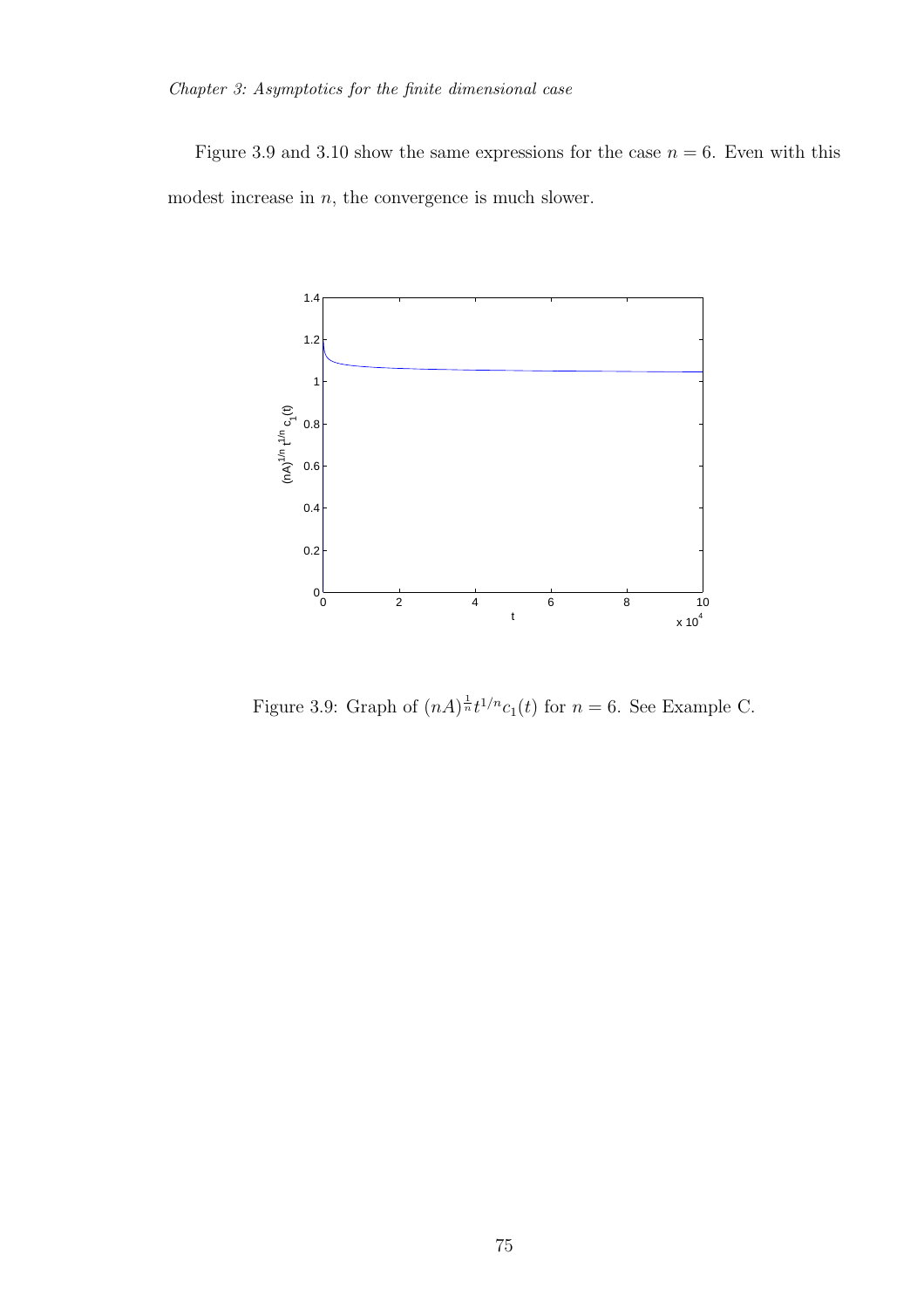

Figure 3.10: Graph of  $M_1(t)$  for  $n = 6$ . See Example C.

# 3.5 Coagulation dynamics

The minimal n-truncation for the coagulation equation is for  $j = 1, 2, \ldots, n$ 

$$
c'_{j} = \frac{1}{2} \sum_{k=1}^{j-1} a_{j-k,k} c_{j-k} c_k - c_j \sum_{k=1}^{n} a_{j,k} c_k.
$$
 (3.5.1)

We will assume that  $a_{1k} > 0$  for all k throughout this section. From (3.2.2) the density is decreasing. In a similar way to Lemma 3.4.1 we can prove that zero is the only equilibrium solution to (3.5.1).

It follows that the density converges to zero. We study the decay rate of solutions. For the general coagulation-fragmentation equation we were able to present a general decay rate. For  $(3.5.1)$  the behaviour of solutions for large t is more complicated as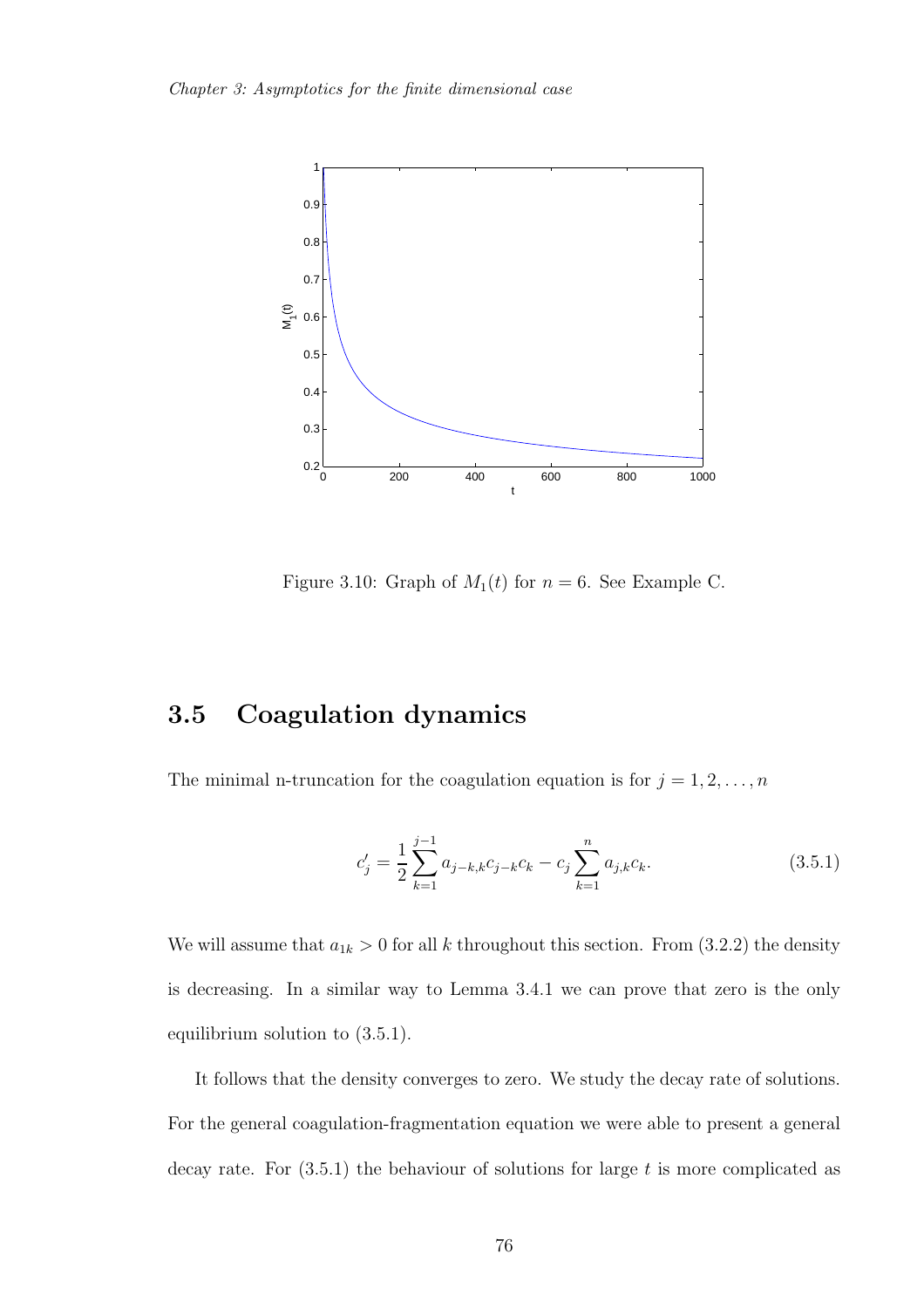we show in the rest of this chapter.

There have been a number of studies of decay rates for the infinite coagulation equations where the second sum in (3.5.1) has  $n = \infty$ . However there are very few definite results and some of the claims made are false. Consider the coagulation coefficients

$$
a_{j,k} = j^{\alpha} + k^{\alpha} \quad (sum \ kernel), \tag{3.5.2}
$$

and

$$
a_{j,k} = (jk)^{\alpha} \quad (product \, kernel). \tag{3.5.3}
$$

For the infinite system, it has been claimed [30] that  $c_1(t) \sim t^{-1}$  for (3.5.3) and  $c_1(t) \sim t^{-\beta}$  for (3.5.2) where  $\beta = (2 - \alpha)(2 - 2\alpha)^{-1}$ ,  $\alpha$  < 1. For both kernels the claim is that  $c_1(t) \sim t^{-1}$  for  $\alpha = 0$ . This is wrong as  $c_1(t) \sim t^{-2}$  for  $\alpha = 0$  as can be seen from the exact solution (1.3.7) in Chapter 1.

For (3.5.1) the most significant work is in [11] which considers the product kernel  $a_{j,k} = r_j r_k$ . This work was motivated by some exact solutions of the infinite system which did not conserve density. Under certain conditions on the sequence  $(r_j)$  it was proved that (3.5.1) had solutions of the form

$$
c_j(t) = \gamma_j t^{-1}, \ j = 1, 2, \dots, N,
$$
\n(3.5.4)

for some sequence  $\gamma_j$ . It was conjectured in [11] that all solutions to (3.5.1) become close to the solution in  $(3.5.4)$  for large t. If this were true it would help in our understanding of the infinite case. So far there has not been any progress on this conjecture.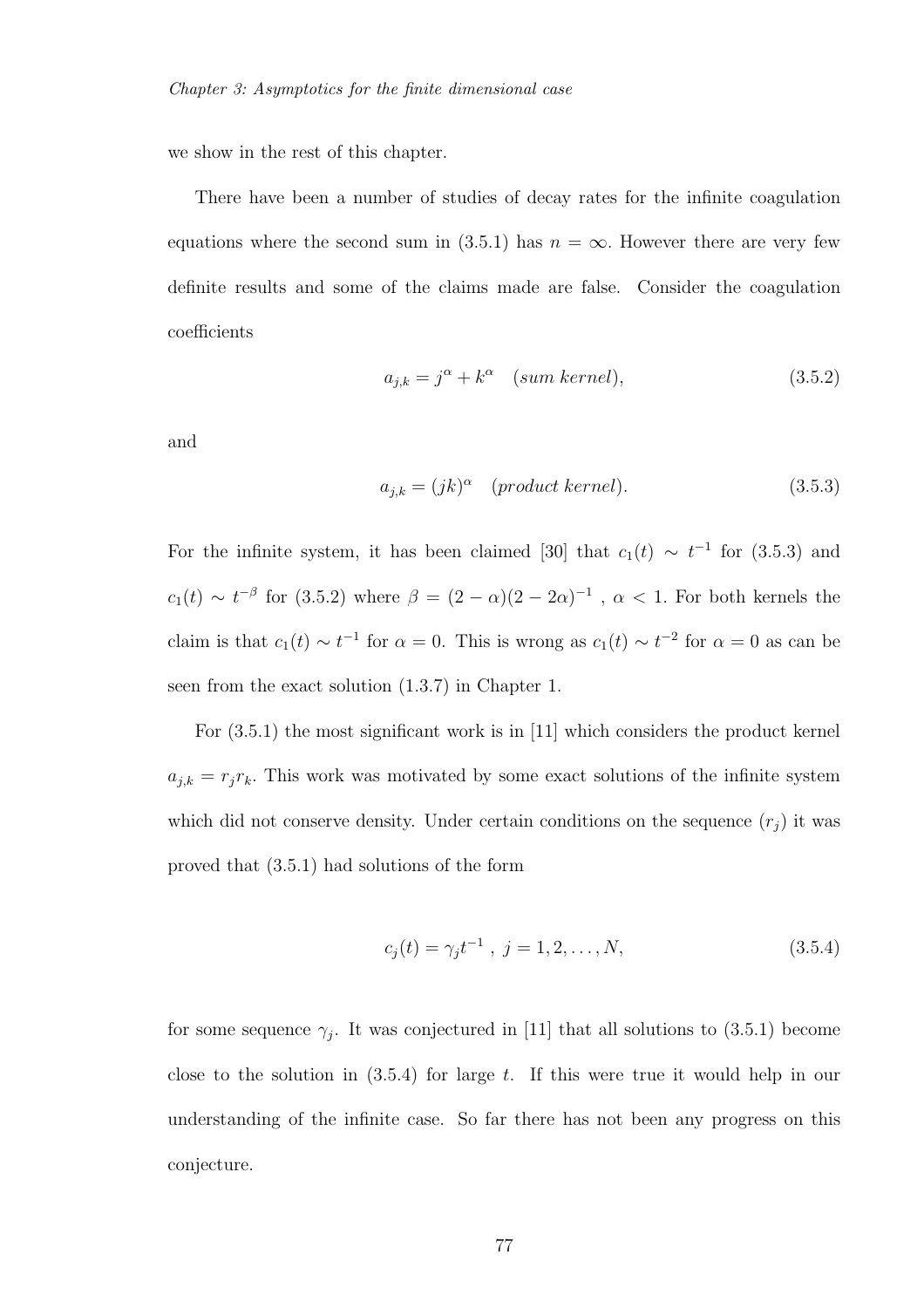For the case  $a_{j,k} = 1$  there is an exact representation of solutions to (3.5.1) as we will show in the next section. In [31] this was used to predict that for large  $t$ 

$$
c_1(t) \sim \frac{1}{n \, t \, (\ln t)}.\tag{3.5.5}
$$

In the next section we will prove that

$$
\lim_{t \to \infty} t(\ln t)^{\frac{n-1}{n}} c_1(t) = \left(\frac{2}{n}\right)^{1 - \frac{1}{n}}.
$$
\n(3.5.6)

We will also determine the large time behaviour of  $c_j(t)$  for all j.

In Section 3.7 we will use the idea in [11] to study the possible  $O(t^{-1})$  behaviour of solutions to  $(3.5.1)$ . In the final section we study  $(3.5.1)$  for  $n = 2$ . Even though there are only three parameters in this problem we demonstrate that there is a range of possible decay rates.

### 3.6 Constant coagulation rates

For  $a_{jk} = 1$  for all  $j$  and  $k$  the coagulation equation becomes

$$
c'_{j} = \frac{1}{2} \sum_{k=1}^{j-1} c_{j-k} c_k - c_j \sum_{k=1}^{n} c_k.
$$
 (3.6.1)

An exact representation of the solution was given in [31] for the case of monodisperse initial data

$$
c_j(0) = 1, c_j(0) = 0, j \ge 2.
$$
 (3.6.2)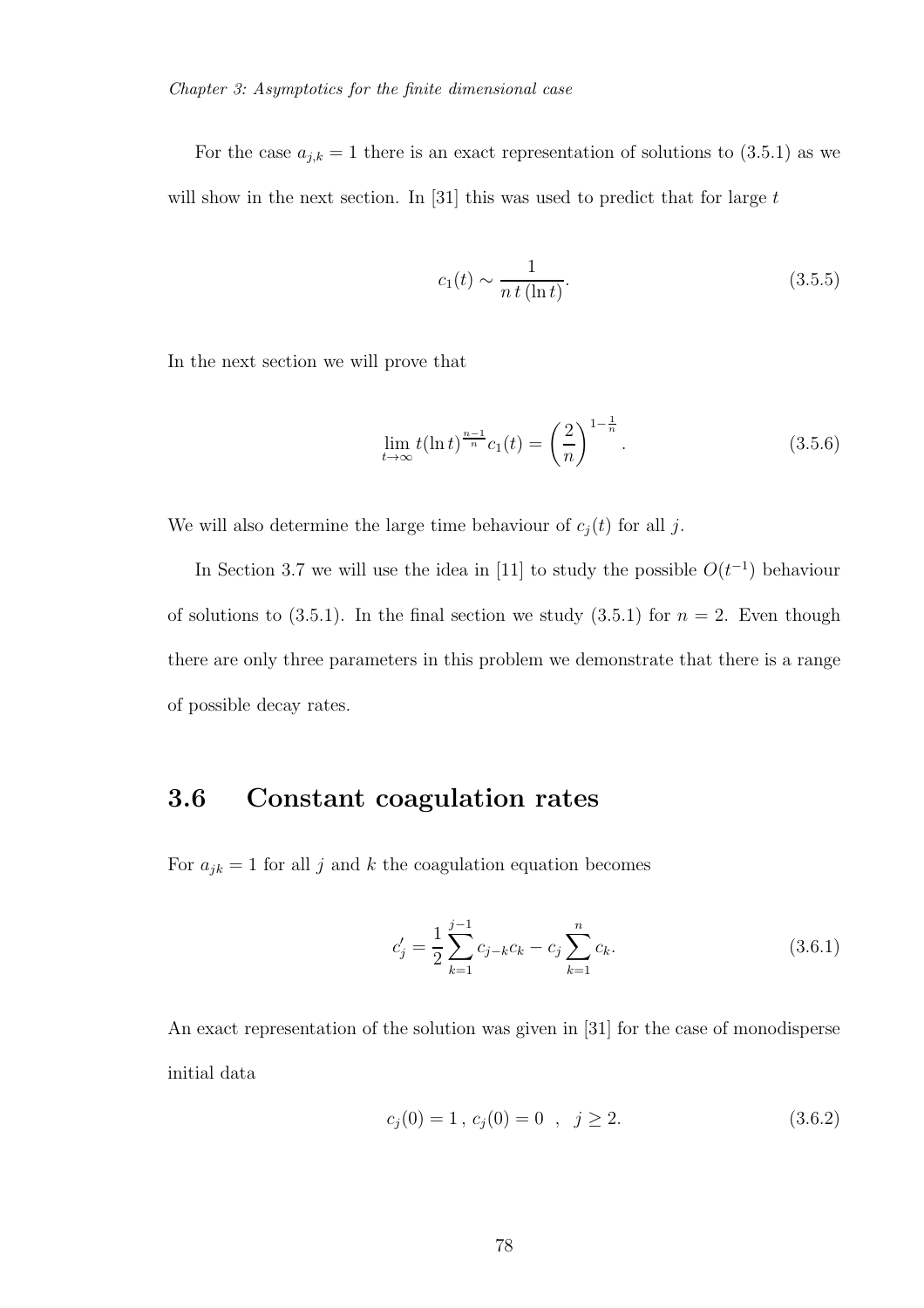Lemma 3.6.1. *The solution of (3.6.1) for initial data (3.6.2) is*

$$
c_j(t) = (z(t))^{j-1} e^{-f(z(t))}.
$$
\n(3.6.3)

$$
f(z) = 2\sum_{k=1}^{n} \frac{z^k}{k}.
$$
\n(3.6.4)

$$
t = 2 \int_0^z e^{f(w)} dw = I(z).
$$
 (3.6.5)

Proof: Because of some errors in [31] we give a complete proof. Writing

$$
S(t) = \sum_{k=1}^{n} c_k(t),
$$
\n(3.6.6)

the equation is

$$
c'_{j} = \frac{1}{2} \sum_{k=1}^{j-1} c_{j-k} c_k - S(t) c_j.
$$
 (3.6.7)

The idea is to solve  $(3.6.7)$  for an arbitary function  $S(t)$ . The solution is then used in (3.6.6) to obtain an explicit solution for  $S(t)$  and hence  $c_j(t)$ .

Define new variables  $z(t)$  and  $\phi_j(t)$  by

$$
\frac{dz}{dt} = \frac{1}{2} \exp\left(-\int_0^t S(w)dw\right) , \quad z(0) = 0,
$$
\n(3.6.8)

$$
\phi_j(z) = c_j(t) \exp\left(\int_0^t S(w) dw\right). \tag{3.6.9}
$$

A calculation shows that

$$
\frac{d\phi_j}{dz} = \sum_{k=0}^{j-1} \phi_k \phi_{j-k} \quad , \quad \phi_1(0) = 1 \quad , \quad \phi_j(0) = 0 \quad , \quad j \ge 2. \tag{3.6.10}
$$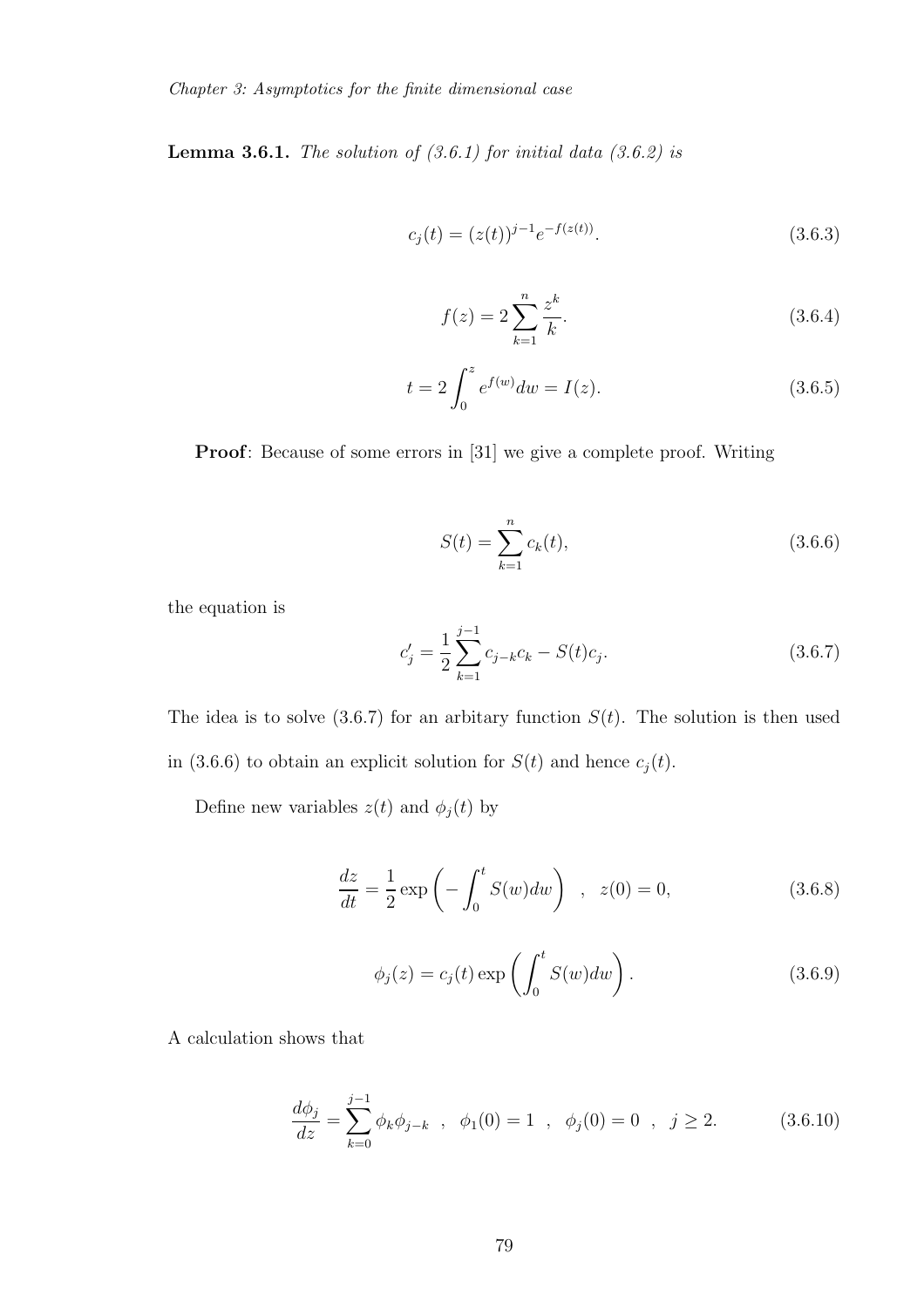Solving (3.6.10) gives

$$
\phi_j(z) = z^{j-1}.
$$

The consistency condition (3.6.6) is

$$
S(z) = \exp\left(-\int_0^t S(w)dw\right) \sum_{k=1}^n z^{k-1},
$$

so that

$$
S(z) = 2\frac{dz}{dt} \sum_{k=1}^{n} z^{k-1}.
$$
 (3.6.11)

We introduce another variable  $p(z)$  by

$$
p = \frac{dz}{dt}.
$$

From (3.6.8)

$$
\frac{d^2z}{dt^2} = p\frac{dp}{dz} = -Sp.
$$

Using this in (3.6.11) gives

$$
\frac{dp}{dz} = -2p \sum_{k=1}^{n} z^{k-1}.
$$
\n(3.6.12)

From (3.6.8),  $p(0) = \frac{1}{2}$  so solving (3.6.12) with this data gives

$$
p(z) = \frac{1}{2}e^{-f(z)},
$$

where  $f(z)$  is given in (3.6.4). Hence

$$
\frac{dt}{dz} = 2e^{f(z)},
$$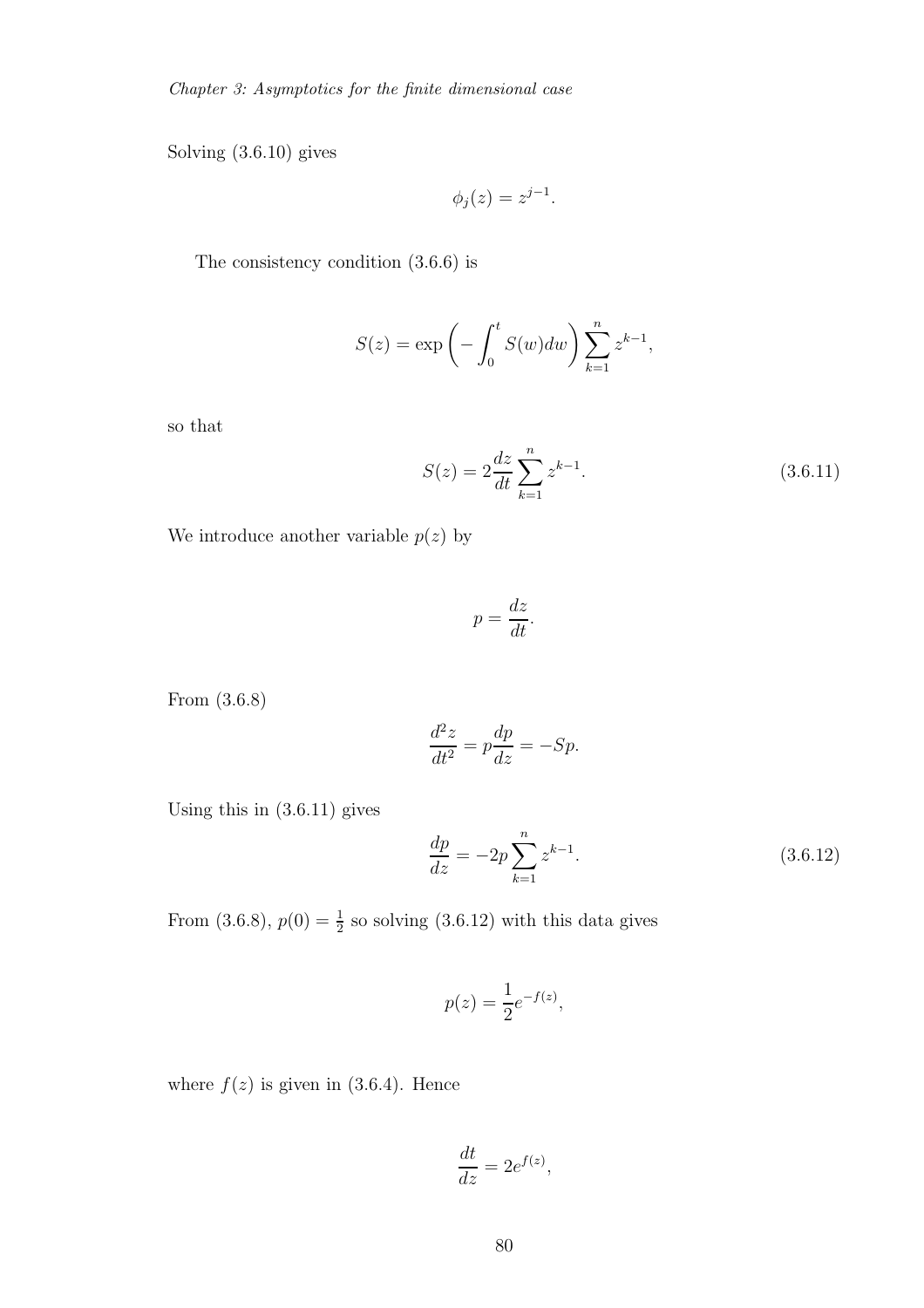and using  $z(0) = 0$  gives (3.6.5). This completes the proof.

From (3.6.5) we see that  $z(t) \to \infty$  as  $t \to \infty$ . In order to find the large time behaviour of  $c_j(t)$  we first have to study the asymptotics of  $I(z)$  for large z. Integrating by parts in  $(3.6.5)$ 

$$
I(z) = \frac{2e^{f(z)}}{f'(z)} - \frac{2e^{f(0)}}{f'(0)} + 2\int_0^z \frac{f''(w)e^{f(w)}}{(f'(w))^2} dw.
$$
 (3.6.13)

From this we expect  $I(z)$  to behave like the first term on the right of (3.6.13). For large z,

$$
f'(z) = 2z^{n-1}(1+o(1)),
$$
\n(3.6.14)

so we expect  $I(z) \sim z^{1-n} e^{f(z)}$  for large z.

Lemma 3.6.2.

$$
\lim_{z \to \infty} \frac{I(z)}{z^{1-n} e^{f(z)}} = 1
$$
\n(3.6.15)

**Proof**: It is easier to use L'Hopitals rule to prove this rather than  $(3.6.13)$ . Writing  $D(z) = z^{1-n}e^{f(z)}$  we have that  $D(z)$  and  $I(z)$  tend to infinity as z tends to infinity. Also

$$
\frac{I'(z)}{D'(z)} = \frac{2}{(1-n)z^{-n} + f'(z)z^{1-n}},
$$

and the result follows from (3.6.14)

We use the information in the above result to calculate the decay rates of  $(c_j(t))$ .

Theorem 3.6.3. *For the initial data given by (3.6.2)*

$$
\lim_{t \to \infty} t(\ln t)^{\frac{n-j}{n}} c_j(t) = \left(\frac{n}{2}\right)^{\frac{j-n}{n}} \tag{3.6.16}
$$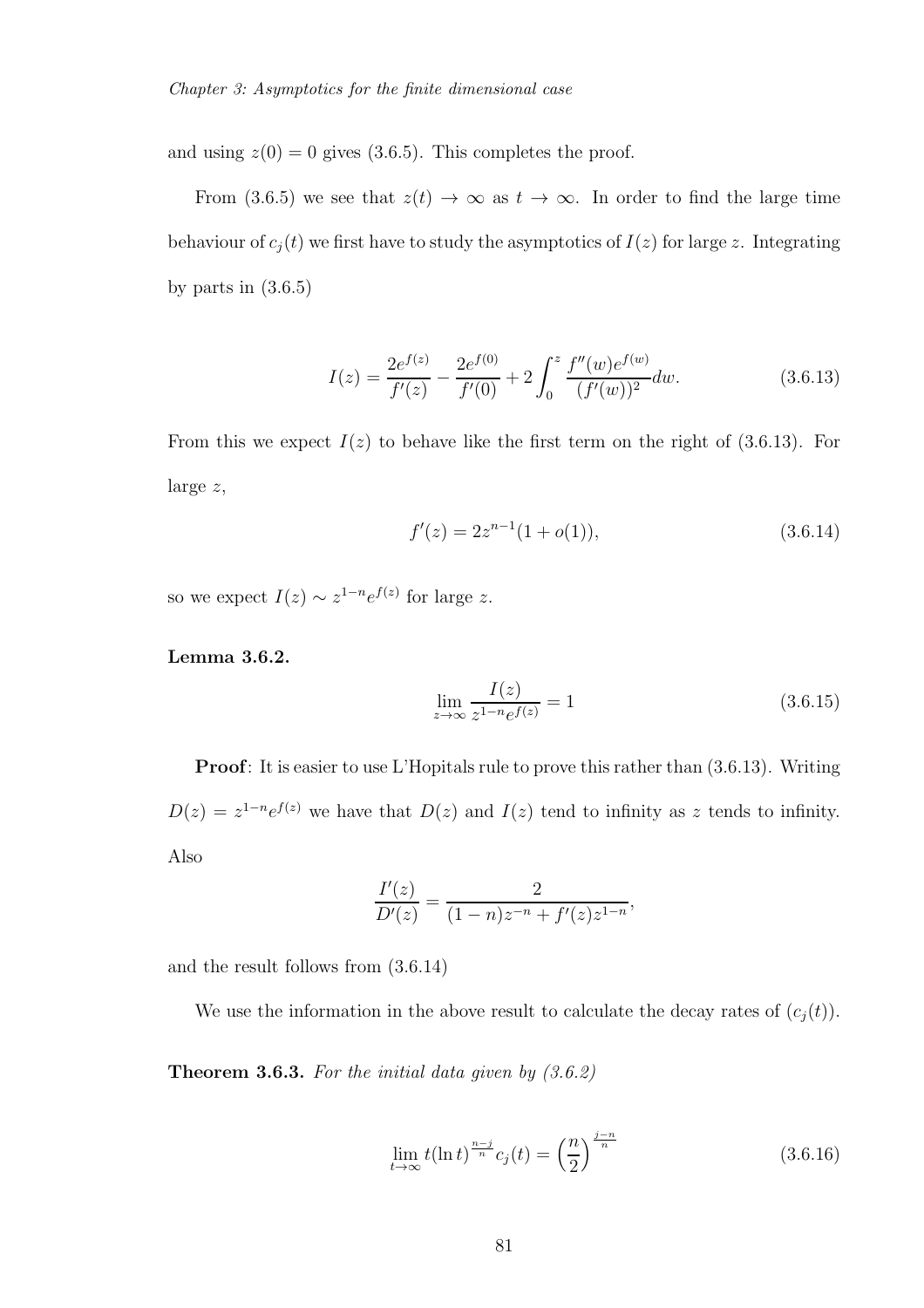**Proof:** Writing  $z = z(t)$ , from  $I(z) = t$  and Lemma 3.6.2,

$$
\exp(f(z) + (1 - n)\ln z) = t(1 + o(1)),\tag{3.6.17}
$$

so that

$$
f(z) + (1 - n) \ln z = \ln t + o(1).
$$

From (3.6.4) and the above,

$$
z = \left(\frac{n}{2}\right)^{1/n} (\ln t)^{1/n} (1 + o(1)).
$$
\n(3.6.18)

Combining (3.6.17) and (3.6.18)

$$
e^{f(z)} = tz^{n-1}(1+o(1))
$$
  
=  $t\left(\frac{n}{2}\right)^{\frac{n-1}{n}}(\ln t)^{\frac{n-1}{n}}(1+o(1)).$ 

Hence

$$
e^{-f(z)} = t^{-1} \left(\frac{n}{2}\right)^{\frac{1-n}{n}} \left(\ln t\right)^{\frac{1-n}{n}} \left(1 + o(1)\right). \tag{3.6.19}
$$

From formula (3.6.3) for  $c_j(t)$ , (3.6.18) and (3.6.19)

$$
t\left(\ln t\right)^{\frac{n-j}{n}}c_j(t) = \left(z(\ln t)^{-1/n}\right)^{j-1}\left(e^{-f(z)}t(\ln t)^{\frac{n-1}{n}}\right),\,
$$

converges to

$$
\left(\frac{n}{2}\right)^{\frac{j-1}{n}}\left(\frac{n}{2}\right)^{\frac{1-n}{n}}=\left(\frac{n}{2}\right)^{\frac{j-n}{n}}.
$$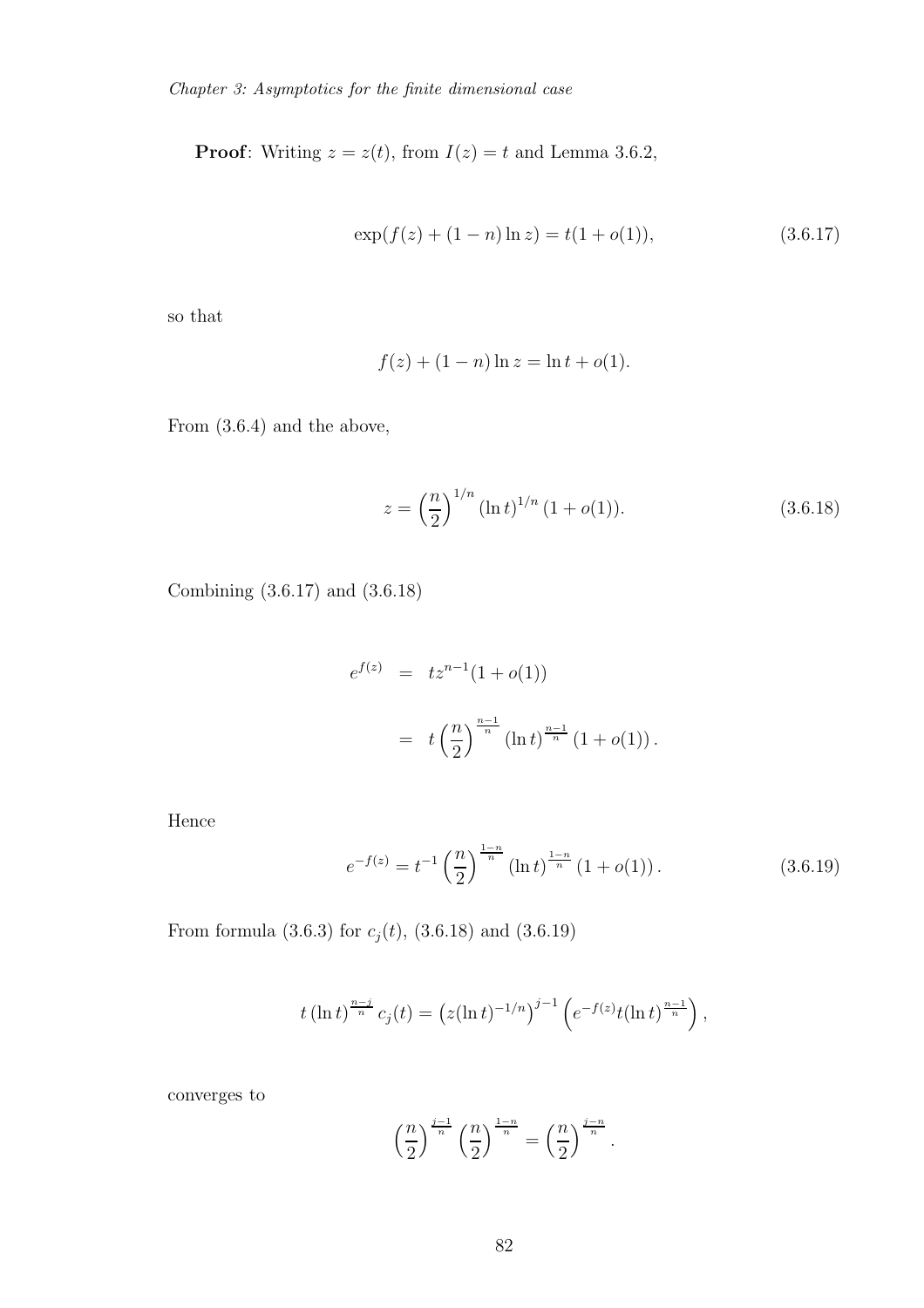This completes the proof.

In Section 3.8 we study the  $n = 2$  case of the coagulation equations which include the constant rate case. The calculations there will explain the origins of the  $(\ln t)^{1/2}$ term in  $c_1(t)$  in Theorem 3.6.3.

The next result shows that the rate of decay of the left hand side of (3.6.16) to its limit is very slow. Define  $\gamma_n$  by

$$
\gamma_n = \left(\frac{n}{2}\right)^{\frac{1}{n}}.
$$

Theorem 3.6.4.

$$
\lim_{t \to \infty} (\ln t)^{\frac{1}{n}} \left( \gamma_n^{j-n} - t(\ln t)^{\frac{n-j}{n}} c_j(t) \right) = \gamma_n^{j-n-1}.
$$
 (3.6.20)

**Proof**: Using  $c_j(t) = z^{j-1}e^{-f(z)}$  and  $t = I(z)$  we have to find the limit of

$$
(\ln t)^{\frac{1}{n}} \left( \gamma_n^{j-n} - I(z) z^{j-1} e^{-f(z)} (\ln t)^{\frac{n-j}{n}} \right). \tag{3.6.21}
$$

From (3.6.18),

$$
(\ln t)^{\frac{1}{n}} = \gamma_n^{-1} z (1 + o(1)). \tag{3.6.22}
$$

Using this,  $(3.6.21)$  is equal to

$$
\gamma_n^{-1}z(1+o(1))\left[\gamma_n^{j-n} - I(z)e^{-f(z)}z^{j-1}z^{n-j}(1+o(1))\right]
$$

which may be written as

$$
\gamma_n^{j-n-1}\left[z-I(z)e^{-f(z)}z^n\right]\left[1+o(1)\right].
$$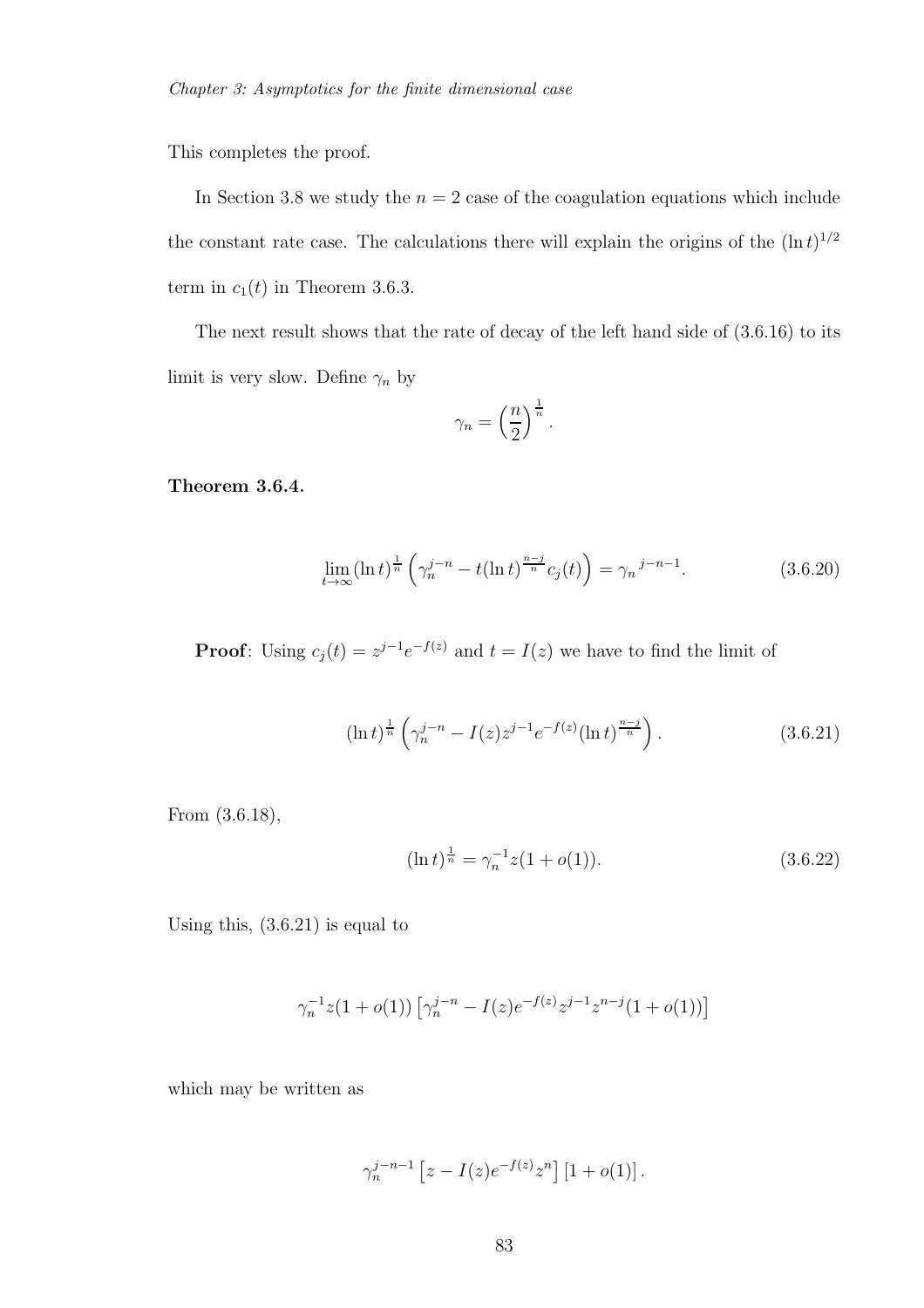Hence it is sufficient to prove that

$$
z - I(z)e^{-f(z)}z^n = \frac{ze^{f(z)} - I(z)z^n}{e^{f(z)}} = \frac{T(z)}{B(z)}
$$
(3.6.23)

converges as  $z \to \infty$ . Since  $e^{f(z)} \to \infty$  as  $z \to \infty$ , we can use L'Hopital's Rule to determine the limit. Using (3.6.4)

$$
T'(z) = e^{f(z)} \left( 1 + 2z^n + 2z^{n-1} + o(z^{n-2}) \right) - nz^{n-1}I(z) - 2z^n e^{f(z)}
$$
  
=  $e^{f(z)} \left( 1 + 2z^{n-1} + o(z^{n-2}) - nz^{n-1}I(z)e^{-f(z)} \right).$ 

Using Lemma (3.6.2),

$$
T'(z) = e^{f(z)} \left( 1 + 2z^{n-1} + o(z^{n-2}) - n + o(1) \right).
$$

Also,

$$
B'(z) = 2e^{f(z)} \left( z^{n-1} + z^{n-2} + o(z^{n-3}) \right).
$$

Hence

$$
\lim_{z \to \infty} \frac{T'(z)}{B'(z)} = 1,
$$

so that

$$
\lim_{z \to \infty} \frac{T(z)}{B(z)} = 1
$$

and the result follows.

The  $\ln t$  terms in  $(3.6.16)$  and in the decay rate results above, indicates that the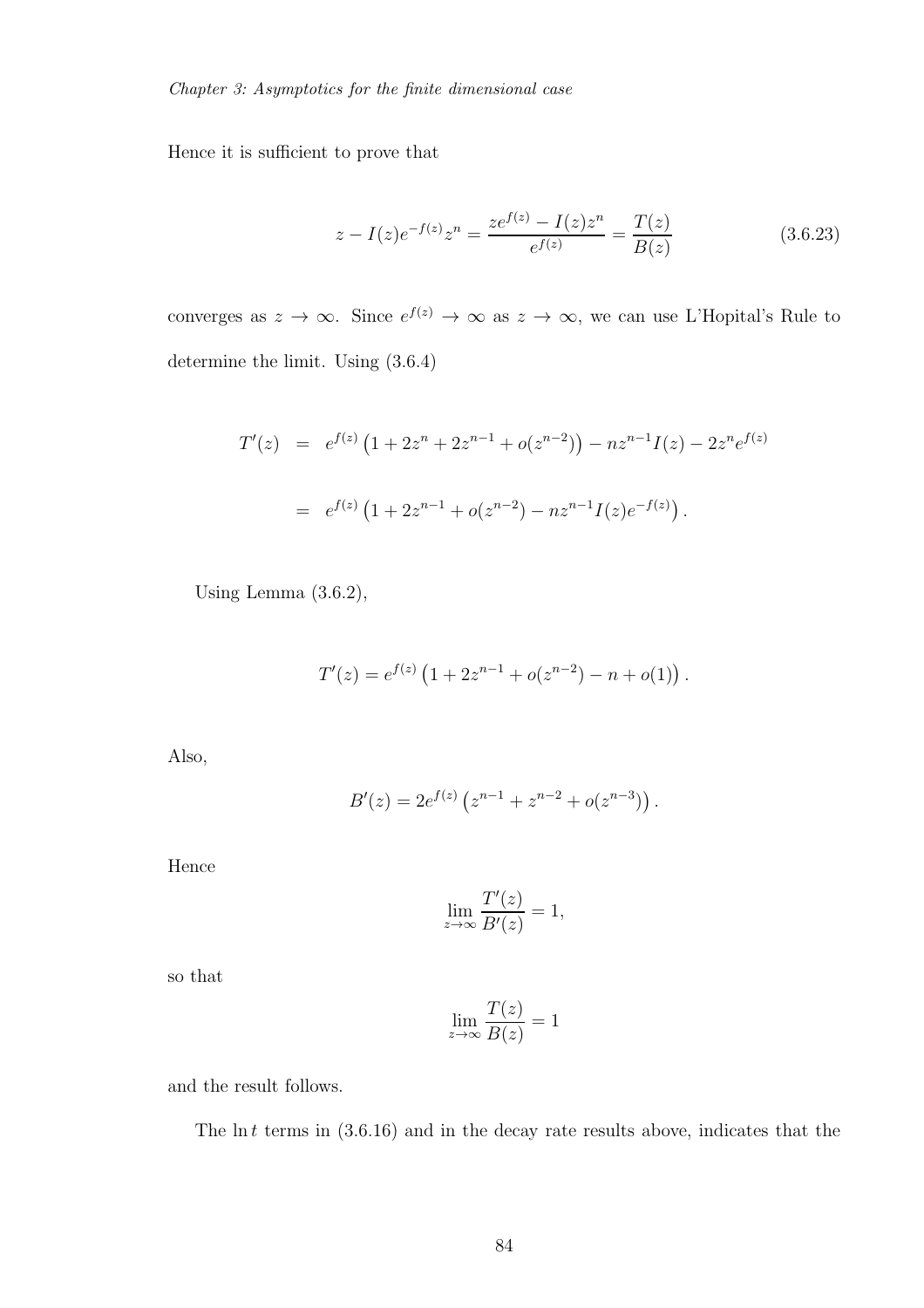convergence in (3.6.16) may be slow. Figure 3.11 shows the graphs of

$$
d_j(t) = \left(\frac{2}{n}\right)^{\frac{j-n}{2}} t\left(\ln(t)\right)^{\frac{n-j}{n}} c_j(t)
$$
\n(3.6.24)

for the numerical solution of  $(3.6.1)$  for the case  $n = 4$ . By Theorem 3.6.3, each of the expressions in (3.6.24) should converge to 1 as  $t \to \infty$ . Figure 3.11 shows that for  $t = 10^5$ ,  $d_1(t)$  is close to 1 while  $d_2, d_3, d_4$  are far from their limit values.



Figure 3.11: Theorem (3.6.3) when  $n = 4$  with different j

# 3.7 The modified system

In this section we make a change of variables which will focus on the possible  $O(t^{-1})$ large time behaviour of solutions to the coagulation equations (3.5.1). The resulting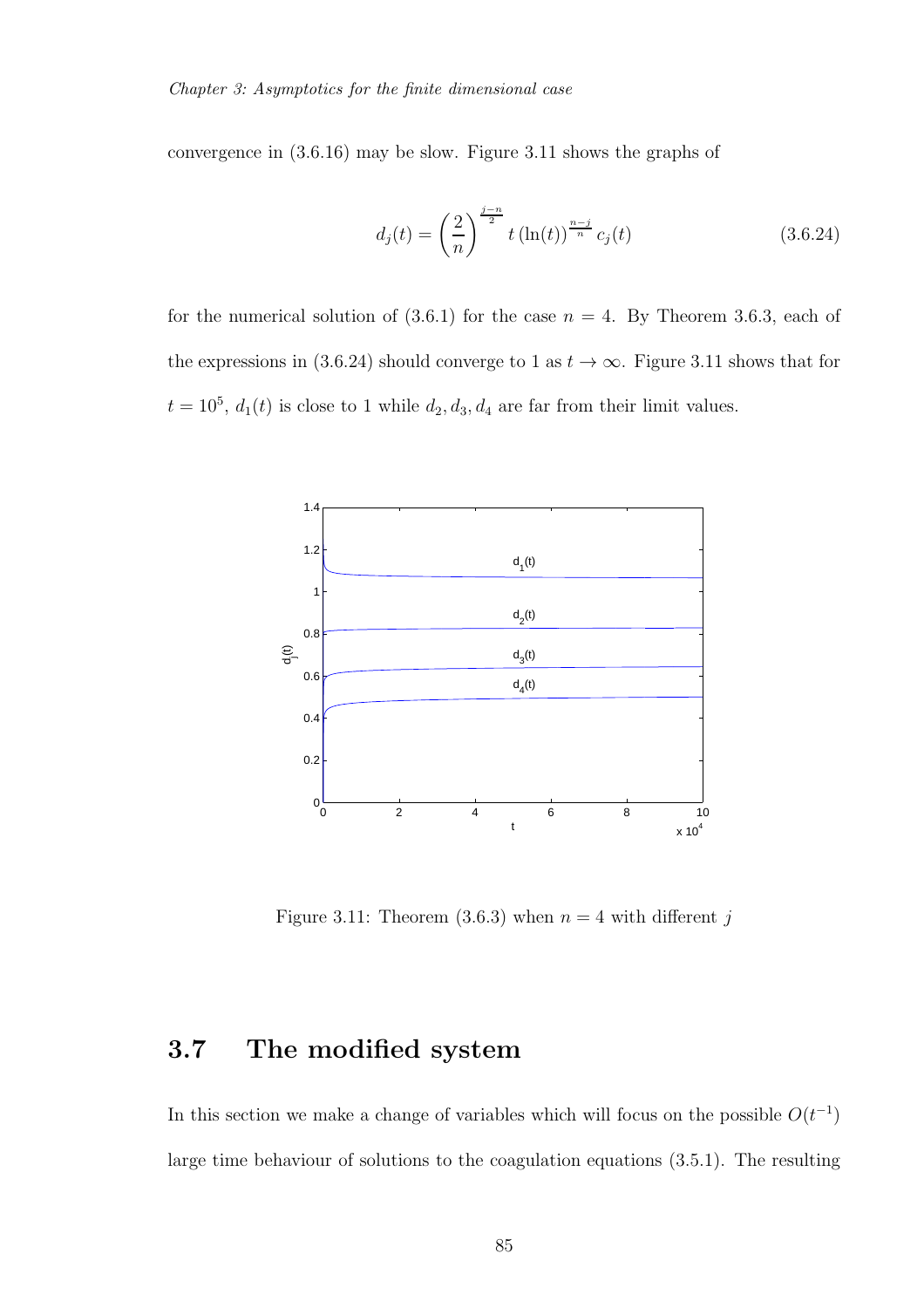equations will be called the modified system. The change of variables was introduced in [11] in an attempt to study gelation for the case in which  $a_{jk} = r_j r_k$ . We will assume  $a_{jk} > 0$  for all j and k throughout this section.

Let  $c = (c_j(t))$  be a solution of (3.6.1). We use a new time scale

$$
\tau = \tau(t) = \ln(t+1),
$$
\n(3.7.1)

and new variables  $y_j(\tau)$  where

$$
y_j(\tau) = (1+t)c_j(t). \tag{3.7.2}
$$

We note from (3.7.1) that the initial time  $t = 0$  corresponds to the initial time  $\tau = 0$ .

The transform changes the original equations into another autonomous system given by

$$
\frac{dy_j}{d\tau} = y_j + \frac{1}{2} \sum_{k=1}^{j-1} a_{j-k,k} y_{j-k} y_k - y_j \sum_{k=1}^n a_{jk} y_k.
$$
 (3.7.3)

The initial data for the equations is nonnegative.

The above construction also allows us to transfer results for the coagulation equations (3.6.1) to the new system. Hence we have that global existence and uniqueness hold as well as positivity of solutions.

The new system has certain advantages over (3.6.1), for example it contains some linear terms and there is the possibility of equilibrium solutions. Suppose for example that we could prove for some component that

$$
y_j(\tau) = e^{-\lambda \tau} (L + o(1))
$$
 as  $\tau \to \infty$ ,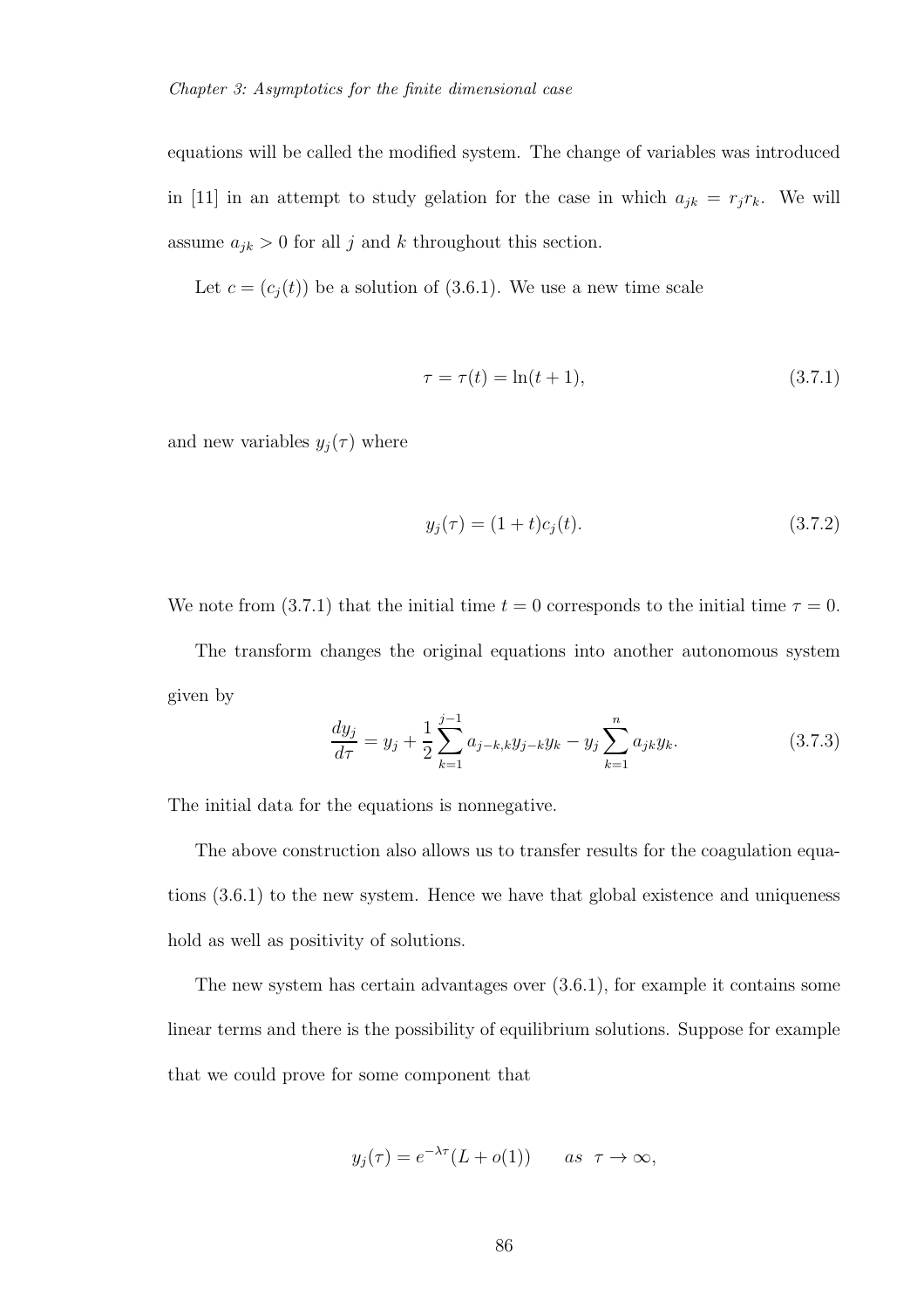for some  $L > 0$  and  $\lambda \geq 0$ . By (3.7.1) and (3.7.2) it would follow that

$$
c_j(t) = t^{-1+\lambda}(L + o(1)) \qquad as \ \ t \to \infty.
$$

More generally we have that

- (i)  $y_j(\tau) \to 0$  as  $\tau \to \infty$  if and only if  $c_j(t) = o(t^{-1})$  as  $t \to \infty$ .
- (ii)  $y_j(\tau)$  is bounded as  $\tau \to \infty$  if and only if  $c_j(t) = O(t^{-1})$  as  $t \to \infty$ .

The next result which is proved in [11] shows that all components of  $y$  are bounded and that we cannot have all components of y tending to zero.

Theorem 3.7.1. *Let* y *be a nonzero solution of (3.7.3). Then* y *is bounded and bounded away from zero as*  $\tau \to \infty$ *.* 

# 3.8 Analysis of the n=2 case.

We study the coagulation equation with  $n = 2$ . For this case there are three parameters,  $a_{11}$ ,  $a_{12}$ ,  $a_{22}$ . By scaling time we can fix  $a_{11} = 1$  and we write  $a_{12} = \alpha$ ,  $a_{22} = \beta$ . The modified system (3.7.3) is

$$
\frac{dy_1}{d\tau} = y_1 - y_1^2 - \alpha y_1 y_2,
$$
\n
$$
\frac{dy_2}{d\tau} = y_2 + \frac{1}{2}y_1^2 - \alpha y_1 y_2 - \beta y_2^2.
$$
\n(3.8.1)

We will study equilibrium solutions to these equations and their stability. Even though there are only two parameters we will show that there is a range of possible decay rates. There are two possible forms of equilibria for  $(3.8.1)$ , depending on  $y_1 = 0$  or  $y_1 \neq 0$ . We begin by studying solutions with  $y_1 = 0$ .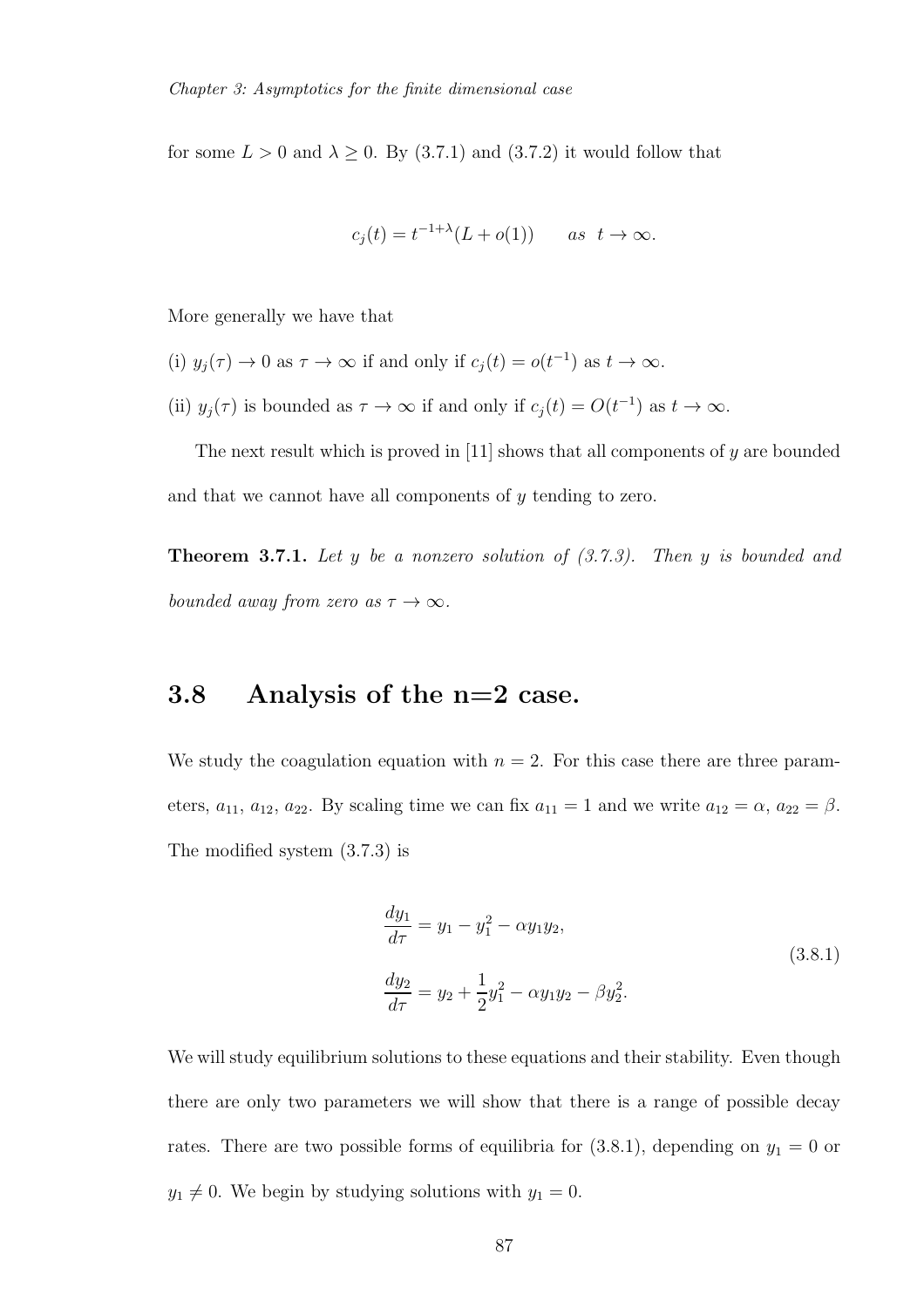**Case 1** : Equilibria with  $y_1 = 0$ .

We study the equilibrium solution

$$
\bar{y} = (0, \beta^{-1}). \tag{3.8.2}
$$

The linearised matrix at  $\bar{y}$  is given by

$$
\begin{bmatrix} 1 - \alpha \beta^{-1} & 0 \\ -\alpha \beta^{-1} & -1 \end{bmatrix}
$$

with eigenvalues  $1-\alpha\beta^{-1}$  and  $-1$ . It follows that the equilibrium  $\bar{y}$  is asymptotically stable if  $\alpha > \beta$  and unstable if  $\alpha < \beta$ . If  $\alpha = \beta$  then there is a zero eigenvalue and further calculations are needed to determine stability.

Suppose  $\alpha > \beta$ . We determine the rate of decay to  $\bar{y}$ . Define p by

$$
p = \min(\alpha \beta^{-1} - 1, 1),\tag{3.8.3}
$$

and suppose  $\alpha\beta^{-1} \neq 2$ . Then for solutions starting near  $\bar{y}$  we have that

$$
\lim_{\tau \to \infty} e^{p\tau} y_1(\tau) = L,
$$

while

$$
\lim_{\tau \to \infty} y_2(\tau) = \beta^{-1},
$$

with  $L \neq 0$  in general. We omit the case  $\alpha \beta^{-1} = 2$  since in this case the linearised matrix would contain a Jordan block and asymptotic behaviour would need to be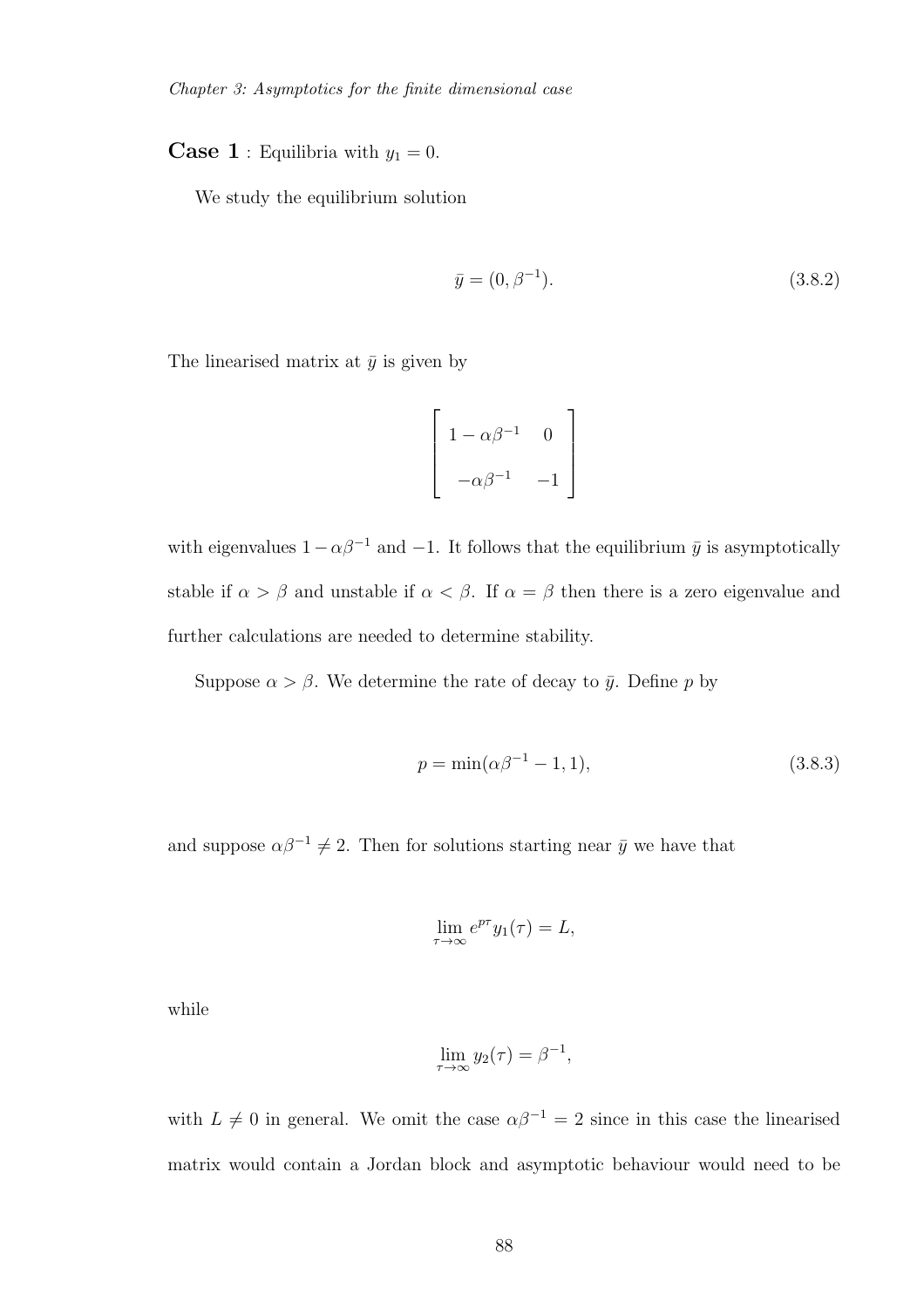modified. We now translate this information about  $y(\tau)$  to obtain the asymptotic behaviour of solutions to the coagulation equations.

**Lemma 3.8.1.** *Suppose that*  $\alpha > \beta$  *and that*  $\alpha\beta^{-1} \neq 2$ *. Let* c *be a solution with initial data close to*  $(0, \beta^{-1})$ *. Then with* p *defined by*  $(3.8.3)$ 

$$
\lim_{t \to \infty} t^{p+1} c_1(t) = L. \tag{3.8.4}
$$

$$
\lim_{t \to \infty} t c_2(t) = \beta^{-1}.
$$
\n(3.8.5)

Figure 3.12 shows the graph of  $tc_2(t)$  for the case  $\alpha = 6$  and  $\beta = 2$ . As predicted,

$$
\lim_{t \to \infty} t c_2(t) = \beta^{-1} = 0.5.
$$



Figure 3.12: Graph of  $tc_2(t)$ . The initial condition is  $c_1(0) = 0.1$ ,  $c_2(0) = 0.5$ .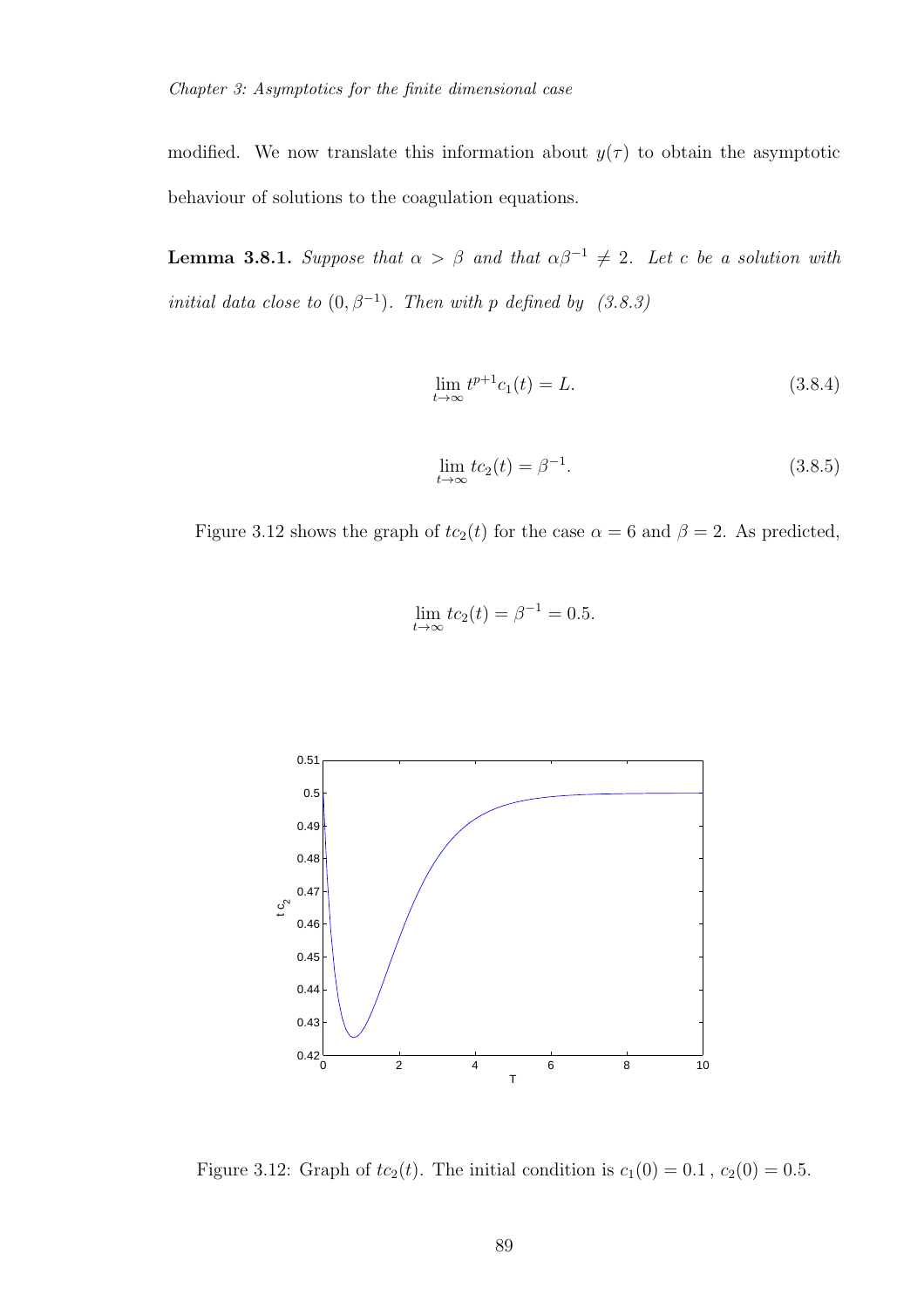For the case  $\alpha > \beta$  we will show later in this section that there is a region Q in  $\alpha - \beta$  space ( with  $\alpha > \beta$  ) such that :

- (i) if  $(\alpha, \beta)$  is in Q then (3.8.1) does not have any additional equilibrium solutions.
- (ii) if  $(\alpha, \beta)$  does not lie in Q then there are equilibriums solution to (3.8.1) with  $y_1 \neq 0.$

For case (i) with  $(\alpha, \beta)$  in Q we would expect that Lemma 3.8.1 would apply for all initial data .

For case (ii) with  $(\alpha, \beta)$  not in Q the asymptotic behaviour will depend on the initial data. For initial data in some region which includes the equilibrium  $\bar{y}$  given by (3.8.2), the asymptotics described in Lemma 3.8.1 would apply. For certain initial data outside this region, y would be attracted to one of the equilibria with  $y_1 \neq 0$  so that

$$
\lim_{t \to \infty} t \, c_1(t) = L > 0. \tag{3.8.6}
$$

This completes our study of equilibrium (3.8.2) for the case  $\alpha > \beta$ .

If  $\beta > \alpha$  then  $\bar{y}$  is unstable. We will show later in this section that if  $\beta > \alpha$  then there is a unique equilibrium  $(y_1,y_2)$  with  $y_1 > 0$ .

We now study the stability of  $\bar{y}$  when  $\alpha = \beta$ . In this case the linearised problem has eigenvalues 0 and −1 so we need to do a centre manifold calculation to determine stability.

**Lemma 3.8.2.** *Assume*  $\alpha = \beta$  *for* (3.8.1)

*(a)* If  $\alpha > 1$  *then*  $\bar{y}$  *is unstable.*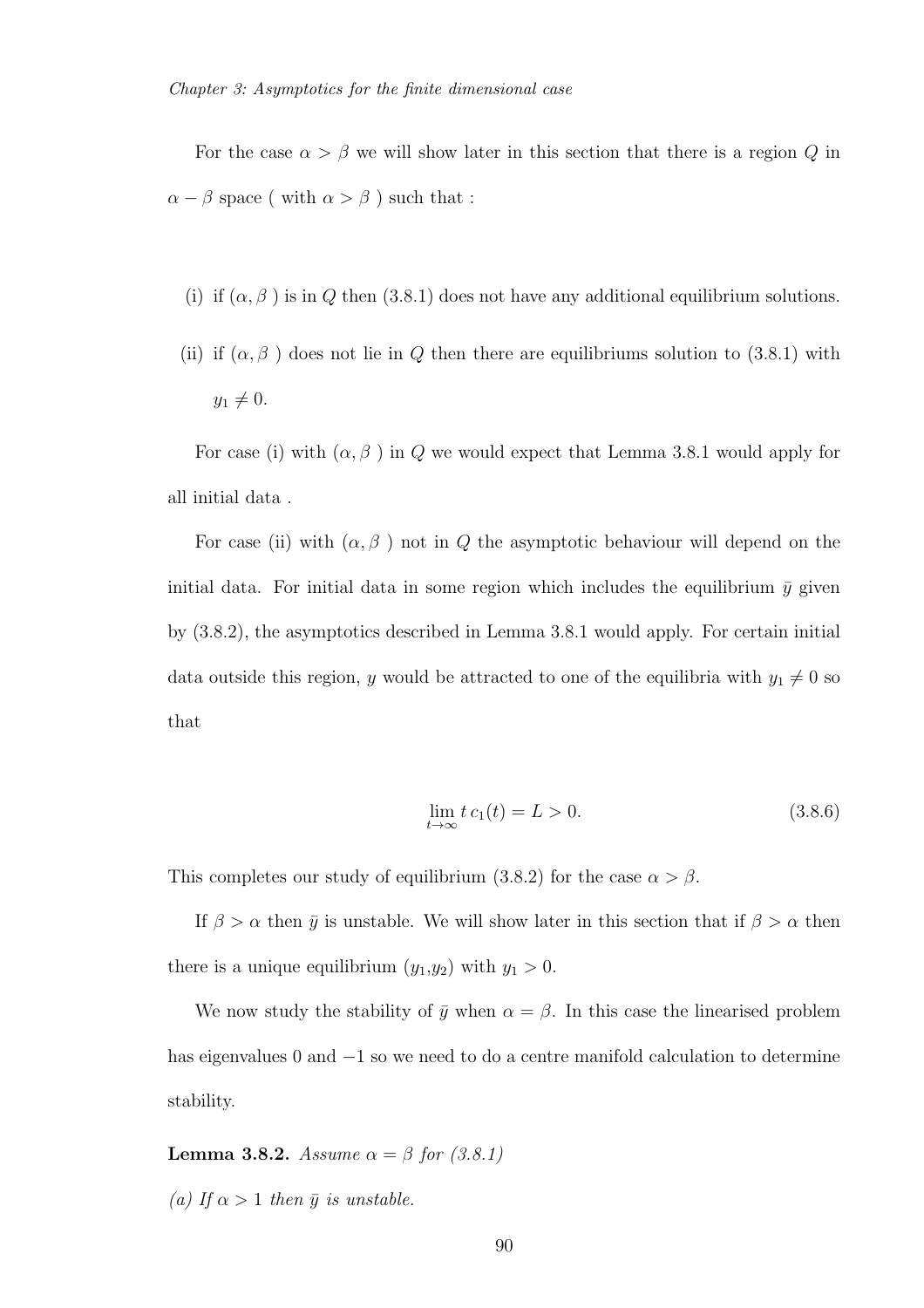*(b)* If  $\alpha$  < 1 *then*  $\bar{y}$  *is asymptotically stable and for most initial data close to*  $\bar{y}$ *,* 

$$
\lim_{\tau \to \infty} \tau y_1(\tau) = (1 - \alpha)^{-1}.
$$
\n(3.8.7)

*(c)* If  $\alpha = 1$  then  $\bar{y}$  asymptotically stable and for most initial data close to  $\bar{y}$ 

$$
\lim_{\tau \to \infty} \tau^{1/2} y_1(\tau) = 1. \tag{3.8.8}
$$

Using the transformation given by (3.7.1) and (3.7.2) gives the following results.

**Lemma 3.8.3.** *Assume*  $\alpha = \beta$ *. For the coagulation equations with initial data close*  $to \bar{y}$ *:* 

*(i) if*  $\alpha > 1$  *then* 

$$
\lim_{t \to \infty} t \ln t \, c_1(t) = (1 - \alpha)^{-1};\tag{3.8.9}
$$

*(ii) if*  $\alpha = 1$  *then* 

$$
\lim_{t \to \infty} t (\ln t)^{1/2} c_1(t) = 1,
$$
\n(3.8.10)

$$
\lim_{t \to \infty} t c_2(t) = 1.
$$
\n(3.8.11)

Figures (3.13) - (3.16) show the results of some numerics for the case  $\alpha = \beta$ . Figure (3.13) shows that (3.8.7) holds when  $\alpha < 1$ . The remaining figures are for the cases  $\alpha = \beta = 1$ .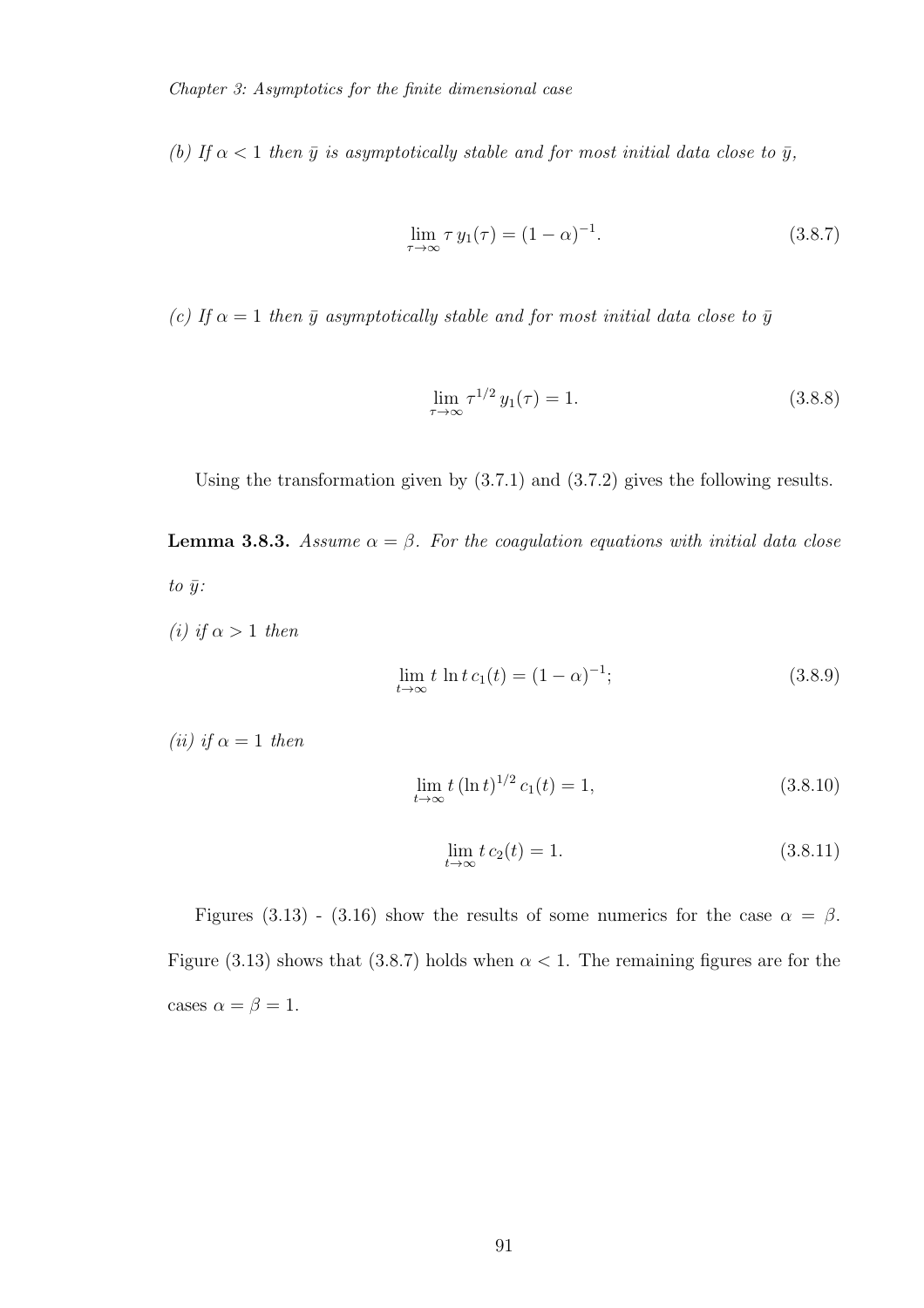

Figure 3.13: Behaviour of  $\tau y_1(\tau)$  when  $\alpha = 0.5 = \beta$ . The initial conditions are  $c_1(0) = 0.1$ ,  $c_2(0) = 0.5$ .



Figure 3.14: Graph of  $\tau \, y_1(\tau)$  when  $\alpha = \beta = 1\,, c_1(0) = 0.1$  ,  $c_2(0) = 0.5.$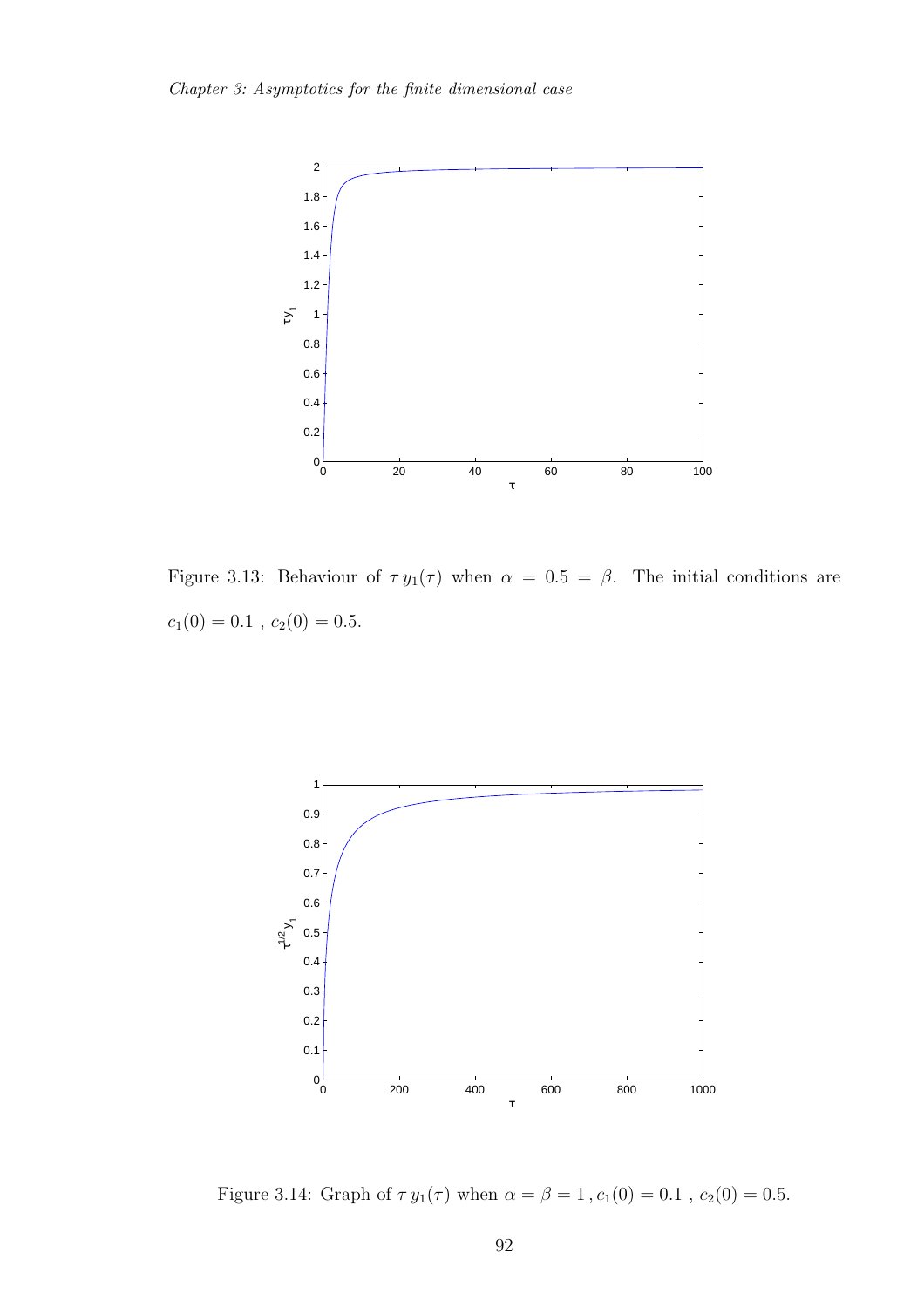

Figure 3.15: Graph of  $t(\ln t)^{1/2} c_1(t)$  when  $\alpha = \beta = 1$ ,  $c_1(0) = 1$ ,  $c_2(0) = 0$ .



Figure 3.16: Graph of  $tc_{2}(t)$  when  $\alpha=\beta=1\,,c_{1}(0)=1$  ,  $c_{2}(0)=0.$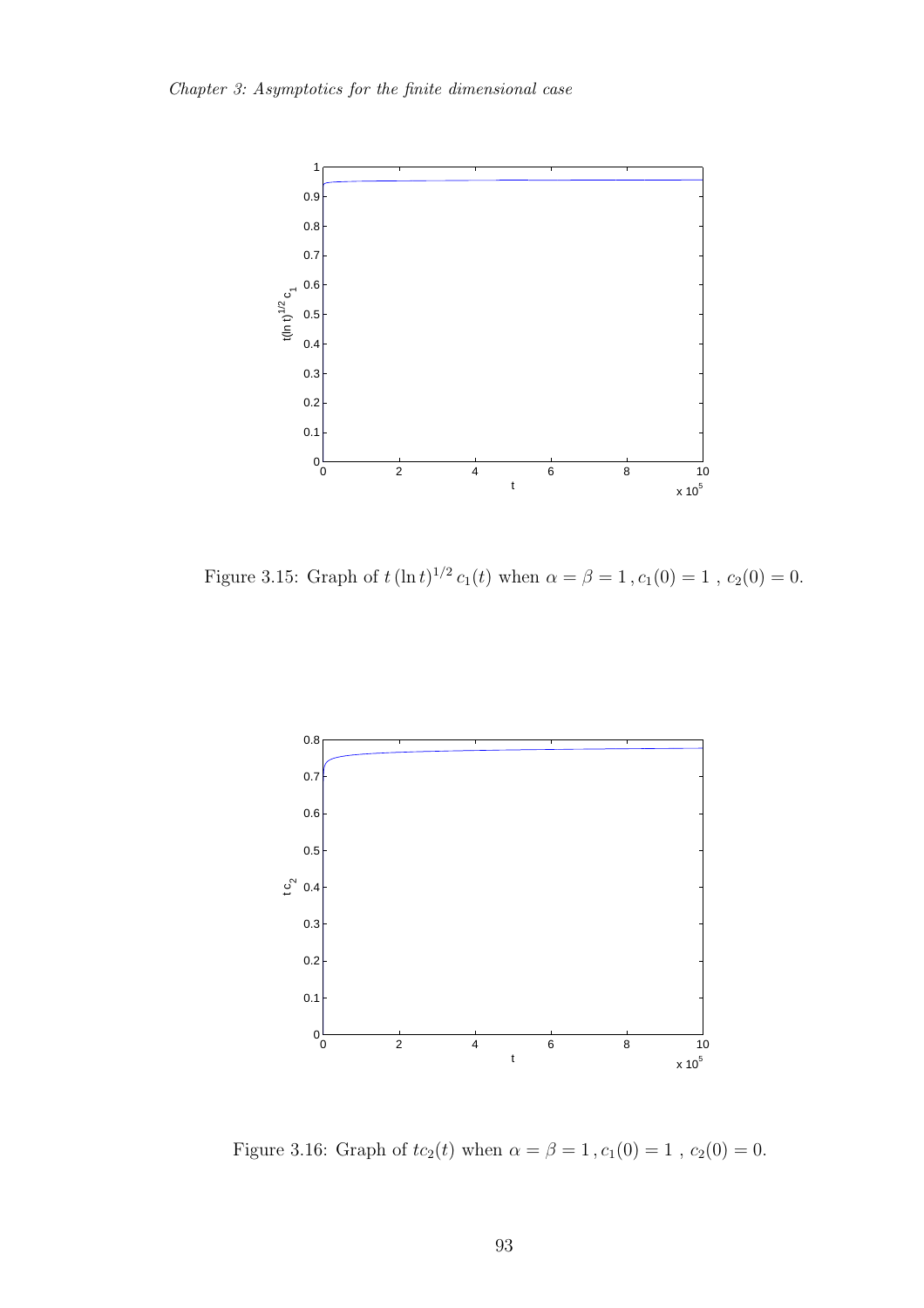We note that the case  $\alpha = \beta = 1$  corresponds to constant coagulation rates  $a_{jk} = 1$ with  $n = 2$ . Putting  $n = 2$  in (3.6.16) we see that Theorem 3.6.3 predicts the same large time behaviour as (3.8.10) and (3.8.11). The calculations in Lemma 3.8.2 explain the delicate asymptotics near  $\alpha = 1$ . The centre manifold calculations will show that the asymptotic behaviour of  $\bar{y}_1(\tau)$  is determined by the scalar equation

$$
\frac{du}{d\tau} = -\frac{u^3}{2}(1 + O(u)),
$$

so that

$$
\lim_{\tau \to \infty} \tau^{1/2} u(\tau) = 1,
$$

which explains the  $(\ln t)^{1/2}$  term in (3.8.10).

#### Proof of Lemma 3.8.2.

We first translate the equilibrium  $(0, \alpha^{-1})$  to the origin via the change of variables  $y_1 = y_1$ ,  $y_2 = z + \beta^{-1}$ . Denoting the derivative with respect to  $\tau$  by a prime, equation (3.8.1) becomes

$$
y'_1 = -y_1^2 - \alpha y_1 z,
$$
  
\n
$$
z' = -y_1 - z + \frac{1}{2}y_1^2 - \alpha y_1 z - \beta z^2.
$$
\n(3.8.12)

The linearised matrix about the equilibrium  $(0, 0)$  is

$$
\left[\begin{array}{cc} 0 & 0 \\ -1 & -1 \end{array}\right].
$$

To apply centre manifold theory we have to put this in diagonal form. Using the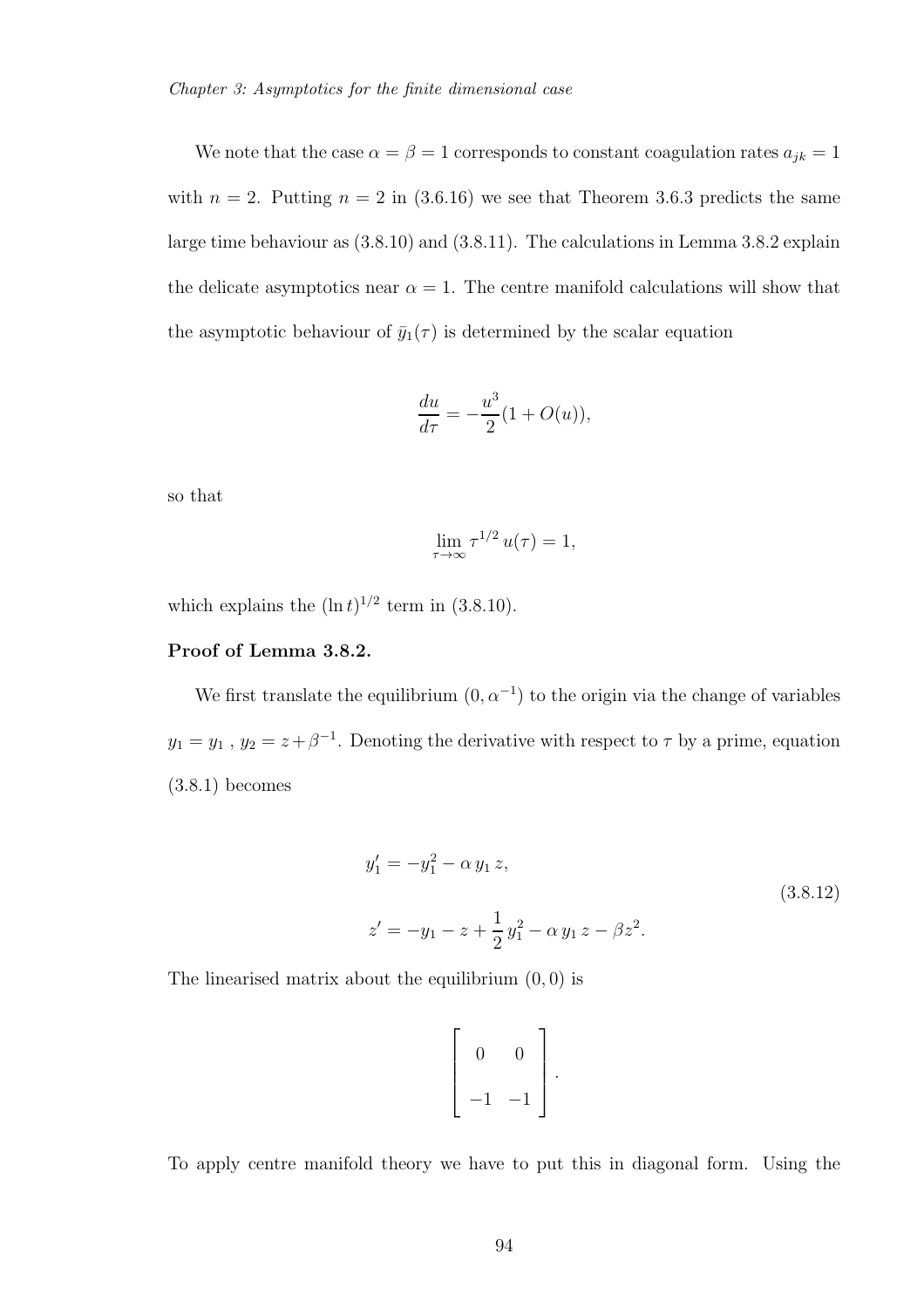variables  $y_1, w$  with  $w = y_1 + z$  we obtain

$$
y_1' = N_1(y_1, w), \, w' = -w + N_2(y_1, w), \tag{3.8.13}
$$

where

$$
N_1(y_1, w) = (\alpha - 1) y_1^2 - \alpha y_1 w,
$$
\n(3.8.14)

$$
N_2(y_1, w) = N_1(y_1, w) + \frac{1}{2}y_1^2 - \alpha w(w - y_1).
$$
 (3.8.15)

It follows from the theory given in Section 1.5 that there is a centre manifold  $w = h(y_1)$ with  $h(y_1) = O(y_1^2)$  as  $y_1 \to 0$ . The equation on the centre manifold is

$$
u' = N_1(u, h(u)) = (\alpha - 1) u^2 - \alpha u h(u).
$$
 (3.8.16)

This equation describe the solution of the full system (3.8.13) except for an exponentially small term, which is of order  $e^{-\tau}$ .

Since we only know that  $h(u) = O(u^2)$  we need a better approximation to  $h(u)$  in order to describe solutions to (3.8.16), for the case  $\alpha = 1$ . For  $\alpha \neq 1$  we have that

$$
u' = (\alpha - 1) u^2 + O(u^3).
$$
 (3.8.17)

If  $\alpha > 1$  then  $u = 0$  is unstable for (3.8.17). This proves part (a) of Lemma 3.8.2.

Suppose now that  $\alpha < 1$ . Then  $u = 0$  is asymptotically stable which proves that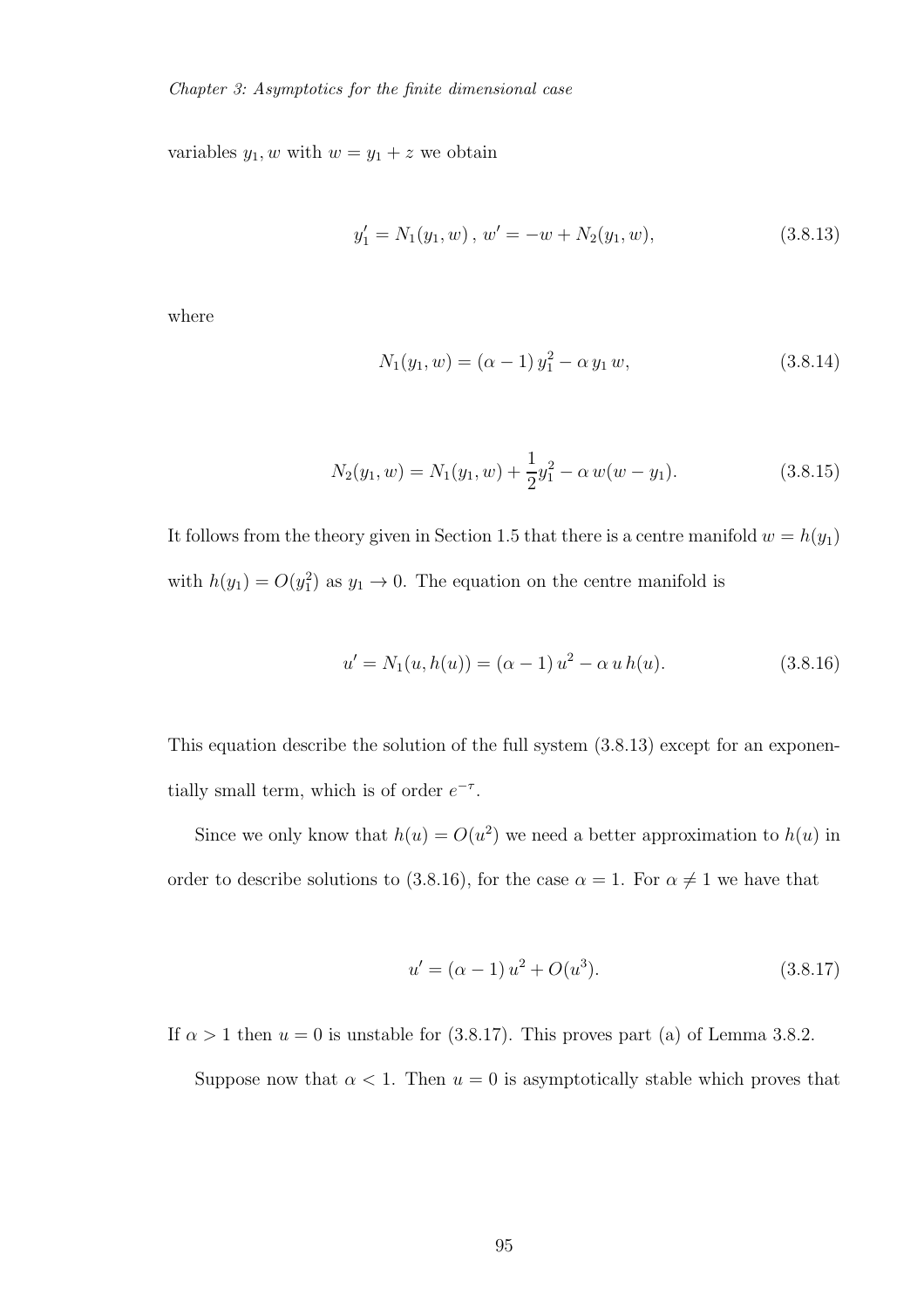$\bar{y}$  is also asymptotically stable. Solving (3.8.17) shows that if  $u(0) > 0$  then

$$
\lim_{\tau \to \infty} \tau u(\tau) = (1 - \alpha)^{-1}.
$$

Equation (3.8.13) also has a stable manifold on which solutions decay to zero like  $e^{-\tau}$ . The stable manifold corresponds to taking  $u(0) = 0$  for (3.8.17). It follows that for most initial data,

$$
\lim_{\tau \to \infty} \tau y_1(\tau) = (1 - \alpha)^{-1},
$$
\n(3.8.18)

which proves part (b).

We now take  $\alpha = 1$  so that  $u' = O(u^3)$ . We use theory given in Section 1.5 to calculate the quadratic term in  $h(u)$ .

Let  $\phi : \mathbf{R} \to \mathbf{R}$  with  $\phi(u) = O(u^2)$  and define  $(M\phi)(u)$  by

$$
(M\phi)(u) = \phi'(u) N_1(u, \phi(u)) + \phi(u) - N_2(u, \phi(u)).
$$

If  $\phi$  is such that  $(M\phi)(u) = O(u^q)$ ,  $q \ge 2$ , then we would have  $h(u) = \phi(u) + O(u^q)$ .

Note that for the case  $\alpha = 1$  we have that  $N_1(u, \phi(u)) = -u \phi(u)$ . Let

$$
\phi(u) = \frac{u^2}{2}.
$$

Then

$$
\phi'(u) N_1(u, \phi(u)) = O(u^4),
$$
  

$$
\phi(u) - N_2(u, \phi(u)) = O(u^3).
$$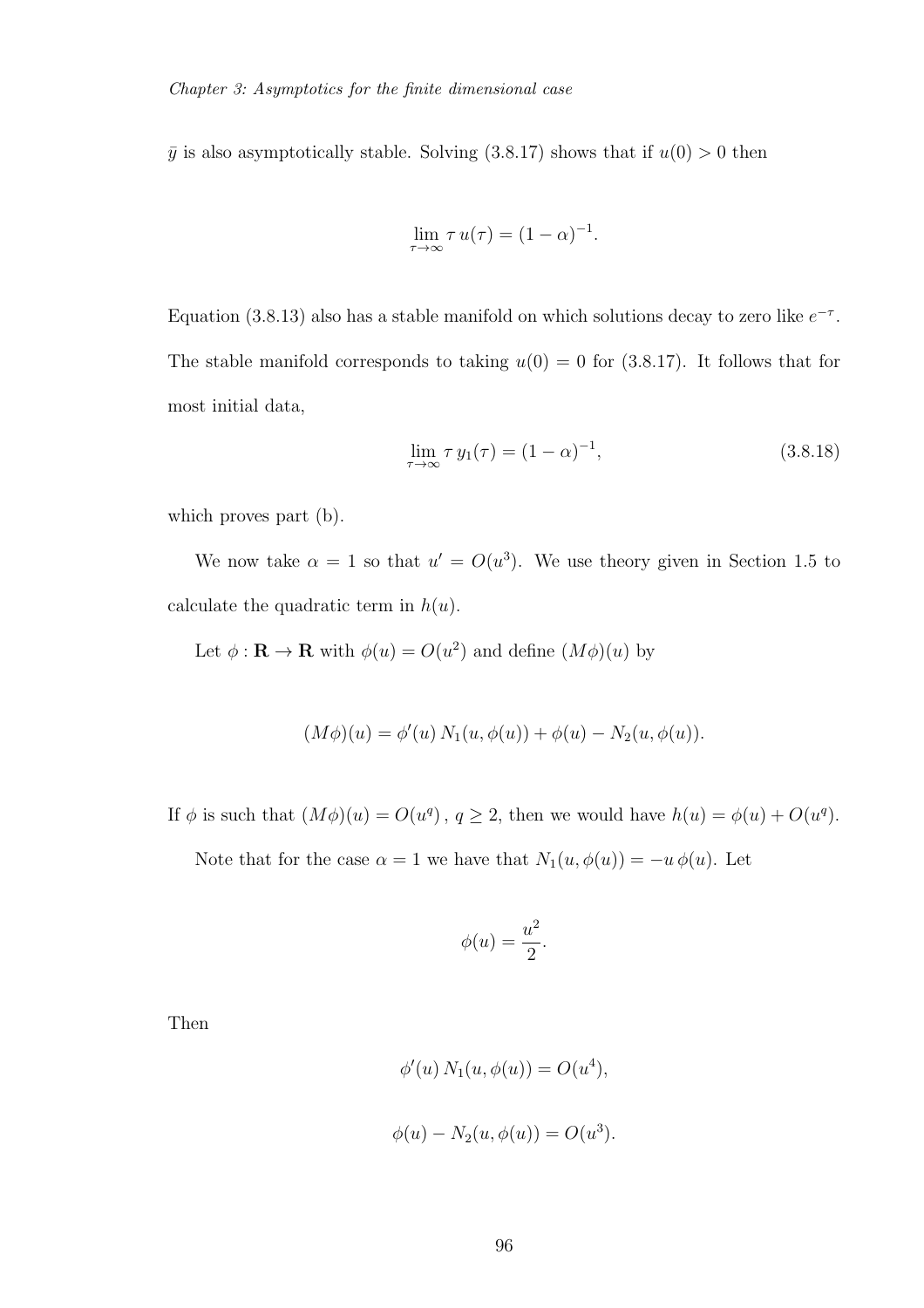It follows that  $(M\phi)(u) = O(u^3)$  so that

$$
h(u) = \frac{u^2}{2} + O(u^3),
$$

and the equation on the centre manifold is

$$
u' = -\frac{u^3}{2} + O(u^4).
$$

Part (c) of Lemma 3.8.2 follows by solving the above equation and this completes the proof.

The proof of Lemma 3.8.3 follows from the previous Lemma, the transformed variables (3.7.1) and (3.7.2) and the fact that  $y_2(\tau)$  converges to the equilibrium point 1.

This completes our analysis of equilibria with  $y_1 = 0$ . The main results are Lemma 3.8.1 and Lemma 3.8.3.

**Case 2** : Equilibria with  $y_1 \neq 0$ .

Let  $(y_1, y_2)$  be an equilibrium solution of  $(3.8.1)$  with  $y_1 \neq 0$ . From the second equation in (3.8.1) we have that  $y_2 \neq 0$  and from the first,

$$
y_2 = \alpha^{-1}(1 - y_1). \tag{3.8.19}
$$

Substituting this into the second equation in  $(3.8.1)$  shows that  $y_1$  must be a solution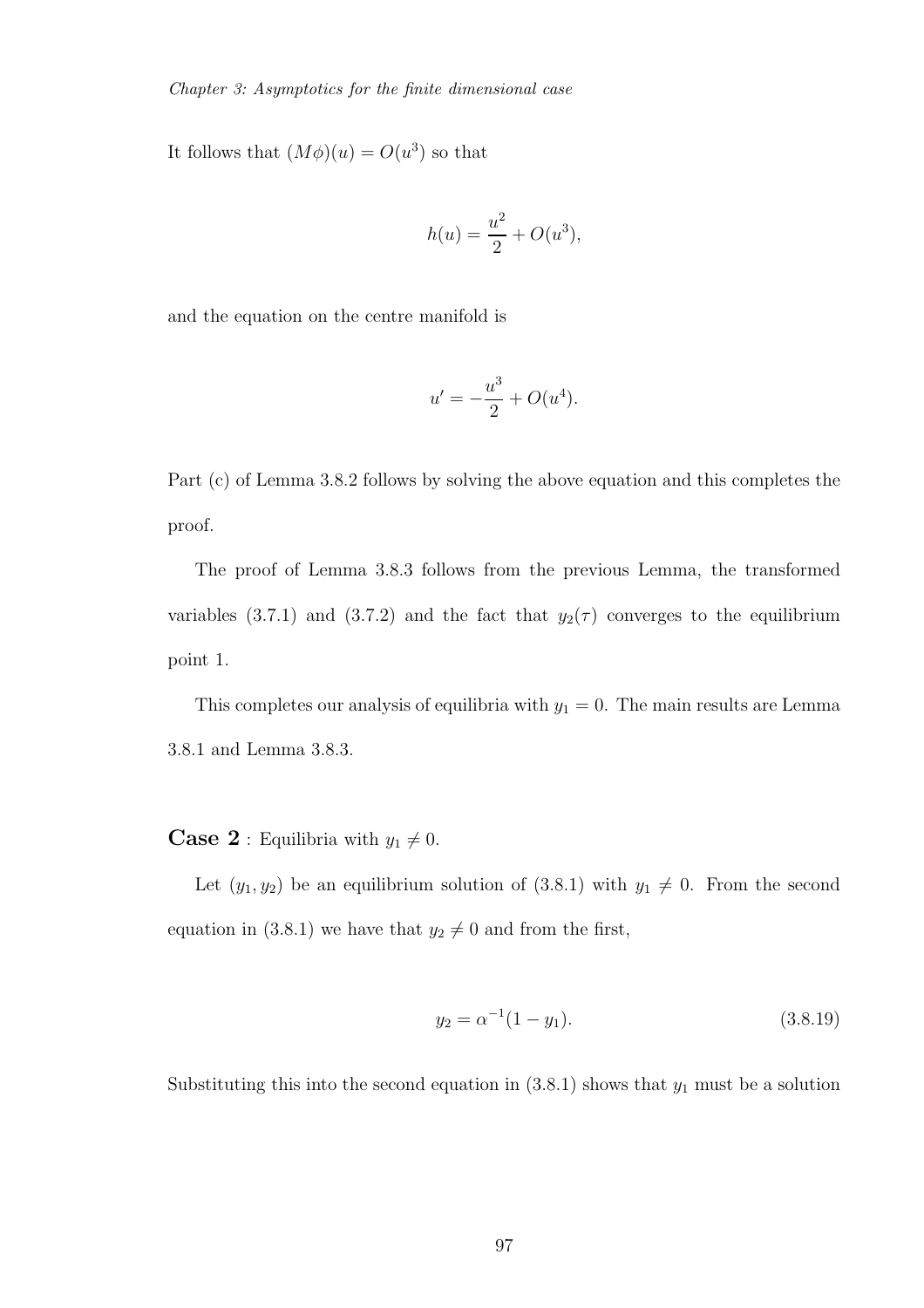of the quadratic equation

$$
\mathcal{G}(y_1) = \left(\frac{3\alpha^2 - 2\beta}{2}\right)y_1^2 + (2\beta - \alpha - \alpha^2)y_1 + \alpha - \beta = 0,
$$
 (3.8.20)

with  $0 < y_1 < 1$ . We call a solution of  $\mathcal{G}(y_1) = 0$  admissible if  $0 < y_1 < 1$ . The number of such solutions will depend on  $\alpha$  and  $\beta$ .

The curve

$$
2\beta = 4\alpha - \alpha^2 - 1 \quad , \quad 1 < \alpha < 2 + \sqrt{3}, \tag{3.8.21}
$$

divides the region  $\alpha > \beta$  into points Q which are on the left of this curve and points  $S$  on the right of this curve. The other region  $P$  is  $\beta > \alpha.$ In detail,

$$
P = \{(\alpha, \beta) : \beta > \alpha > 0\},
$$
  
\n
$$
Q = \{(\alpha, \beta) : \alpha > \beta > 0 \text{ and } 2\beta < 4\alpha - \alpha^{2} - 1\},
$$
  
\n
$$
S = \{(\alpha, \beta) : \alpha > \beta > 0 \text{ and } 2\beta > 4\alpha - \alpha^{2} - 1\}.
$$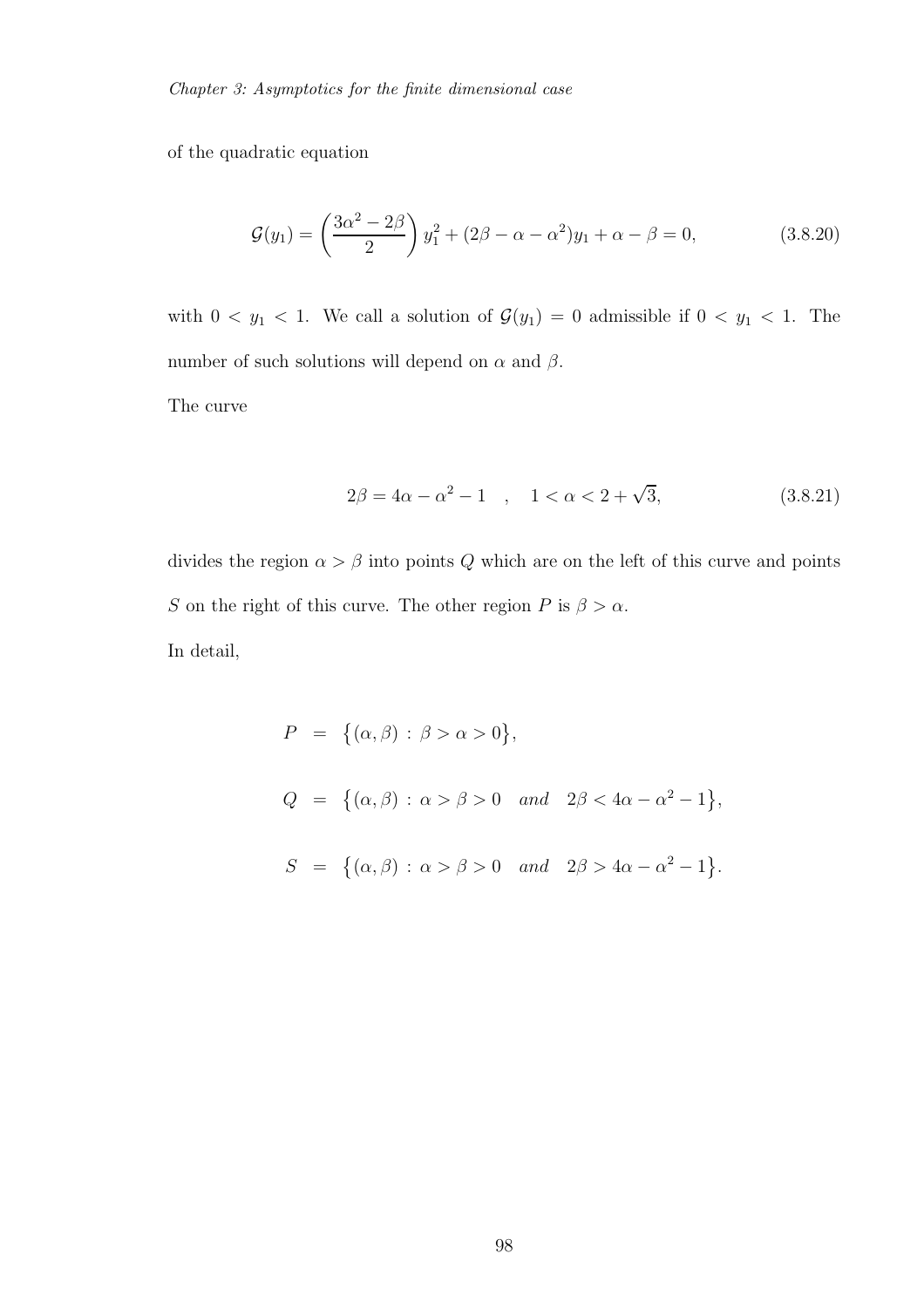

Figure 3.17: Regions  $P,Q$  and  $S$ .

We note that for the curve given by  $(3.8.21)$  we have that  $\beta'(1) = 1$  so that it is tangent to the curve  $\alpha = \beta$  at  $\alpha = 1$ . Figures (3.17) shows that  $\alpha - \beta$  plane divided into the regions  $P, Q$  and  $S$ .

The next result gives the number of equilibrium solutions with  $y_1 \neq 0$  in the various regions.

**Lemma 3.8.4.** *(a) For*  $(\alpha, \beta)$  *in P there is a unique equilibrium with*  $y_1 \neq 0$ *.* 

- *(b)* If  $(\alpha, \beta)$  *is in* Q *then there are no equilibrium solutions with*  $y_1 \neq 0$ *.*
- *(c)* For  $(\alpha, \beta)$  *in* S there are two distinct equilibrium solutions with  $y_1 \neq 0$ .
- *(d) On the boundary of* Q *and* S *given by (3.8.21) there is a unique solution with*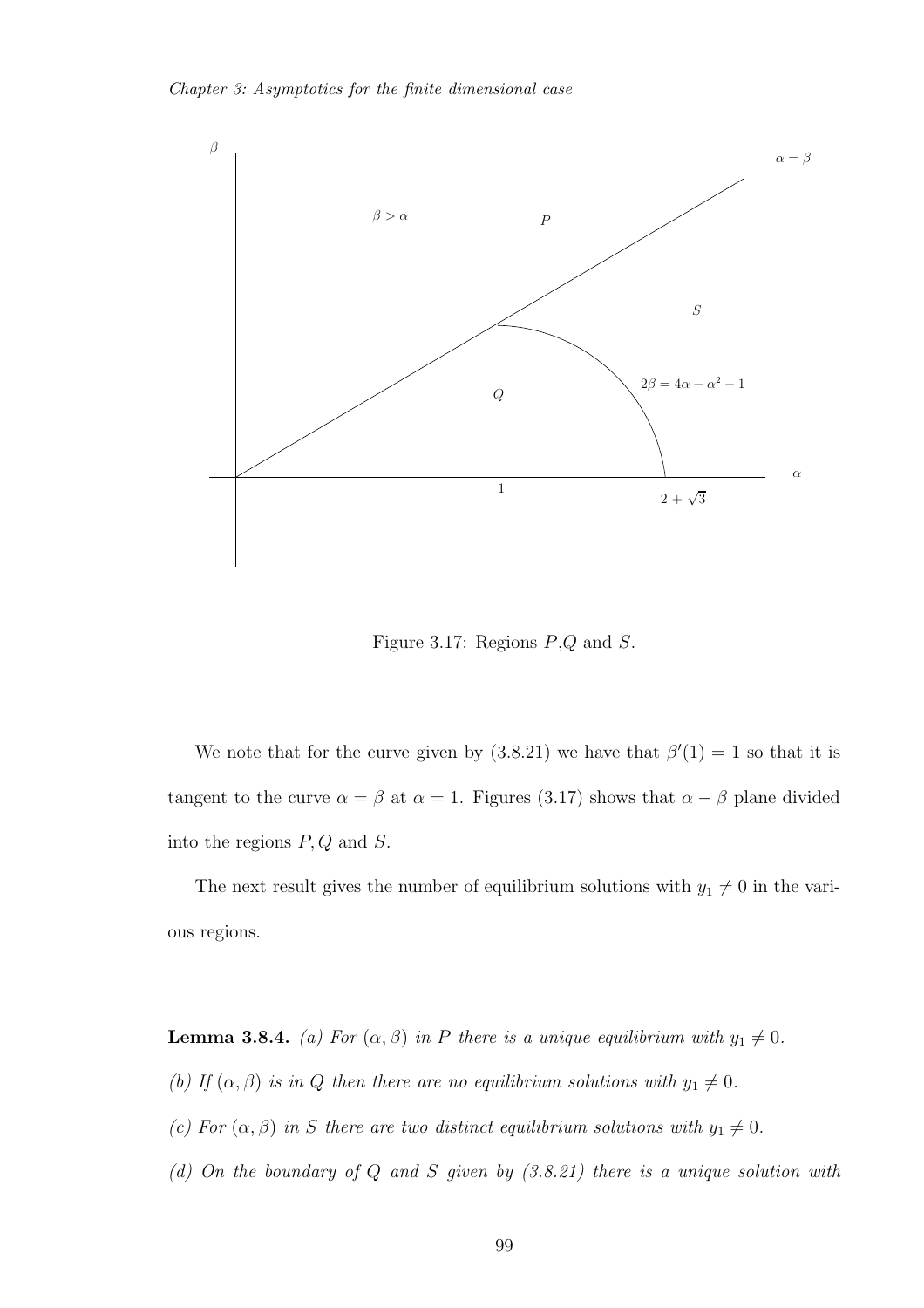$y_1 \neq 0$  *given by* 

$$
y_1 = \frac{\alpha - 1}{2\alpha - 1}.
$$

*The solution is double in the sense*  $\mathcal{G}(y_1) = \mathcal{G}'(y_1) = 0$ *.* 

*(e)* On the boundary line  $\alpha = \beta$  there are no equilibrium solutions with  $y_1 \neq 0$  for  $\alpha \leqslant 1$  *and a unique one for*  $\alpha > 1$  *given by* 

$$
y_1 = \frac{2(\alpha - 1)}{3\alpha - 2}.
$$

Proof of Lemma (3.8.4) part (a)

Assume  $\beta > \alpha > 0$ . We have that

$$
G(0) = \alpha - \beta < 0 \quad , \quad G(1) = \frac{\alpha^2}{2} > 0,
$$

so there is at least one admissible solution. If  $3\alpha^2 - \beta \neq 0$  then G is quadratic so it is unique. If  $3\alpha^2 - \beta = 0$  then the equation is linear with solution

$$
y_1 = \frac{3\alpha - 2}{4\alpha - 2}.\tag{3.8.22}
$$

This solution is admissible since  $\beta > \alpha$  and  $3\alpha^2 = 2\beta$  implies that  $\alpha > 2/3$ .

#### Proof of Lemma 3.8.4 parts(b), (c) and (d)

We begin by showing that there are no admissible solutions in various regions in  $\alpha-\beta$ space. We first show that there are no admissible solution in the region

$$
\alpha > \beta
$$
 and  $2\beta > 3\alpha^2$ .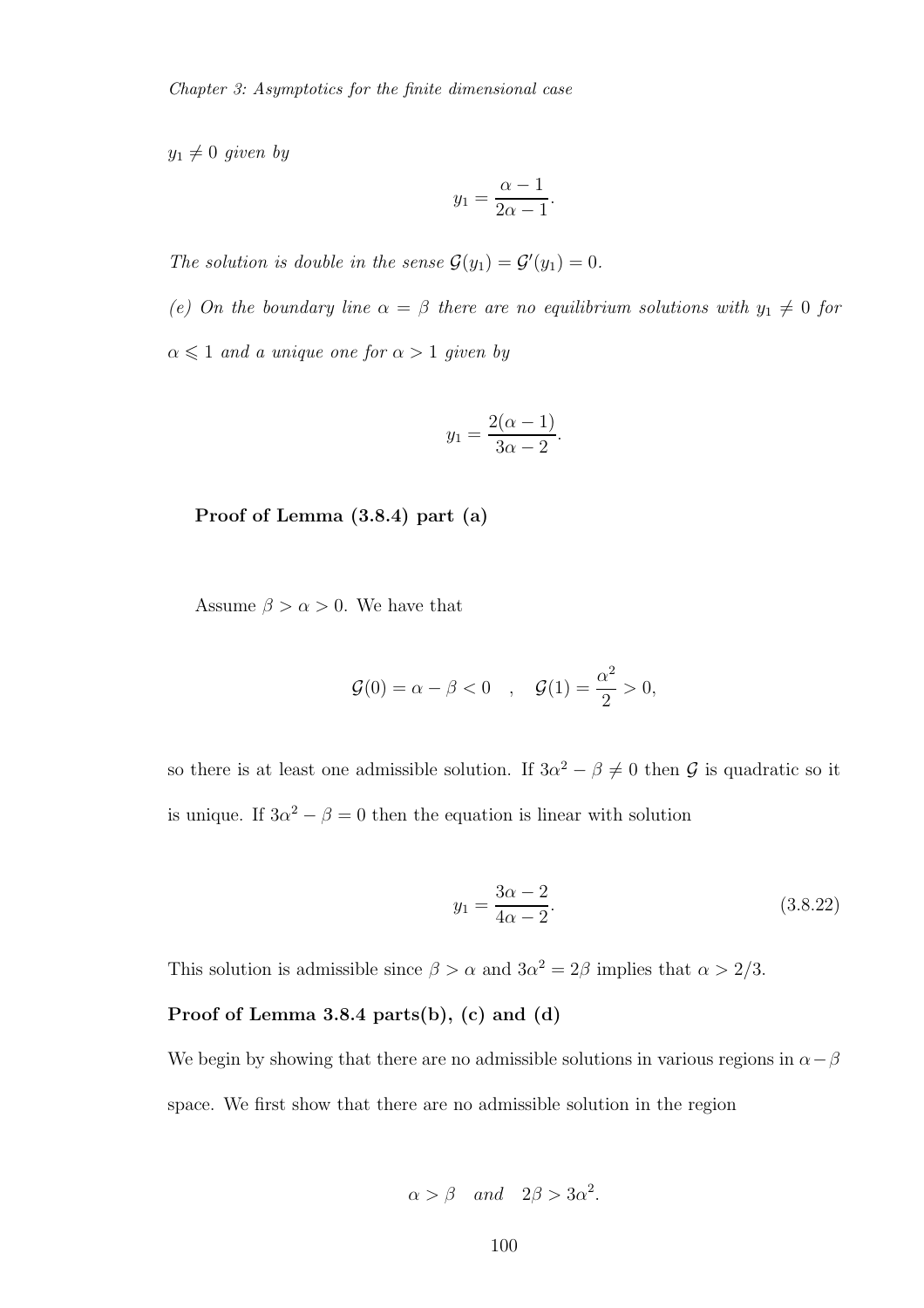The above inequalities imply that  $\alpha < 2/3$  so this region lies in the region Q. The nonexistence of admissible solution follows from  $\mathcal{G}(0) > 0$ ,  $\mathcal{G}(1) > 0$  and that the coefficient of  $y_1^2$  is negative.

Assume now that  $\alpha > \beta$ . Then

$$
\mathcal{G}(0) = \alpha - \beta > 0 , Q(1) = \frac{\alpha^2}{2} > 0.
$$

A calculation shows that  $Q'(1) = 2\alpha^2 - \alpha$  so there are no admissible solutions if  $\alpha \leq 1/2$  Also, since  $\mathcal{G}(0)$  and  $\mathcal{G}(1)$  are positive, there will not be any admissible solution Since  $\mathcal{G}(0) > 0$ ,  $\mathcal{G}(1) > 0$  and, there are no admissable solutions if  $\mathcal{G}'(0) > 0$ , that is, if  $\alpha + \alpha^2 > 2\beta$ .

Combining this information, we have shown that there are no admissible solutions for various values of  $\alpha$  and  $\beta$ . Hence for the rest of the proof of parts (b), (c) and (d) we may assume that

$$
\alpha > \beta, \ \alpha > 1/2, \ 3\alpha^2 > 2\beta \quad and \quad \alpha + \alpha^2 > 2\beta. \tag{3.8.23}
$$

The idea behind the rest of the proof is as follows. Since the coefficient of  $y_1^2$  is positive, the quadratic will have a minimum at  $y_1 = m$ . The calculation of m and the minimum value  $\mathcal{G}(m)$  will lead to conditions for the existence of admissable solutions.

The quadratic has a minimum at  $y_1 = m$  given by

$$
m = \frac{\alpha + \alpha^2 - 2\beta}{3\alpha^2 - 2\beta}
$$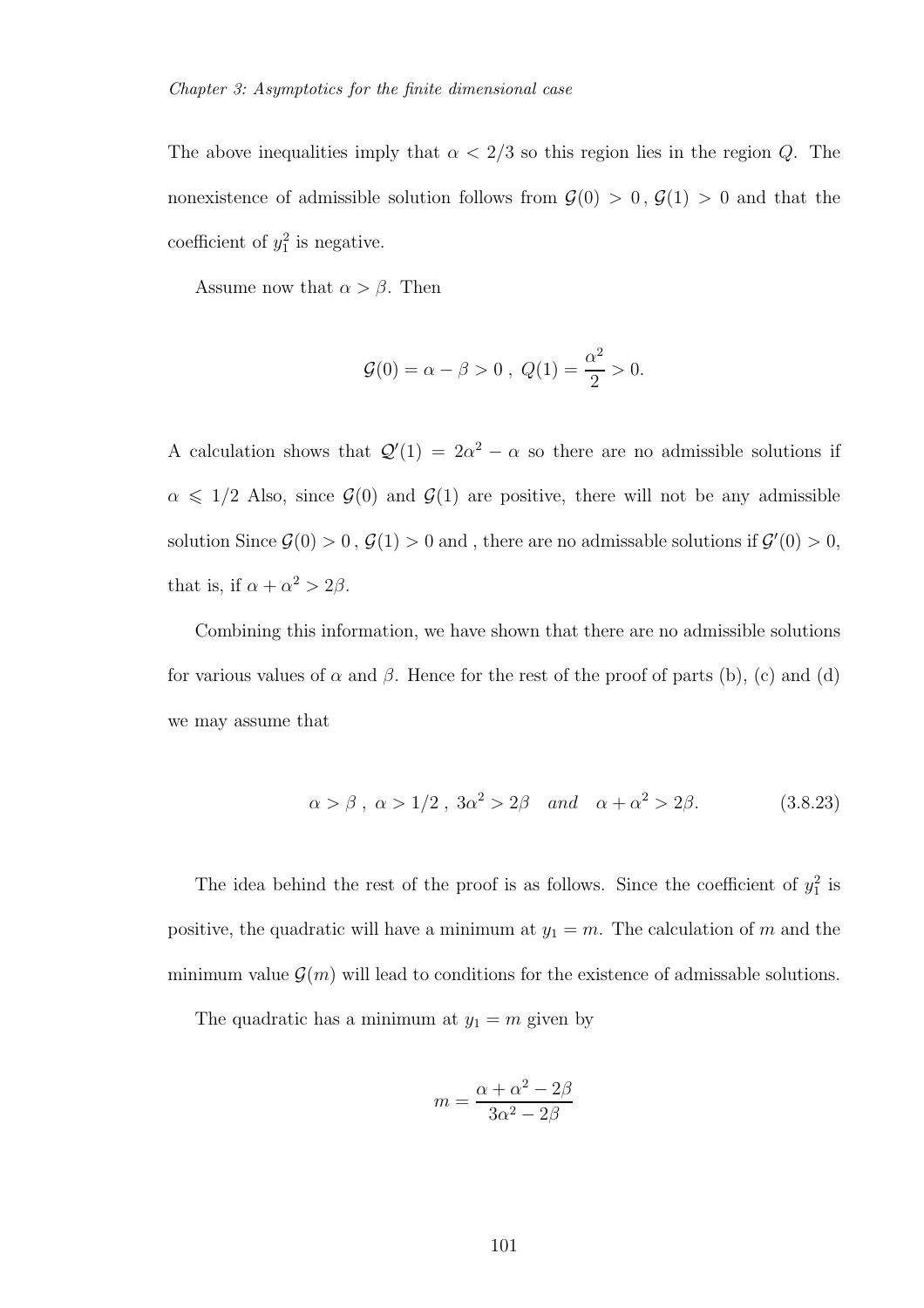which is positive by (3.8.23). Also,

$$
(3\alpha^2 - 2\beta)(1 - m) = 2\alpha^2 - \alpha > 0
$$

since  $\alpha > 1/2$ . The minimum value  $\mathcal{G}(m)$  is given by

$$
2(3\alpha^2 - 2\beta)\mathcal{G}(m) = \alpha^2(4\alpha - \alpha^2 - 1 - 2\beta).
$$

For admissible solution to exist we require  $\mathcal{G}(m) \leq 0$ .

so that

$$
2\beta \ge 4\alpha - \alpha^2 - 1. \tag{3.8.24}
$$

Combining this inequality with the inequality  $\alpha + \alpha^2 > 2\beta$  from (3.8.23) gives

$$
\alpha + \alpha^2 \ge 4\alpha - \alpha^2 - 1,
$$

so that

$$
2\alpha^2 - 3\alpha + 1 = 2(\alpha - 1)(\alpha - 1/2) \ge 0.
$$

Since we have  $\alpha > 1/2$  this shows that  $\alpha \geq 1$ . If  $\alpha = 1$  then (3.8.24) would imply that  $\beta \ge 1 = \alpha$  which contradicts  $\alpha > 0$ . This shows that we must have  $\alpha > 1$ . Since  $\beta > 0$  we must have  $4\alpha - \alpha^2 - 1 > 0$ . Using  $4\alpha - \alpha^2 - 1 = 3 - (\alpha - 2)^2$ , leads to the additional inequality for the boundary curve between  $Q$  and  $S$ ,

$$
\alpha < 2 + \sqrt{3}.
$$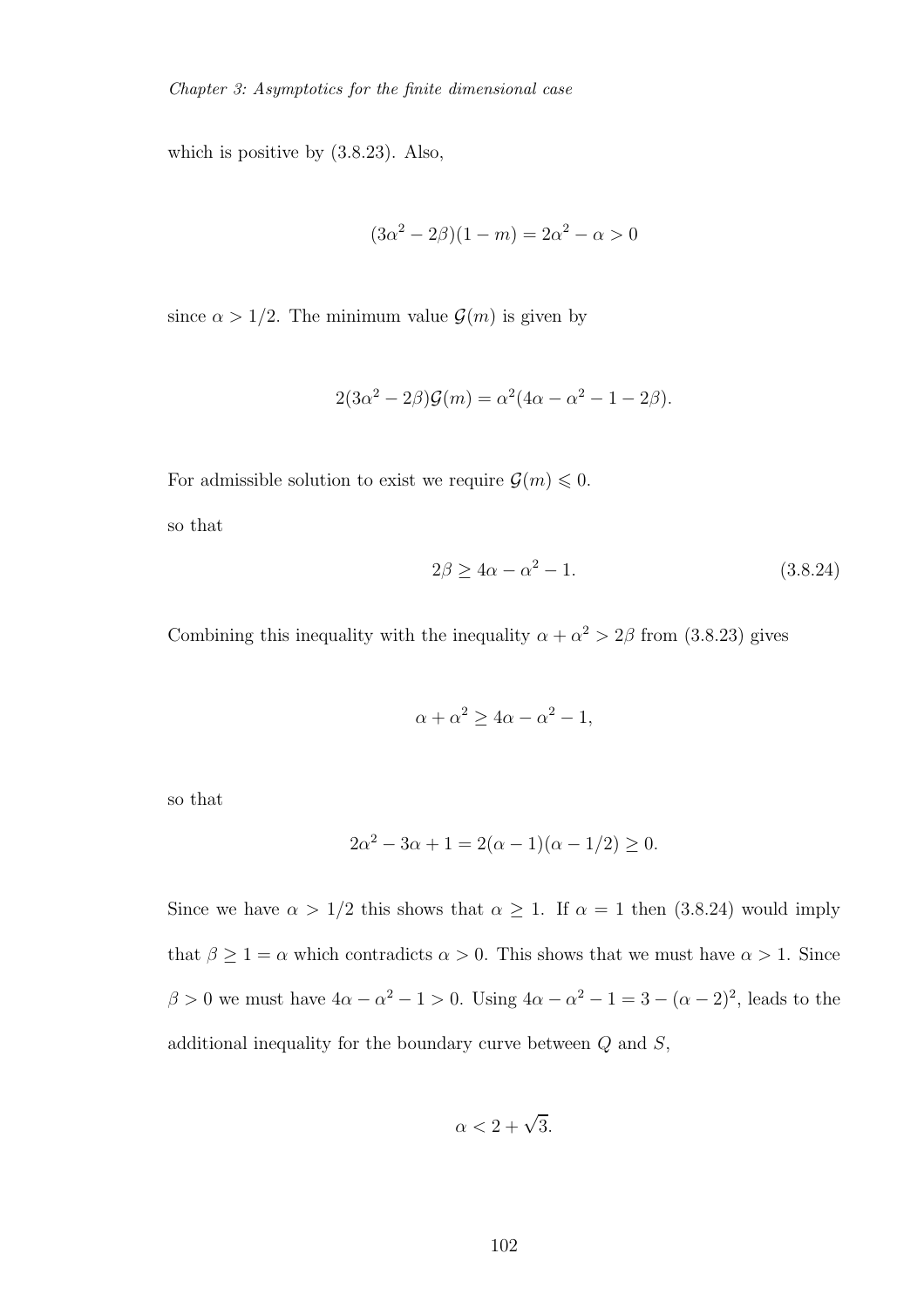Chapter 3: Asymptotics for the finite dimensional case

If (3.8.21) holds then  $\mathcal{G}(m) = \mathcal{G}'(m) = 0$  and

$$
m = \frac{2\alpha^2 - 3\alpha + 1}{4\alpha^2 - 4\alpha + 1} = \frac{\alpha - 1}{2\alpha - 1},
$$

as required.

#### Proof of Lemma 3.8.4 parts(d)

If  $\alpha = \beta$  then the solutions of  $\mathcal{G}(y_1) = 0$  are  $y_1 = 0$  and

$$
y_1 = \frac{2(\alpha - 1)}{3\alpha - 2},
$$

with

$$
1 - y_1 = \frac{\alpha}{3\alpha - 2}.
$$

This solution is admissable if and only if  $\alpha > 1$  and the result follows. This completes the proof of Lemma 3.8.4.

#### Example 3.8.1

In [11] the product kernel  $a_{j,k} = r_j r_k$  was considered with  $(r_j)$  a strictly increasing sequence. It was proved for the modified equations, that for general any  $n$  there was a unique equilibrium with all components positive. We work out the details for  $n = 2$ . Since  $a_{1,1} = 1, r_1 = 1$ . Also,  $a_{12} = \alpha = r_2$  so  $\beta = a_{22} = r_2^2 = \alpha^2$ . Since  $r_2 > r_1$  we have that

$$
\beta = \alpha^2 \ , \ \alpha > 1.
$$

This shows that  $(\alpha, \beta)$  is in region P so by Lemma 3.8.4 there is a unique equilib-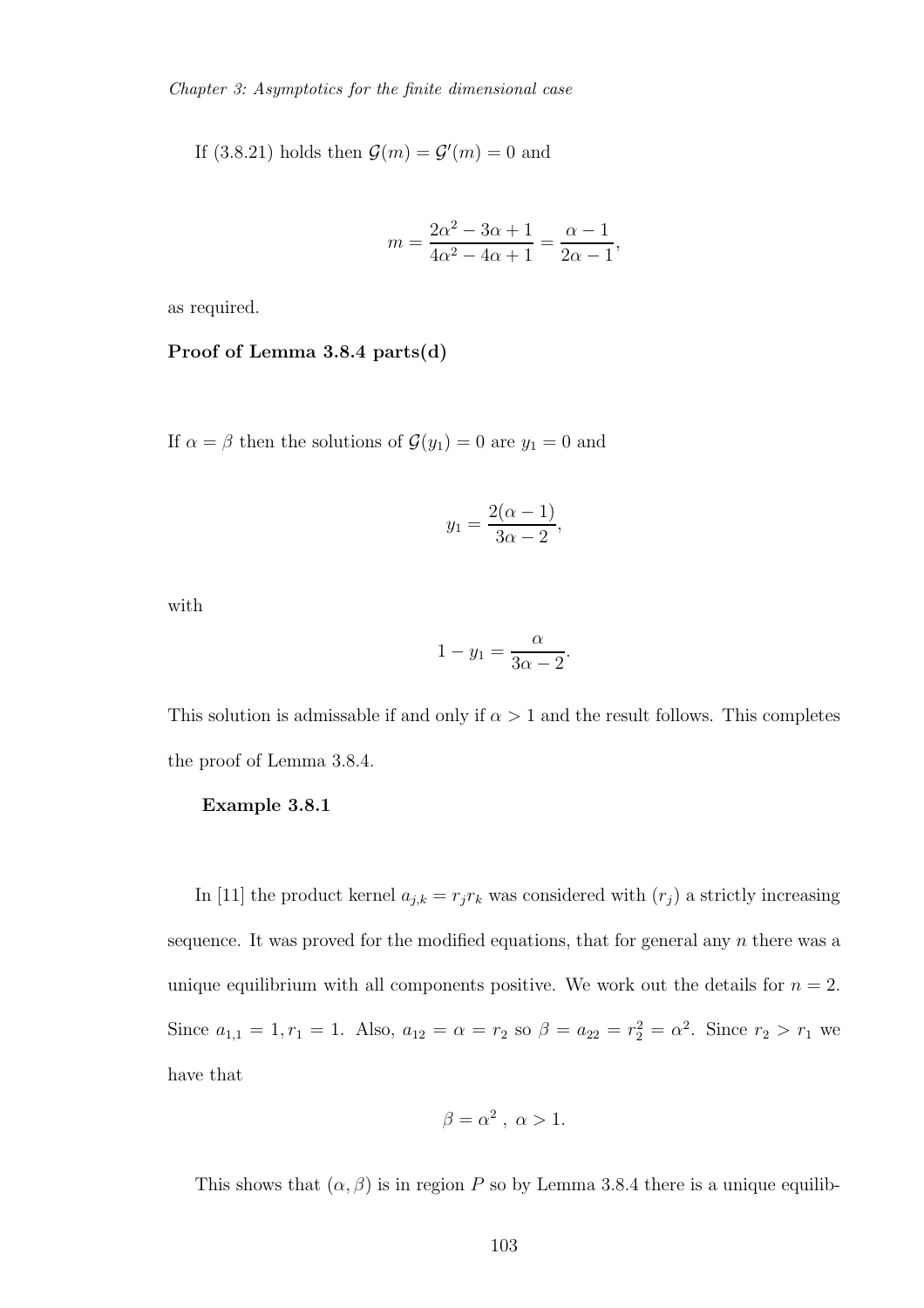rium with  $y_1 \neq 0$ . A calculation shows that

$$
\alpha y_1 = 1 - \alpha + \sqrt{D},\tag{3.8.25}
$$

where

$$
D = (\alpha - 1)^2 + 2\alpha(\alpha - 1).
$$

Since  $D > \alpha - 1$  we have  $y_1 > 0$ . Also,

$$
\alpha(1 - y_1) = \frac{3\alpha^2}{2\alpha - 1 + \sqrt{D}} > 0,
$$

so that  $y_1$  is admissible.

It would be interesting to study the local stability of the equilibria described in Lemma 3.8.4. However, the algebra becomes very complicated so we study some special cases.

For the case  $\beta > \alpha$  which is region P in Lemma 3.8.4, we have that the equilibrium  $(0, \beta^{-1})$  is unstable. We would expect that most solutions to  $(3.8.1)$  would converge to the equilibrium with  $y_1 > 0$ . We will prove below that this equilibrium is locally stable for the special cases

(a) 
$$
\beta = \alpha^2
$$
,  $\alpha > 1$  (b)  $2\beta = 3\alpha^2$ ,  $\alpha > \frac{2}{3}$ .

If  $\alpha < \beta$  then the equilibrium  $(0, \beta^{-1})$  is locally stable. If  $(\alpha, \beta)$  is in Q then there are no other equilibrium solutions and we would expect all solutions to (3.8.1) converge to  $(0, \beta^{-1})$ . The line  $\alpha = \beta$  with  $\alpha < 1$  forms parts of the boundary of Q.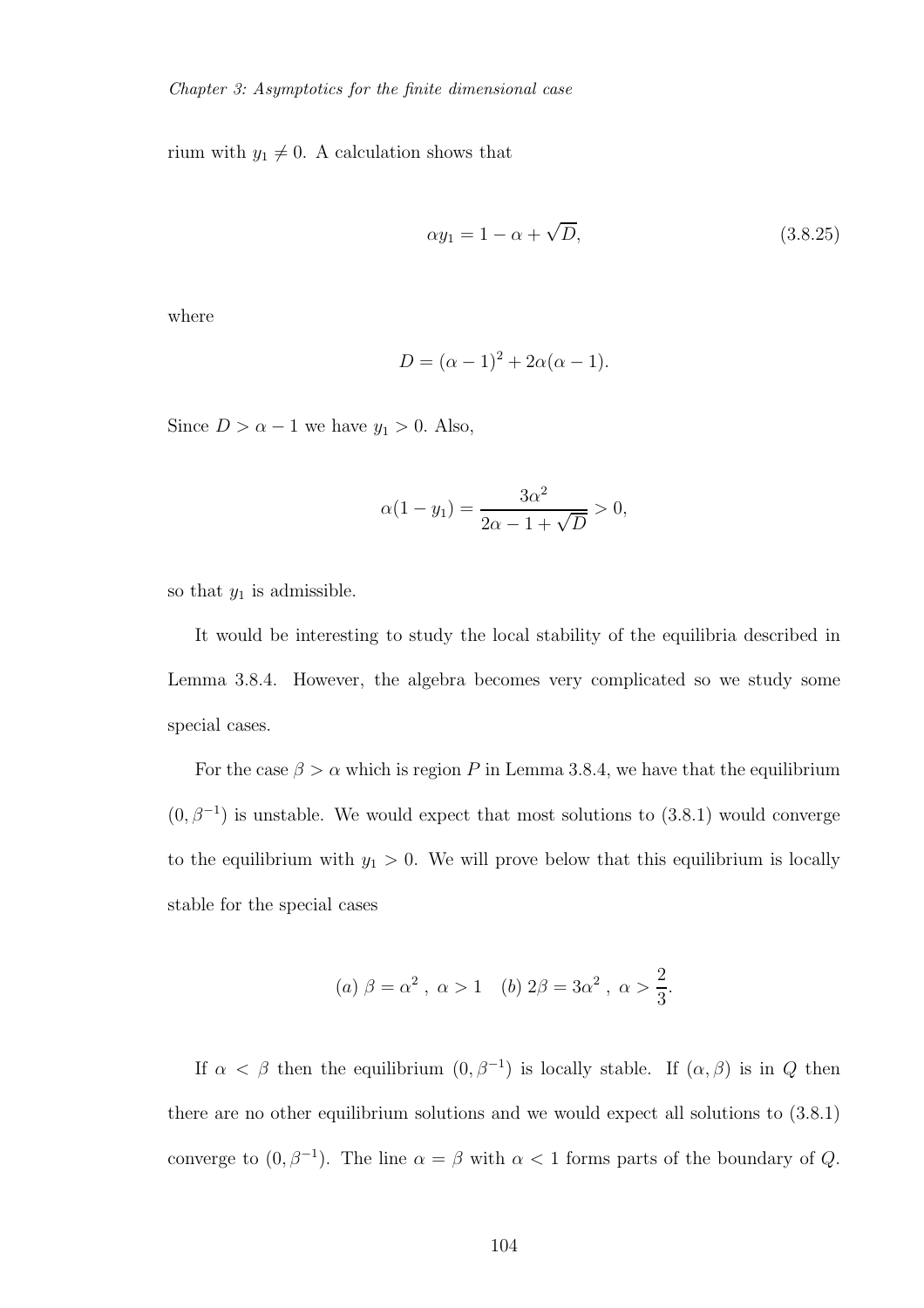In Lemma 3.8.2 part (b) we proved that  $(0, \beta^{-1})$  is locally stable on this line.

If  $\alpha < \beta$  and  $(\alpha, \beta)$  is in S then there are two additional equilibrium solutions. We would expect one of these, say  $(\bar{y}_1, \bar{y}_2)$  to be stable while the other is unstable. For this case we would expect some solutions to converge to  $(0, \beta^{-1})$  while others would conerge to  $(\bar{y}_1, \bar{y}_2)$ .

The line  $\alpha = \beta$  with  $\alpha > 1$  forms part of the boundary between P and S. We prove below that on this line the equilibrium with  $y_1 > 0$  is stable.

Suppose we have an equilibrium with  $y_1 \neq 0$  so that  $y_1$  is a solution of the quadratic equation given by (3.8.20). A calculation shows that  $\lambda$  is an eigenvalue of the linearised problem if

$$
\lambda^2 + B\lambda + C = 0,
$$

with

$$
B = y_1(\alpha - 2\beta\alpha^{-1} + 1) + 2\beta\alpha^{-1} - 1,
$$
  

$$
C = y_1^2(\alpha - 2\beta\alpha^{-1}) + \alpha y_1(2y_1 - 1) + (2\beta\alpha^{-1} - 1)y_1.
$$

We prove that the real part of  $\lambda$  is negative in the examples below by showing that  $B > 0$  and  $C > 0$  in each case. This proves that the equilibrium with  $y_1 > 0$  is locally stable in each of the examples.

#### Example 3.8.1 continued

For this case  $\beta = \alpha^2$  and  $\alpha > 1$ . We show that the equilibrium with  $y_1 > 0$  is stable. For this case

$$
B = (1 - \alpha)y_1 + 2\alpha - 1.
$$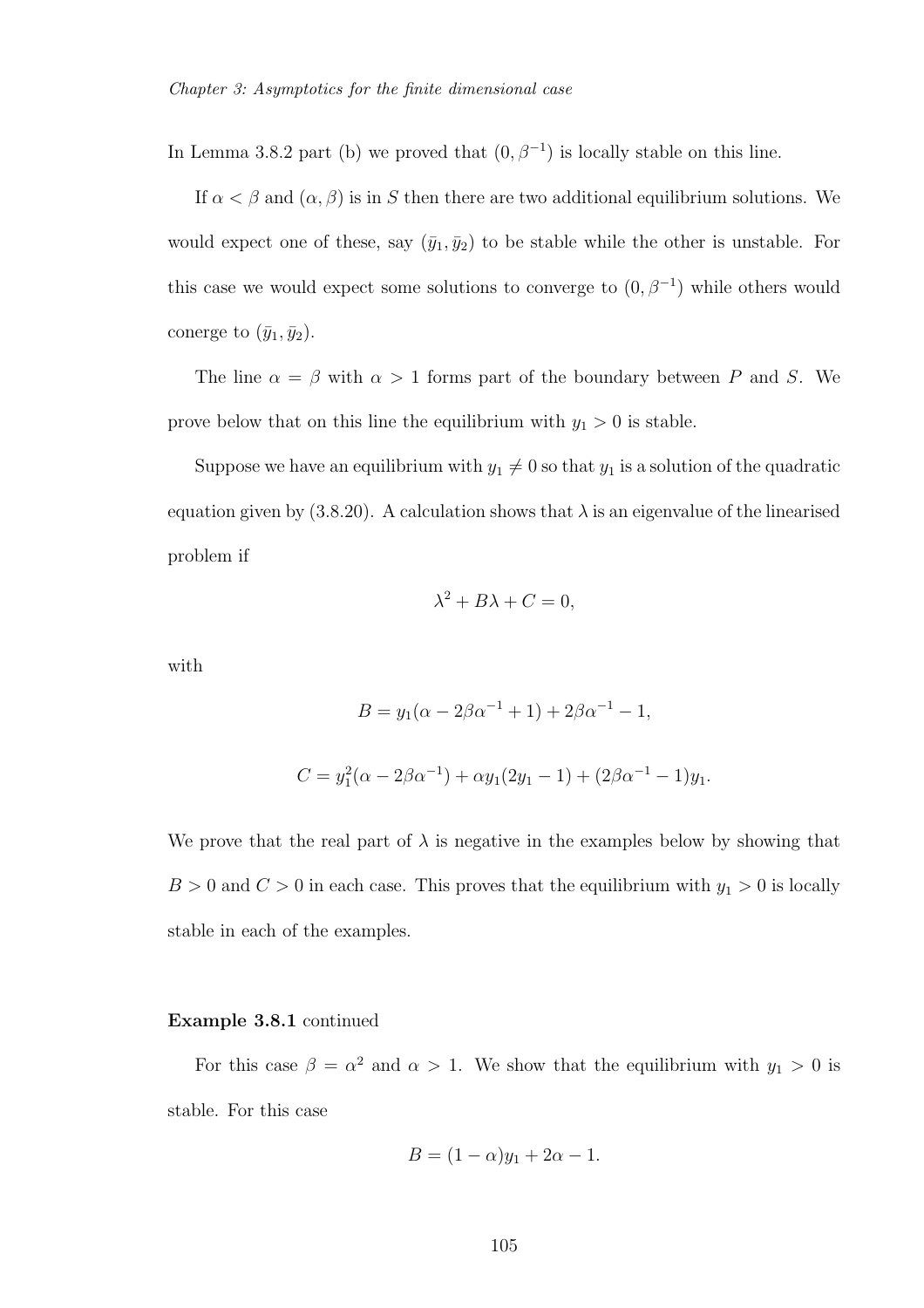Since  $y_1 < 1$ ,

$$
B > y_1(2\alpha - 1 + 1 - \alpha) = \alpha y_1 > 0.
$$

Also,

$$
y_1^{-1}C = \alpha y_1 + \alpha - 1.
$$

Using (3.8.24)

$$
y_1^{-1}C = 1 - \alpha + \sqrt{D} + \alpha - 1 = \sqrt{D} > 0
$$

and this proves the stability.

#### Example 3.8.2

Suppose  $3\alpha > 2$  and that  $3\alpha^2 = 2\beta$ . It follows that  $\beta > \alpha$  so the parameters are in region  $P$ . For this case the quadratic equation  $(3.8.20)$  reduces to a linear equation and

$$
(2\alpha - 1)y_1 = \frac{3\alpha - 2}{2}.
$$

Using this ,

$$
B = (1 - 2\alpha)y_1 + 3\alpha - 1 = \frac{3\alpha}{2} > 0.
$$

Also,

$$
y_1^{-1}C = 2\alpha - 1 > 0,
$$

which proves stability.

#### Example 3.8.3

We consider the case  $\alpha = \beta$  with  $\alpha > 1$ . In part(b) of Lemma 3.8.2 we proved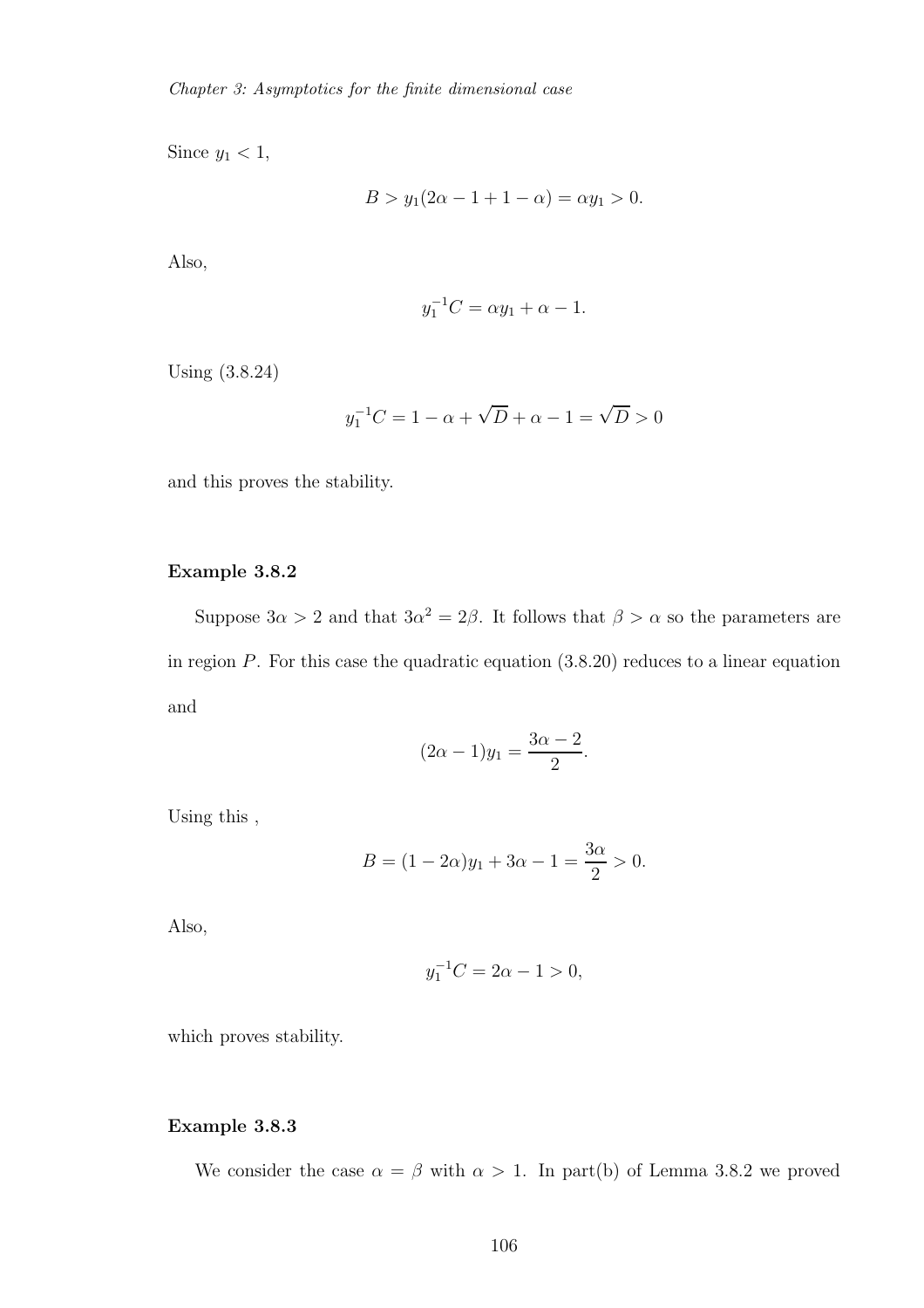that the equilibrium  $(0, \beta^{-1})$  is unstable on this line. In part(e) of Lemma 3.8.4 we proved that there is a unique equilibrium with  $y_1 > 0$  given by

$$
y_1 = \frac{2(\alpha - 1)}{3\alpha - 2}.
$$
\n(3.8.26)

We prove that this equilibrium is locally stable. Using  $\alpha=\beta,$ 

$$
B=(\alpha-1)y_1+1.
$$

Since  $y_1 < 1$ ,

$$
B > y_1(1 + \alpha - 1) = \alpha y_1 > 0.
$$

Also,using (3.8.26)

$$
y_1^{-1}C = (3\alpha - 2)y_1 + 1 - \alpha = \alpha - 1 > 0
$$

and this proves the stability result.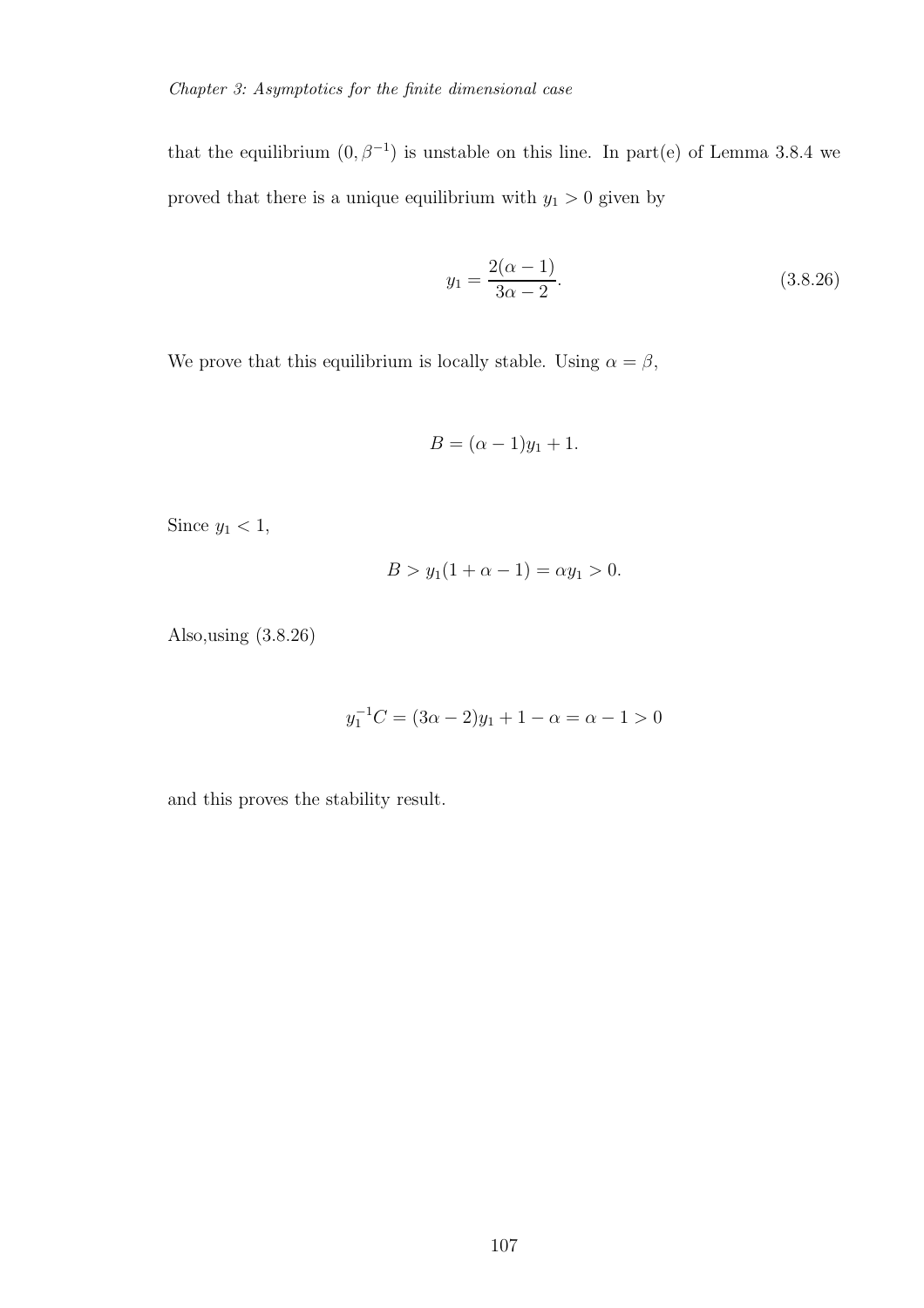## Chapter 4

## A model for the treatment of Alzheimer's disease

### 4.1 Introduction

Alzheimer's disease is the most common form of dementia and is a major cause of death in the elderly. The causes and progression of the disease are not yet understood. One theory, the amyloid hypothesis [38], is one of the main ideas used to explain the damage that is done in the brain.

A protein fragment, amyloid beta  $(A\beta)$ , is often found in the brain plaques of Alzheimer's disease patients. The amyloid hypothesis is that  $(A\beta)$  accumulation is the primary event in the development of the disease. The hypothesis is that there is either a fault with the over production of  $(A\beta)$  or with the mechanisms that remove  $(A\beta)$  from the brain (or possibly both).

One possible treatment is to try and lower  $(A\beta)$  production so that the total level of  $(A\beta)$  in the brain is below the critical concentration. One method is to use a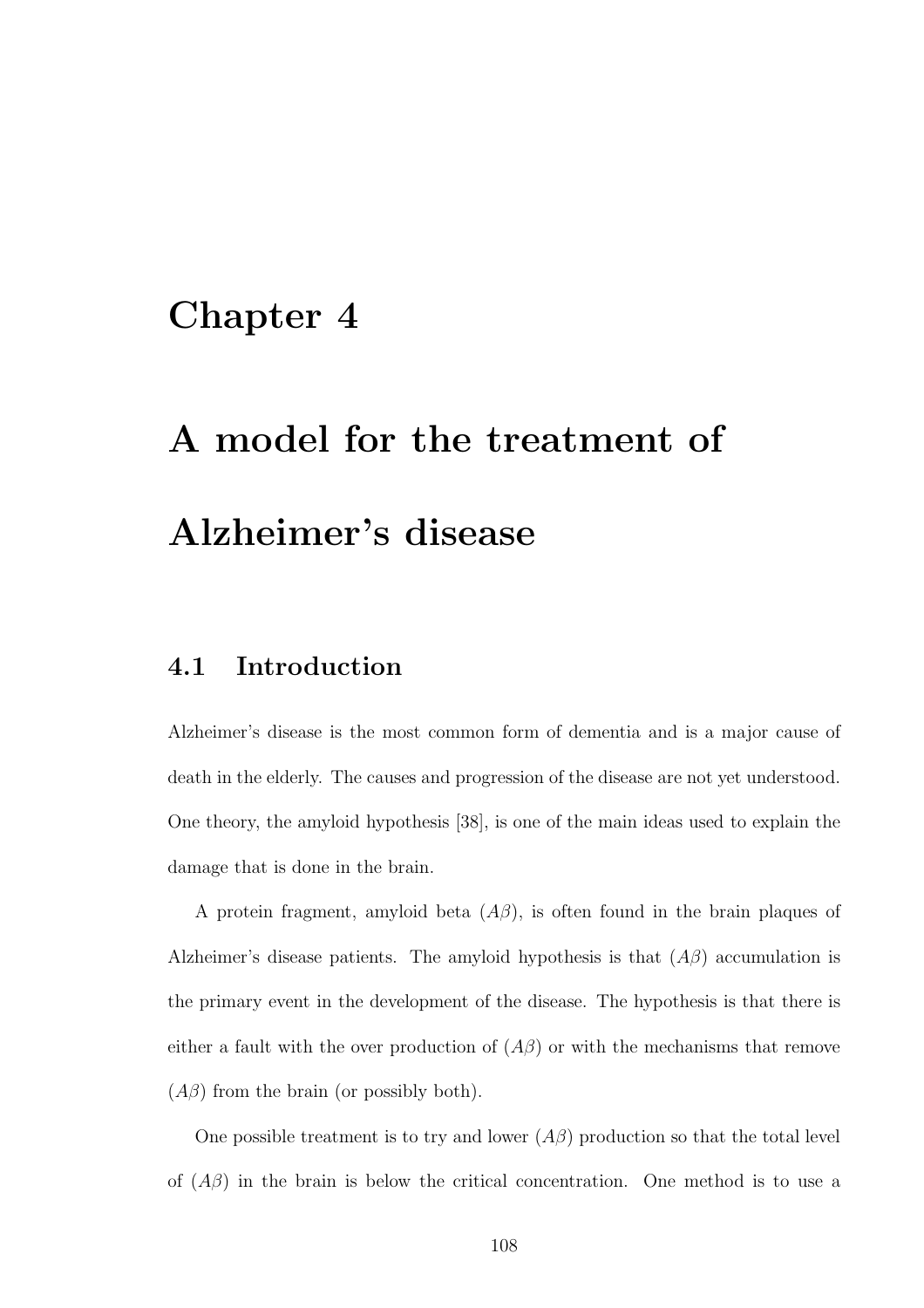drug that interferes with the enzymes that create  $(A\beta)$  from the amyloid precursor protein [38].

Polymers are macromolecules built up from linking a large number of smaller molecules which are termed monomers. The reactions by which the monomers combine is called polymerization.

In this chapter we study a mathematical model of the kinetics of  $(A\beta)$  accumulation in the brain [8, 9]. The model includes the production and loss of  $(A\beta)$ monomers and the elongation and fragmentation of polymers by monomer aggregation and monomer break-off. The resulting equations are of Becker-Doring type with the addition of loss and production terms.

We follow the papers in [8], [9] by studying the impact of production inhibitors on the total amount of  $(A\beta)$  density ( called the  $(A\beta)$  burden). There are two main areas of interest:

- (i) Reduction in the production rate. This leads to the decay, in time, to a new reduced  $(A\beta)$  burden.
- (ii) Looking at what happens when the treatment ends. For this case, the production rate is increased and after a time the  $(A\beta)$  burden returns to a higher level.

There are four parameters in our model and they are all related to chemical time scales, that is, fractions of a second. However the time scales involved in the treatments (i) and (ii) are large, and are measured in months and years. The aim is to derive a formula depending on the parameters which predicts the rate of the decay.

The previous work [8], [9] only considered numerical solutions to the differential equations. In Section 4.3 we begin our mathematical study of the model by proving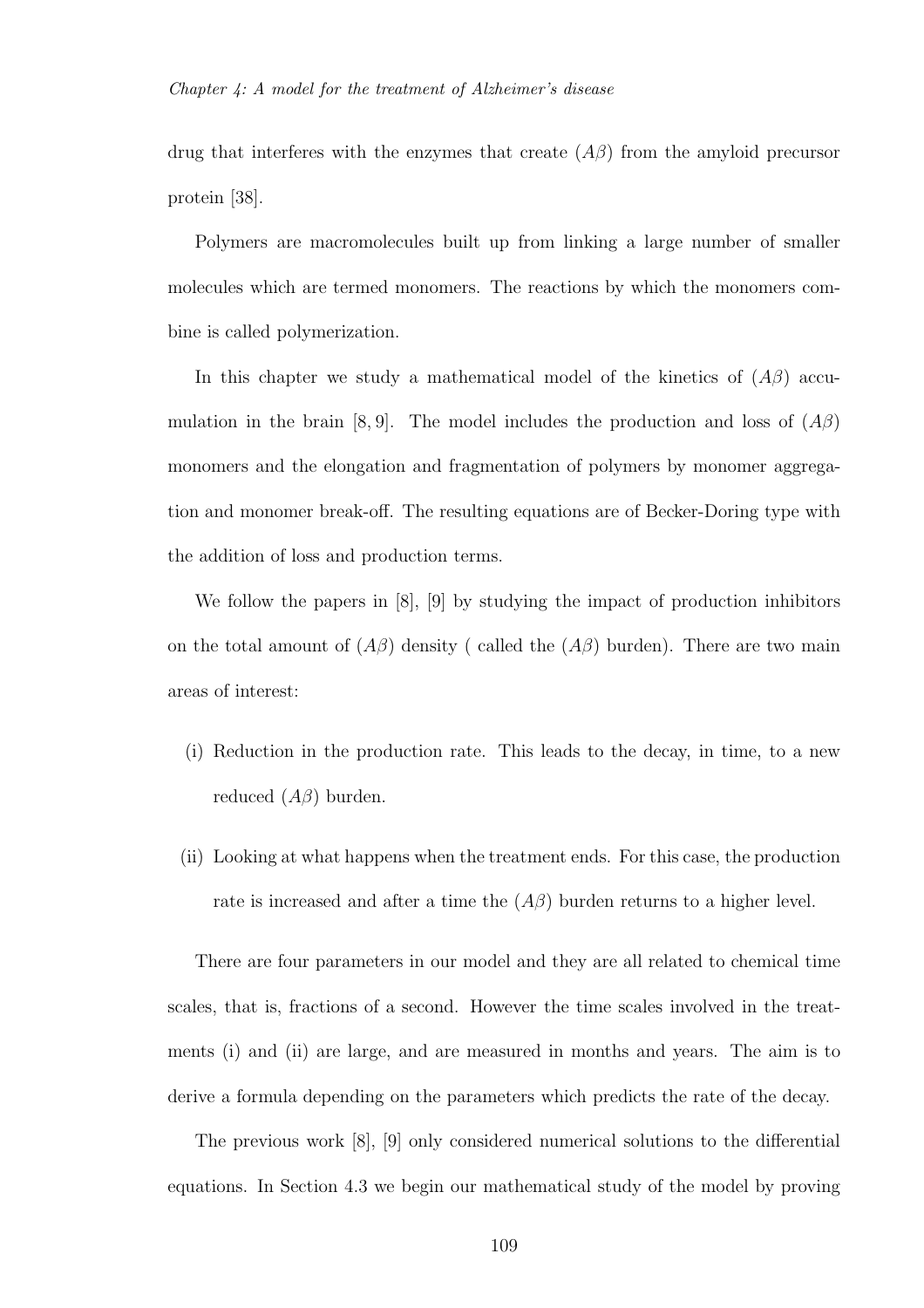the existence of a positive solution.

In Section 4.4 we find the unique equilibrium solution and prove its stability by means of a Lyapunov function. We also derive a formula for the  $(A\beta)$  burden and show that it depends in a critical way on the polymerization ratio  $r$ . This quantity  $r$ depends on all four parameters in the problem.

In Section 4.5 we describe some numerics which model the treatment (i) and (ii) above. Finally, in Section 4.6 we derive our formula for the decay rate and check it against numerical solutions to the full equations.

## 4.2 A modified Becker - Döring equation

Our model tracks the dynamics of clusters of  $(A\beta)$  monomers. Let  $c_k(t)$  be the concentration of clusters consisting of  $k$  molecules at time  $t$ . The maximum cluster size is N. The differential equations give the evolution of these concentrations and are given by

$$
\begin{aligned}\n\dot{c}_1 &= q - \alpha c_1 - W_1 - \sum_{k=1}^{N-1} W_k, \\
\dot{c}_k &= W_{k-1} - W_k, \qquad 2 \le k \le N-1, \\
\dot{c}_N &= W_{N-1}, \qquad (4.2.1)\n\end{aligned}
$$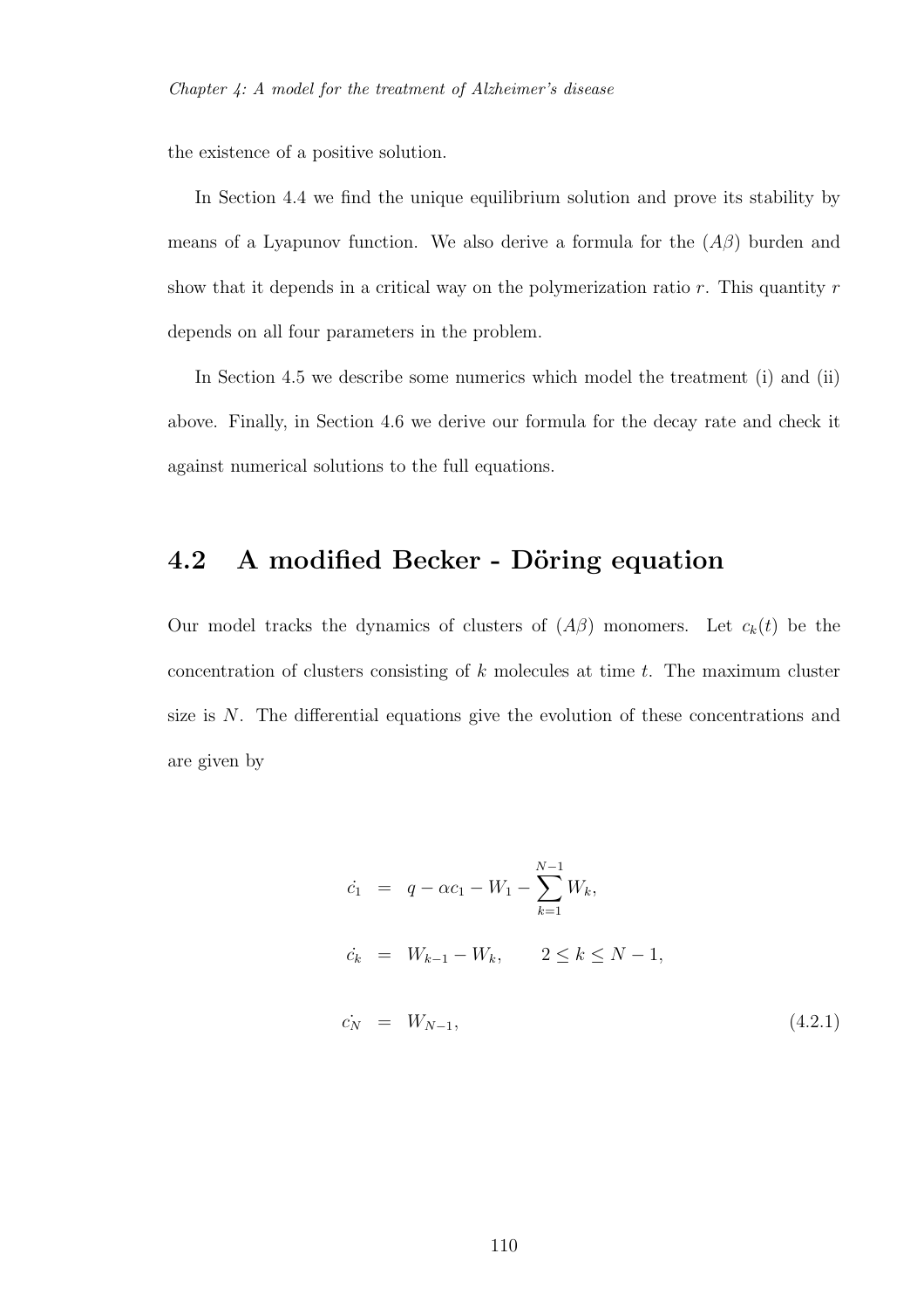where

$$
W_1 = \beta c_1^2 - \frac{f}{2} c_2,
$$
  

$$
W_k = \beta c_1 c_k - f c_{k+1} \qquad k \ge 2,
$$
 (4.2.2)

and all the parametersa,  $\beta$ , f and q are positive. We assume throughout this chapter that the initial data for  $(4.2.1)$  is nonnegative so that

$$
c_k(0) \ge 0 \quad for \quad 1 \le k \le N.
$$

Typical values of the parameters are ( using the time unit of days )

$$
q = 8.81 \times 10^{-7}
$$
,  $\alpha = 24$ ,  $\beta = 7.776 \times 10^{6}$ ,  $f = 0.3396$ . (4.2.3)

and the number of equations is  $N = 500$ . These values will be used throughout this chapter.

## 4.3 Existence and positivity of solution

We begin our study of (4.2.1) by proving the existence of a positive solution for all  $t \geq 0$ .. We let  $c = (c_1, c_2, \ldots, c_N)$ .

**Lemma 4.3.1.** Let c be a solution of  $(4.2.1)$  on some interval  $[0, T)$ ,  $T > 0$ . Then  $c_k(t) > 0$  *for all k.* 

Proof: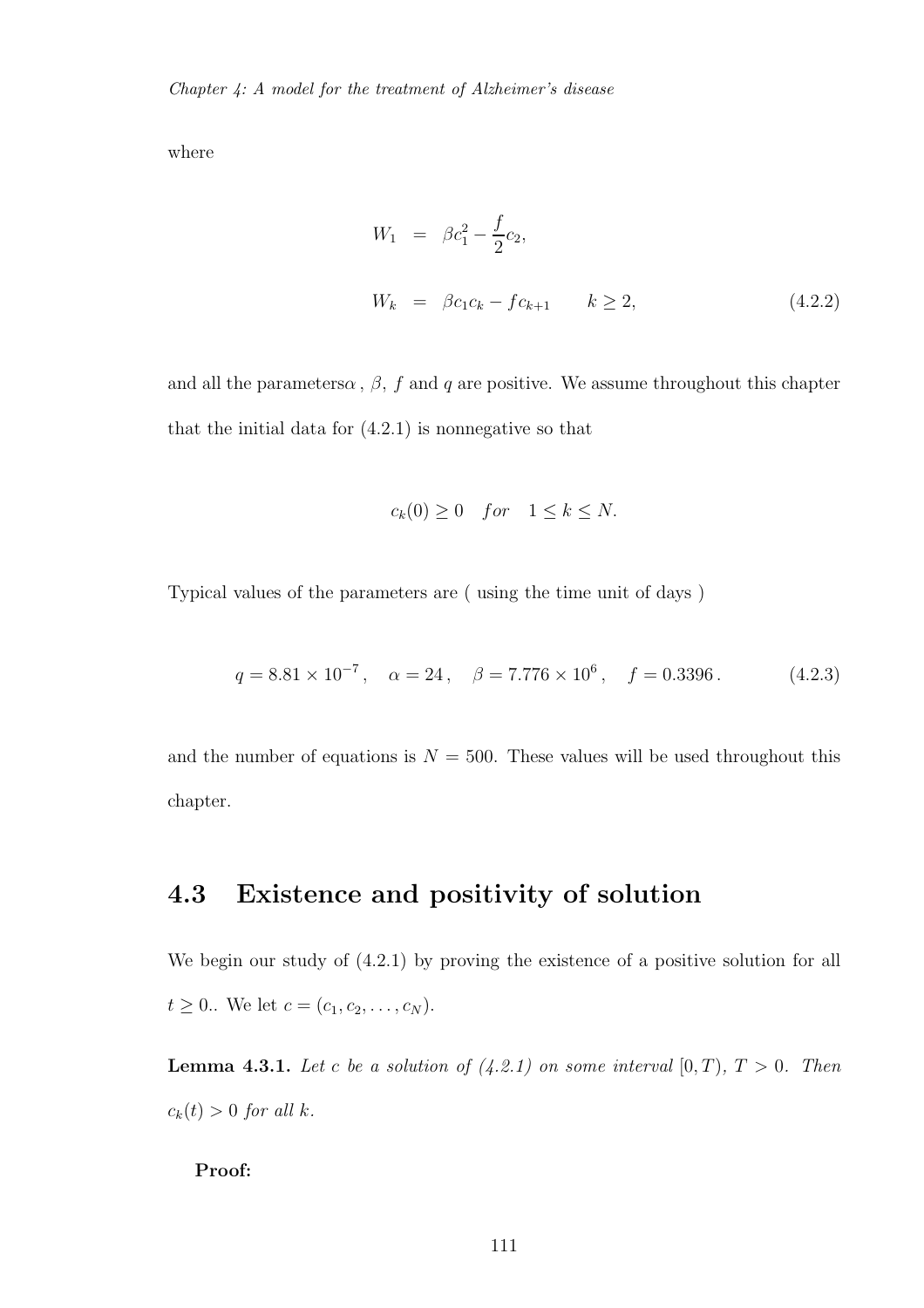We first prove that  $c_1(t) > 0$  for all  $t \in (0, T)$ . The equation for  $c_1$  can be writen as

$$
c'_1 + \phi(t)c_1 = h(t),
$$
  

$$
\phi(t) = 2\beta c_1 + \alpha + \sum_{k=2}^{N-1} \beta c_k,
$$
  

$$
h(t) = q + \frac{f}{2}c_2 + f \sum_{k=1}^{N-1} c_{k+1}.
$$

Hence

$$
c_1(t) \exp\left(\int_0^t \phi(s)ds\right) = c_1(0) + \int_0^t \exp\left(\int_0^s \phi(y)dy\right)h(s)ds.
$$

Since  $h(s) \ge q > 0$  for all s it follows that  $c_1(t) > 0$  for  $t \in (0, T)$ .

Suppose for contradiction,  $c_k(\tau) = 0$  for some  $\tau \in (0, T)$  and  $2 \leq k \leq N$ . From the equation for  $c_N$ ,

$$
(c_N e^{ft})' = \beta c_1 c_{N-1} e^{ft}.
$$

Hence if  $c_N(\tau) = 0$  then

$$
0 = c_N(0) + \beta \int_0^{\tau} c_1(s) c_{N-1}(s) e^{fs} ds.
$$

In particular, since  $c_1(s) > 0$  we must have  $c_{N-1}(\tau) = 0$ .

From the equation for  $c_k$ ,  $2 \leq k \leq N-1$ 

$$
c_k^{'} + \phi(t)c_k = h_k(t),
$$

$$
\phi(t) = f + \beta c_1,
$$

$$
h_k(t) = \beta c_1 c_{k-1} + f c_{k+1}, \ 3 \le k \le N - 1,
$$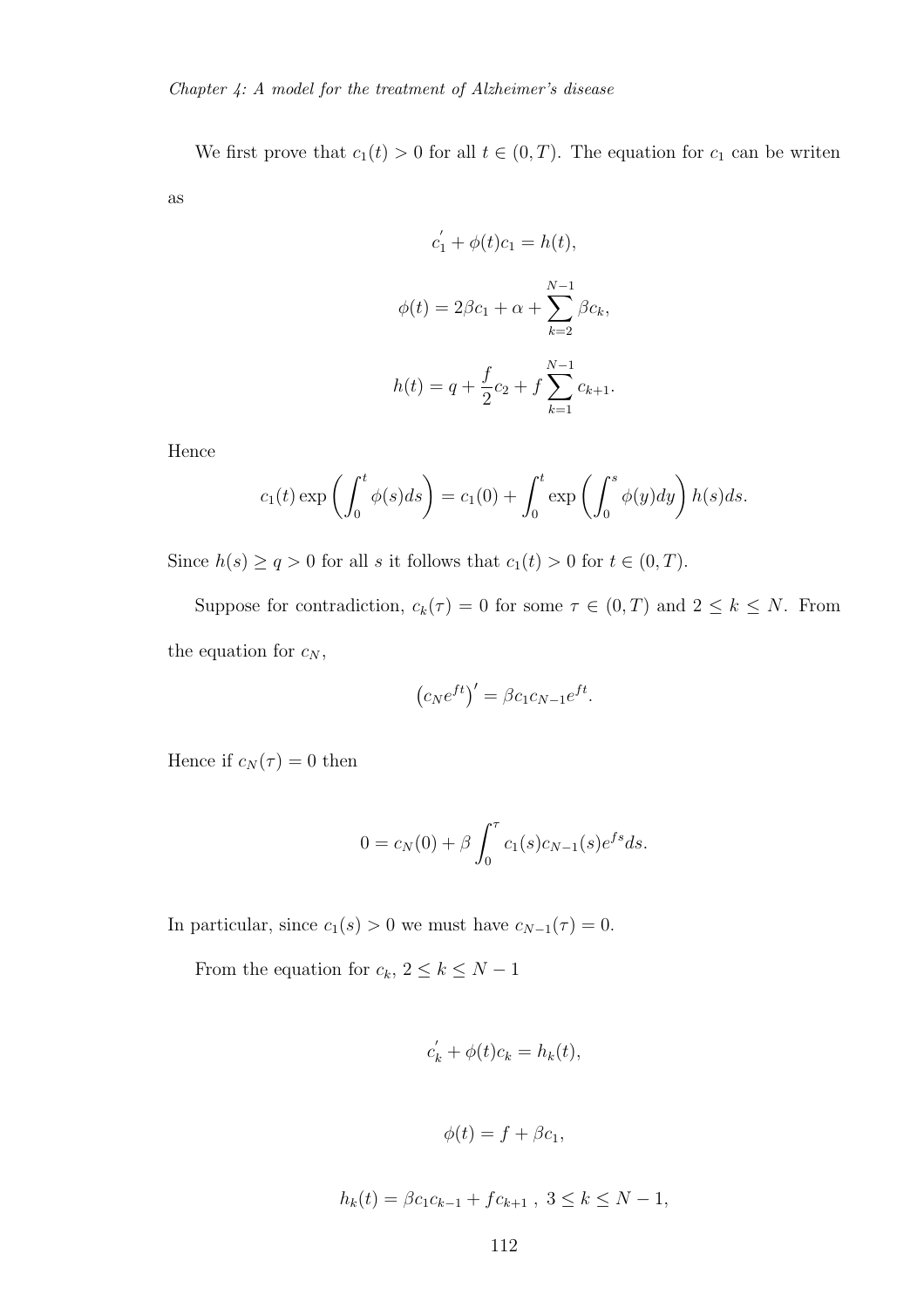Chapter 4: A model for the treatment of Alzheimer's disease

$$
h_2(t) = \beta c_1^2 + \frac{f}{2}c_3.
$$

Hence if  $c_k(\tau) = 0$  then

$$
0 = c_k(0) + \int_0^{\tau} \exp\left(\int_0^s \phi(y) dy\right) h_k(s) ds.
$$

It follows that we must have  $c_{k-1}(\tau) = 0$ .

We have shown that in all cases,  $c_1(\tau) = 0$  which is a contradiction. This complete the proof.

**Lemma 4.3.2.** Let c be a solution of  $(4.2.1)$  on  $[0, T]$  and let  $(g_k)$  be a constant *sequence.*

*Then*

$$
\sum_{k=1}^{N} g_k c'_k = \sum_{k=1}^{N-1} (g_{k+1} - g_k - g_1) W_k + g_1 (q - \alpha c_1).
$$

The proof of the above result is straightforward and consists of multiplying each equation by  $g_k$ , summing, and grouping like terms.

**Theorem 4.3.3.** *There exist a unique solution of the initial value problem on*  $[0, \infty)$ *with*  $c_k(t) > 0$  *for all*  $t > 0$  *and*  $1 \leq k \leq N$ .

Proof: Local existence and uniqueness are obtained by a standard argument in ordinary differential equations theory.

Let  $g_k = k$  in Lemma 4.3.2. Then

$$
\sum_{k=1}^{N} kc'_k = q - \alpha c_1.
$$

It follows that on any bounded time interval,  $c$  is bounded so there is a continuation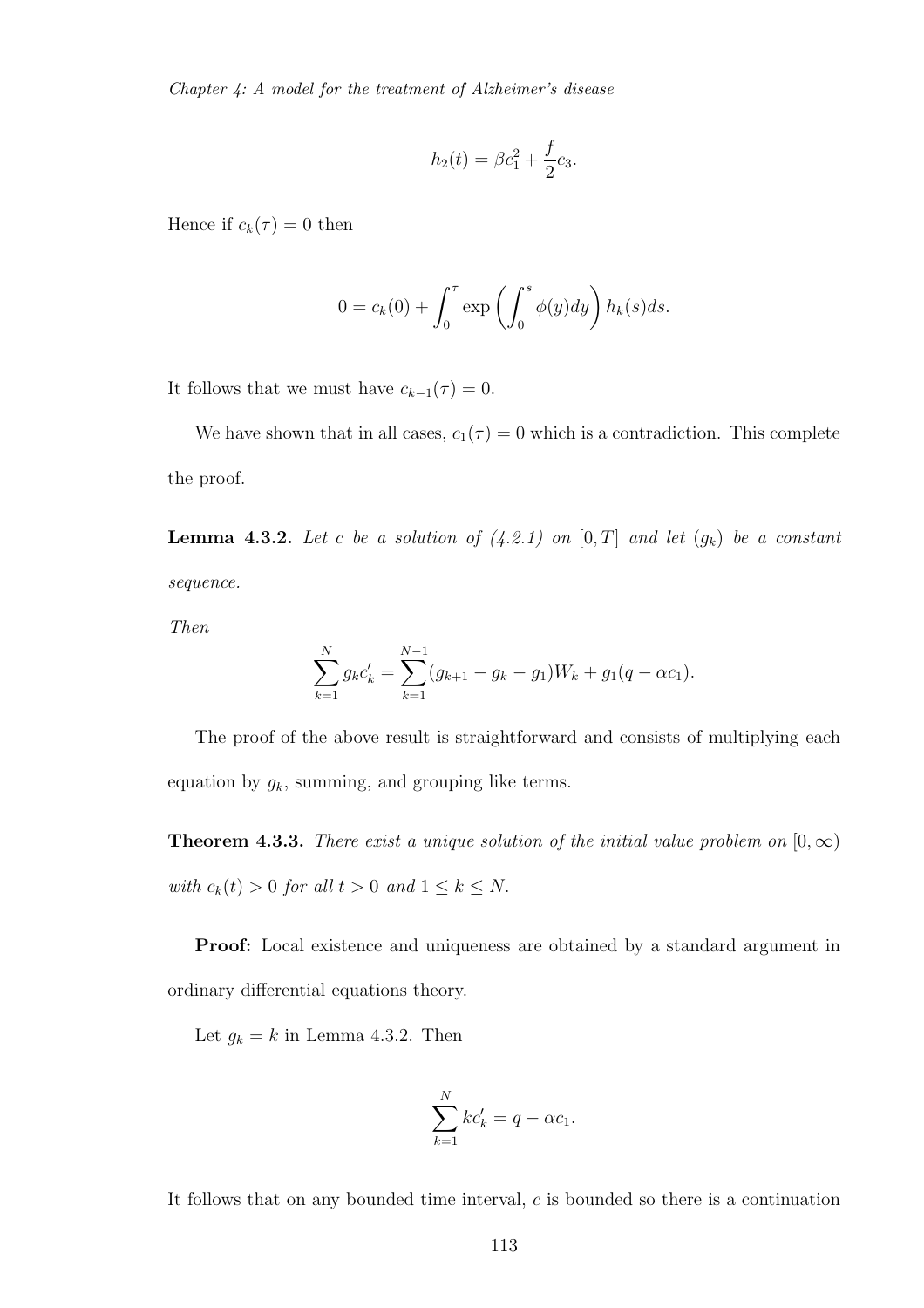to  $[0, \infty)$ .

#### 4.4 The equilibrium solution and its stability

We first show that the system  $(4.2.1)$  has a unique equilibrium solution.

Lemma 4.4.1. *The unique equilibrium of (4.2.1) is given by*

$$
c_k = Q_k(q), \tag{4.4.1}
$$

$$
Q_1(q) = \frac{q}{\alpha} \quad , \quad Q_k(q) = \frac{2q}{\alpha} (r(q))^{k-1} \text{ for } k \ge 2,
$$
 (4.4.2)

*where*

$$
r(q) = \frac{\beta q}{\alpha f}.\tag{4.4.3}
$$

**Proof:** We begin by showing that for an equilibrium c,  $W_k(c) = 0$  for  $1 \leq k \leq N$ . From the final equation  $W_{N-1}(c) = 0$ . For  $2 \le k \le N-1$ , c satisfies

$$
W_k(c) = W_{k-1}(c).
$$

Since  $W_{N-1}(c) = 0$  it follows that  $W_k(c) = 0$  for  $1 \leq k \leq N-1$ .

From the equation for  $c'_1$  it follows that

$$
c_1 = \frac{q}{\alpha}.
$$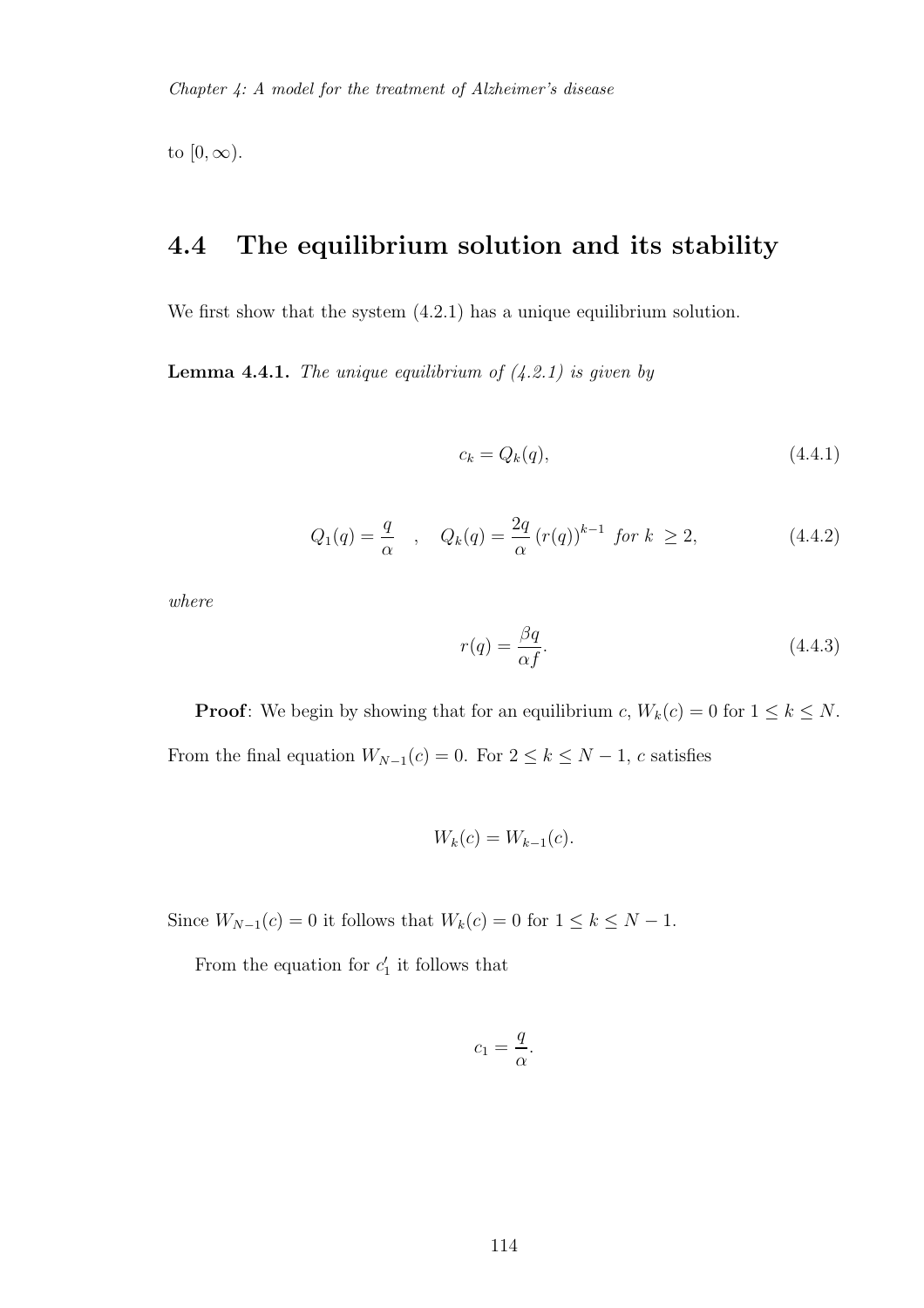Since  $W_1(c) = \beta c_1^2 - \frac{f}{2}$  $\frac{J}{2}c_2$  it follows that

$$
c_2 = \frac{2\beta q^2}{f\alpha} = \frac{2qr(q)}{\alpha}.
$$

For  $k \geq 2$ ,

$$
W_k(c) = \beta c_1 c_{k-1} - f c_k,
$$

so iterating  $W_k(c) = 0$  we obtain (4.4.2).

The quantity  $r(q)$  in (4.4.3) is called the polymerization ratio and is an important parameter in the problem. In physical terms,  $r$  is equal to the product of the coagulation and production rates divided by the product of the fragmentation and loss rates. Another important physical parameter is the total amyloid-beta concentration in the brain, that is, the total number of amyloid-beta molecules. It is given by

$$
\rho(t) = \sum_{k=1}^{N} kc_k.
$$
\n(4.4.4)

From Lemma 4.4.1, at equilibrium this is equal to

$$
\rho = \frac{q}{\alpha} + \frac{2q}{\alpha} \sum_{k=2}^{N} kr^{k-1}.
$$

We can find an exact expression for  $\rho$  by considering

$$
r^{2} + r^{3} + \dots + r^{N} = \frac{r^{2} - r^{N+1}}{1 - r}
$$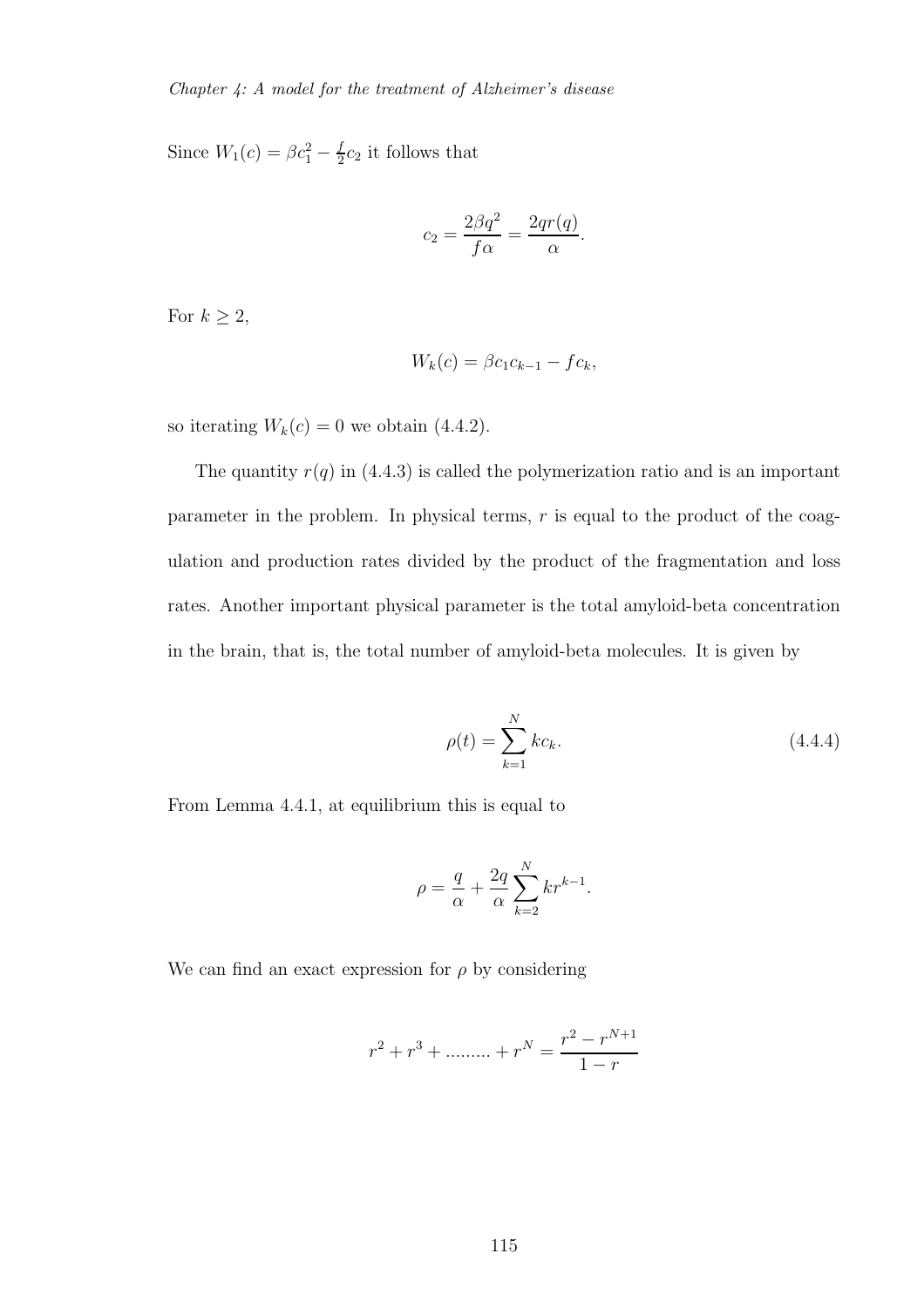and differentiating to get a formula for

$$
2r + 3r^2 + \dots + Nr^{N-1}.
$$

The final result is

$$
\rho = \frac{q}{\alpha} + \frac{2q}{\alpha} \left[ \frac{2r - r^2 - (N+1)r^N + Nr^{N+1}}{(1-r)^2} \right].
$$
\n(4.4.5)

In our application we have that  $0 < r < 1$ . Hence for large N, the  $r^N$  and  $r^{N+1}$ terms are very small and a very good approximation for  $\rho$  is

$$
\rho \approx \frac{q}{\alpha} \left( \frac{2}{\left(1 - r\right)^2} - 1 \right).
$$

To prove the stability of the equilibrium we will make use of the theory of Lyapunov function (see [23] Chapter 2). Consider the differential equation in  $\mathbb{R}^n$ ,

$$
x' = g(x) \tag{4.4.6}
$$

with an equilibrium  $x = b$ . Let  $\mathcal G$  be an open neighbourhood of b and let  $V : \mathcal G \to \mathbf R$ be a continuously differentiable function. For a solution  $x(t)$  of (4.4.6) we define the derivative of  $V$  by

$$
V'(x) = \frac{d}{dt}V(x(t)).
$$

Then  $V$  is a Lyapunov function on  $\mathcal G$  if the following two conditions hold:

(i)  $V(b) = 0$  and  $V(x) > 0$  for  $x \in \mathcal{G}$  with  $x \neq b$ .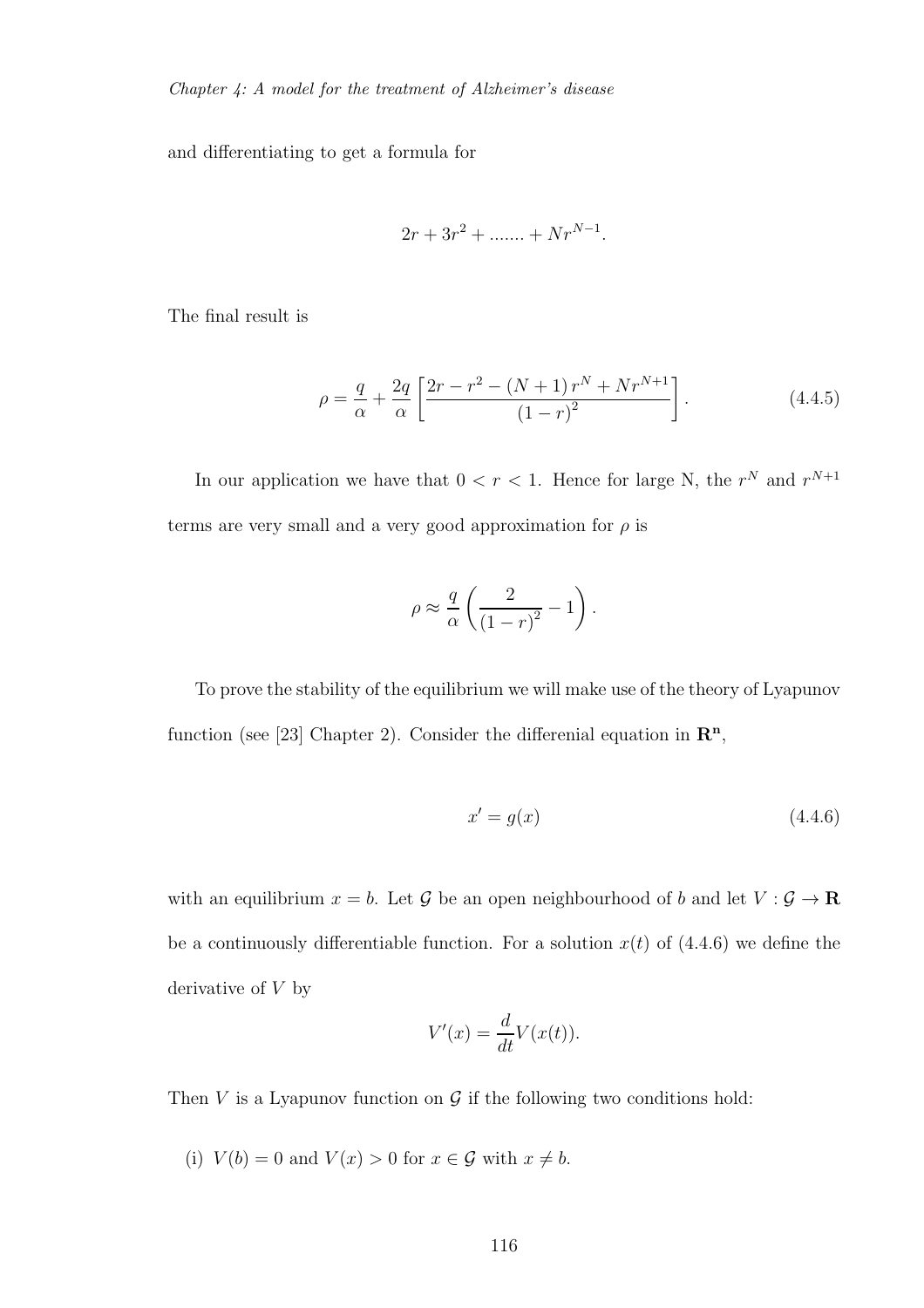(ii)  $V'(x) \leq 0$  for all  $x \in \mathcal{G}$ .

The next result will enable us to prove global asymptotic stability.

**Theorem 4.4.2.** Let  $x = b$  be an equilibrium for  $(4.4.6)$  and V be a Lyapunov *function on a neighbourhood* G *of* b *with*

$$
V'(x) < 0 \qquad \text{for} \qquad x \in \mathcal{G} \text{ with } x \neq b.
$$

*Then if*  $x(t)$  *is a solution in*  $\mathcal{G}, x(t) \to b$  *as*  $t \to \infty$ *.* 

We will make use of the function [2]

$$
V(c) = \sum_{k=1}^{N} c_k \left( \ln \left( \frac{c_k}{Qk} \right) - 1 \right) + \sum_{k=1}^{N} Q_k.
$$
 (4.4.7)

Using Lemma 4.3.2, a calculation shows that

$$
\frac{dV(c)}{dt} = \sum_{k=1}^{N-1} \ln\left(\frac{c_{k+1}Q_kQ_1}{Q_{k+1}c_kc_1}\right) + \ln\left(\frac{c_1}{Q_1}\right)(q - \alpha c_1). \tag{4.4.8}
$$

**Theorem 4.4.3.** For any solution  $c(t)$  of (4.2.1) with  $c(0) \geq 0$  we have that for all k

$$
\lim_{t\to\infty}c_k(t)=Q_k.
$$

**Proof:** If  $c = (Q_k)$  then

$$
V(c) = \sum_{k=1}^{N} \left[ Q_k \left( \ln \left( \frac{Q_k}{Q_k} \right) - 1 \right) + Q_k \right] = 0.
$$

For  $m > 0$  and  $x > 0$ , the function  $\theta(x) = x \left[ \ln \left( \frac{x}{m} \right) \right]$  $\binom{x}{m} - 1$  has an absolute minimiser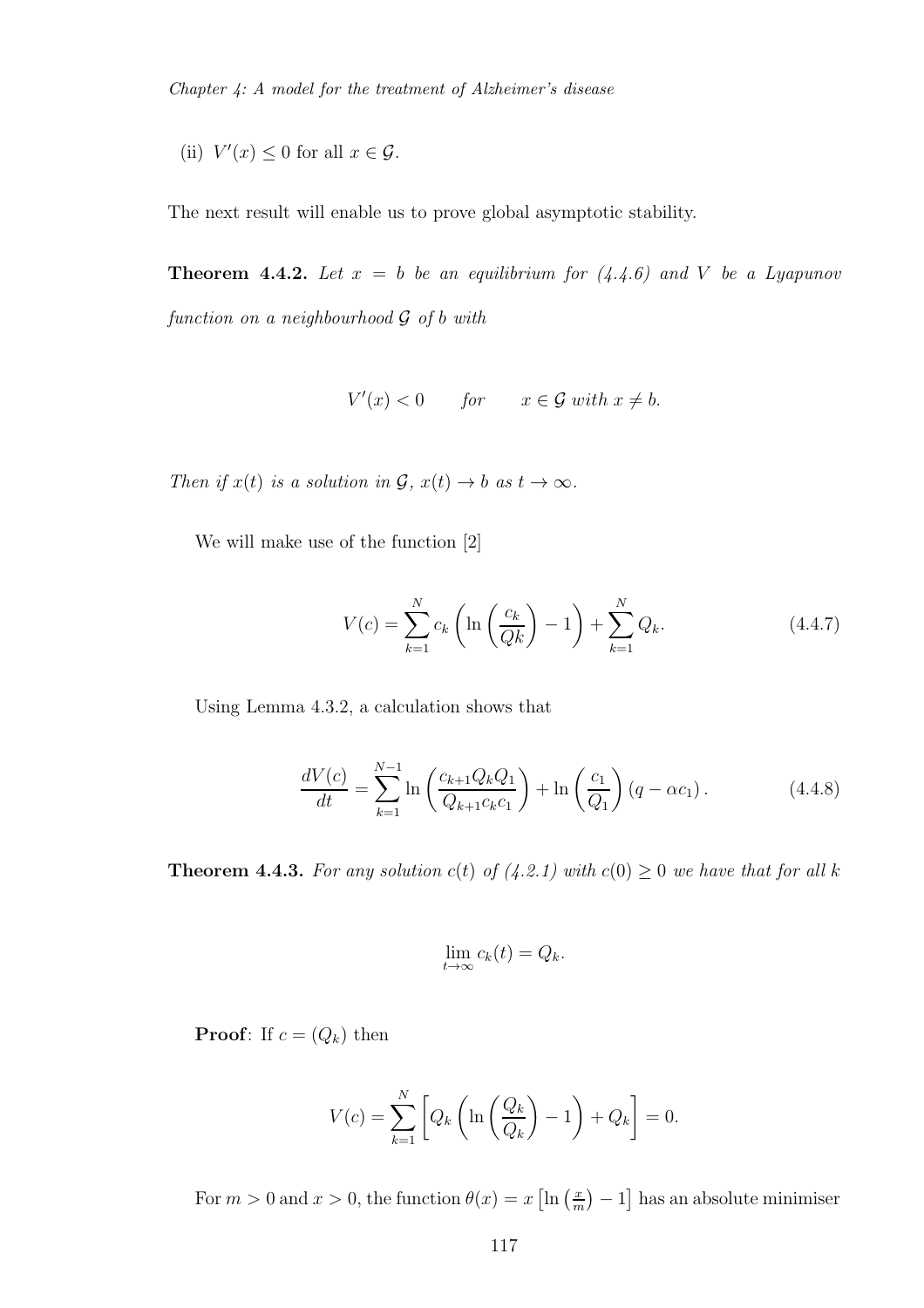at  $x = m$ , so that  $\theta(x) > -m$  if  $x \neq m$ . It follows that if c is not equal to the equilibrium then  $V(c) > 0$ .

In order to show that  $V(c)$  is decreasing along solutions of  $(4.2.1)$ , we use the inequality

$$
(x - y)(\ln x - \ln y) \ge 0
$$
\n(4.4.9)

with equality if and only if  $x = y$ . This follows from the inequality

$$
(z-1)\ln z \ge 0
$$

with equality if and only if  $z = 1$ .

To prove  $V'(c) \leq 0$  with equality if and only if c is the equilibrium we show that each term in (4.4.8) is non-positive. For  $2 \leq k \leq N-1$ ,

$$
\frac{Q_k Q_1}{Q_{k+1}} = \left(\frac{\alpha f}{\beta q}\right) \frac{q}{\alpha} = \frac{q}{\alpha r} = \frac{f}{\beta}.
$$

Hence for  $2 \leq k \leq N-1$ 

$$
\ln\left(\frac{c_{k+1}Q_kQ_1}{Q_{k+1}c_kc_1}\right) = \ln\left(\frac{c_{k+1}f}{\beta c_1c_k}\right) (\beta c_1c_k - fc_{k+1}).
$$

From (4.4.9) it follows that the above term is non-positive and is equal to zero if and only if  $W_k(c) = 0$ .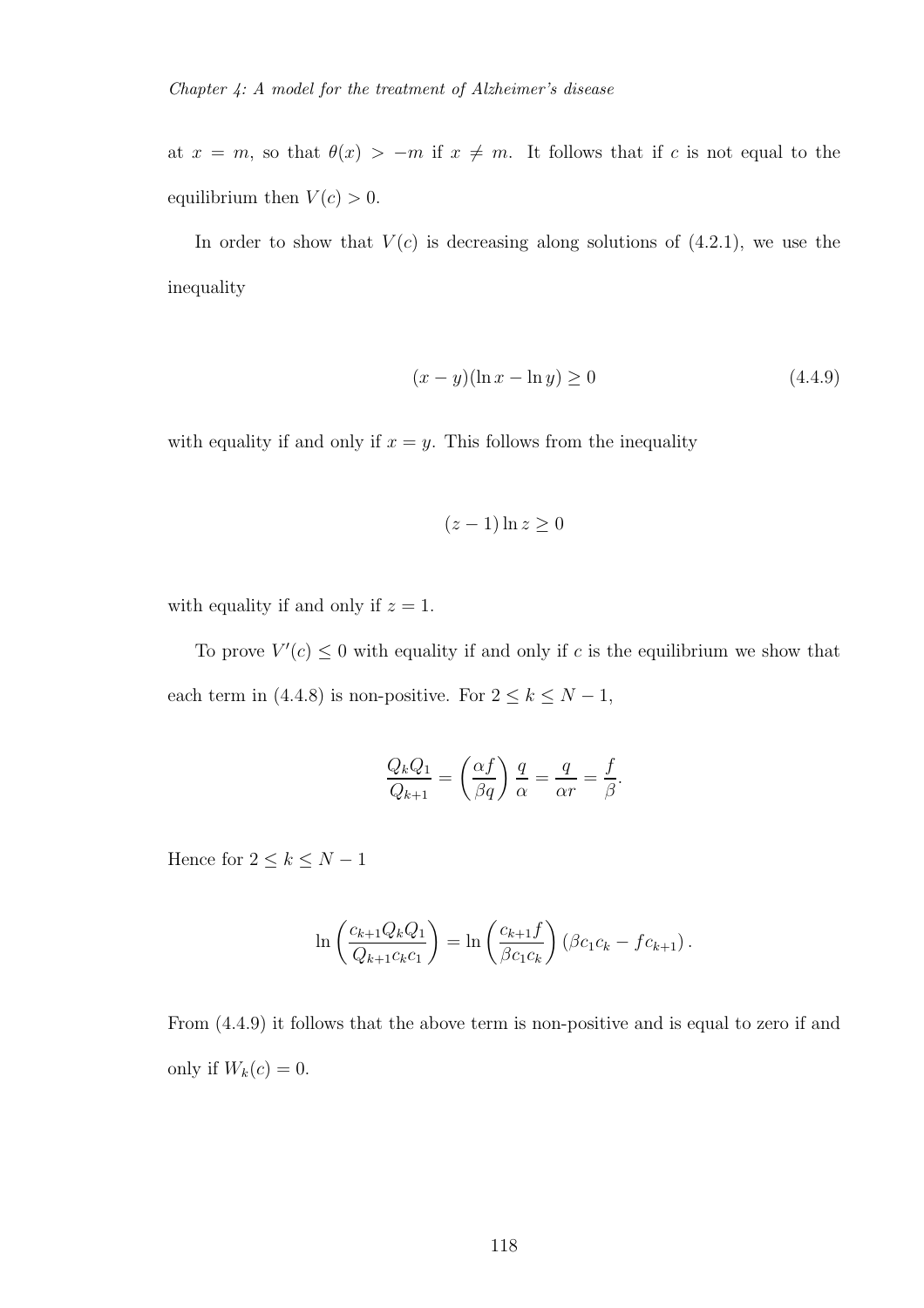Since

$$
\frac{Q_1^2}{Q_2} = \frac{q^2 \alpha f}{\alpha^2 2q^2 \beta} = \frac{f}{2\beta},
$$

the  $k = 1$  term in  $(4.4.8)$  is

$$
\ln\left(\frac{c_2f}{2\beta c_1^2}\right)\left(\beta c_1^2 - \frac{f}{2}c_2\right).
$$

From (4.4.9) this is non-positive and is equal to zero if and only if  $W_1(c) = 0$ . Finally,

$$
\ln\left(\frac{c_1}{Q_1}\right)(q - \alpha c_1) = \ln\left(\frac{\alpha c_1}{q}\right)(q - \alpha c_1)
$$

and this again is non-positive and is equal to zero if and only if  $\alpha c_1 = q$ .

The above calculations show that

$$
\frac{dV}{dt} \leqslant 0
$$

with equality if and only if  $c$  is the equilibrium.

The result follows from Theorem 4.4.2.

### 4.5 Effect of treatment

From Section 4.4, the approximation value of the total amyloid-beta concentration  $(A\beta$  burden) at equilibrium is given by

$$
\rho_{\infty} = \rho_{\infty}(q) = \frac{q}{\alpha} \left( \frac{2}{(1 - r(q))^2} - 1 \right),
$$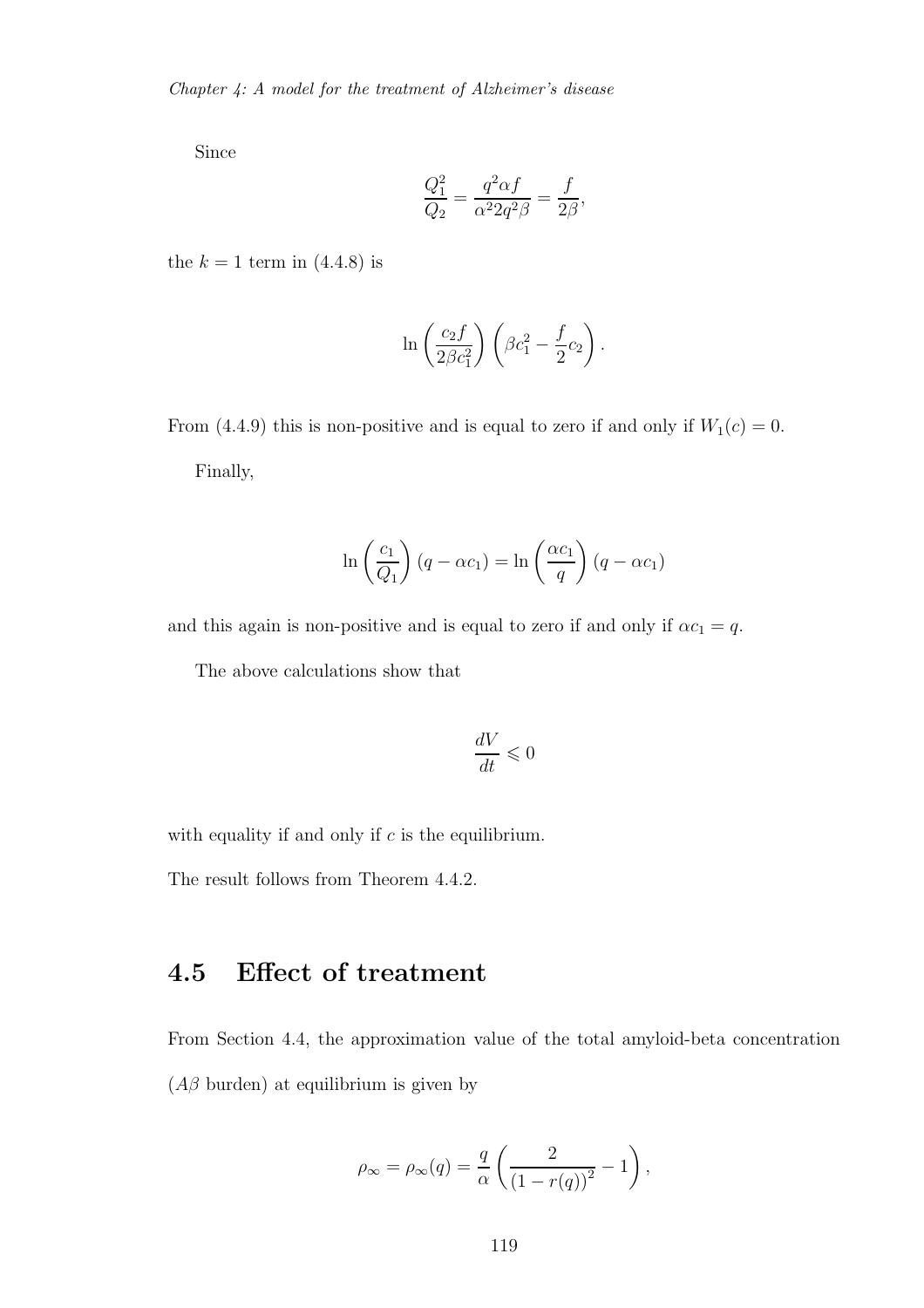where  $r = r(q)$  is given by

$$
r = \frac{\beta q}{\alpha f}.
$$

The dynamics of the impact of a treatment can be assessed by changing the parameters. To lower the  $A\beta$  burden we need to decrease r. One practical way to do this is reducing q by means of  $\gamma$ - secretase inhibitor.

To assess the impact of such a treatment we do the following numerics:

- (a) We first consider a symptomatic patient in the pre-treatment state. For this patient we assume that a steady state has been attained for the parameter values given in (4.2.3). Hence  $c_k = Q_k(q)$  and the  $A\beta$  burden is given approximately by  $\rho_{\infty}(q)$ . As in [8] we assume that this pre-treatment stay lasts for 250 days.
- (b) Continue the solution in (a) by solving the system with q replaced by  $(0.6)q$ . This represents treatment with the production rate q reduced by 40  $\%$ . We do this for a time period of approximately one year, say days 250-620. At day 620 the solution will be close to the equilibrium  $c_k = Q_k((0.6)q)$ . As we calculated in Section 4.4, this represents a 18-fold decrease in the  $A\beta$  burden
- (c) At day 620 we remove the treatment. This means that we continue the solution from (b) using the original value  $q$  in system  $(4.2.1)$ .

The results are shown in Figure 4.1.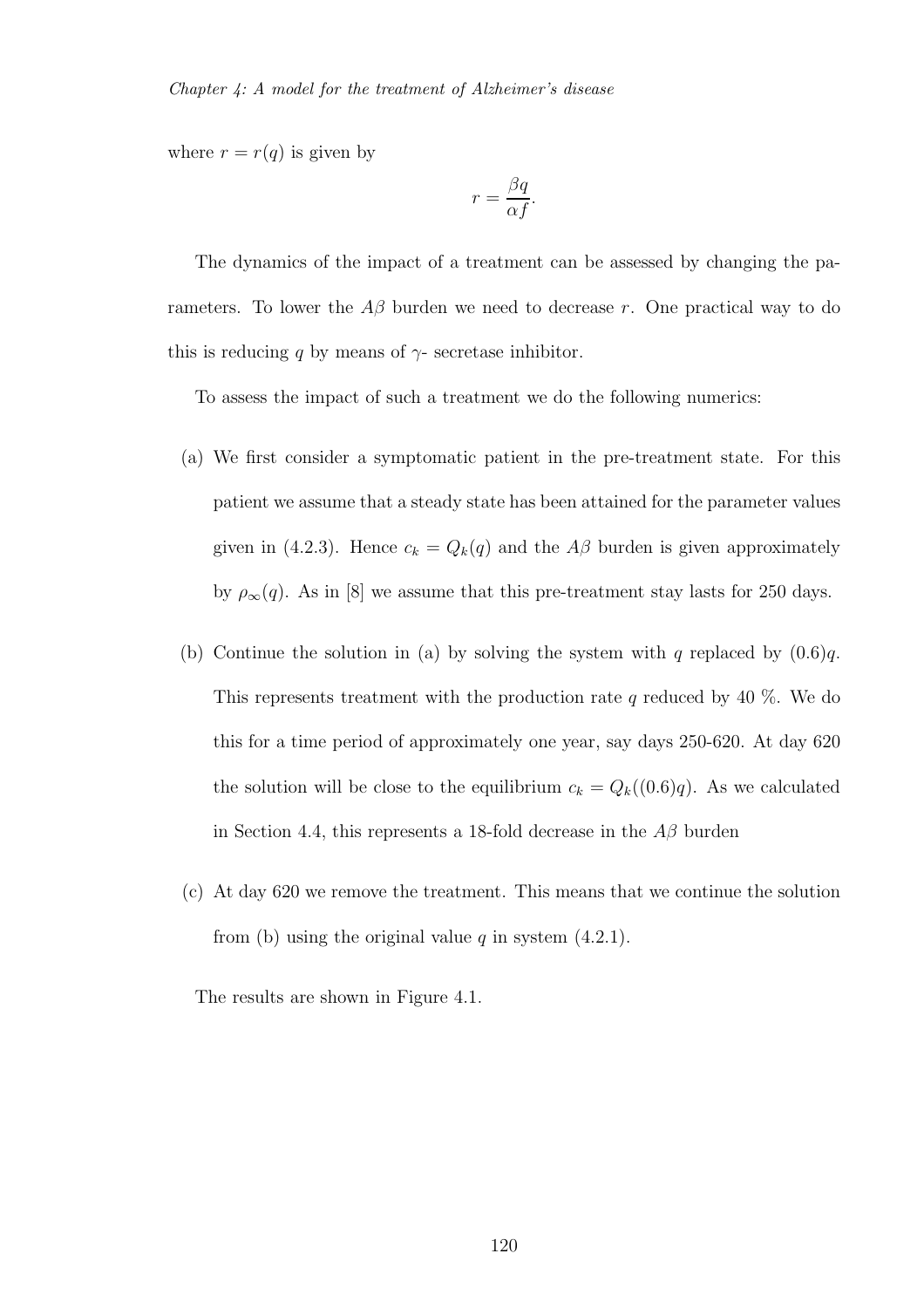

Figure 4.1:  $A\beta$  burden for steps (a), (b) and (c).

In order to understand the long time periods involved in (b) and (c), we modify (b) and (c) into two mathematical problems.

Step  $B$ : The initial data for the system is calculated by using the equilibrium solution for the parameter values given by (4.2.3). Hence the initial data is

$$
c_k(0) = Q_k(q). \t\t(4.5.1)
$$

To model the inhibitor reduction we replace q by  $(0.6)q$  in  $(4.2.1)$  and solve with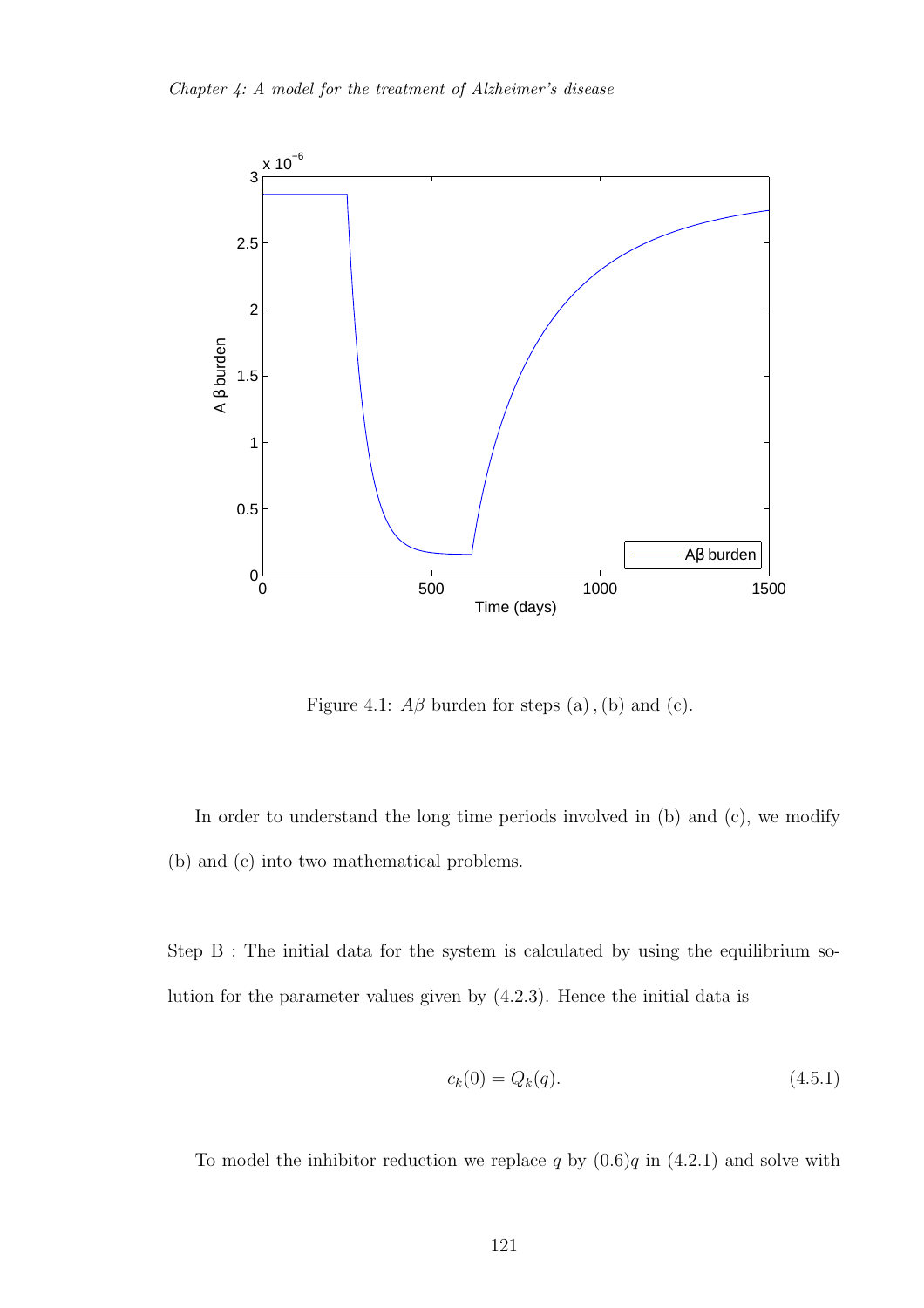initial data (4.5.1).

Step  $C$ : For this case the treatment is stopped. Hence we solve  $(4.2.1)$  with the parameter values (4.2.3) and the initial data

$$
c_k(0) = Q_k((0.6)q). \tag{4.5.2}
$$

Numerical solution for steps B and C are shown in Figure 4.2 and 4.3. Figure 4.2 is more or less the same as the portion of Figure 4.1 for days 250-620 with a similar statement for Figure 4.3. The point is that step B and step C are the same mathematical problem. We want to calculate the decay rate as a function of the parameters.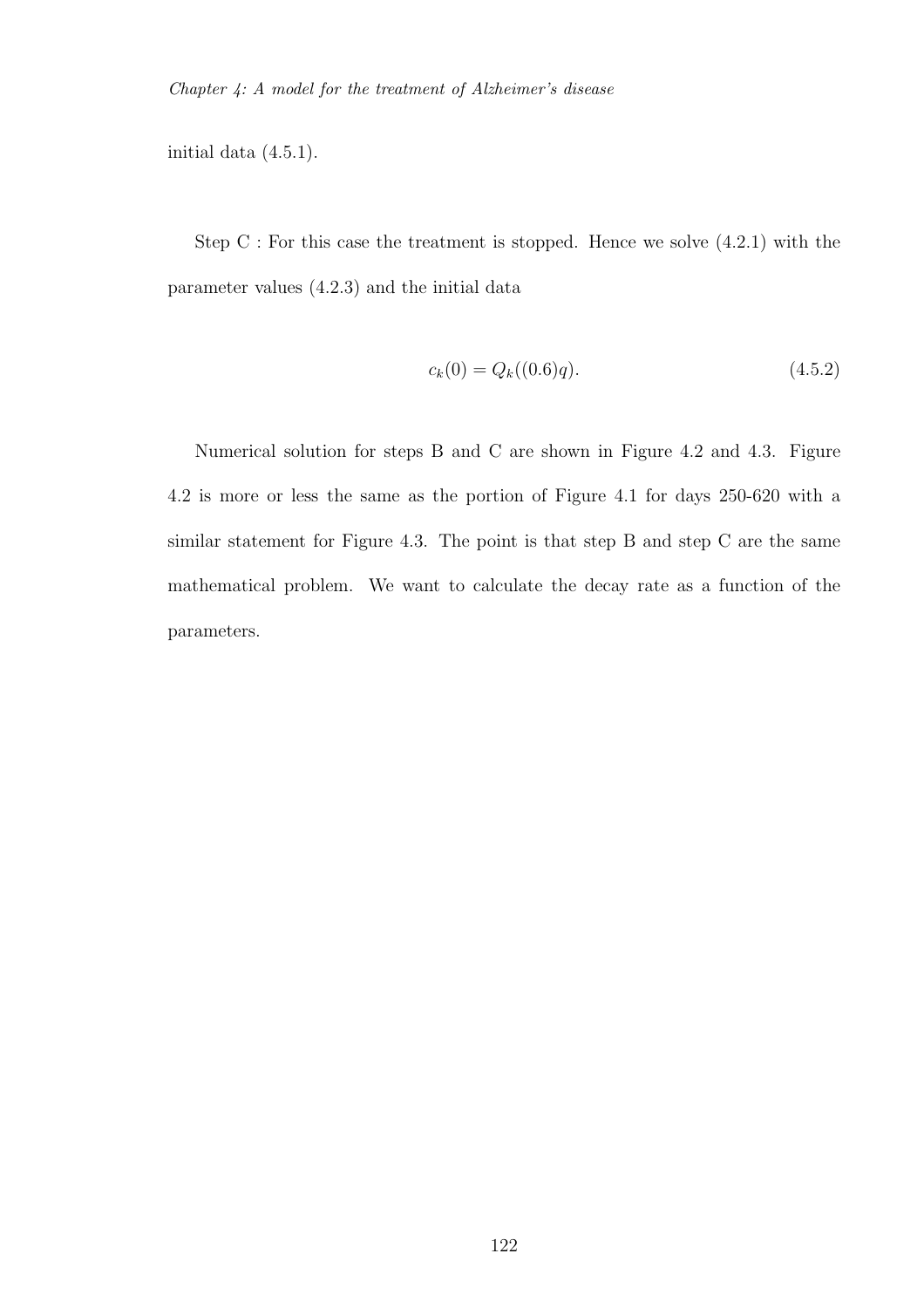

Figure 4.2: Step B calculation.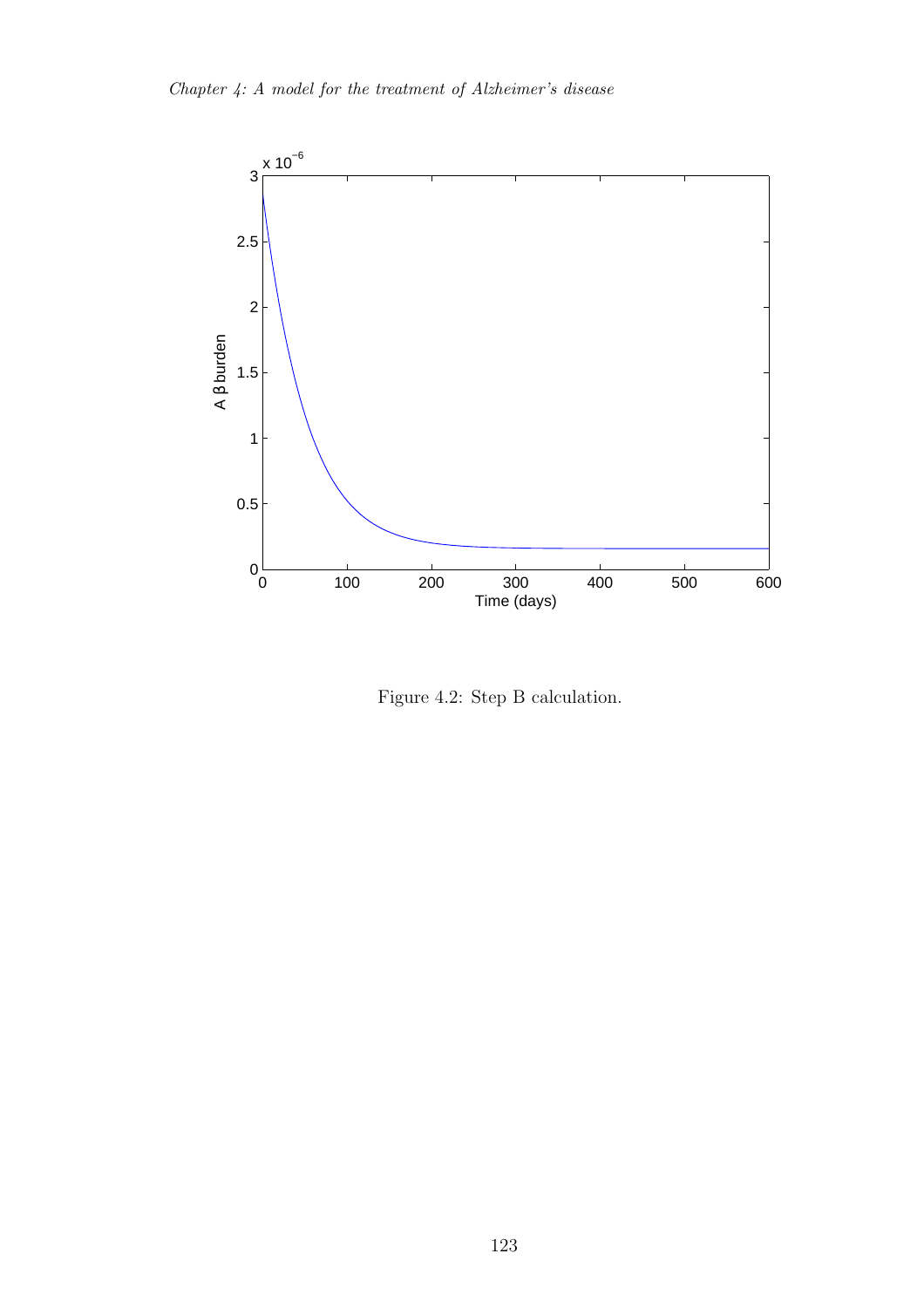

Figure 4.3: Step C calculation.

## 4.6 Estimate of the decay rate

In this section we develop an approximation to estimate the time scales involved in steps B and C from the previous section. For simplicity we describe step B.

For this case we replace q by  $(0.6)q$  in  $(4.2.1)$ . The equation for  $c_1$  is

$$
c_1' = (0.6)q - \alpha c_1 - W_1 - \sum_{k=1}^{N-1} W_k.
$$

Numerical calculations show that  $c_1$  decays to its equilibrium value  $Q((0.6)q)$  very quickly. We show this in Figure 4.4. Hence to a very good approximation we can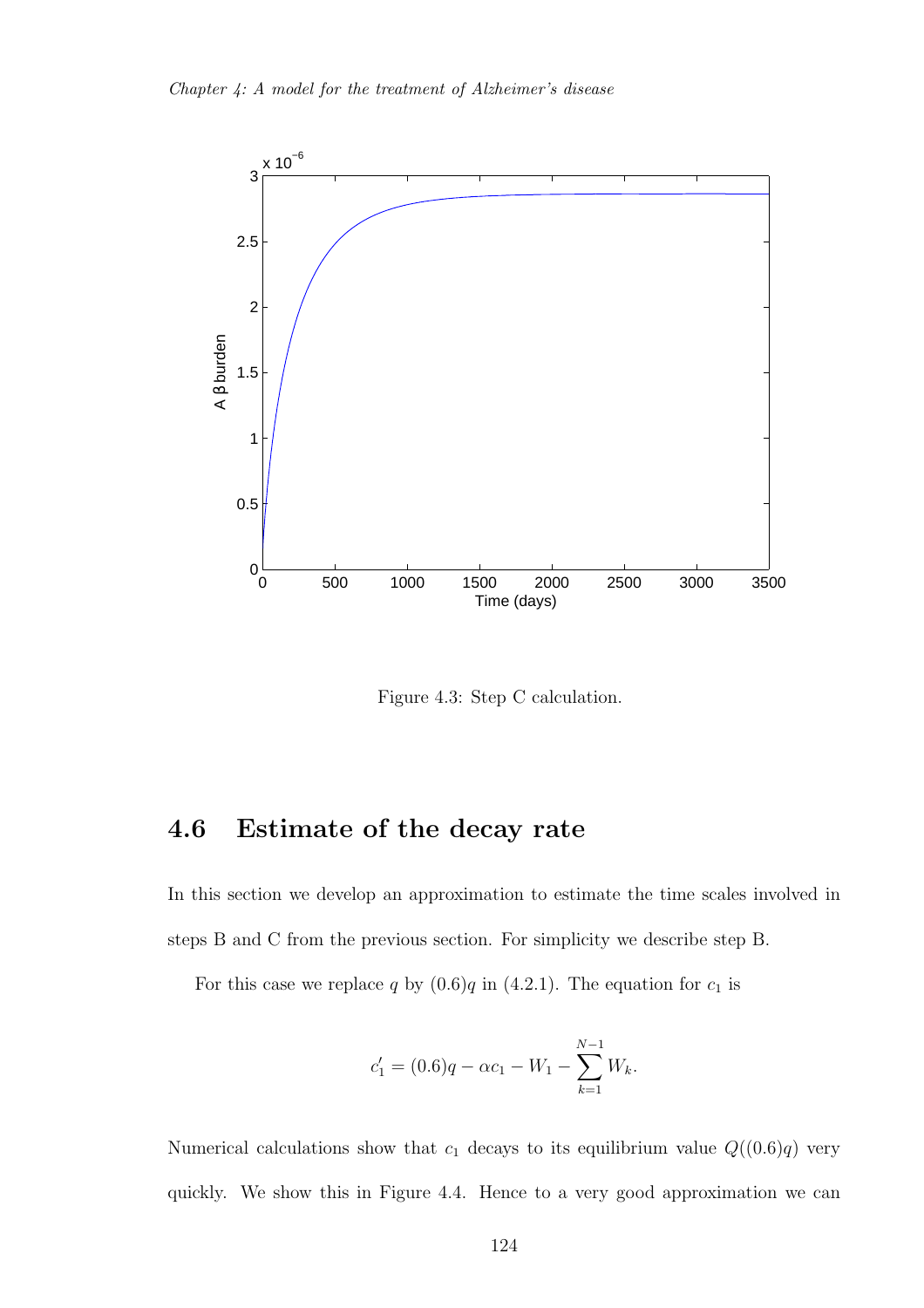replace  $c_1(t)$  by its final constant value in (4.2.1)



Figure 4.4: Rapid decay of  $c_1(t)$  in step B.

The new set of equations are linear and are given by

$$
c'_{2} = \beta z^{2} - c_{2} \left( \frac{f}{2} + \beta z \right) + fc_{3}
$$
  
\n
$$
c'_{k} = \beta z c_{k-1} - C_{k} (f + \beta z) + fc_{k+1}, 3 \le k \le N - 1
$$
  
\n
$$
c'_{N} = \beta z c_{N-1} - fc_{N},
$$
\n(4.6.1)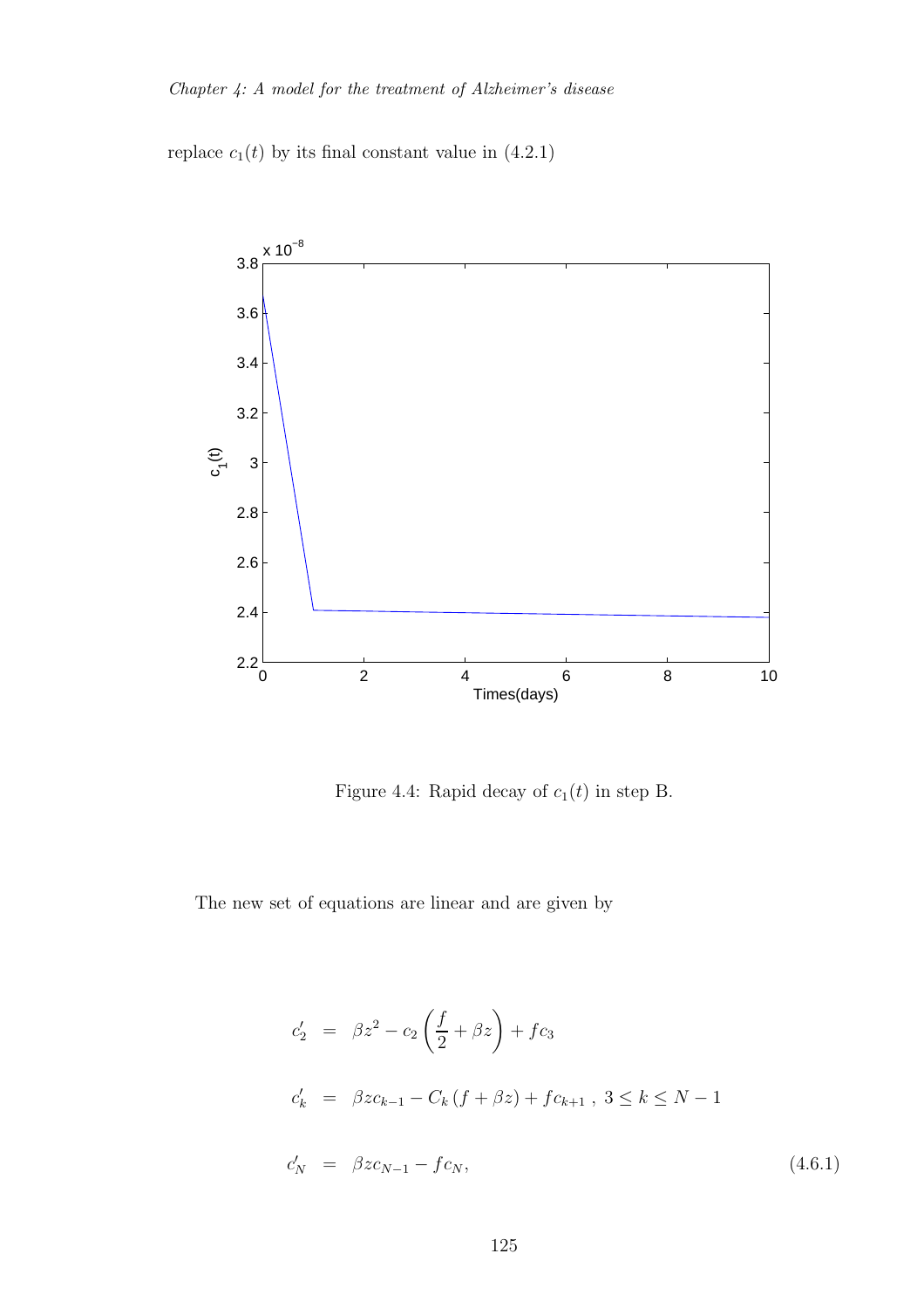where

$$
z = Q_2((0.6)q) = \frac{(0.6)q}{\alpha}.
$$

Equation (4.6.1) is of dimension  $N-1$  and the equilibrium  $c_k = Q_k((0.6)q)$ ,  $k = 2, 3, \ldots, N$ . We estimate the decay rate to this equilibrium. We make a change of variables to shift the equilibrium to the zero solution and to put the equation in symmetric form. Writing  $Q_k = Q_k((0.6)q)$ , let

$$
c_k = Q_k + \sqrt{Q_k}x_k.
$$

Then

$$
\dot{x}_2 = -\left(\frac{f}{2} + \beta z\right) x_2 + f \sqrt{\frac{Q_3}{Q_2}} X_3
$$
\n
$$
\dot{x}_k = \beta z \sqrt{\frac{Q_{k-1}}{Q_k}} x_{k-1} - (f + \beta z) x_k + f \sqrt{\frac{Q_{k+1}}{Q_k}} x_{k+1}, 3 \le k \le N - 1
$$
\n
$$
\dot{x}_N = \beta z \sqrt{\frac{Q_{N-1}}{Q_N}} x_{N-1} - f x_N.
$$

Define  $m$  by

$$
m = f \sqrt{\frac{Q_{k+1}}{Q_k}}.\t(4.6.2)
$$

Since

$$
f\sqrt{\frac{Q_{k+1}}{Q_k}} = \frac{fr}{r^{\frac{1}{2}}} = \frac{\beta z}{r^{\frac{1}{2}}}
$$

it follows that

$$
m = f\sqrt{\frac{Q_{k+1}}{Q_k}} = \beta z \sqrt{\frac{Q_{k-1}}{Q_k}}.
$$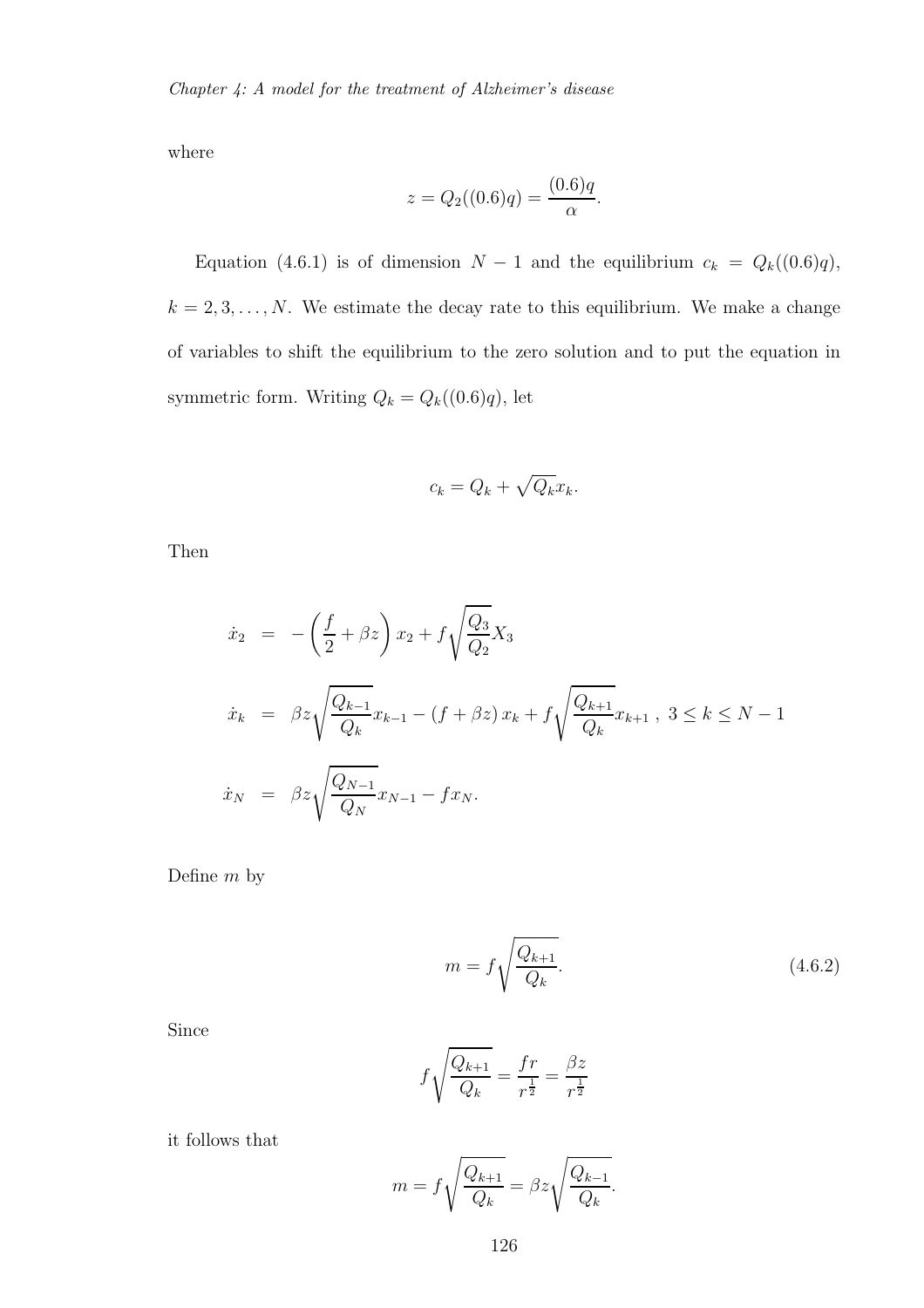Writing  $a=-f-\beta z$  , the equations take the form

$$
\frac{dx}{dt} = A\underline{x} \tag{4.6.3}
$$

.

where <u>x</u> is the  $(N-1)$  vector  $[x_2, x_3, \ldots, x_N]^{\perp}$  and

$$
A = \begin{bmatrix} a+f/2 & m & 0 & \cdots & 0 \\ m & a & m & & \vdots \\ 0 & \ddots & \ddots & \ddots & 0 \\ \vdots & & m & a & m \\ 0 & \cdots & 0 & m & a+\beta z \end{bmatrix}.
$$

Since A is symmetric, it has real eigenvalues and the decay rate will depend on its largest eigenvalue.

Define a new matrix  $B$  by

$$
B = \frac{A - aI}{m} = \begin{bmatrix} f/2m & 1 & 0 & \cdots & 0 \\ 1 & 0 & 1 & & \vdots \\ 0 & \ddots & \ddots & \ddots & 0 \\ \vdots & & 1 & 0 & 1 \\ 0 & \cdots & 0 & 1 & \beta z/m \end{bmatrix}
$$

If  $\lambda$  is an eigenvalue of A and  $\mu$  is an eigenvalue of B then  $\lambda = m\mu + a$ . We order the eigenvalues of  $B$  as

$$
\mu_1 \geq \mu_2 \geq \ldots \geq \mu_{N-1}.
$$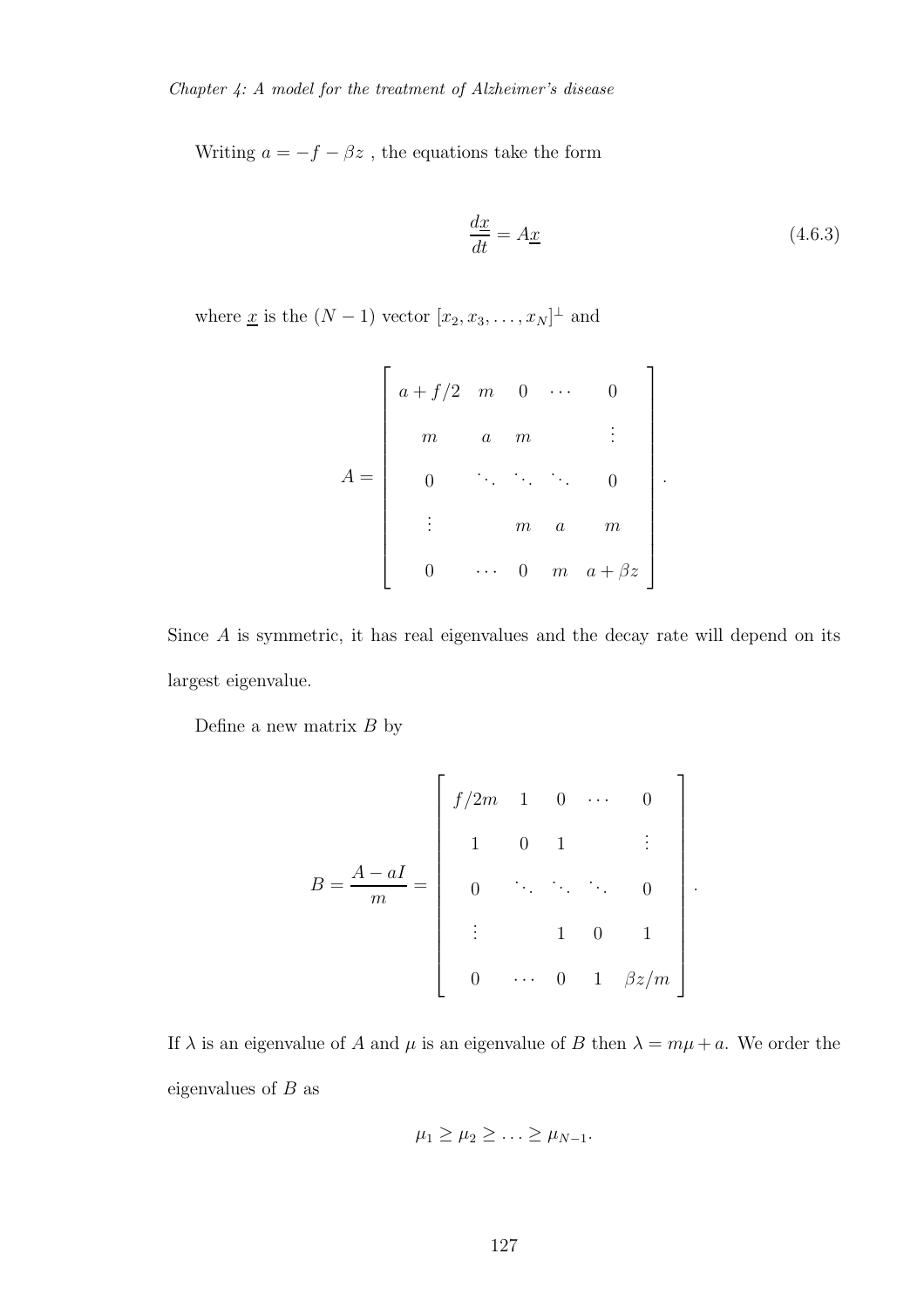In fact we have strict seperation in the above inequalities, that is

$$
\mu_1 > \mu_2 > \ldots > \mu_{N-1}.
$$

This follows from the fact that the sub and super-diagonal entries of the tridiagonal matrix  $B$  are non zero. (See Section 37 in Chapter 5 of [45]).

The matrix  $B$  is a perturbation of the matrix  $C$ 

where

$$
C = \begin{bmatrix} 0 & 1 & 0 & \cdots & 0 \\ & 1 & 0 & 1 & & \vdots \\ & & & & & \ddots & \vdots \\ & & & & & & 0 \\ \vdots & & & & 1 & 0 & 1 \\ 0 & \cdots & 0 & 1 & 0 \end{bmatrix}.
$$

The eigenvalues of  $C$  are known [46] and are given by

$$
2\cos\left(\frac{k\pi}{N}\right), \qquad k=1,\ldots,N-1.
$$

There are many papers on the eigenvalues of tridigonal matrices which are perturbations of  $C$ , see for example [12]. We use the special structure of our matrix  $B$  to give a proof of the estimate of the eigenvalue  $\mu$ . To obtain the estimates we use the Gerschgorin Circle Theorem and the Seperation Theorem.

The following results are taken from (Section 13 in Chapter 2 of [45]). The matrix K with entries  $K_{ij}$  is a real matrix.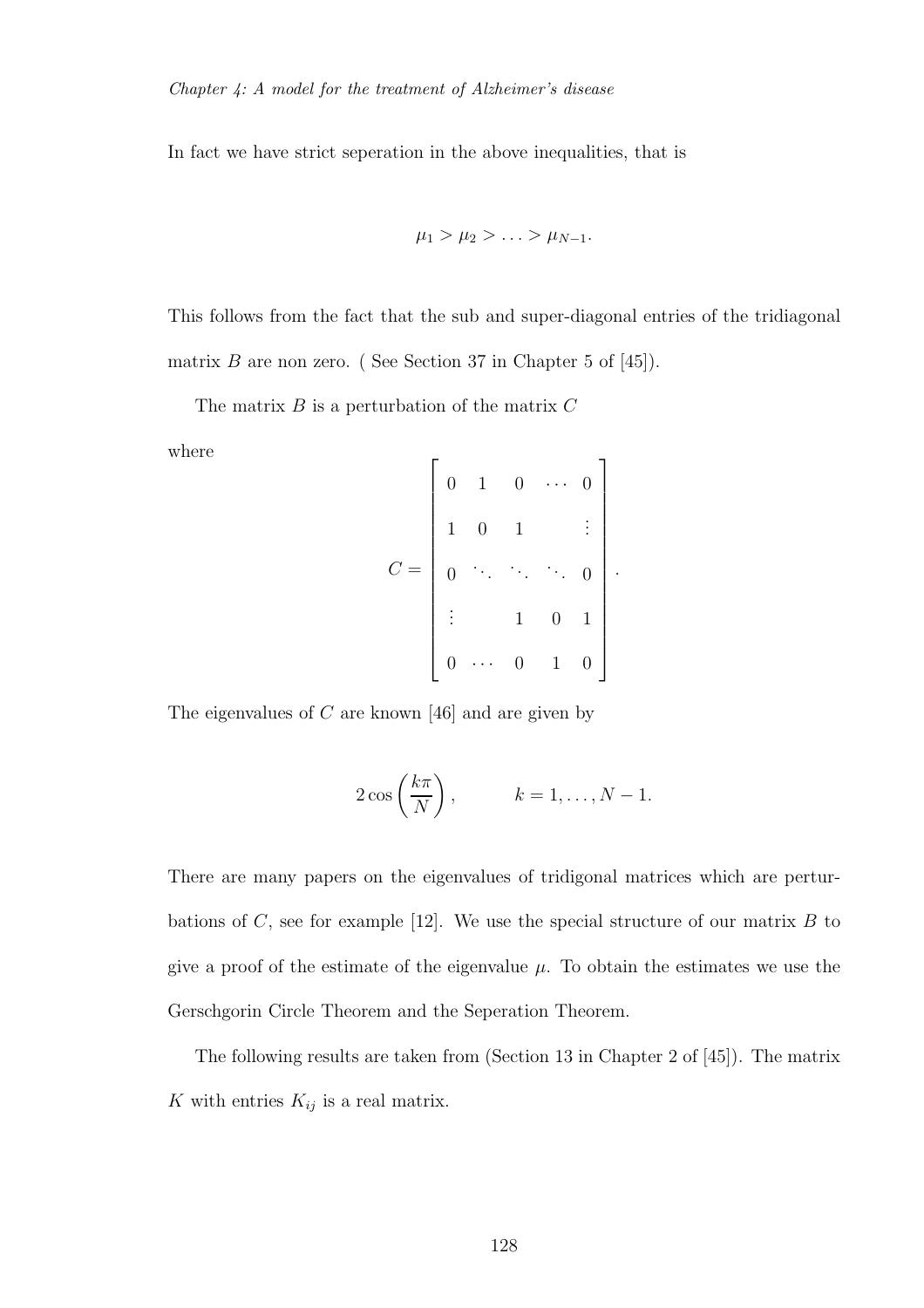**Theorem 4.6.1.** Let  $C_i$  be the disk with centre  $k_{ij}$  and radius  $\sum_{j=1,j\neq i}^{n} |k_{ij}|$  in the *complex plane so that*

$$
C_i = \left\{ z \in \mathbb{C} : |z - k_{ii}| \leq \sum_{j=1, j \neq i}^n |k_{ij}| \right\}.
$$

*Then*

- (a) The eigenvalues of A are contained in the union of the disks  $C_i$ .
- *(b) If* r *of the disks do not intersect the remaining n-r, then the union of the* r *disks contain precisely* k *eigenvalues with n-k eigenvalues in the other part.*

#### Theorem 4.6.2. *(*Separation Theorem *)*

*Suppose that* K *is a symmetric matrix with eigenvalues*

$$
\lambda_1 \geq \lambda_2 \geq \ldots \geq \lambda_n.
$$

*Let* K′ *be a principle (n-1)*× *(n-1) submatrix with eigenvalues*

$$
\lambda'_1 \geq \lambda'_2 \geq \ldots \geq \lambda'_{n-1}.
$$

*Then the following seperation property holds*

$$
\lambda_s \geq \lambda'_s \geq \lambda_{s+1}, \quad for \quad s = 1, 2, \dots, n-1.
$$

**Theorem 4.6.3.** *The largest eigenvalue*  $\mu_1$  *of*  $B$  *is bounded by* 

$$
2\cos\left(\frac{\pi}{N-2}\right) \leq \mu_1 \leq 2. \tag{4.6.4}
$$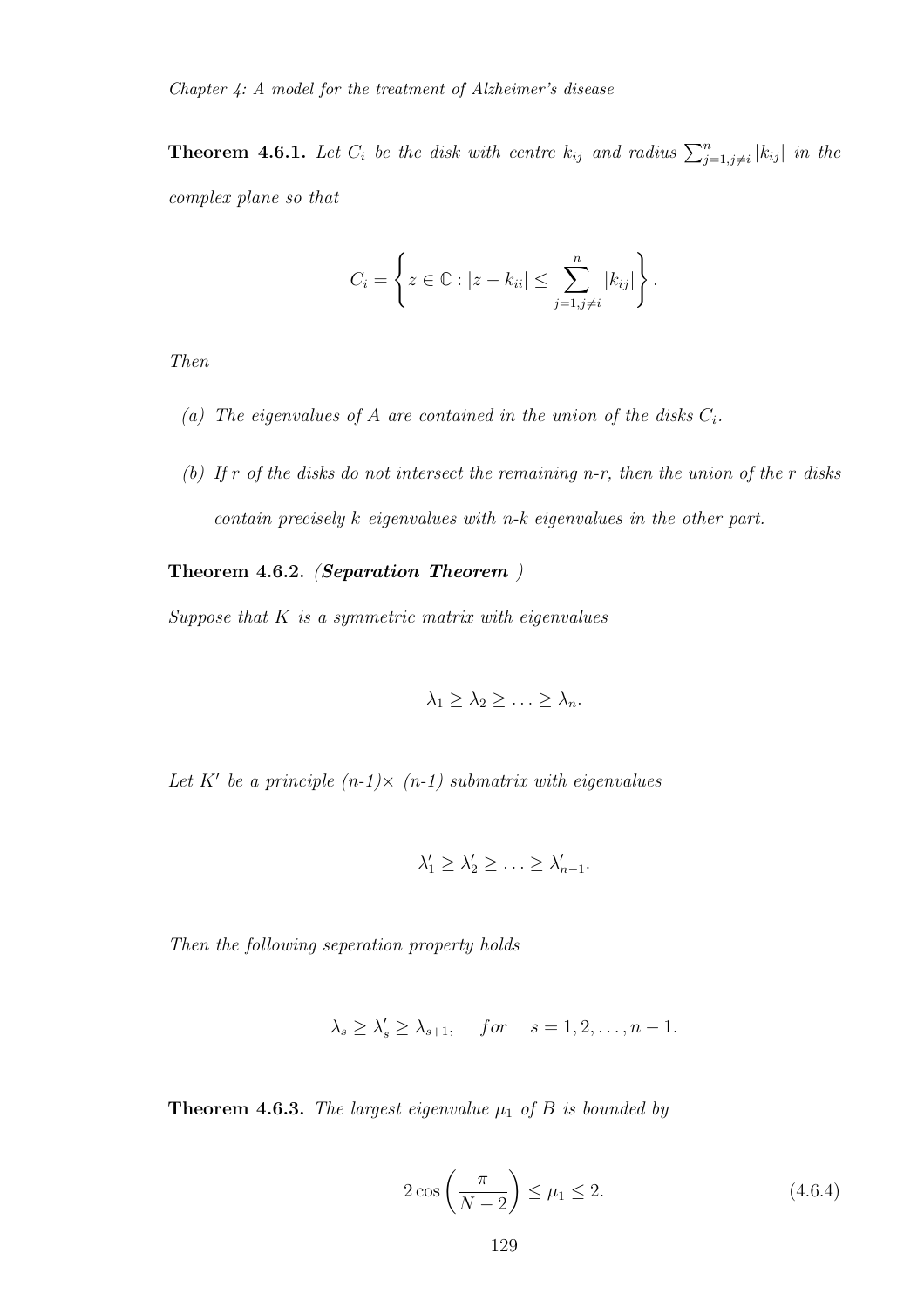**Proof** We first prove the upper bounds. By the Gerschgorin Theorem, the maximum value of  $\mu_1$  is

$$
\mu_1 \leq max \left(2 \ , \ 1 + \frac{f}{2m} \ , \ 1 + \frac{\beta z}{m}\right)
$$

Since the  $f/2m$  and  $\beta z/m$  are < 1, we have that  $\mu_1 \leq 2$ .

To prove the lower bound for  $\mu_1$  we apply the Separation Theorem twice. We first let  $K = B$  and let K' be the  $(N-2) \times (N-2)$  matrix obtained from K by deleting the last column and row. If the eigenvalues of  $K'$  are  $\mu'_{s}$  then by the Separation Theorem

$$
\mu_s \ge \mu'_s \ge \mu_{s+1}, \quad for \quad s = 1, 2, \dots, N-2.
$$
\n(4.6.5)

.

Now let  $K''$  be the matrix obtained from  $K'$  by deleting the first column and row and let  $\mu''_s$  be its eigenvalues. The (N-3)×(N-3) matrix  $K''$  has zero diagonal and constant sub and super diagonal entries equal to 1 so that

$$
\mu_s'' = 2 \cos \left( \frac{s \pi}{N-2} \right), \quad for \quad s = 1, 2, ..., N-3.
$$

By the Seperation Theorem

$$
\mu'_s \ge 2 \cos\left(\frac{s\pi}{N-2}\right) \ge \mu'_{s+1}, \quad for \quad s = 1, 2, ..., N-3.
$$
\n(4.6.6)

Combining  $(4.6.5)$  and  $(4.6.6)$  we obtain

$$
\mu_1 \ge 2\cos\left(\frac{\pi}{N-2}\right)
$$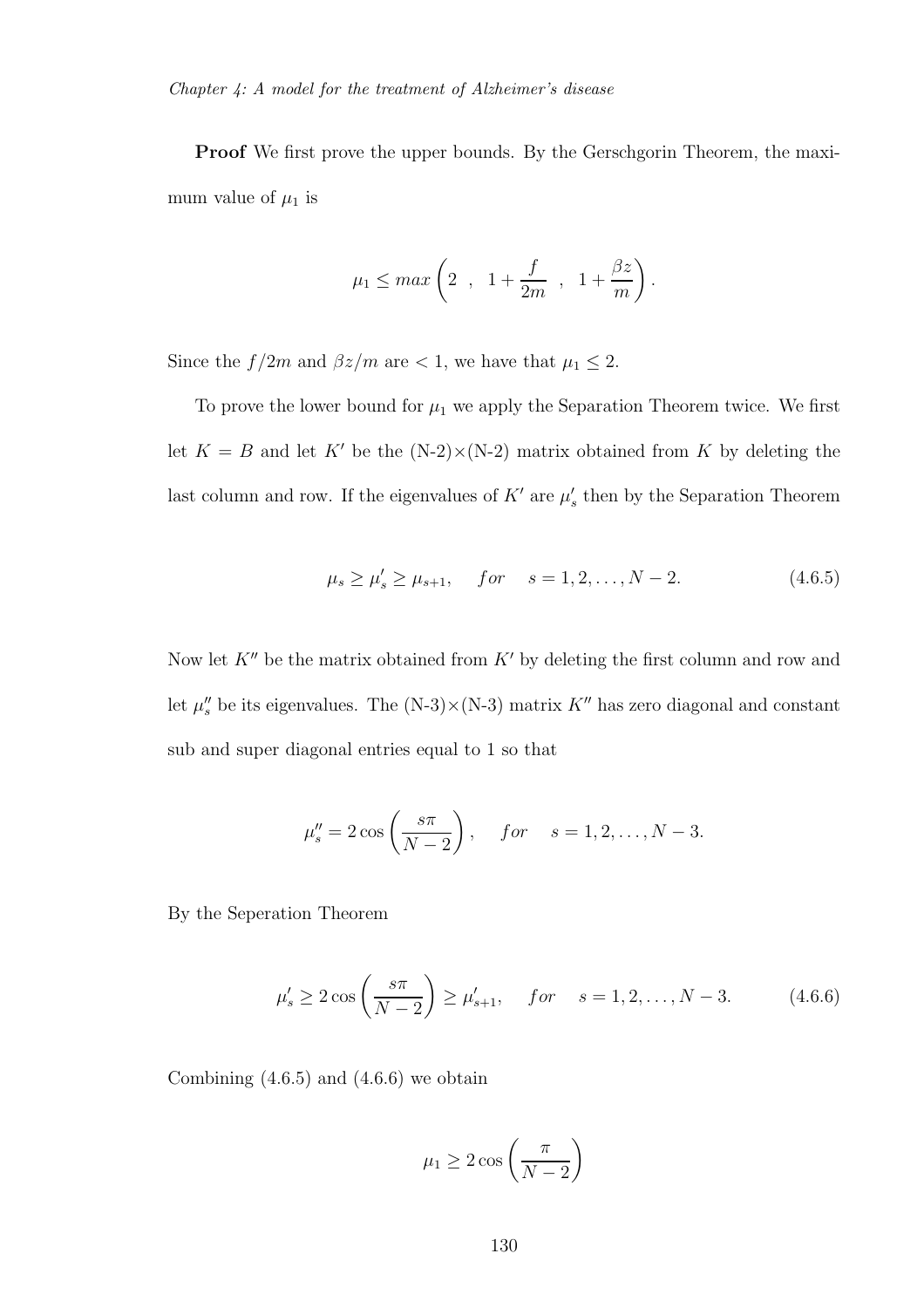and this completes the proof of the Theorem.

Using (4.6.4), the largest eigenvalues  $\lambda_1$  of B is bounded by

$$
a + 2m\cos\left(\frac{\pi}{N-2}\right) \le \lambda_1 \le a + 2m. \tag{4.6.7}
$$

Since N is large, the cosine is very close to  $cos(0) = 1$  so that

$$
\lambda_1 = a + 2m
$$

is a very good approximation. Using this approximation

$$
\lambda_1 = -(f + \beta z) + \frac{2\beta z}{r^{\frac{1}{2}}}.
$$

After some algebra, this reduces to

$$
\lambda_1 = -f\left(1 - \sqrt{r}\right)^2\tag{4.6.8}
$$

Numerical calculations show that this is a good estimate of the decay rate.

We first study the step B calculation given in Section 4.6. We use the parameter values given by  $(4.2.3)$  except that q is replaced by  $(0.6)q$ . Figure 4.4 showed the rapid decay of  $c_1(t)$ . Figure 4.5 shows the numerics for the modified density

$$
F(t) = \sum_{k=1}^{N} kc_k
$$
 (4.6.9)

for the nonlinear equation (4.2.1) and the linear equation (4.6.1). The initial data for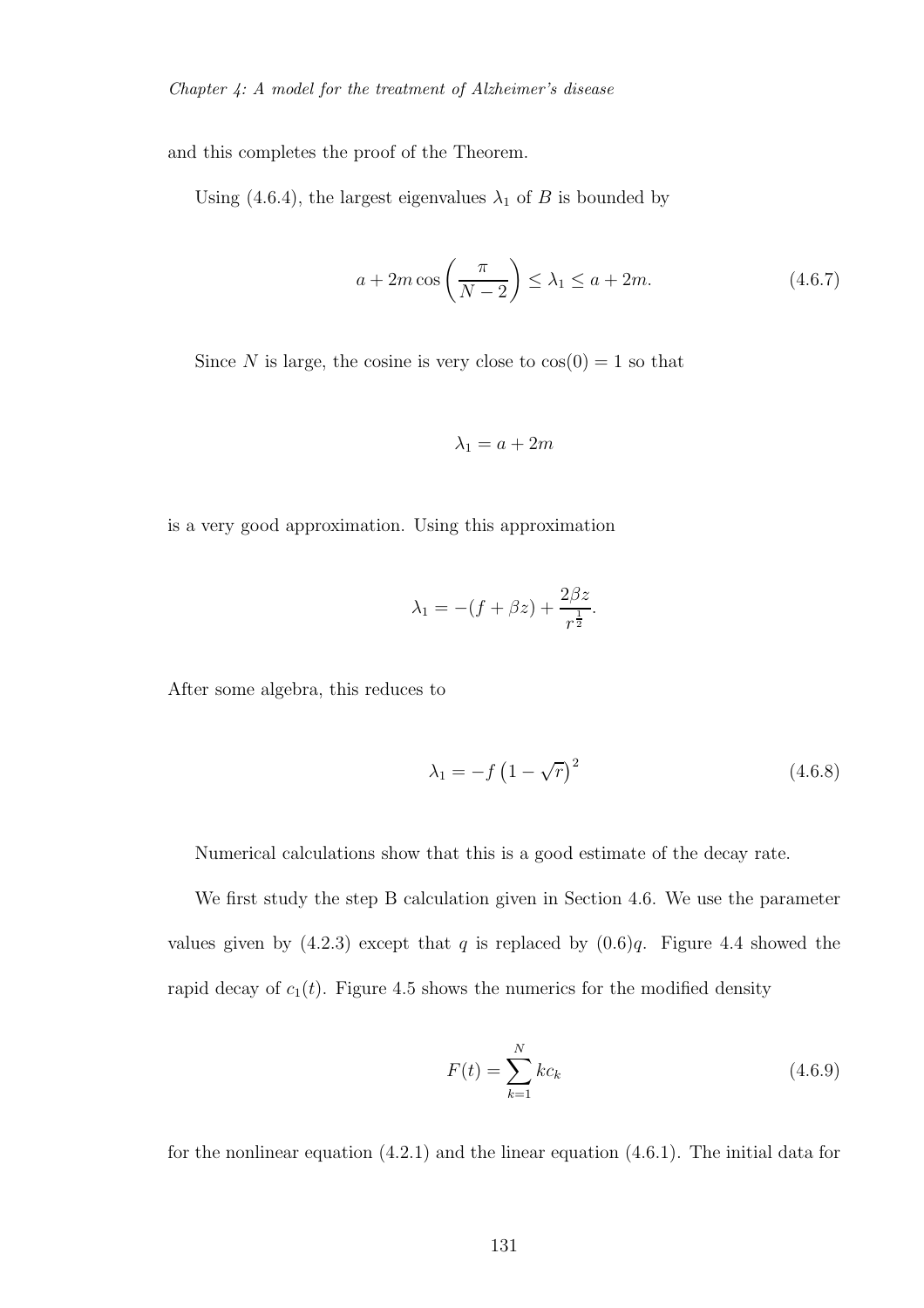both equations

$$
c_k(0) = Q_k(q) \quad , \quad 2 \le k \le N.
$$

Figure 4.5 shows that the linear approximation is very good. By (4.6.8), the predicted decay rate is

$$
\lambda_1 = 0.0285 \tag{4.6.10}
$$

where we have used  $(0, 6)q$  to calculate r in  $(4.4.3)$ .

We can also estimate the decay rate calculating

$$
G(t) = \frac{\ln |F(t) - F(\infty)|}{t+1}
$$

with  $F(t)$  given by (4.6.9). We calculate  $F(\infty)$  from

$$
c_k(\infty) = Q_k((0.6)q).
$$

From the numerical solution of the linear equation we obtain

$$
G(600) = 0.02937
$$

which is close to (4.6.10).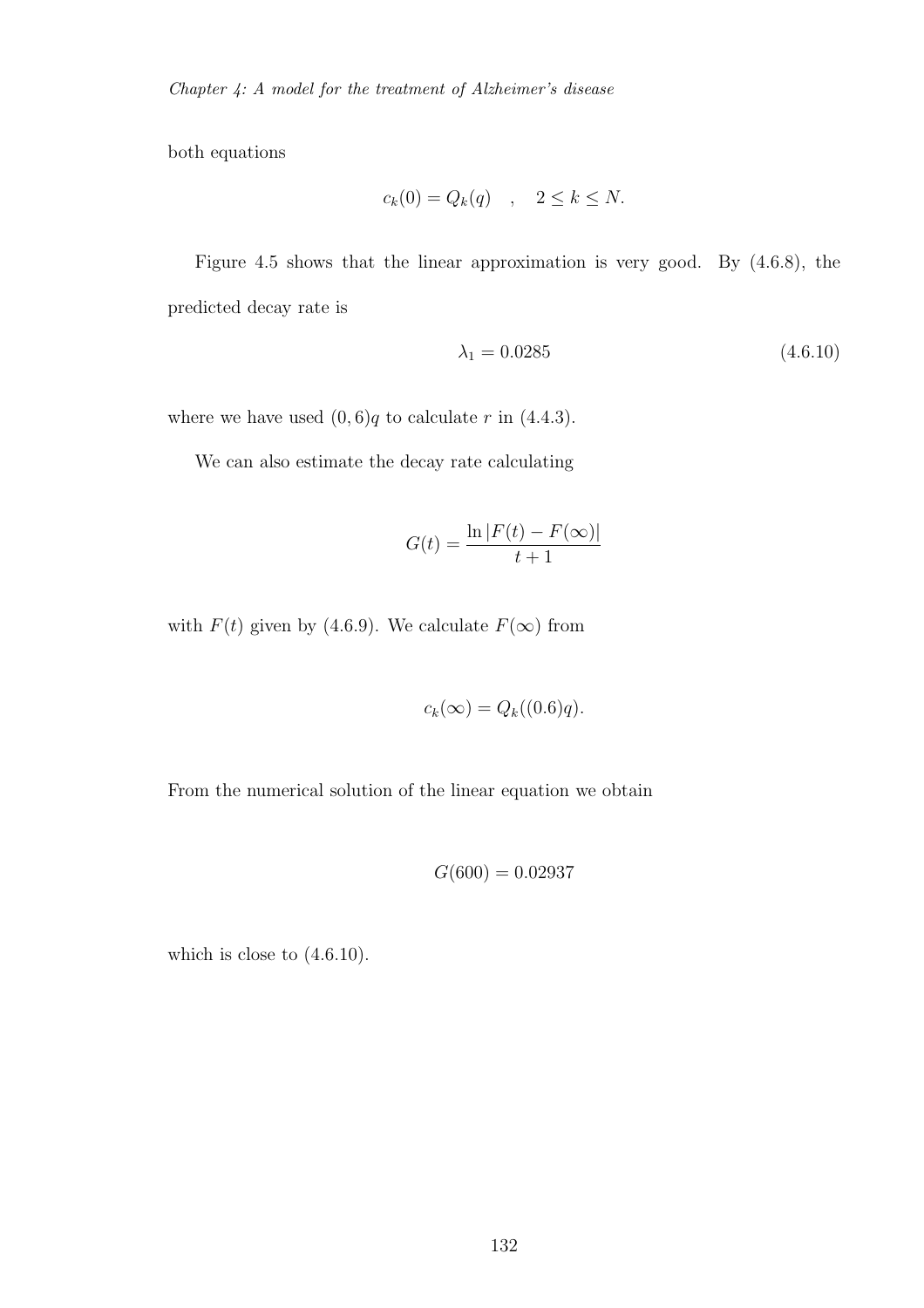

Figure 4.5:  $F(t)$  for step B.

We can repeat the above for step C. Figure 4.6 shows tha graph of  $F(t)$  for the linear and nonlinear problem. Again the linear approximation is very good. From  $(4.6.8)$ , the predicted decay rate for step C is

$$
\lambda_1 = 0.0023. \tag{4.6.11}
$$

where we have used  $q$  to calculate  $r$  in  $(4.4.3)$ .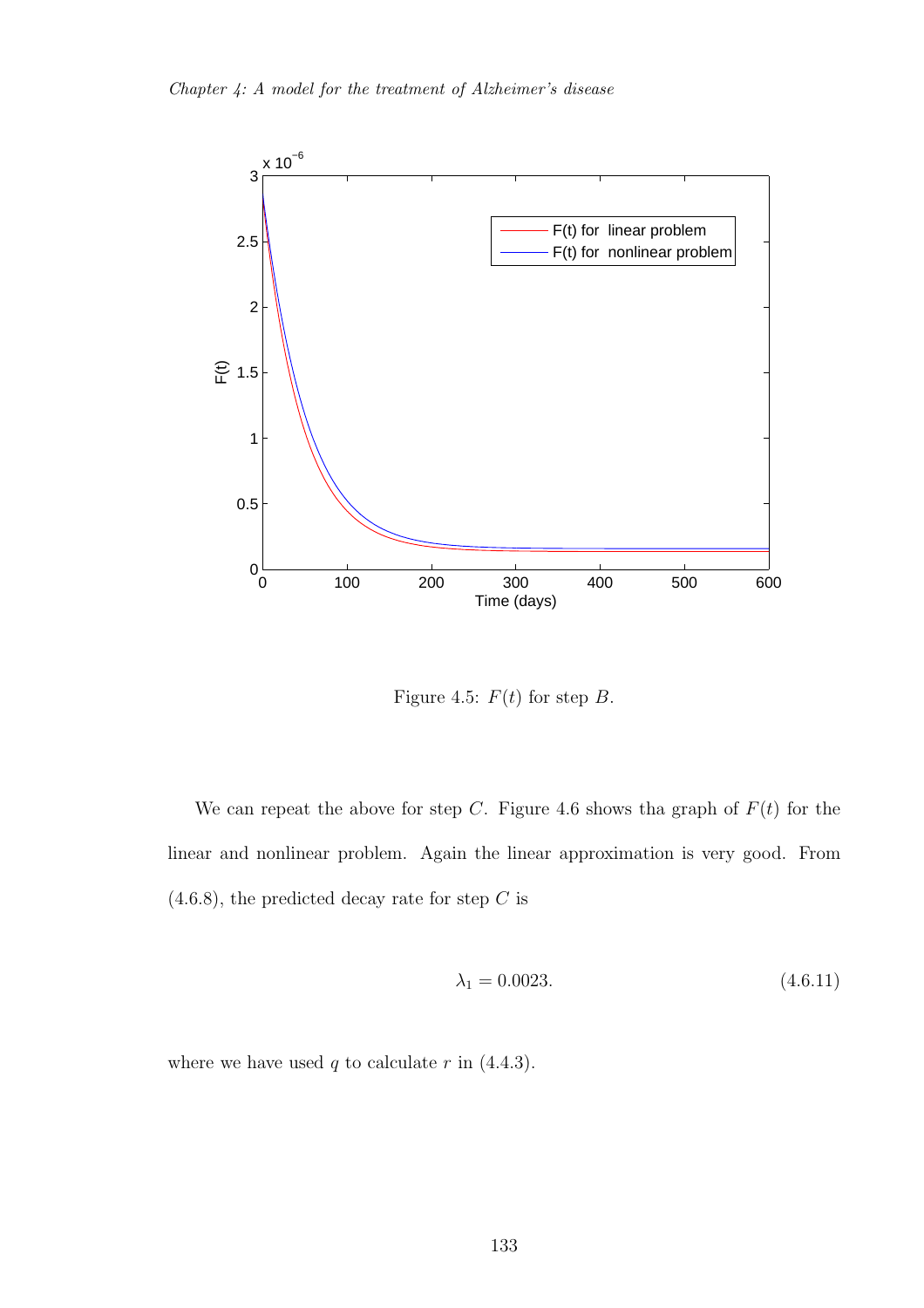

Figure 4.6:  $F(t)$  for step C.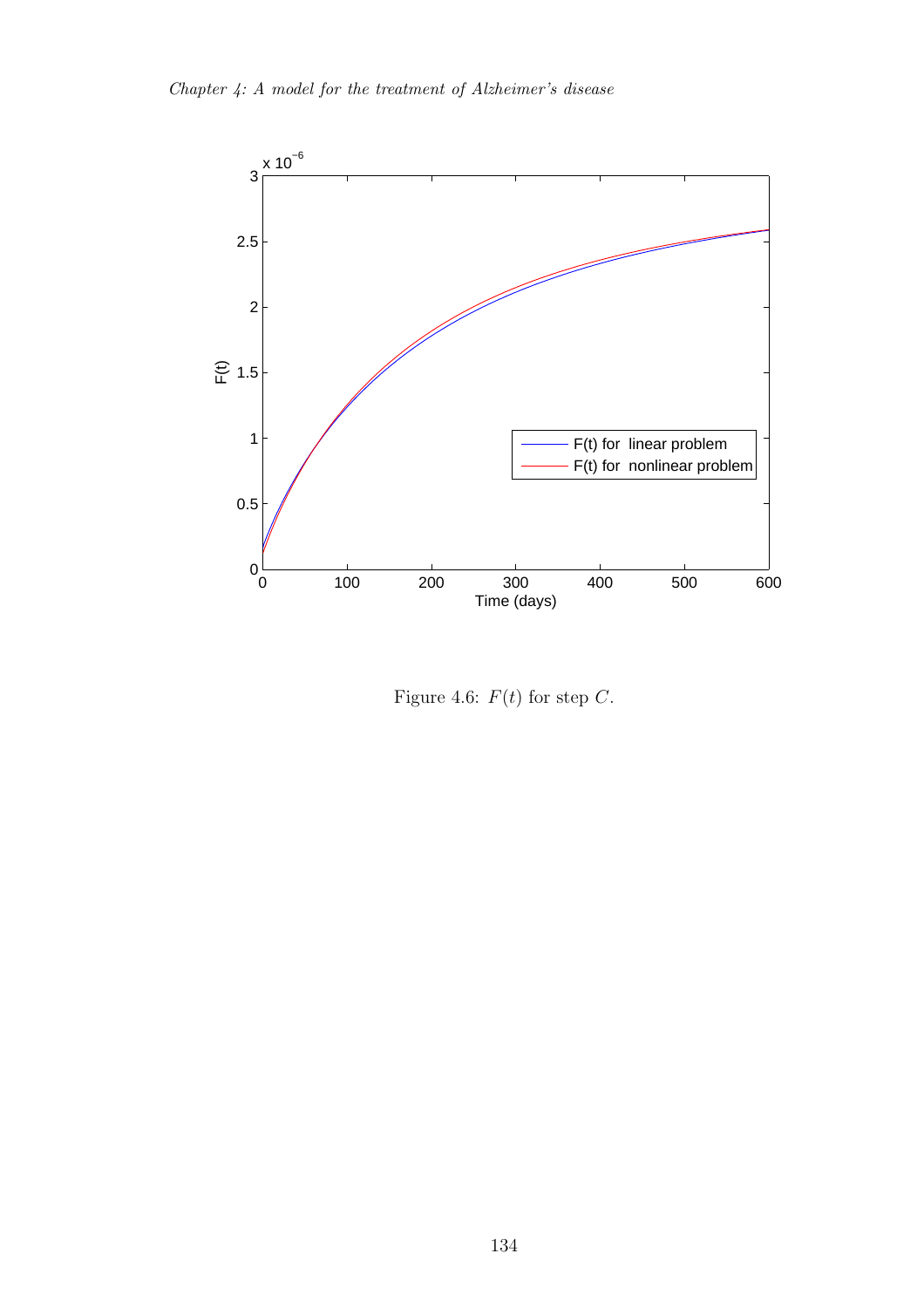## Chapter 5

# Numerics of continuous coagulation - fragmentation

## 5.1 Continuous coagulation-fragmentation systems and the Smoluchowski equation

Continuous coagulation-fragmentation equations are types of partial integro-differential equations which are also known as aggregation-breakage equations. These models describe the dynamics of particle growth and the time evolution of a system of particles under the combined effect of coagulation and fragmentation. Each particle is identified by its size, which is assumed to be a positive real number and so is different from the discrete models discussed previously which have positive integer cluster sizes. From a physical point of view the basic mechanisms taken into account are the coalescence of two particles to form a larger one and the breakage of particles into smaller ones.

A continuous version of the coagulation-fragmentation equations is given by the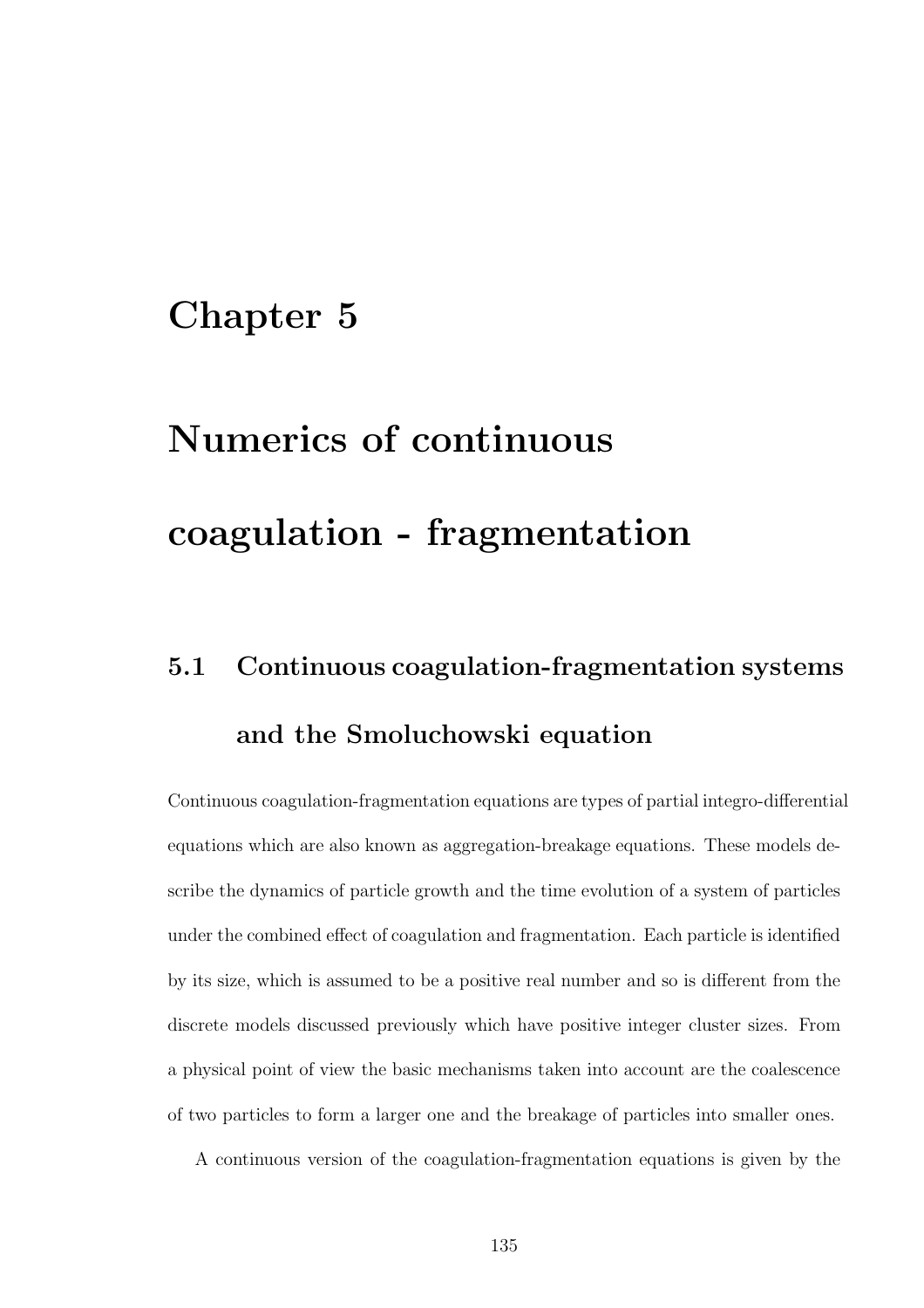following integro differential equation [14, 42]:

$$
\frac{\partial f(x,t)}{\partial t} = \frac{1}{2} \int_0^x K(x-y,y) f(x-y,t) f(y,t) dy - \int_0^\infty K(x,y) f(x,t) f(y,t) dy \n- \frac{1}{2} \int_0^x F(x-y,y) f(x,t) dy + \int_0^\infty F(x,y) f(x+y,t) dy,
$$
\n(5.1.1)

with

$$
f(x,0) = f_0(x) \ge 0.
$$

Here  $f$  is the particle size distribution function and  $K$ ,  $F$  are the coagulation and fragmentation kernels respectively determining the coagulation and fragmentation rates. They have the symmetry property  $K(x, y) = K(y, x)$  and  $F(x, y) = F(y, x)$ .

The integrals on the right hand side of (5.1.1), which from left to right, represent:

- birth of particles of size x by the aggregation of particles with sizes y and  $x y$  $(0 \le y \le x);$
- death of particles of size x due to the aggregation with particles of size  $y$  ( $0 \leq$  $y < \infty$ );
- death of particles of size x due to their breakage into particles of size  $y(0 \leq$  $y \leq x$ );
- birth of particles of size x by the breakage of particles of size  $x+y$   $(0 \le y < \infty)$ .

Applications of these models can be found in many problems in chemistry, physics, astrophysics and meteorology, with specific examples in polymers, population balance, formation of stars, mergers of galaxies and atmospheric clouds [13, 15, 27].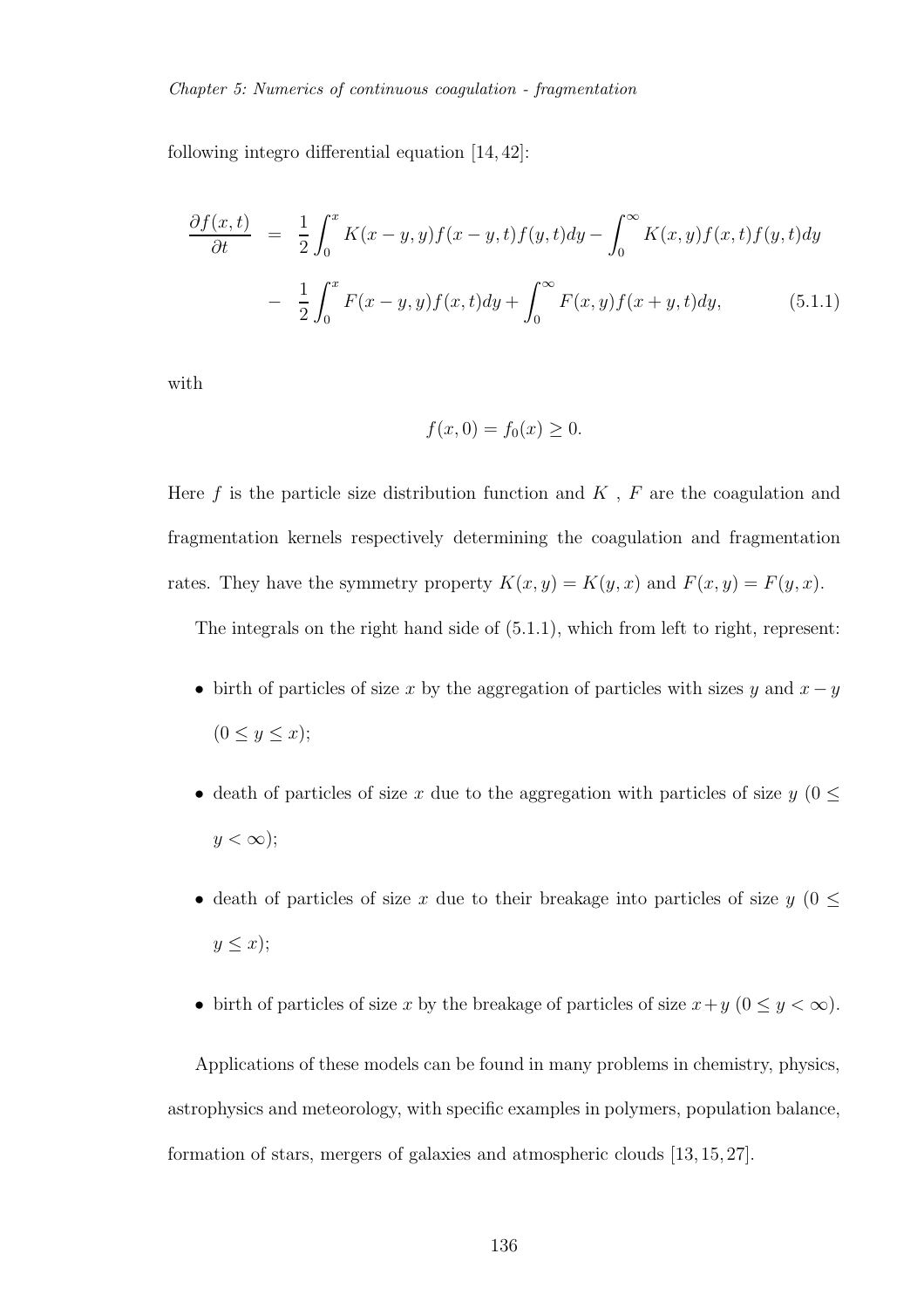We now focus on the coagulation process. The basic theory of particle coagulation was developed by Smoluchowski in 1917 [41] for the discrete particle size distribution. Smoluchowski proposed the following discrete model in order to apply the theory of Brownian motion to the coagulation of colloids which is known as the Smoluchowski coagulation equation:

$$
\frac{dc_i}{dt} = \frac{1}{2} \sum_{j=1}^{i-1} K_{j,i-j} c_j c_{i-j} - \sum_{j=1}^{\infty} K_{i,j} c_i c_j
$$

with

$$
c_i(0) = c_i^0
$$
, for  $i = 1, 2, 3, ...$ 

Here  $c_i(t)$  is the number density of particles of size i at time t. The coagulation coefficients  $K_{i,j}$  are non-negative real numbers such that  $K_{i,j} = K_{j,i}$ . The first term on the right-hand side of the above equation is the birth of particles of size  $i$  and the second is the death of particles of size i.

In 1928 Müller [34] provided the continuous version of the Smoluchowski equation:

$$
\frac{\partial f(x,t)}{\partial t} = \frac{1}{2} \int_0^x K(x-y,y) f(x-y,t) f(y,t) dy - \int_0^\infty K(x,y) f(x,t) f(y,t) dy, \tag{5.1.2}
$$

with

$$
f(x,0) = f_0(x).
$$

Here the real variables  $x \geq 0$  and  $t \geq 0$  denote the size of the particles and time respectively. The number density of particles of size x at time t is denoted by  $f(x, t)$ . The coagulation coefficient is assumed to be symmetric so that  $K(x, y) = K(y, x)$ .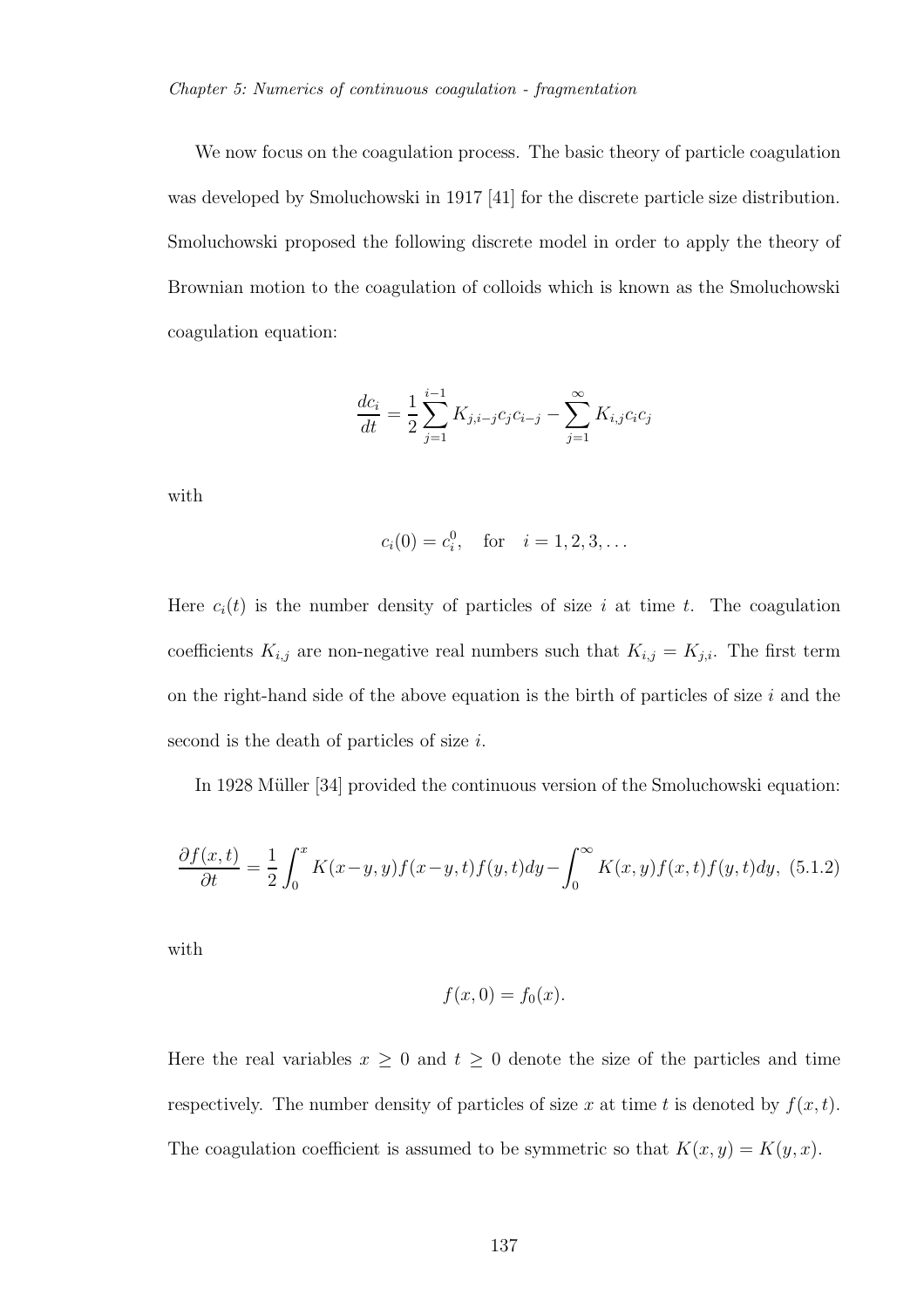The only known closed exact solutions of (5.1.2) are for kernels

$$
K(x, y) = 1, x + y \text{ and } xy.
$$
 (5.1.3)

Scott [37] used the Laplace transform and Wang [43] used similarity transformations to solve the coagulation equation (5.1.2) with kernels (5.1.3).

On the other hand, numerical solution methods have been derived and used for a wide range of kernels in many applications which we review briefly here.

In 1966 Friedlander and Wang [21, 44] used a similarity transform combined with numerical approximation for Brownian motion. In 1971 Cohn and Vaughan [7] approximated the coagulation equation by using a log-normal distribution in x for  $f(x, t)$ .

Krivitsky [27] obtained the numerical solution of the coagulation equation using a second-order Rung-Kutta method for kernels

$$
K(x, u) = (x + y)^{\lambda}, (xy)^{\lambda/2}.
$$

The solution with the kernel  $(x + y)^{\lambda}$  where  $0 < \lambda \le 1$  and  $(xy)^{\lambda/2}$  where  $0 < \lambda \le 2$ after some time becomes self-similar.The finite element technique [22] and the Spline-Galerkin method [16] have been used. The above methods have been used to obtain numerical results with the initial value

$$
f(x,0) = e^{-x}.
$$

In the rest of this chapter we describe a piecewise constant in space approximation combined first with collocation in space and then in a full Galerkin approximation.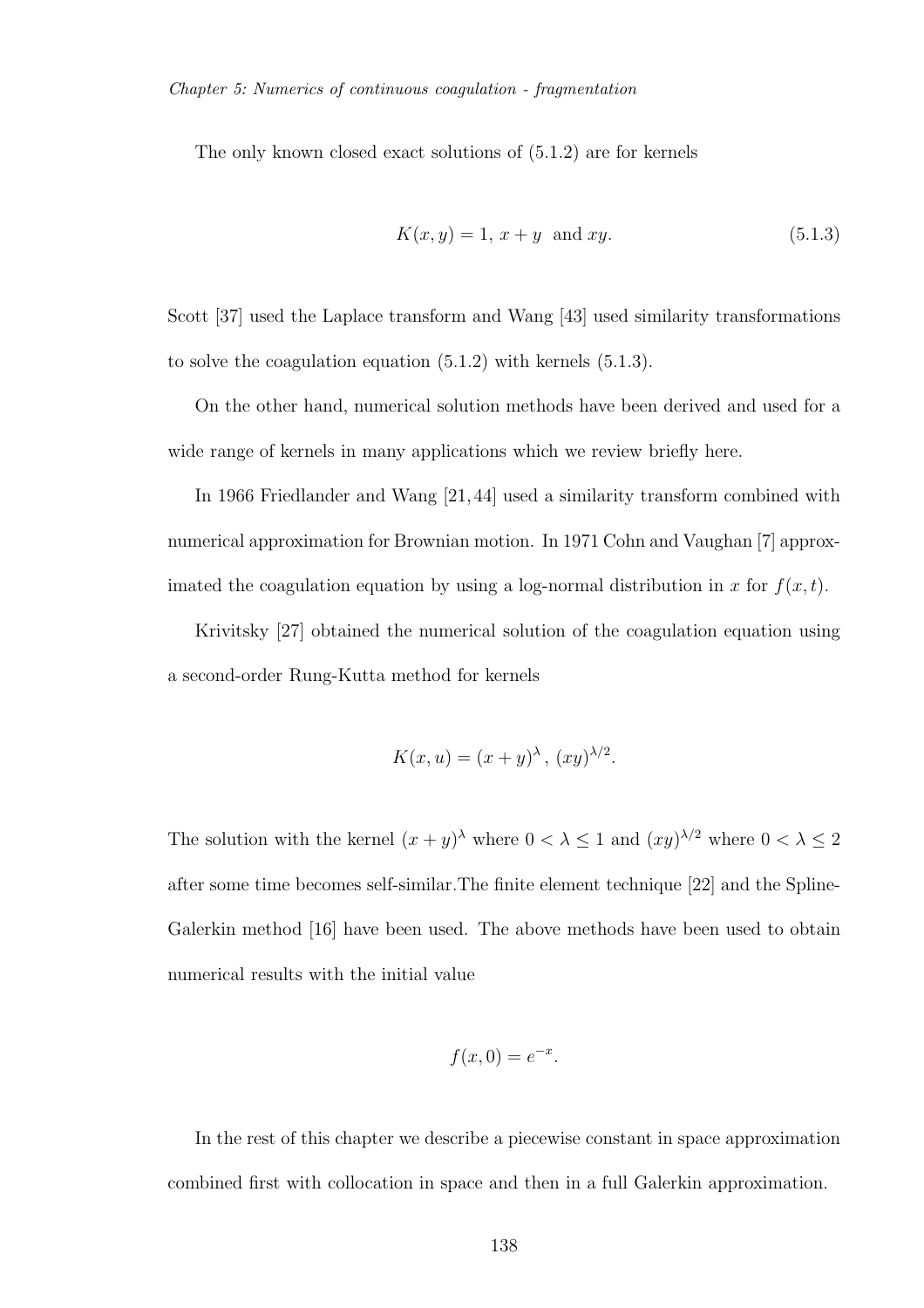### 5.2 Piecewise constant collocation approximation

In this section we describe a piecewise constant in space approximation of the Smoluchowski equation. For numerical approximation the particle volume  $x$  should have a finite bound and we assume that for sufficiently large L,  $u(x, t) = 0$  for  $x > L$  and all t. The coagulation equation  $(5.1.2)$  is then approximated by

$$
u_t = \frac{1}{2} \int_0^x K(y, x - y) u(y, t) u(x - y, t) dy - u(x, t) \int_0^L K(x, y) u(y, t) dy \qquad (5.2.1)
$$

for  $0 \leq x \leq L$ .

Suppose that  $N + 1$  nodes are distributed on  $[0, L]$  such that  $0 = v_0 < v_1 < \cdots < v_n$  $v_N = L$  and that the approximate solution  $u_h(x,t) = u_{j+\frac{1}{2}}(t)$  when  $x \in (v_j, v_{j+1})$ . In all our examples we use uniformaly spaces points. Then setting  $x = v_{k+1}$  and substituting  $u_h$  for u in (5.2.1), we have

$$
\dot{u}_{k+\frac{1}{2}} = \frac{1}{2} \sum_{j=1}^{k+1} \int_{v_{j-1}}^{v_j} K(y, v_{k+1} - y) u_{j-\frac{1}{2}} u_{k-j+\frac{3}{2}} dy - u_{k+\frac{1}{2}} \sum_{j=1}^N \int_{v_{j-1}}^{v_j} K(v_{k+1}, y) u_{j-\frac{1}{2}} dy,
$$

for  $k = 0, \ldots, N - 1$ . We call this the piecewise constant space collocation scheme.

This approximation is directly related to the discrete coagulation equation (2.1.1) when we take  $L, N \to \infty$  keeping  $\frac{L}{N}$  fixed and make the following connections:

$$
c_k = u_{k-\frac{1}{2}}
$$
 for  $k = 1, 2, ...$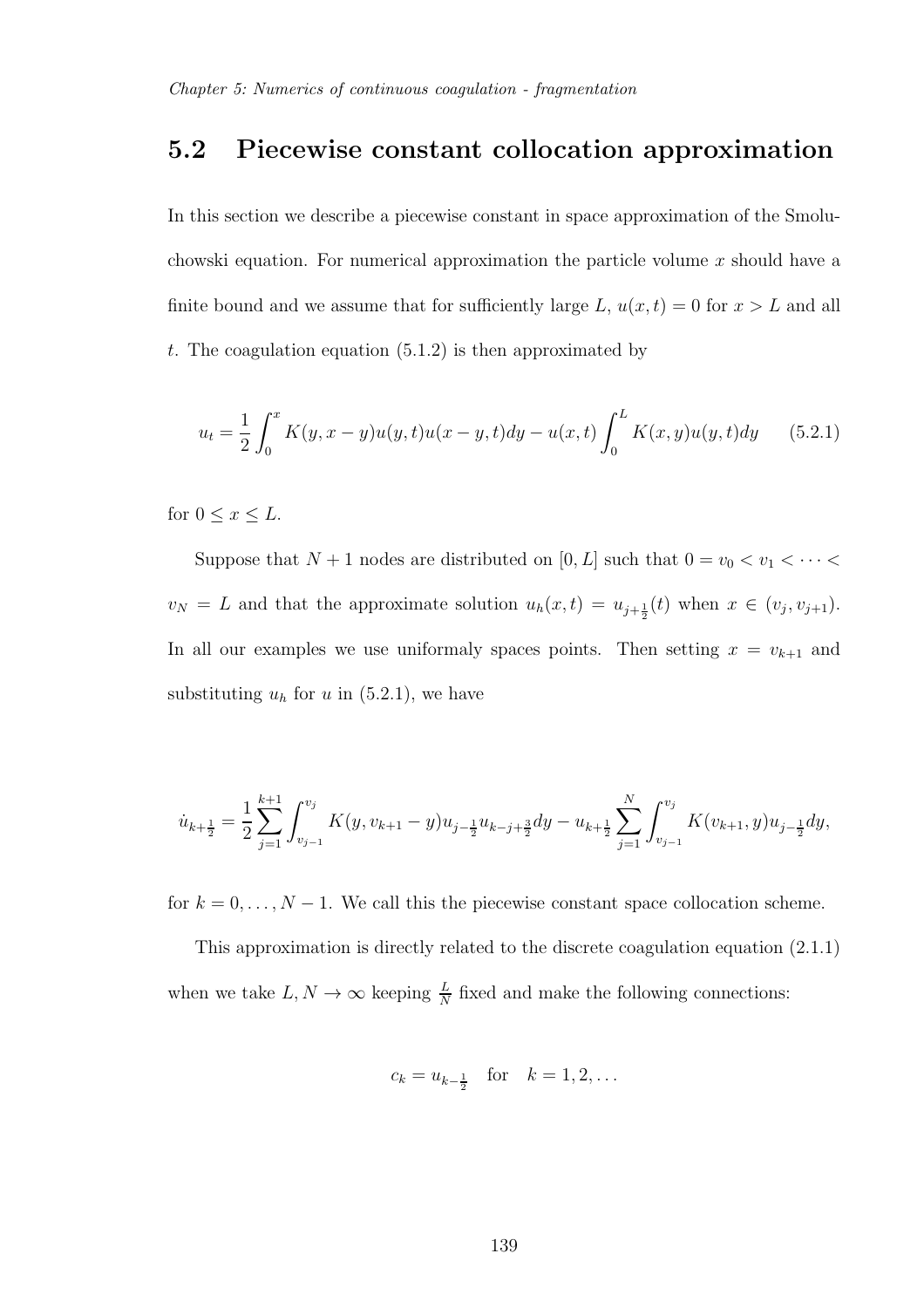and

$$
a_{k,j} = \int_{v_{j-1}}^{v_j} k(v_k, y) dy.
$$

We can then expect these approximations of the continuous problem to behave in the same ways as previously investigated for the discrete coagulation equation (2.1.1).

#### 5.2.1 Numerical results

We test the above formulation of the approximation on the problem with initial value

$$
u(x,0) = e^{-x}
$$
 (5.2.2)

and the constant kernel  $k(x, y) = 1$ . The numerical results in Figure 5.2 and 5.3 indicate that the above scheme is first order, since the numerical error estimate

$$
\epsilon_h(t) = \frac{L}{N} \sum_{j=1}^N v_{j-\frac{1}{2}} \left| u_{j-1/2}^N(t) - u_{3j-1-1/2}^{3N}(t) \right| \approx \int_0^L v \left| u^N(v,t) - u^{3N}(v,t) \right| dv
$$
 (5.2.3)

appears to be proportional to h. Here  $u^N(v,t)$  is the approximate solution obtained with N mesh intervals of equal size and  $u_{j-1/2}^N(t)$  is the value in the middle of the jth interval. Comparing  $u_{j-1/2}^N$  with  $u_{3j-3/2}^{3N}$  is a convenient way to estimate the error at the same space location. This weighted  $L_1$  norm is related to the  $M_1$  moment in the discrete problem, and measures the error in mass rather than number of particles. Similar results are obtained without the weight for the problems considered here. We have computed the approximation using  $N = 20, 60, 180, 540, 1620, 4860, 14580$ with the space truncation parameter fixed at  $L = 20$ . In Figure 5.1 we compare the numerical results with the analytical solution for  $k(x, y) = 1$  and initial value (5.2.2)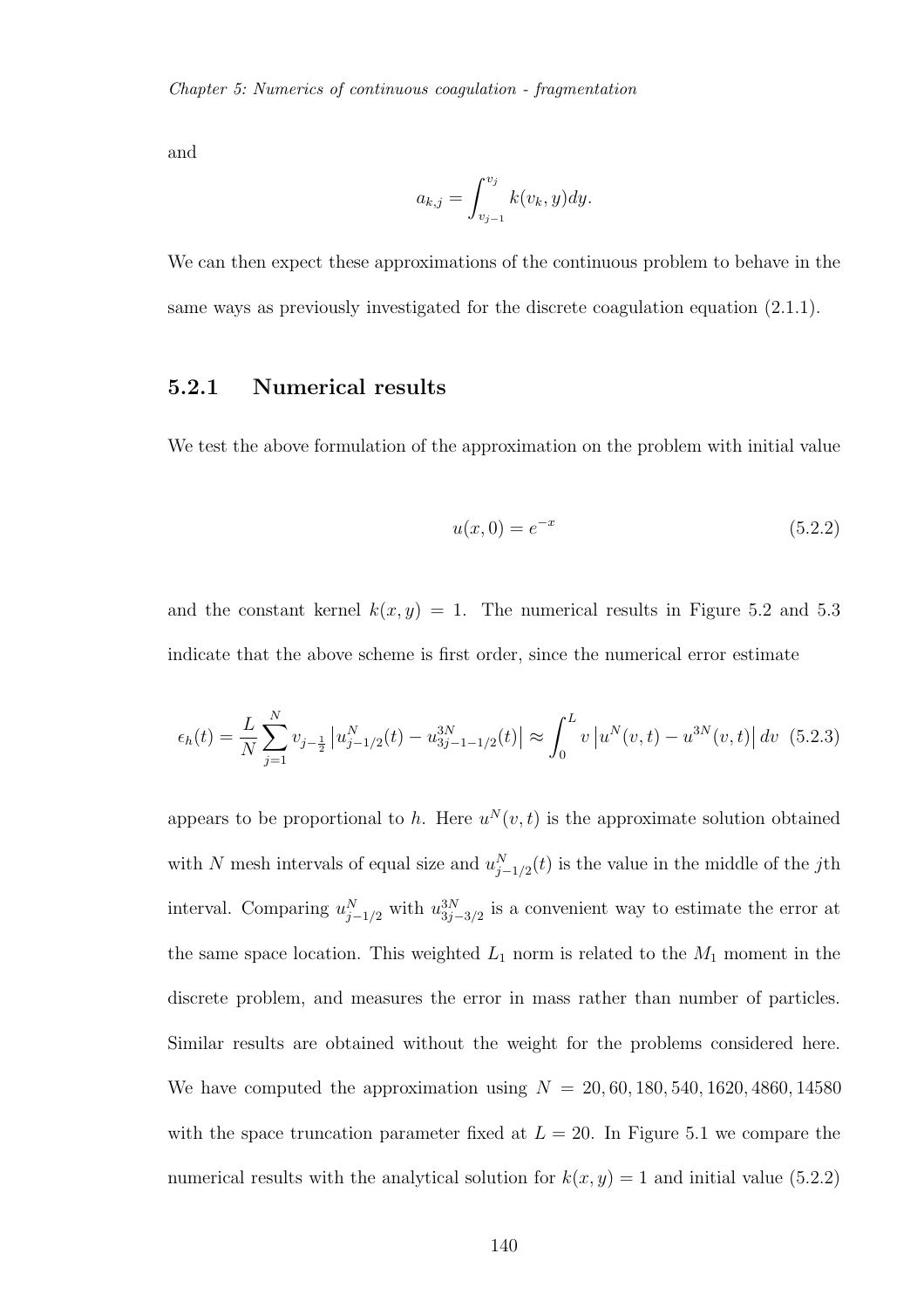and the range of particles volume is truncated at  $L = 100$  and  $N = 1000$ . This analytical solution to (5.1.2) for initial distribution (5.2.2) may be found in [37] and is given by

$$
u(x,t) = \frac{4}{(t+2)^2} \exp\left(\frac{-2x}{t+2}\right).
$$
 (5.2.4)

Clearly from Figure 5.1 the truncation  $L = 20$  ignores solution values of size  $\leq 10^{-6}$ , but these are relatively small compared to the errors for  $v < L$ .



Figure 5.1: The comparison of the numerical piecewise approximation and analytical solution for the constant kernel  $k(x, y) = 1$  with initial value (5.2.2) at  $L = 100$ ,  $N = 1000$  and  $t = 1$ .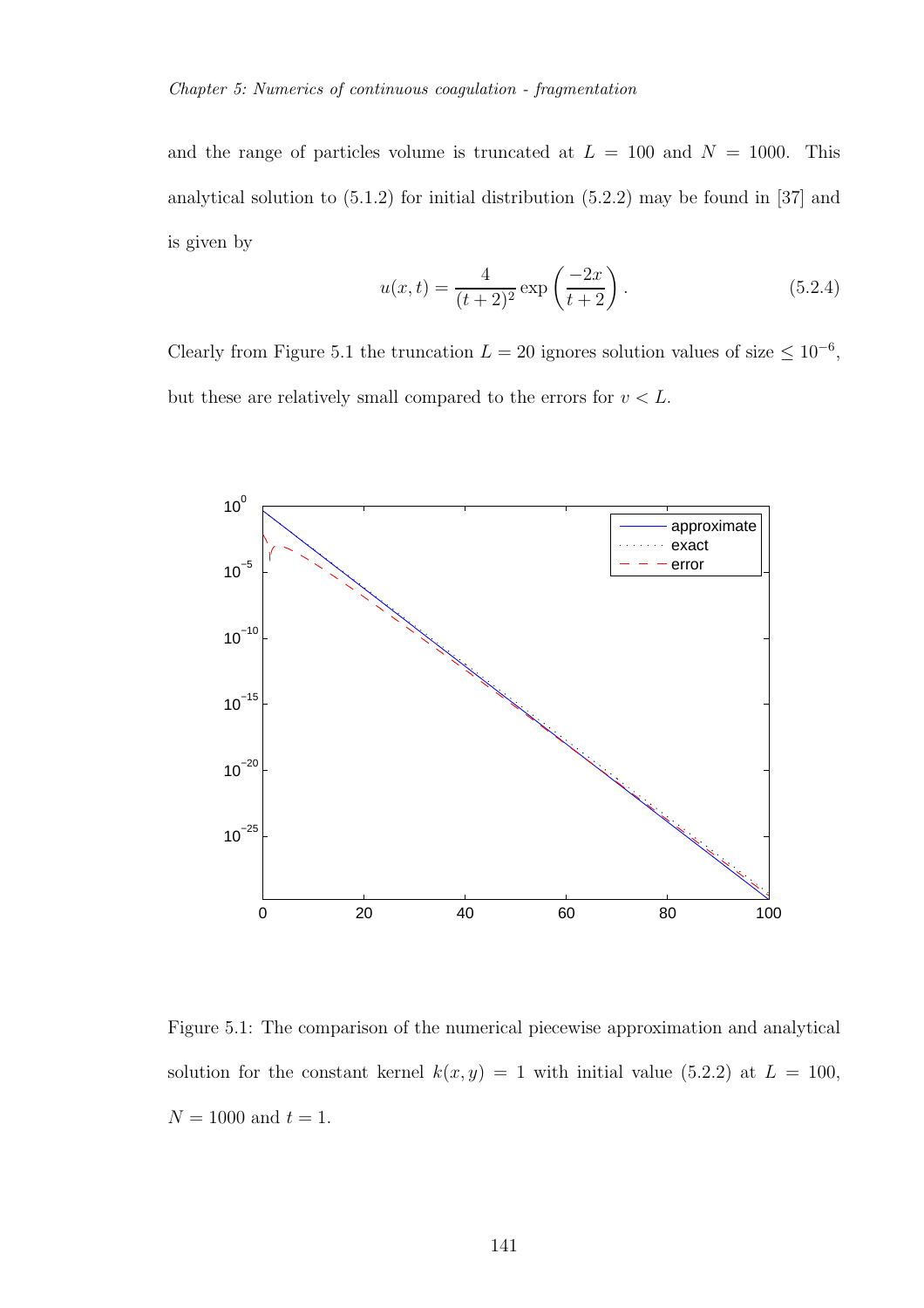

Figure 5.2: The convergence of the piecewise constant collocation approximation using  $N = 20, 60, 180, 540$  and  $L = 20$  for the constant kernel  $k(x, y) = 1$  with initial value  $(5.2.2)$  at  $t = 1$ .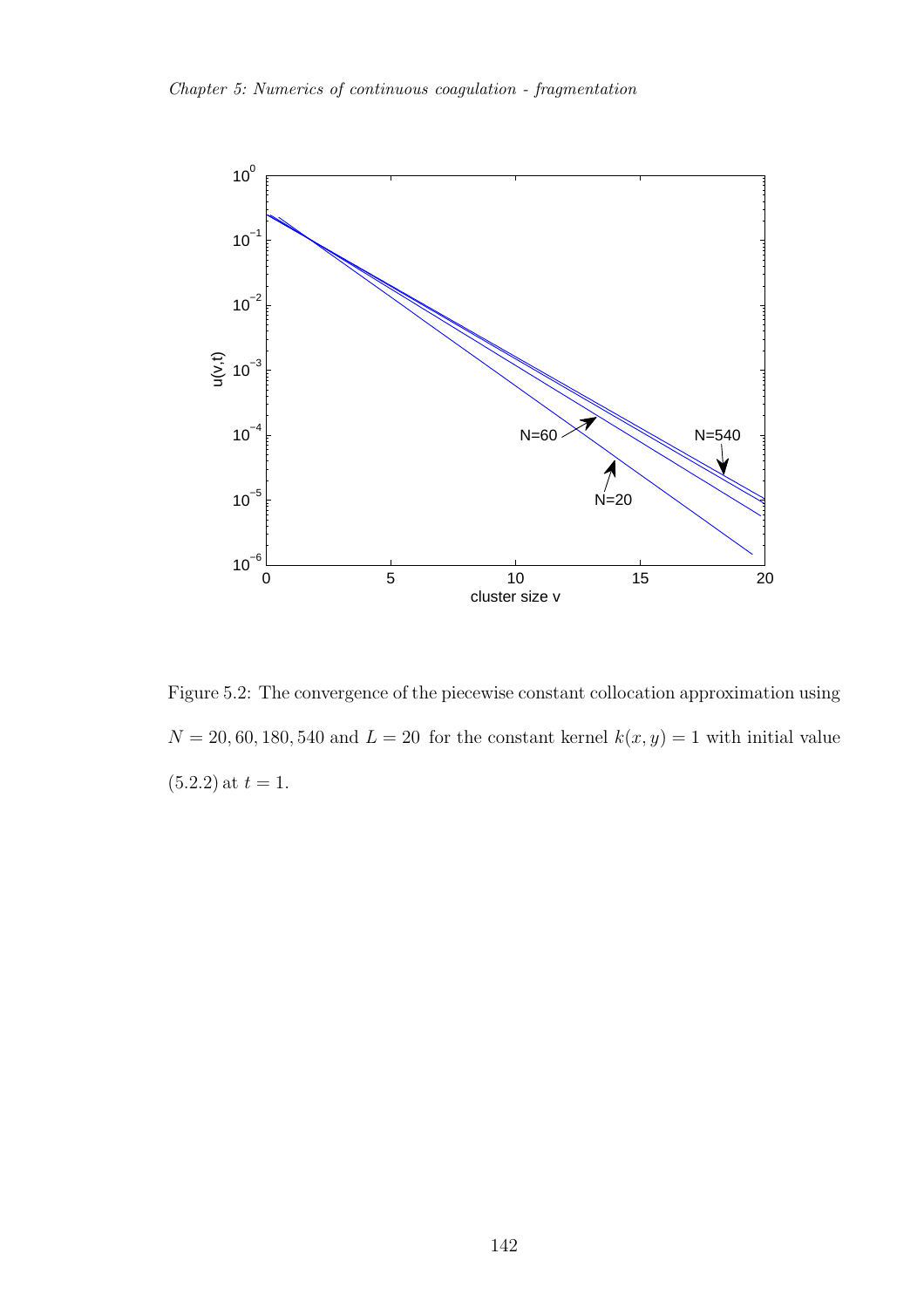

Figure 5.3: The numerical error  $\epsilon_h$  defined by (5.2.3) using  $N =$ 20, 60, 180, 540, 1620, 4860, 14580 and  $L = 20$  for the constant kernel  $k(x, y) =$  $1, k(x, y) = x + y$  and  $k(x, y) = xy$  with initial value (5.2.2) at  $t = 1$ . We see the error estimate appears to converge to 1st order.

### 5.3 Galerkin finite element approximation

Now we use the Galerkin FEM approximation to try to get more accurate results.

The approximate solution is represented in the same way as previously by

$$
u_h = \sum_{j=0}^{N-1} u_{j+\frac{1}{2}}(t)\phi_{j+\frac{1}{2}}(x)
$$
\n(5.3.1)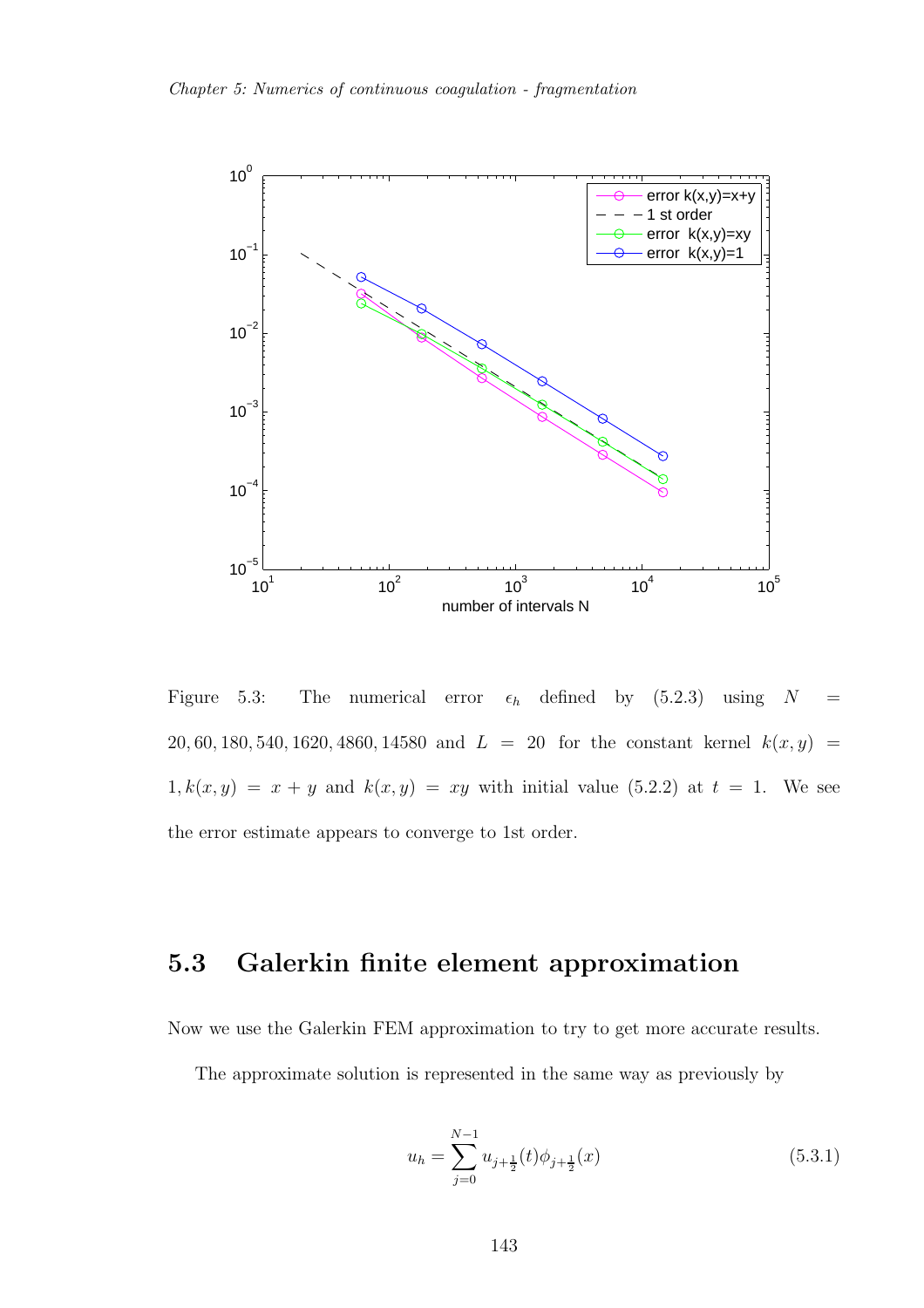where we use piecewise constant basis functions

$$
\phi_{k+\frac{1}{2}}(x) = \begin{cases} 1 & \text{when } x \in (v_k, v_{k+1}) \\ 0 & \text{otherwise.} \end{cases} \tag{5.3.2}
$$

Also,

$$
u_{h,t} = \frac{\partial}{\partial t} u_h = \sum_{j=0}^{N-1} \dot{u}_{j+\frac{1}{2}}(t)\phi_{j+\frac{1}{2}}(x).
$$
 (5.3.3)

However, the way to compute the  $u_{j+1/2}(t)$  functions is different. We substitute  $u_h$ for u, multiply both sides of the equation (5.2.1) by  $\phi_{k+\frac{1}{2}}(x)$  and integrate to get

$$
\int_0^L u_{h,t} \phi_{k+\frac{1}{2}}(x) dx = \frac{1}{2} \int_0^L \phi_{k+\frac{1}{2}}(x) \int_0^x k(y, x - y) u_h(y) u_h(x - y) dy dx \n- \int_0^L \phi_{k+\frac{1}{2}}(x) u_h(x) \int_0^L k(x, y) u_h(y) dy dx.
$$
\n(5.3.4)

We write (5.3.4) as

$$
F = D - C \tag{5.3.5}
$$

where

$$
F = \int_0^L u_{h,t} \phi_{k + \frac{1}{2}}(x) dx
$$

$$
D = \frac{1}{2} \int_0^L \phi_{k + \frac{1}{2}}(x) \int_0^x k(y, x - y) u_h(y) u_h(x - y) dy dx
$$

and

$$
C = \int_0^L \phi_{k+\frac{1}{2}}(x)u_h(x) \int_0^L k(x,y)u_h(y)dydx,
$$

and then examine each of these expressions in turn.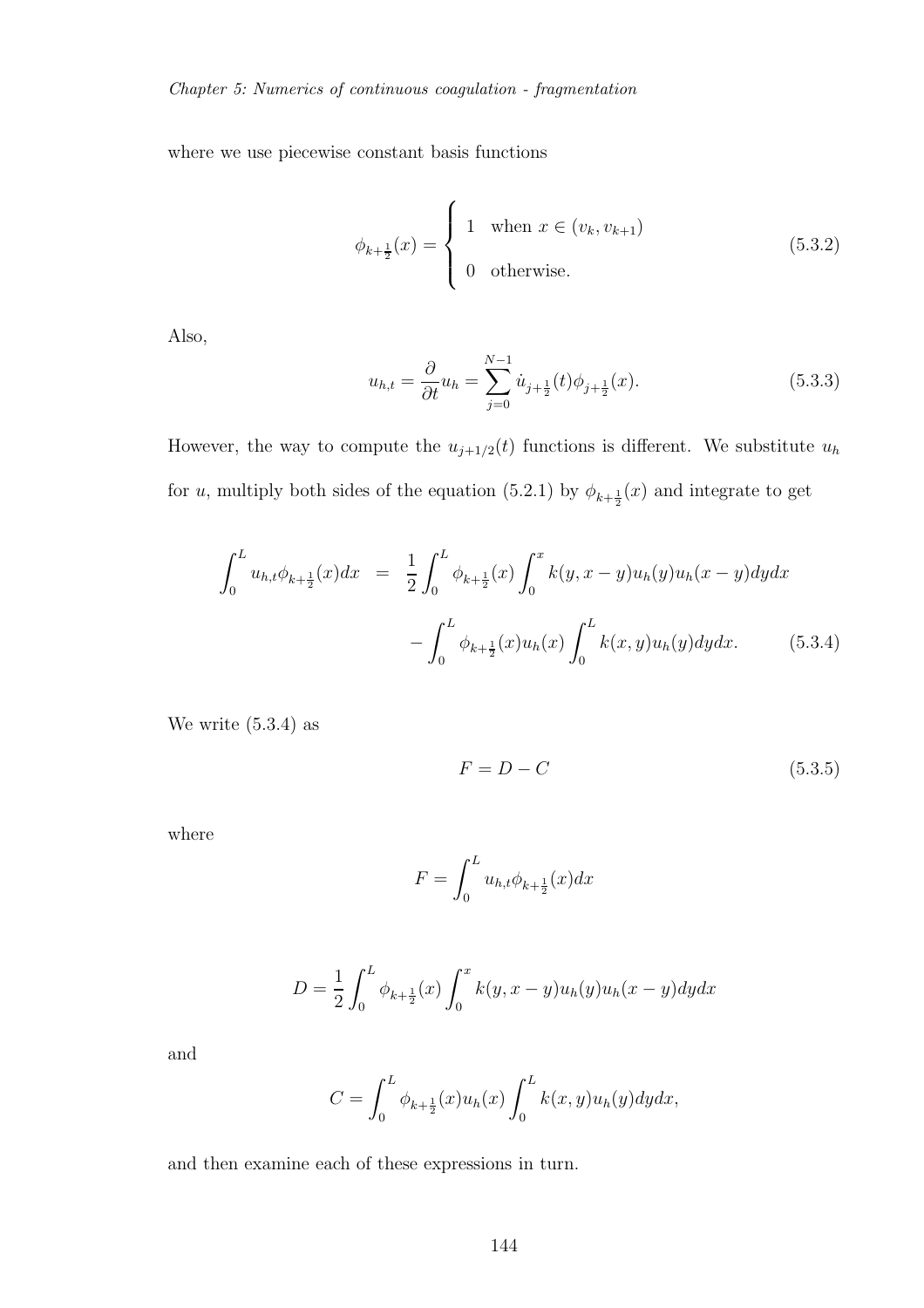Using (5.3.1) , (5.3.2) and (5.3.3)

$$
F = \int_0^L u_{h,t} \phi_{k+\frac{1}{2}}(x) dx
$$
  
\n
$$
= \int_{v_k}^{v_{k+1}} u_{h,t} dx
$$
  
\n
$$
= \int_{v_k}^{v_{k+1}} \sum_{j=0}^{N-1} \dot{u}_{j+\frac{1}{2}} \phi_{j+\frac{1}{2}}(x) dx
$$
  
\n
$$
= \int_{v_k}^{v_{k+1}} \dot{u}_{k+\frac{1}{2}} \phi_{k+\frac{1}{2}}(x) dx
$$
  
\n
$$
= \Delta v \dot{u}_{k+\frac{1}{2}}, \qquad (5.3.6)
$$

for  $k = 0, ..., N - 1$ .

Next, using  $(5.3.1)$  and  $(5.3.2)$  we get that

$$
D = \frac{1}{2} \int_0^L \phi_{k+\frac{1}{2}}(x) \int_0^x k(y, x - y) u_h(y) u_h(x - y) dy dx
$$
  
\n
$$
= \frac{1}{2} \int_{v_k}^{v_{k+1}} \int_0^x k(y, x - y) u_h(y) u_h(x - y) dy dx
$$
  
\n
$$
= \frac{1}{2} \int_{v_k}^{v_{k+1}} \sum_{j=0}^k \int_{v_j}^{v_{j+1}} k(y, x - y) u_h(y) u_h(x - y) dy dx
$$
  
\n
$$
= \frac{1}{2} \int_{v_k}^{v_{k+1}} \sum_{j=0}^k \int_{v_j}^{v_{j+1}} k(y, x - y) u_{j+\frac{1}{2}} \phi_{j+\frac{1}{2}} u_h(x - y) dy dx
$$
  
\n
$$
= \frac{1}{2} \int_{v_k}^{v_{k+1}} \sum_{j=0}^k \int_{v_j}^{v_{j+1}} k(y, x - y) u_{j+\frac{1}{2}} u_h(x - y) dy dx.
$$
 (5.3.7)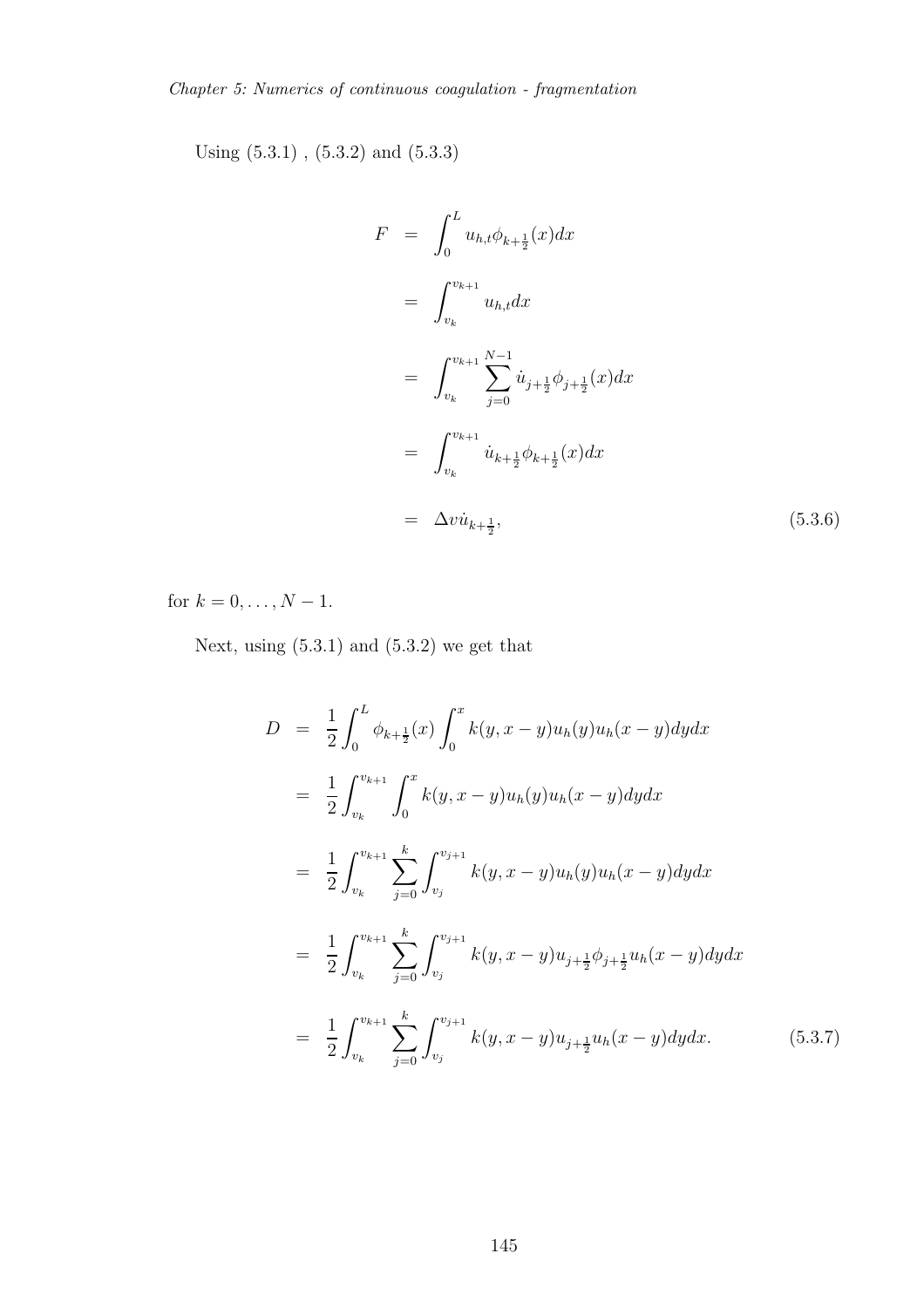Now we need to expand (5.3.7), and get

$$
D = \frac{1}{2} \int_{v_k}^{v_{k+1}} \sum_{j=0}^{k-1} u_{j+\frac{1}{2}} \int_{v_j}^{v_{j+1}} k(y, x - y) u_h(x - y) dy dx
$$
  
+ 
$$
\frac{1}{2} \int_{v_k}^{v_{k+1}} u_{k+\frac{1}{2}} \int_{v_k}^x k(y, x - y) u_{\frac{1}{2}} dy dx.
$$
 (5.3.8)

Now if we put  $\mu = x - y$  then  $y = x - \mu$  and  $d\mu = -dy$  giving

$$
I_j(x) = u_{j+\frac{1}{2}} \int_{v_j}^{v_{j+1}} k(y, x - y) u_h(x - y) dy
$$
  
\n
$$
= u_{j+\frac{1}{2}} \int_{x-v_{j+1}}^{x-v_j} k(x - \mu, \mu) u_h(\mu) d\mu.
$$
  
\n
$$
= u_{j+\frac{1}{2}} \left[ \int_{x-v_{j+1}}^{v_{k-j}} k(x - \mu, \mu) u_{k-j-\frac{1}{2}} d\mu + \int_{v_{k-j}}^{x-v_j} k(x - \mu, \mu) u_{k-j+\frac{1}{2}} d\mu \right]
$$
  
\n
$$
= u_{j+\frac{1}{2}} u_{k-j-\frac{1}{2}} \int_{x-v_{j+1}}^{v_{k-j}} k(x - \mu, \mu) d\mu
$$
  
\n
$$
+ u_{j+\frac{1}{2}} u_{k-j+\frac{1}{2}} \int_{v_{k-j}}^{x-v_j} k(x - \mu, \mu) d\mu.
$$
 (5.3.9)

Using  $(5.3.8)$  and  $(5.3.9)$  we have

$$
D = \frac{1}{2} \int_{v_k}^{v_{k+1}} \sum_{j=0}^{k-1} I_j(x) dx + \frac{1}{2} u_{k+\frac{1}{2}} u_{\frac{1}{2}} \int_{v_k}^{v_{k+1}} \int_{v_k}^x k(y, x - y) dy dx
$$
  

$$
= \frac{1}{2} \int_{v_k}^{v_{k+1}} \sum_{j=0}^{k-1} u_{j+\frac{1}{2}} u_{k-j-\frac{1}{2}} \int_{x-v_{j+1}}^{v_{k-j}} k(x - \mu, \mu) d\mu
$$
  

$$
+ u_{j+\frac{1}{2}} u_{k-j+\frac{1}{2}} \int_{v_{k-j}}^{x-v_j} k(x - \mu, \mu) d\mu dx + \frac{1}{2} u_{k+\frac{1}{2}} u_{\frac{1}{2}} \int_{v_k}^{v_{k+1}} \int_{v_k}^x k(y, x - y) dy dx.
$$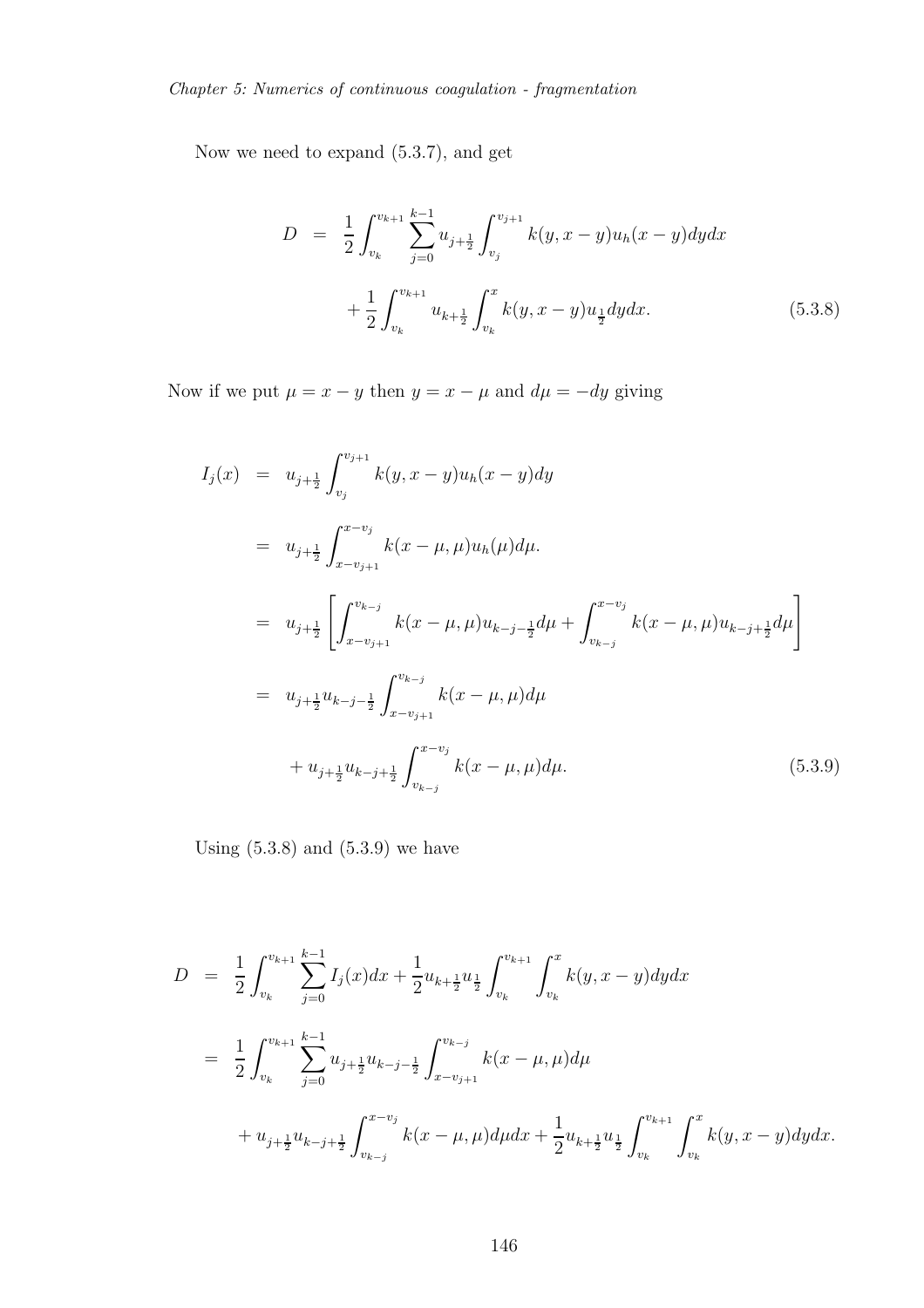We finally rewrite this as

$$
D = \frac{1}{2} \sum_{j=0}^{k-1} u_{j+\frac{1}{2}} u_{k-j-\frac{1}{2}} c_{jk} + \frac{1}{2} \sum_{j=0}^{k-1} u_{j+\frac{1}{2}} u_{k-j+\frac{1}{2}} d_{jk} + \frac{1}{2} u_{k+\frac{1}{2}} u_{\frac{1}{2}} d_{kk}
$$
  

$$
= \frac{1}{2} \sum_{j=0}^{k-1} u_{j+\frac{1}{2}} u_{k-j-\frac{1}{2}} c_{jk} + \frac{1}{2} \sum_{j=0}^{k} u_{j+\frac{1}{2}} u_{k-j+\frac{1}{2}} d_{jk}
$$
(5.3.10)

where

$$
c_{jk} = \int_{v_k}^{v_{k+1}} \int_{x-v_{j+1}}^{v_{k-j}} k(x - \mu, \mu) d\mu dx \qquad 0 \le j, k \le N - 1,
$$
  

$$
d_{jk} = \int_{v_k}^{v_{k+1}} \int_{v_{k-j}}^{x-v_j} k(x - \mu, \mu) d\mu dx \qquad 0 \le j, k \le N - 1.
$$

Now the second part of the right hand side of (5.3.4) is

$$
C = \int_0^L \phi_{k+\frac{1}{2}}(x)u_h(x) \int_0^L k(x,y)u_h(y)dydx,
$$

and using  $(5.3.1)$  and  $(5.3.2)$  we obtain that

$$
C = \int_{v_k}^{v_{k+1}} u_{k+\frac{1}{2}} \int_0^L k(x, y) u_h(y) dy dx
$$
  
\n
$$
= \int_{v_k}^{v_{k+1}} u_{k+\frac{1}{2}} \left( \sum_{j=0}^{N-1} \int_{v_j}^{v_{j+1}} k(x, y) u_{j+\frac{1}{2}} dy \right) dx
$$
  
\n
$$
= u_{k+\frac{1}{2}} \sum_{j=0}^{N-1} u_{j+\frac{1}{2}} \int_{v_k}^{v_{k+1}} \int_{v_j}^{v_{j+1}} k(x, y) dy dx
$$
  
\n
$$
= u_{k+\frac{1}{2}} \sum_{j=0}^{N-1} u_{j+\frac{1}{2}} e_{jk}
$$
(5.3.11)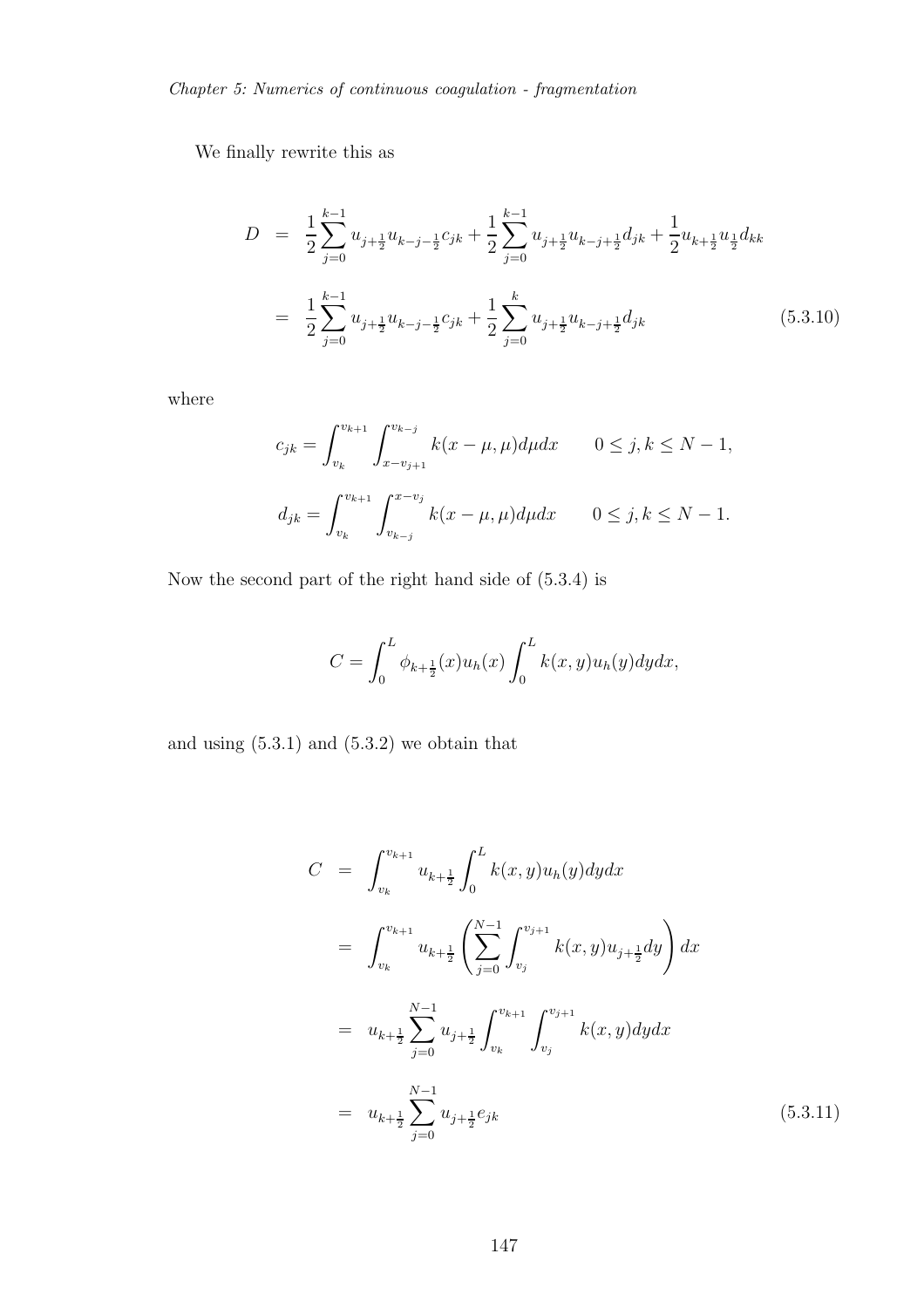where

$$
e_{jk} = \int_{v_k}^{v_{k+1}} \int_{v_j}^{v_{j+1}} k(x, y) dy dx
$$

for  $0 \leq j, k \leq N-1$ .

Now we combine (5.3.6), (5.3.10) and(5.3.11) in (5.3.5) to get

$$
\Delta v \dot{u}_{k+\frac{1}{2}} = \frac{1}{2} \sum_{j=0}^{k-1} u_{j+\frac{1}{2}} u_{k-j-\frac{1}{2}} c_{jk} + \frac{1}{2} \sum_{j=0}^{k} u_{j+\frac{1}{2}} u_{k-j+\frac{1}{2}} d_{jk}
$$

$$
- u_{k+\frac{1}{2}} \sum_{j=0}^{N-1} u_{j+\frac{1}{2}} e_{jk}
$$
(5.3.12)

for  $0 \leq j, k \leq N-1$ 

where

$$
c_{jk} = \int_{v_k}^{v_{k+1}} \int_{x-v_{j+1}}^{v_{k-j}} k(x - \mu, \mu) d\mu dx
$$

$$
d_{jk} = \int_{v_k}^{v_{k+1}} \int_{v_{k-j}}^{x-v_j} k(x - \mu, \mu) d\mu dx
$$

$$
e_{jk} = \int_{v_k}^{v_{k+1}} \int_{v_j}^{v_{j+1}} k(x, y) dy dx.
$$

#### 5.3.1 Numerical results

Here we will consider the constant kernel  $k(x, y) = 1$ . In Figure 5.4 we compare the numerical results with the analytical soloution for  $k(x, y) = 1$  and initial value (5.2.2). The range of particle size is truncated at  $L = 100$  and  $N = 1000$  equally spaced nodes are used. The numerical result in Figure 5.5 shows that the above scheme is second order, since the numerical error  $\epsilon_h$  appears to be proportional to  $h^2$  . We have computed the approximation using a number of points  $N = 20, 60, 180, 540, 1620, 4860, 14580$ with the truncation parameter fixed at  $L = 20$ .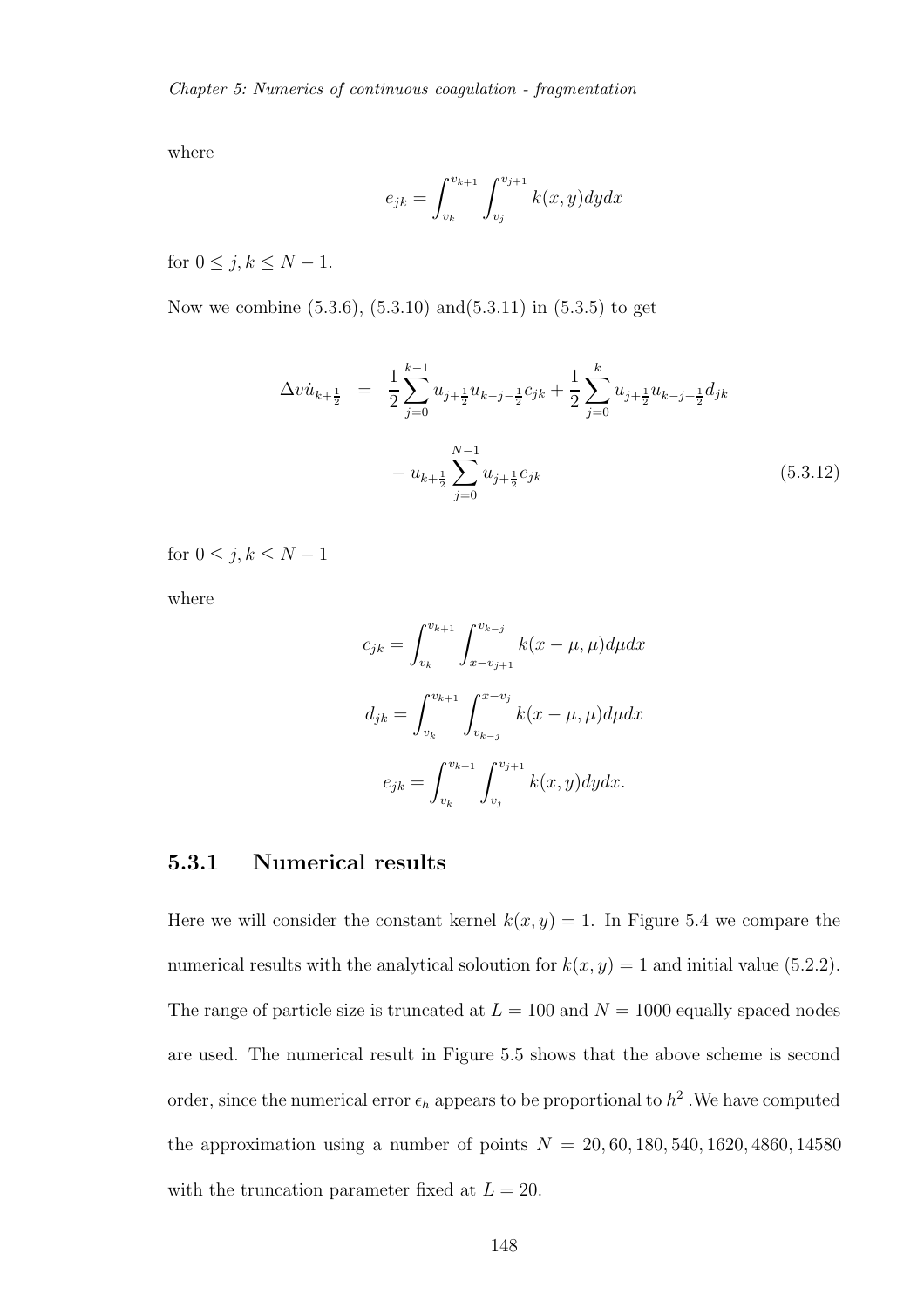

Figure 5.4: The comparison of the numerical Galerkin approximation and analytical solution for the constant kernel  $k(x, y) = 1$  with initial value (5.2.2) at  $L = 100$ ,  ${\cal N}=1000$  and  $t=1.$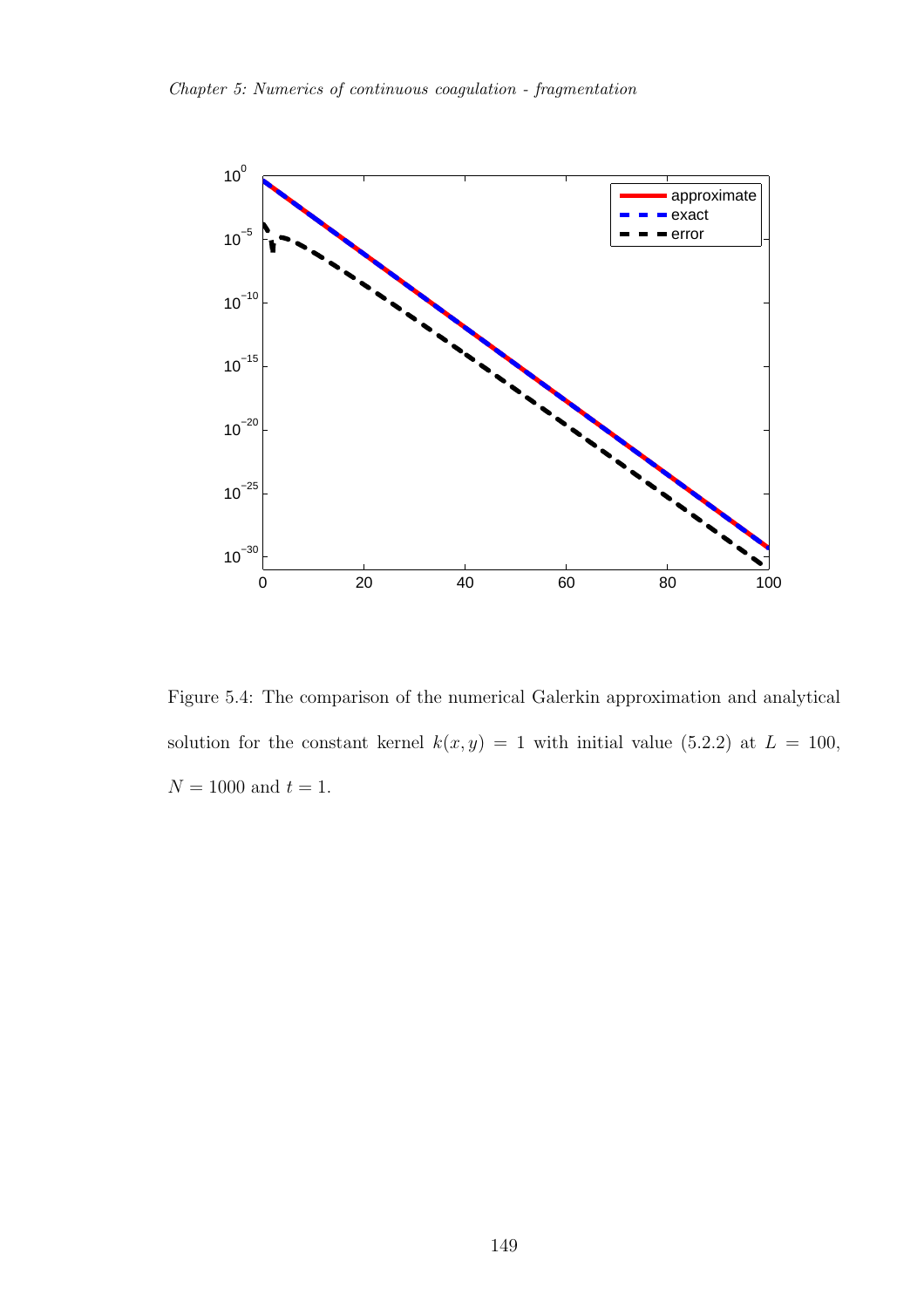

Figure 5.5: Computing the numerical error  $\epsilon_h$  defined in (5.2.3) using  $N =$ 20, 60, 180, 540, 1620, 4860, 14580 and  $L = 20$  for the constant kernel  $k(x, y) =$  $1, k(x, y) = x + y$  and  $k(x, y) = xy$  with initial value (5.2.2) at  $t = 1$ . We see the error estimates apper to be 2nd order.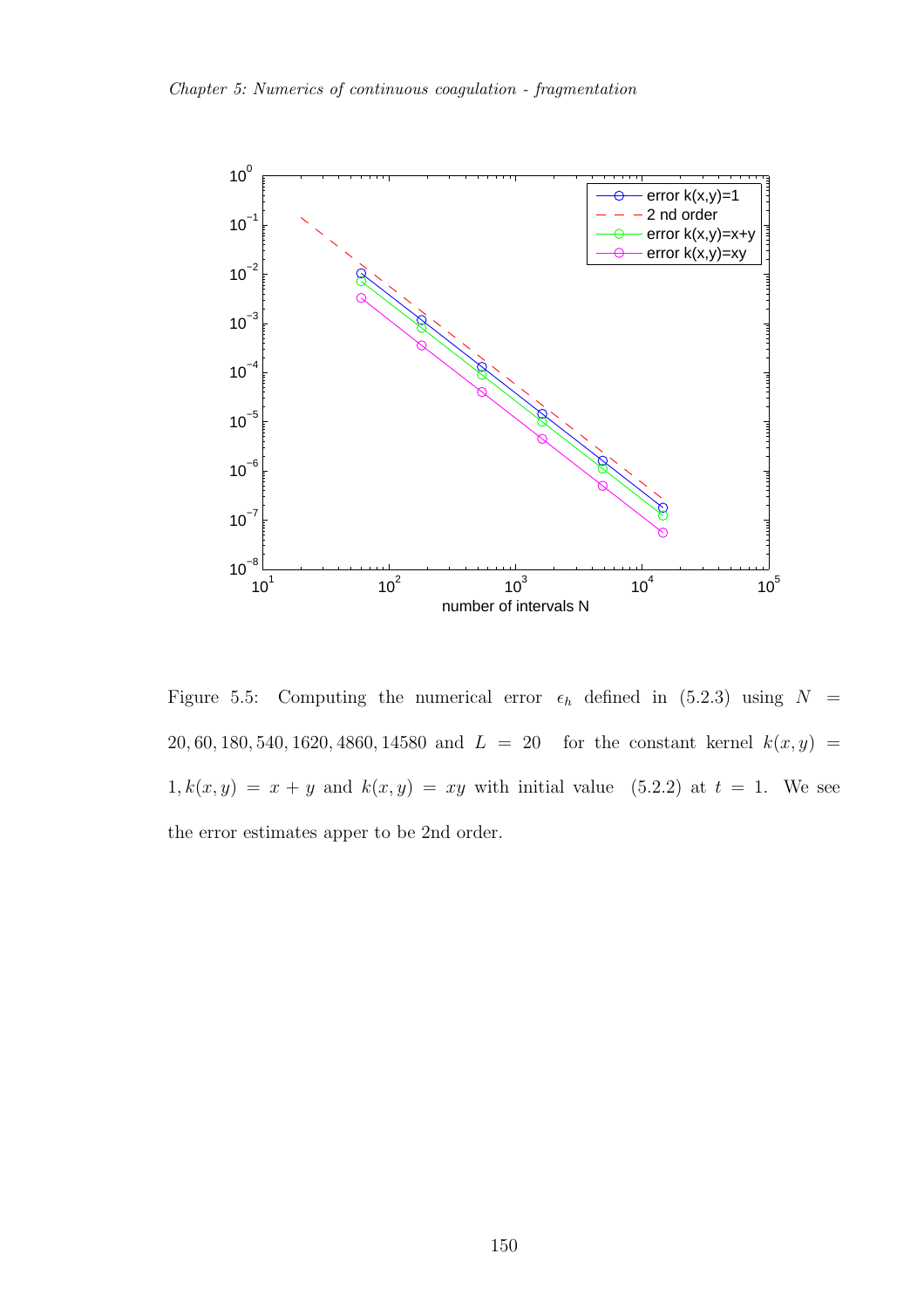### Chapter 6

# Concluding remarks

We have studied a number of topics in coagulation-fragmentation dynamics. These equations describe the evolution of clusters of particles which can coagulate to form larger particles or fragment to form smaller ones. An important issue is whether or not the density remains constant in time. Certain coagulation and fragmentation rates lead to the decrease of the density in finite time. This loss of mass is called gelation. In Chapter 2 we use formal calculations to investigate gelation in a number of examples. The one-parameter family of model in Example 2 in Section 2.2 is new.

Gelation only occurs in infinite-dimensional models of coagulation-fragmentation. Numerical methods are usually based on finite-dimensional approximations to these equations. It is important in developing numerical methods, to allow for the detection of gelation. To do this we use the approximation  $(2.3.7)$  in which density decreases and all solutions converge to zero as  $t \to \infty$ . Gelation events correspond to the formation of large clusters and are detected in (2.3.7) by a rapid decrease in density for some finite time. We use the approximation (2.3.7) in Chapter 2 to show that the method is well suited to the detection of gelation.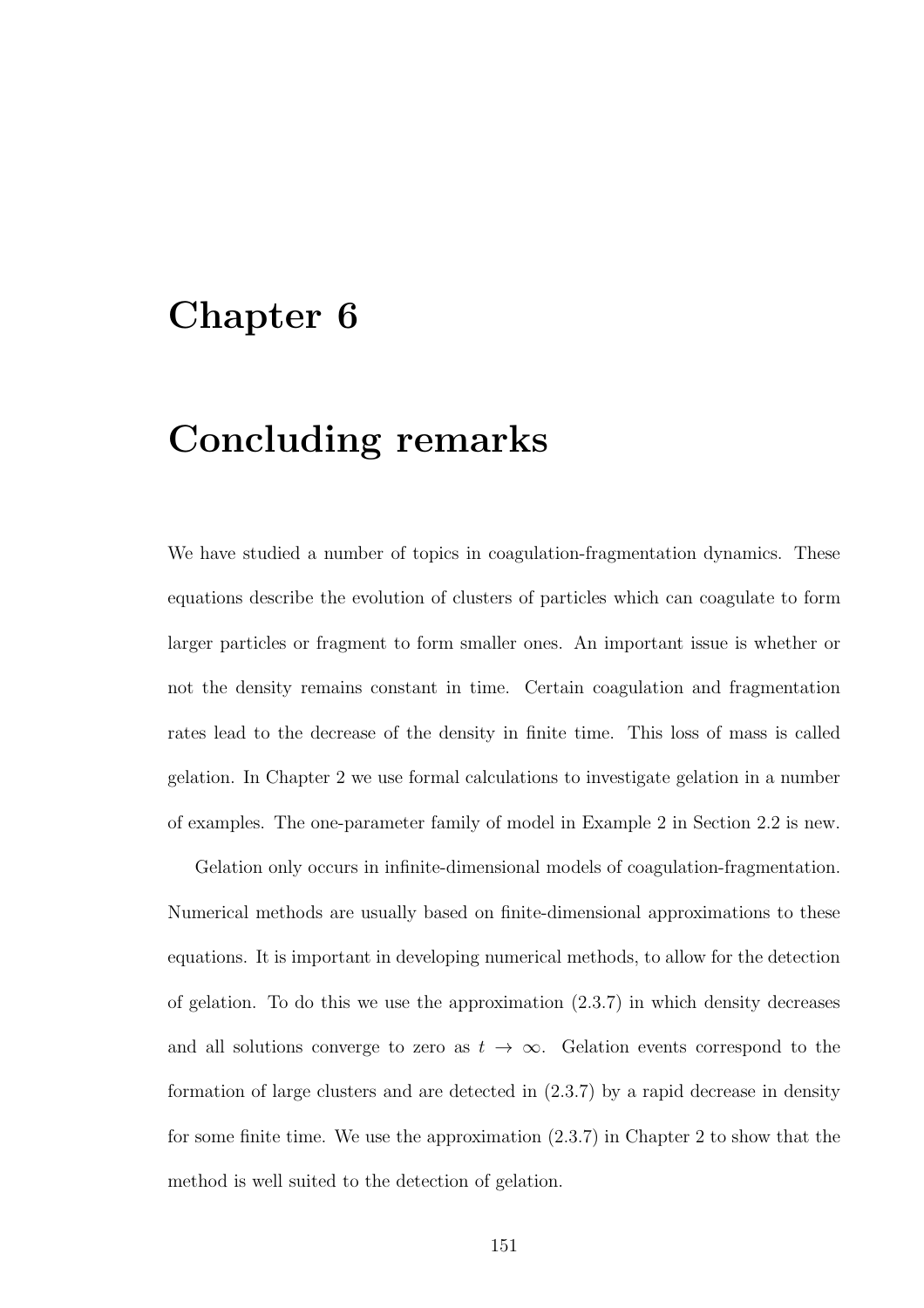The only mathematical study of the finite-dimensional system (2.3.7) is for a very special case of pure coagulation. Chapter 3 contains a study of the decay rate of solutions to this equation. Assuming that the detailed balance condition holds, we obtain a very general result for coagulation-fragmentation equations. For a system of size n, the solution decays at a rate of order  $t^{-1/n}$ . This is very slow for large n. For the pure coagulation equation, we obtain various decay rate results in a number of special cases. Our results show that there is unlikely to be a general theory of decay rates for the pure coagulation case.

In Chapter 4 we study a model for the treatment of Alzheimer's disease. The model is a modified form of a special case of the coagulation fragmentation equations. We give a complete mathematical analysis of these equations. One important result is an approximation in terms of the parameters of the model for the time scales involved.

Chapter 5 we consider numerical approximations to the continuous version of the coagulation equations. These approximations are themselves discrete coagulation equations. We first consider a piecewise constant collocation in space approximation. We numerically solve the equation for the three coagulation coefficients,

$$
K(x, y) = 1, x + y \text{ and } xy
$$

for which exact solutions are available and show that it gives first order accurate results. We then use the Galerkin finite element approximation which gives second order accuracy convergence in tests.

Future work should include trying to relate results on the behaviour of the discrete problem to the behaviour of the numerical approximation of the continuous problem.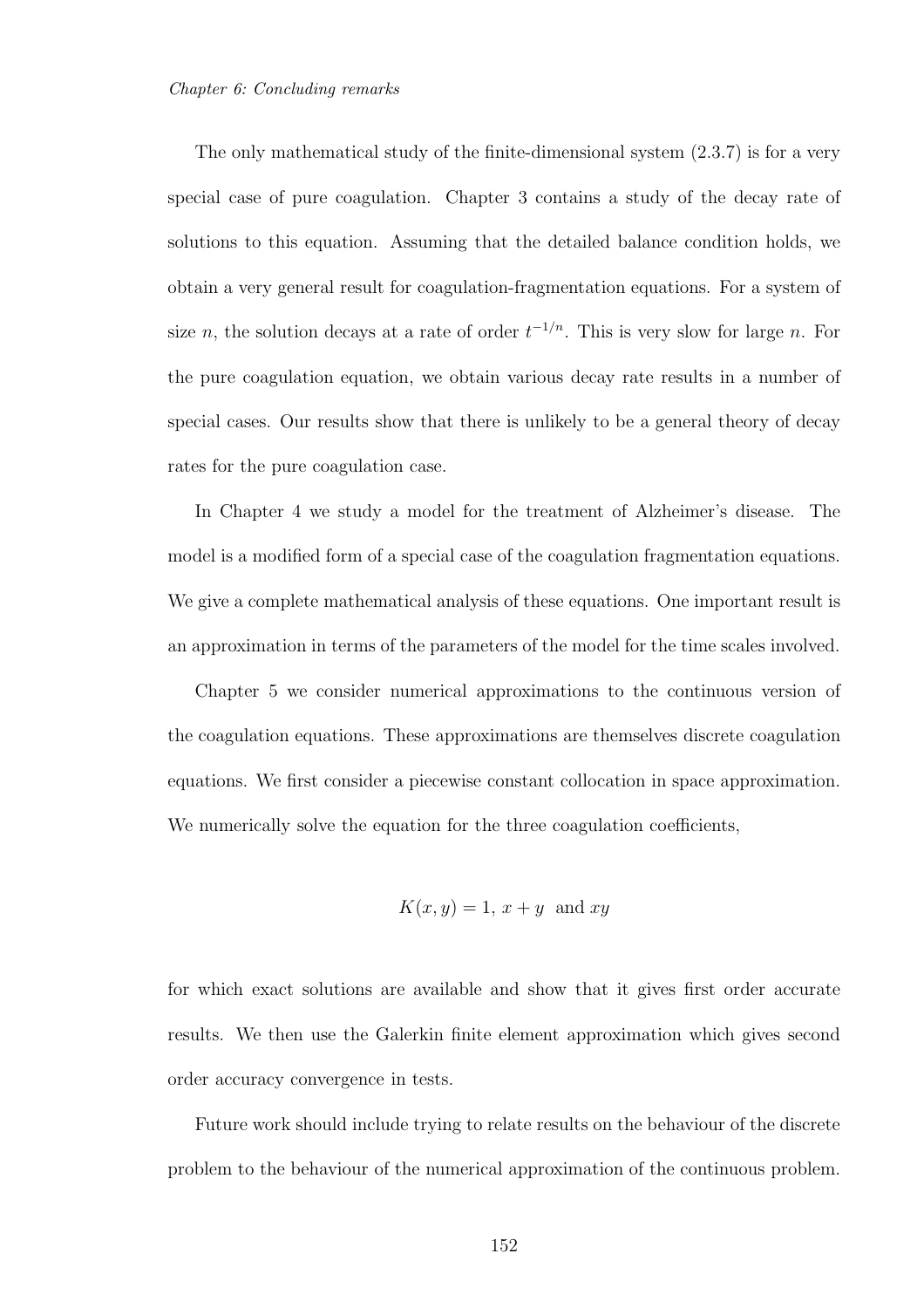Also, the Galerkin approximation should be used to study the higher moments and future analysis fo convergence carried out.

The results in Chapter 3 give a firm foundation for the study of the finite dimensional equation (2.3.7). However, much remains to be done. In particular it remains to give any mathematical results for the detection of gelation. A starting point could be the analysis of  $(2.3.7)$  for large *n* for some simple cases when there is gelation in the infinite problem.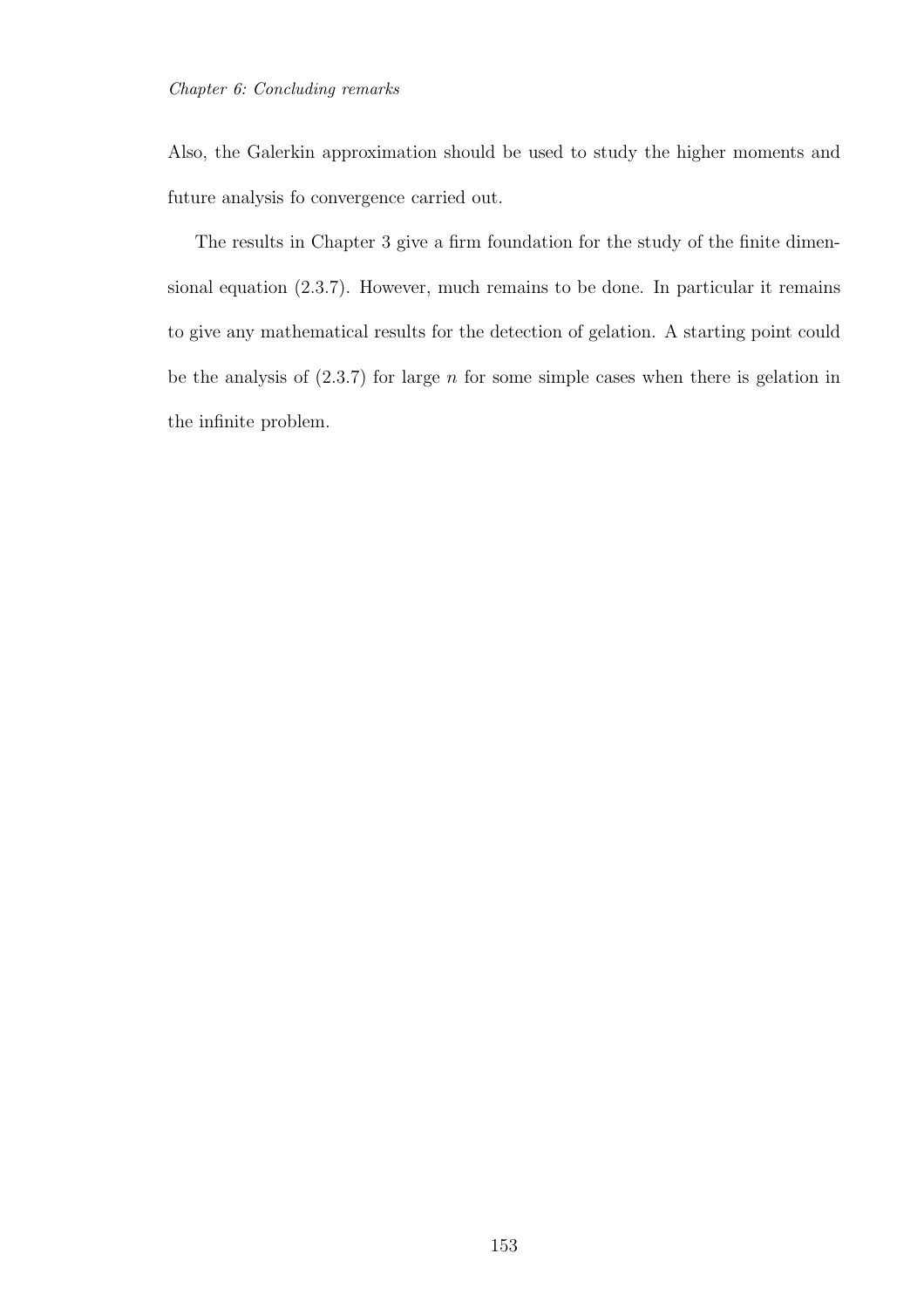## Bibliography

- [1] J. M. Ball and J. Carr. The discrete coagulation-fragmentation equations: existence, uniqueness, and density conservation. *J. Statist. Phys.*, 61(1-2):203–234, 1990.
- [2] J. M. Ball, J. Carr, and O. Penrose. The Becker-Döring cluster equations: basic properties and asymptotic behaviour of solutions. *Comm. Math. Phys.*, 104(4):657–692, 1986.
- [3] J. P. Bourgade and F. Filbet. Convergence of a finite volume scheme for coagulation-fragmentation equations. *Math. Comp.*, 77(262):851–882, 2008.
- [4] J. Carr. *Applications of centre manifold theory*, volume 35 of *Applied Mathematical Sciences*. Springer-Verlag, New York-Berlin, 1981.
- [5] J. Carr. Asymptotic behaviour of solutions to the coagulation-fragmentation equations. I. The strong fragmentation case. *Proc. Roy. Soc. Edinburgh Sect. A*, 121(3-4):231–244, 1992.
- [6] J. Carr and F. P. da Costa. Instantaneous gelation in coagulation dynamics. *Z. Angew. Math. Phys.*, 43(6):974–983, 1992.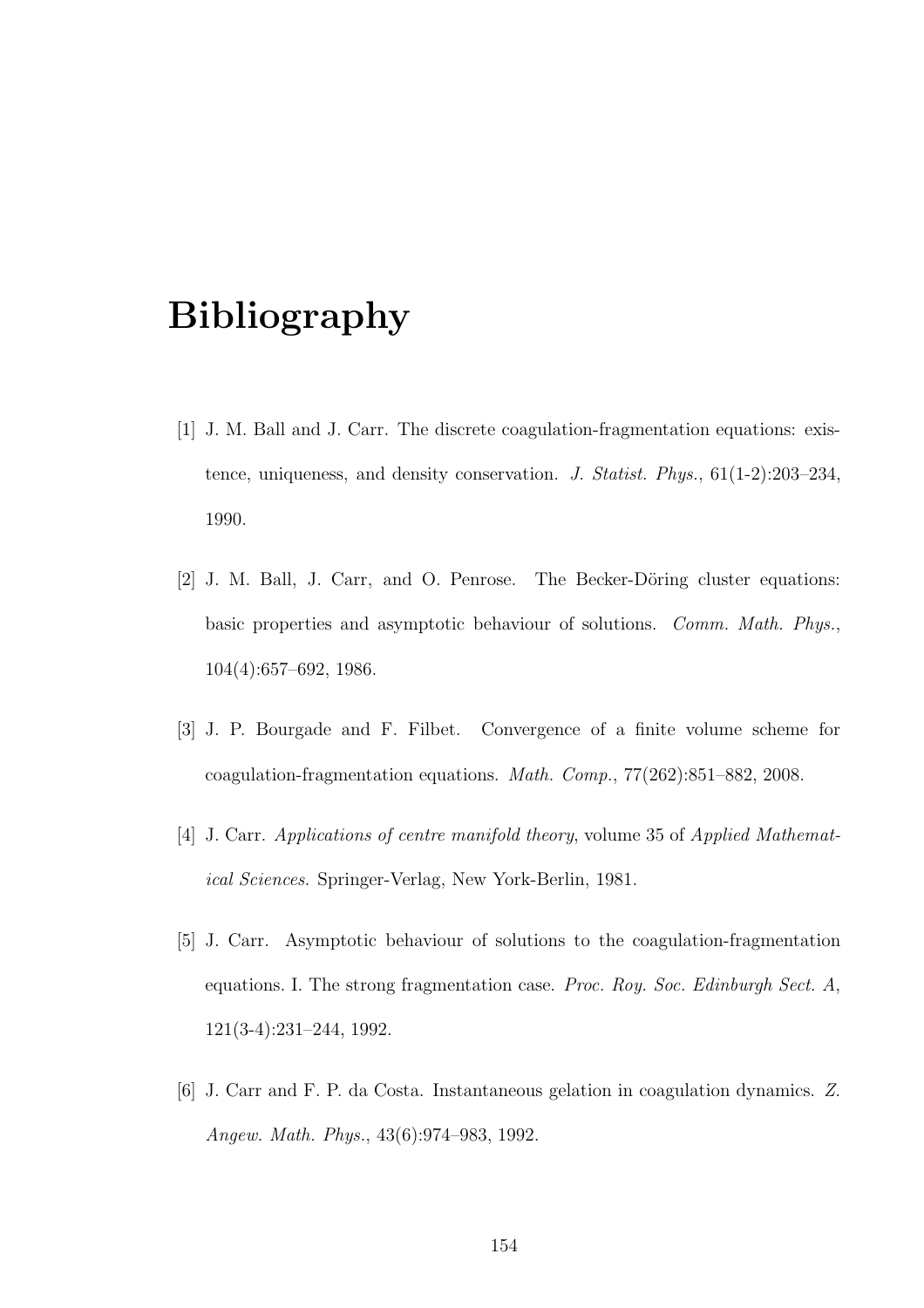- [7] E. R. Cohen and E.U. Vaughan. Approximate solution of the equations for aerosol agglomeration. *Journal of Colloid and Interface Science*, 35(4):612–623, 1971.
- [8] D. L. Craft, L. M. Wein, and D. J. Selkoe. *A Mathematical Model of the Impact of Novel Treatments on the a* Aβ *Burden in the Alzheimer's brain, CSF and Plasma*. 2002.
- [9] D. L. Craft, L. M. Wein, and D. J. Selkoe. The impact of novel treatment on  $\mathbf{A}\beta$ burden in the alzheimer's disease: insight from a mathematical model . *Operation Research and Health Care volume 70 of International Series in Operation Research and Management Science , Kluwer Academic publishers.*, 2005.
- [10] F. P. da Costa. Existence and uniqueness of density conserving solutions to the coagulation-fragmentation equations with strong fragmentation. *J. Math. Anal. Appl.*, 192(3):892–914, 1995.
- [11] F. P. da Costa. A finite-dimensional dynamical model for gelation in coagulation processes. *J. Nonlinear Sci.*, 8(6):619–653, 1998.
- [12] C. M. da Fonseca. On the location of the eigenvalues of Jacobi matrices. *Appl. Math. Lett.*, 19(11):1168–1174, 2006.
- [13] R. L. Drake. A general mathematical survey of the coagulation equation. *In Topics in current aerosol research,part 2*, 203–376,1972.
- [14] P. B. Dubovskiı̆ and I. W. Stewart. Existence, uniqueness and mass conservation for the coagulation-fragmentation equation. *Math. Methods Appl. Sci.*, 19(7):571– 591, 1996.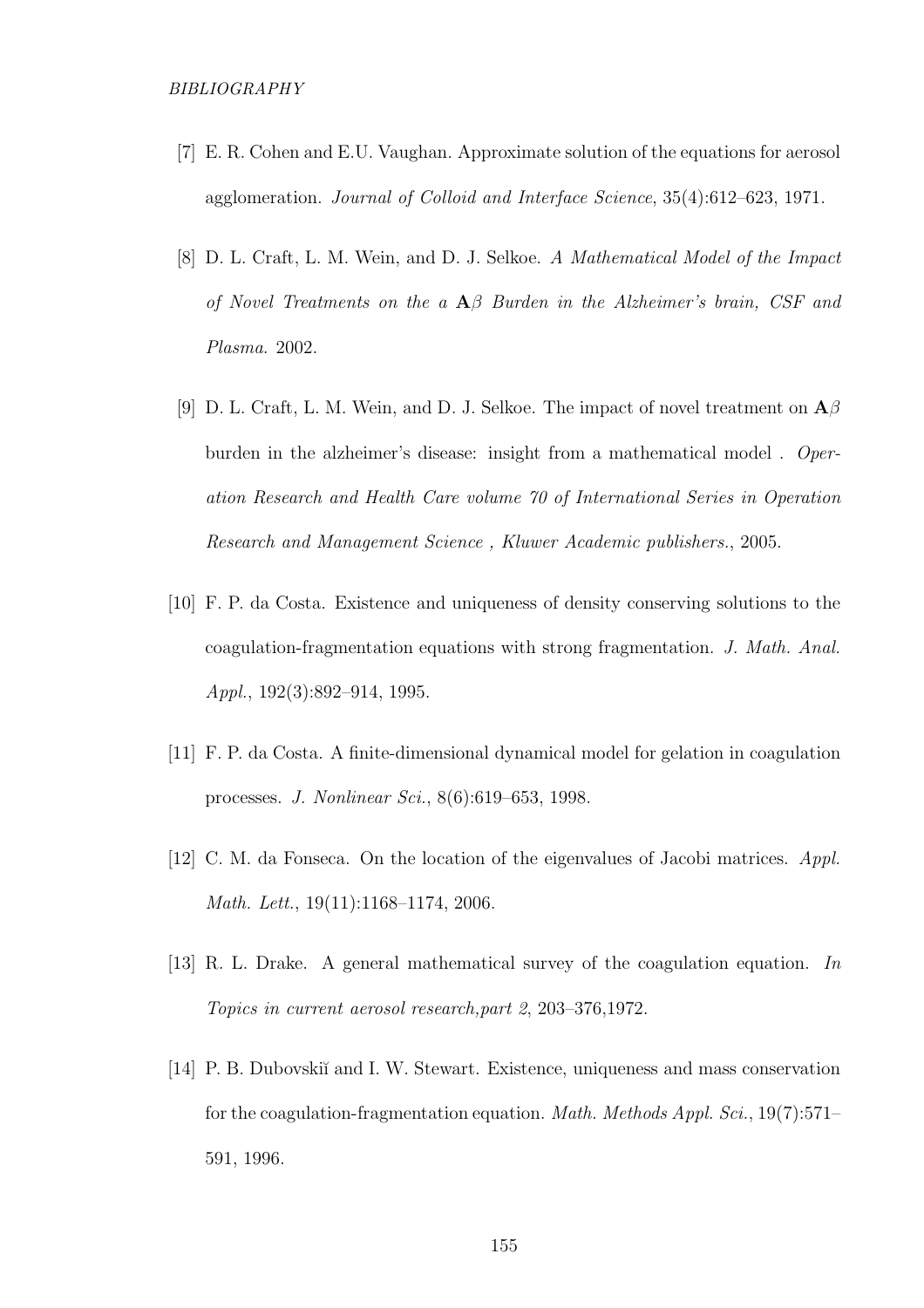- [15] Pavel B. Dubovskii. *Mathematical theory of coagulation*, volume 23 of *Lecture Notes Series*. Seoul National University, Research Institute of Mathematics, Global Analysis Research Center, Seoul, 1994.
- [16] L. D. Erasmus, D. Eyre, and R. C. Everson. Numerical treatment of the population balance equation using a spline-galerkin method. *Computers Chem. Eng.*, 18(9):775–783, 1994.
- [17] M. H. Ernst, E. M. Hendriks, and R. M. Ziff. Exact solutions to the coagulation equation. *Phys. Lett. A*, 92(6):267–270, 1982.
- [18] M. Escobedo, Ph. Laurençot, S. Mischler, and B. Perthame. Gelation and mass conservation in coagulation-fragmentation models. *J. Differential Equations*, 195(1):143–174, 2003.
- [19] M. Escobedo, S. Mischler, and B. Perthame. Gelation in coagulation and fragmentation models. *Comm. Math. Phys.*, 231(1):157–188, 2002.
- [20] S. K. Friedlander. On the particle size spectrum of a condensing vapor. *Phys. Fluids*, 3:693–696, 1960.
- [21] S. K. Friedlander and C. S. Wang. The self-preserving particle size distribution for coagulation by brownian motion. *Journal of Colloid and Interface Science*, 22:126–132, 1966.
- [22] F. Gelbard and J. H. Seinfeld. Numerical solution of the dynamic equation for particulate system. *J. Comp. Phys.*, 28:375–375, 1978.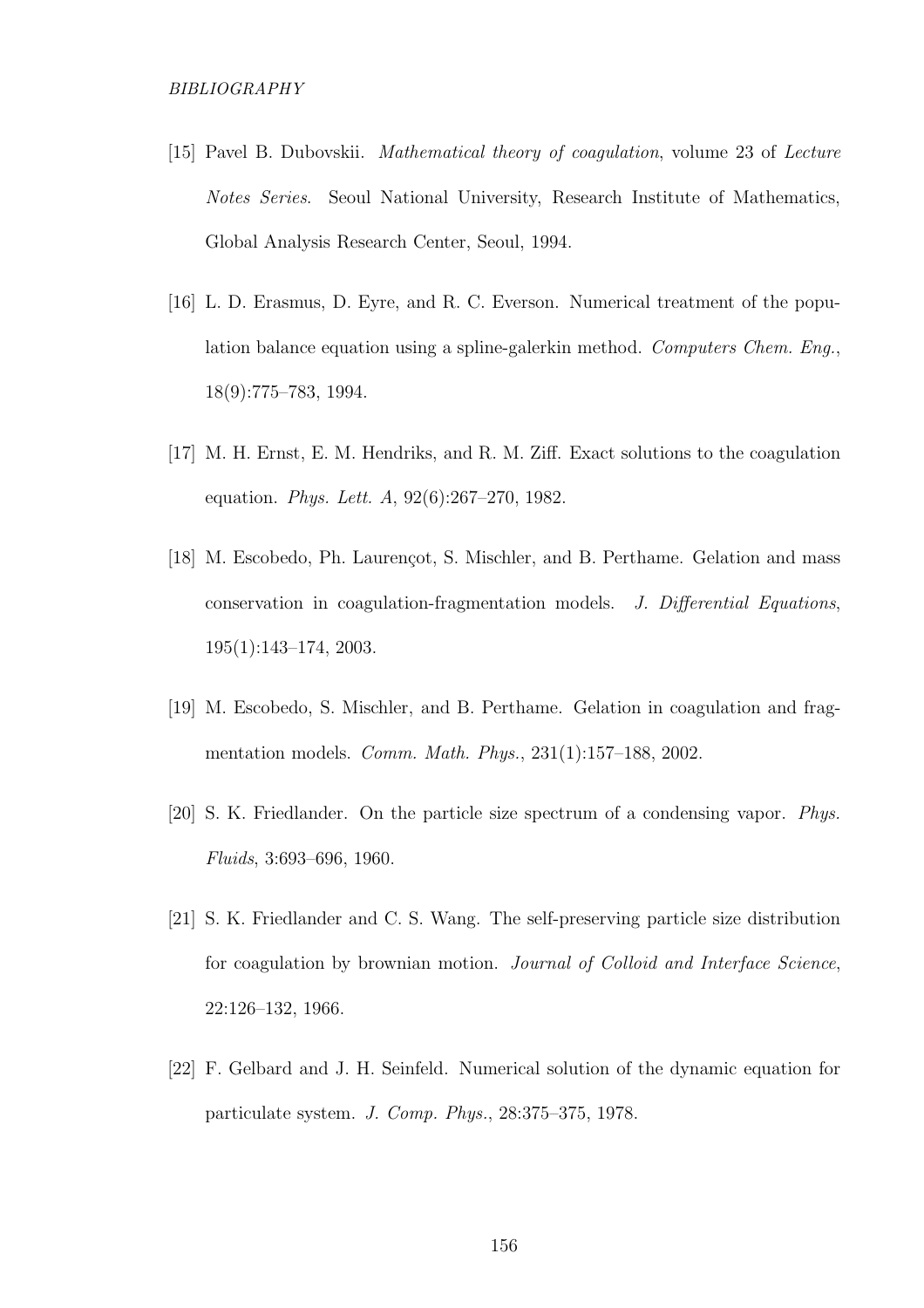- [23] Paul Glendinning. *Stability, instability and chaos: an introduction to the theory of nonlinear differential equations*. Cambridge Texts in Applied Mathematics. Cambridge University Press, Cambridge, 1994.
- [24] E. M. Hendriks, M. H. Ernst, and R. M. Ziff. Coagulation equations with gelation. *J. Statist. Phys.*, 31(3):519–563, 1983.
- [25] Intae Jeon. Existence of gelling solutions for coagulation-fragmentation equations. *Comm. Math. Phys.*, 194(3):541–567, 1998.
- [26] L. B. W. Jolley. *Summation of series*. 2nd revised ed. Dover Books on Advanced Mathematics. Dover Publications, Inc., New York, 1961.
- [27] D. S. Krivitsky. Numerical solution of the Smoluchowski kinetic equation and asymptotics of the distribution function. *J. Phys. A*, 28(7):2025–2039, 1995.
- [28] Wilson Lamb, Adam McBride, and Louise Smith. Coagulation and fragmentation processes with evolving size and shape profiles: a semigroup approach. *Discrete Contin. Dyn. Syst.*, 33(11-12):5177–5187, 2013.
- [29] F. Leyvraz. Existence and properties of post-gel solutions for the kinetic equations of coagulation. *J. Phys. A*, 16(12):2861–2873, 1983.
- [30] F. Leyvraz. Large time behaviour of the smoluchowski equations of coagulation. *Physical Review A*, 29(2):854, 1984.
- [31] F. Leyvraz. New exactly solvable models of Smoluchowski's equations of coagulation. *J. Phys. A*, 18(2):321–326, 1985.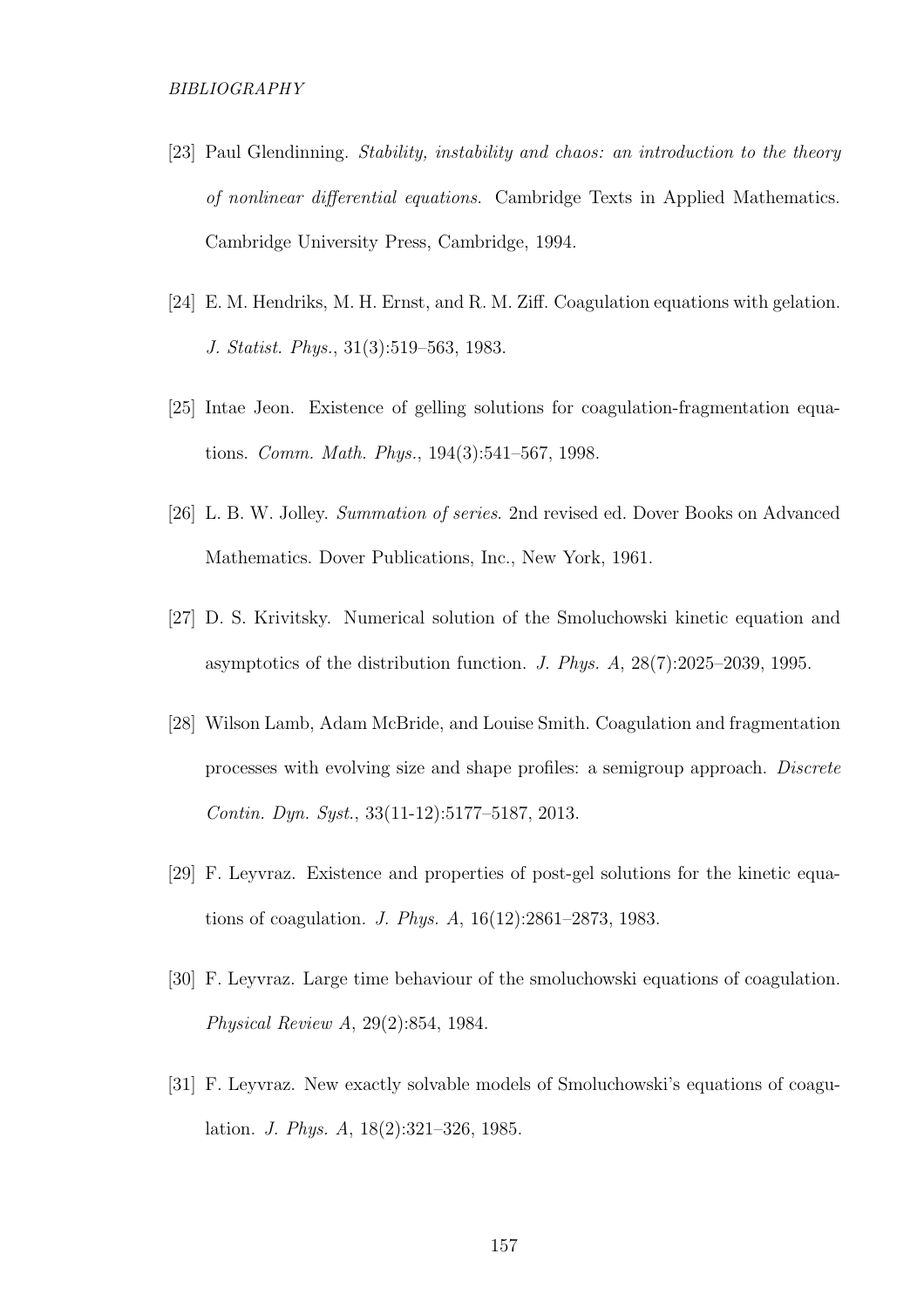- [32] F. Leyvraz and H. R. Tschudi. Singularities in the kinetics of coagulation processes. *J. Phys. A*, 14(12):3389–3405, 1981.
- [33] J. B. McLeod. On an infinite set of non-linear differential equations. *Quart. J. Math. Oxford Ser. (2)*, 13:119–128, 1962.
- [34] M¨uller. Zur allgemeinen theorie der raschen koagulation. *Kolloidchemische Beihefte*, 27:223–250, 1928.
- [35] O. Penrose and J. Lebowitz. Towards a rigorous theory of metastability. in: Studies in statistical mechanics,. *Vol. VII. Fluctuation phenomena. Montroll, E.W.,Lebowitz, J.L. (eds).*, Amsterdam : North-Holland 1979.
- [36] O. Penrose, J. Lebowitz, J. Marro, M. Kalos, and J. Tobochnik. Kinetics of a first-order phase transition: computer simulations and theory. *J. Statist. Phys.*, 34(3-4):399–426, 1984.
- [37] W. T. Scott. Analytic studies of cloud droplet coalescence. *J. Atoms. Sci.*, 25:54–65, 1968.
- [38] D. J. Selkoe. Aging, amyloid, and alzheimer's disease: A perspective in honor of carl cotman. *Neurochemical Research*, vol28,1705-1713,2003.
- [39] J. Silk and S. D. White. The development of structure in the expanding universe,. *Astrophysical Journal,*, 223:53–62, 1978.
- [40] M. Slemrod. A note on the kinetic equations of coagulation. *J. Integral Equations Appl.*, 3(1):167–173, 1991.